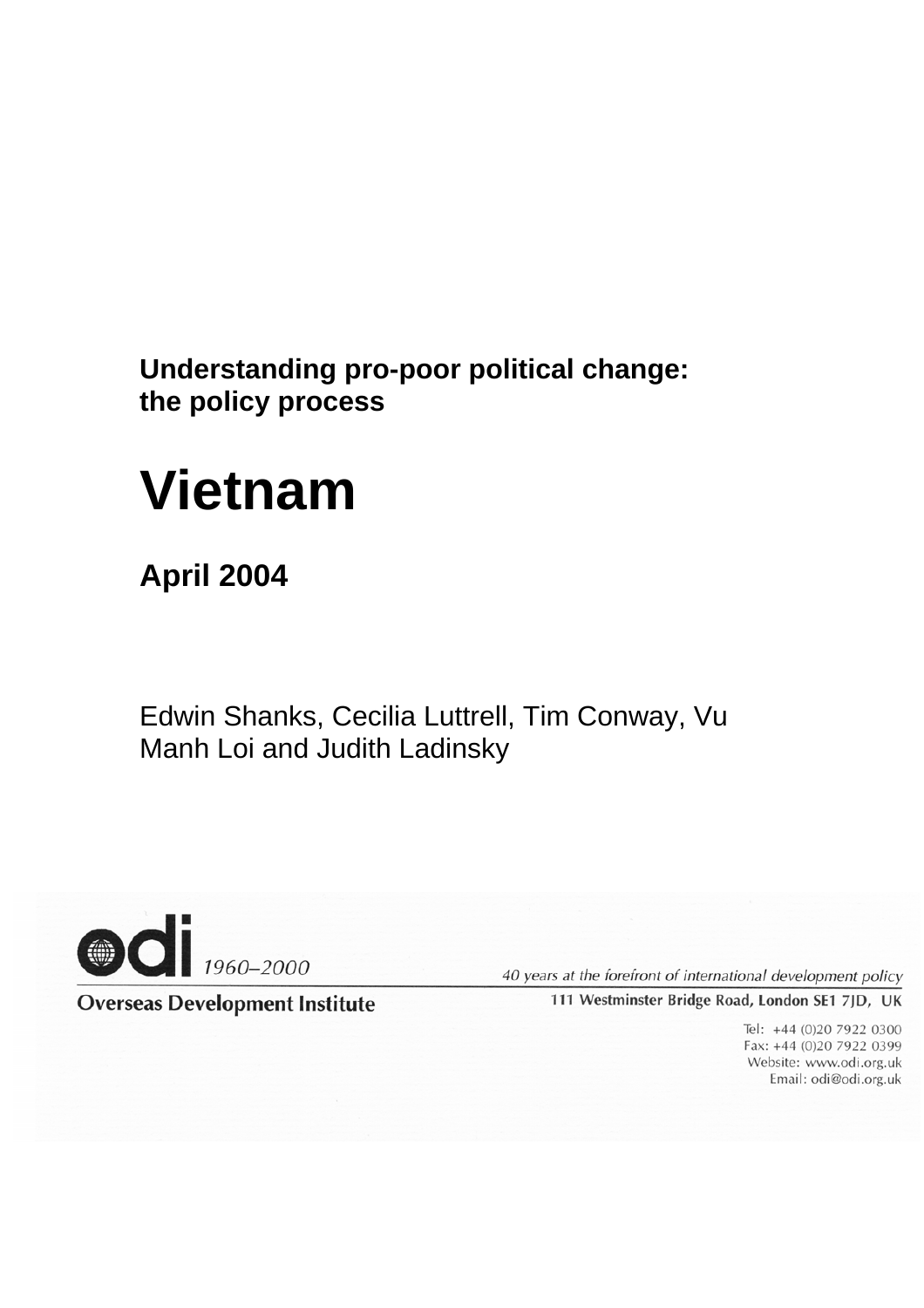### <span id="page-1-0"></span>*Table of contents*

|   | The achievements and limitations of doi moi: popular resistance and                    |  |
|---|----------------------------------------------------------------------------------------|--|
|   |                                                                                        |  |
|   |                                                                                        |  |
|   |                                                                                        |  |
|   | Transparency, consultation, participation and information flow xiii                    |  |
|   |                                                                                        |  |
|   |                                                                                        |  |
|   |                                                                                        |  |
|   |                                                                                        |  |
|   |                                                                                        |  |
|   |                                                                                        |  |
|   |                                                                                        |  |
|   |                                                                                        |  |
|   |                                                                                        |  |
|   |                                                                                        |  |
|   |                                                                                        |  |
|   |                                                                                        |  |
|   |                                                                                        |  |
|   | Post-colonial politics in Vietnam: independence, Cold War conflict and reunification 6 |  |
|   |                                                                                        |  |
|   | Doi moi and growth-led poverty reduction: revisiting the reforms of the 1980s 8        |  |
|   | 2.2 Policy change and poverty reduction in Vietnam 11                                  |  |
|   | Programmatic approaches to policy formulation and implementation  11                   |  |
|   | Domestic and donor perspectives on the contemporary policy debate: the Ninth Party     |  |
|   |                                                                                        |  |
|   |                                                                                        |  |
| 3 | The Vietnamese state: political traditions, institutions and the changing              |  |
|   |                                                                                        |  |
|   |                                                                                        |  |
|   |                                                                                        |  |
|   |                                                                                        |  |
|   |                                                                                        |  |
|   | Legitimacy and authority: the changing relationship between Party and state 23         |  |
|   |                                                                                        |  |
|   |                                                                                        |  |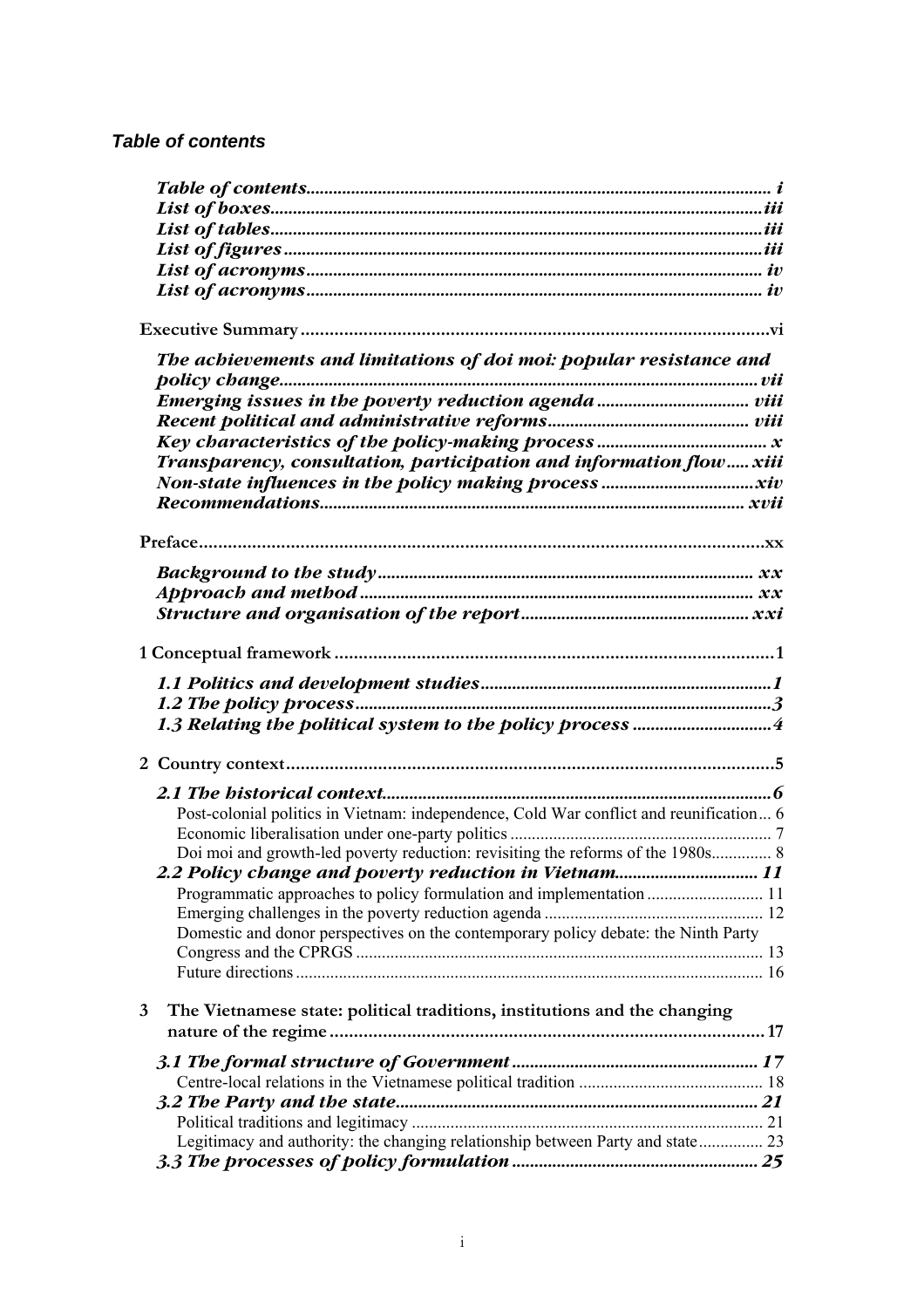|   | 3.4 Streamlining of transparency and accountability mechanisms:                             |  |
|---|---------------------------------------------------------------------------------------------|--|
|   |                                                                                             |  |
|   |                                                                                             |  |
|   | 4. Participation and representation: channels for state-society interaction in the          |  |
|   | 4.1 Conceptual frameworks for interpreting state-society                                    |  |
|   |                                                                                             |  |
|   |                                                                                             |  |
|   | Consultation and accountability: the Fatherland Front and mass organisations 36             |  |
|   |                                                                                             |  |
|   |                                                                                             |  |
|   |                                                                                             |  |
|   |                                                                                             |  |
|   |                                                                                             |  |
|   |                                                                                             |  |
|   | 4.4 Media, the private sector and quasi-autonomous civil society  45                        |  |
|   |                                                                                             |  |
|   | The role of the private sector and trade lobbies in policy-making 49                        |  |
|   |                                                                                             |  |
|   |                                                                                             |  |
|   | 5.1 Managing tensions between growth and equality: iterative policy-                        |  |
|   |                                                                                             |  |
|   | Social service delivery under <i>doi moi</i> : financing and equity in the health sector 52 |  |
|   |                                                                                             |  |
|   |                                                                                             |  |
|   | 5.2 Regional variations in policy implementation and outcomes 58                            |  |
|   |                                                                                             |  |
|   |                                                                                             |  |
|   | 5.3 The dynamics of interaction between central and provincial levels<br>60                 |  |
|   | 5.4 Ideology and interest as influences upon social policy 61                               |  |
|   | Political discourse, poverty and entitlement                                                |  |
|   |                                                                                             |  |
|   |                                                                                             |  |
|   |                                                                                             |  |
|   |                                                                                             |  |
|   |                                                                                             |  |
| 6 |                                                                                             |  |
|   |                                                                                             |  |
|   |                                                                                             |  |
|   |                                                                                             |  |
|   |                                                                                             |  |
|   |                                                                                             |  |
|   |                                                                                             |  |
|   | Engaging at the interface between national and sub-national Government 74                   |  |
|   |                                                                                             |  |
|   |                                                                                             |  |
|   |                                                                                             |  |
|   |                                                                                             |  |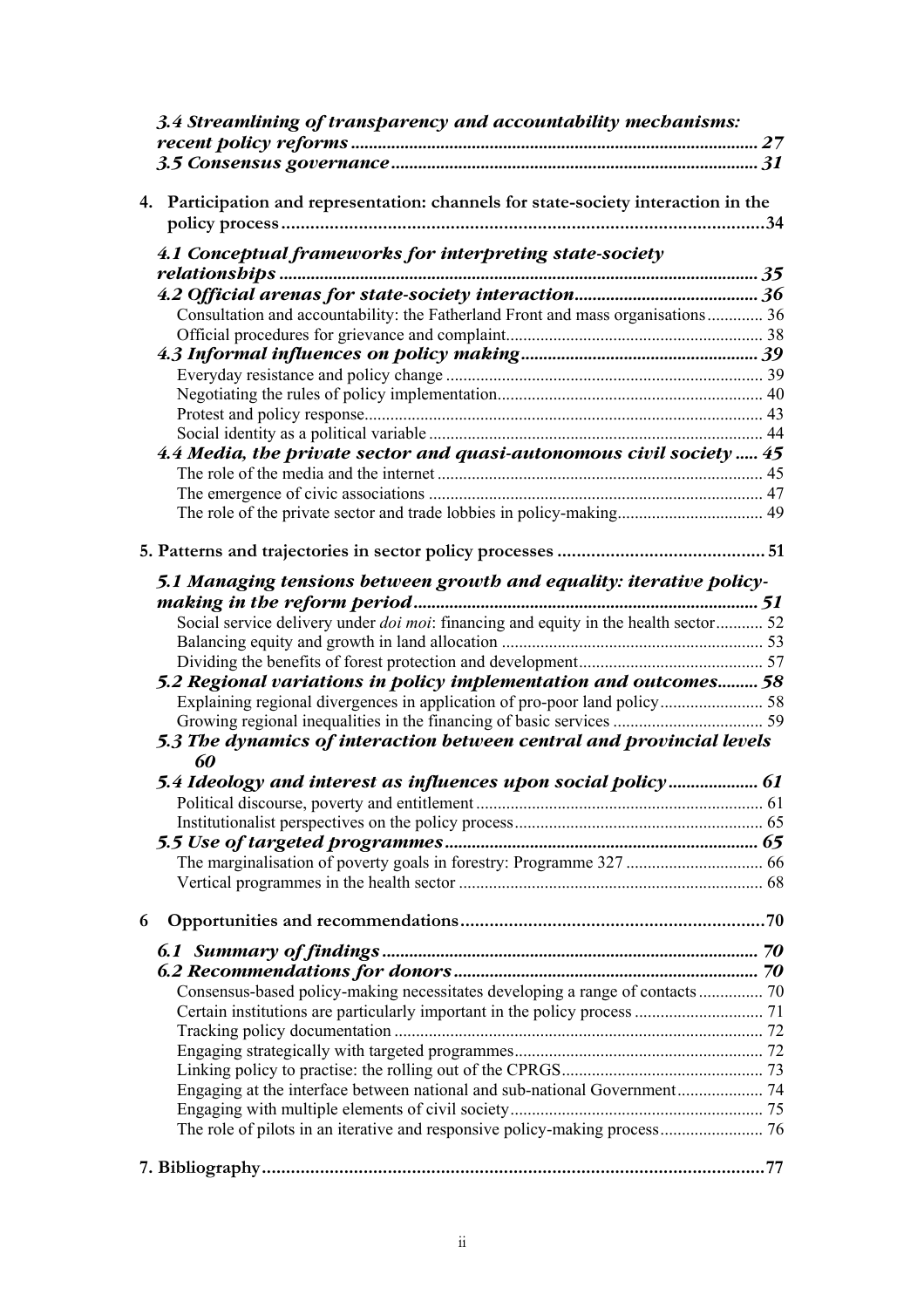<span id="page-3-0"></span>

| Sector policy-making processes and mechanisms at national and sub-national level  92 |  |
|--------------------------------------------------------------------------------------|--|

#### *List of boxes*

| Box 2 Centre-Province dynamics and the politics of economic liberalisation             | .20 |
|----------------------------------------------------------------------------------------|-----|
| Box 3 The geography of legitimacy: regional variations in political tradition          | .22 |
|                                                                                        |     |
|                                                                                        |     |
| Box 7: The evolution of legislation and practice with regard to civic associations  48 |     |
|                                                                                        |     |
|                                                                                        |     |
|                                                                                        |     |
|                                                                                        |     |
| Box 12 Public health, public morals and policy: HIV/AIDS strategy and the              |     |
|                                                                                        | .63 |

#### *List of tables*

| Table 2 The poverty impacts of land allocation policies of the 1980s and 1990s55 |  |  |  |  |
|----------------------------------------------------------------------------------|--|--|--|--|

## *List of figures*

[Figure 1 The policy formulation process at the national level.....................................26](#page-48-0)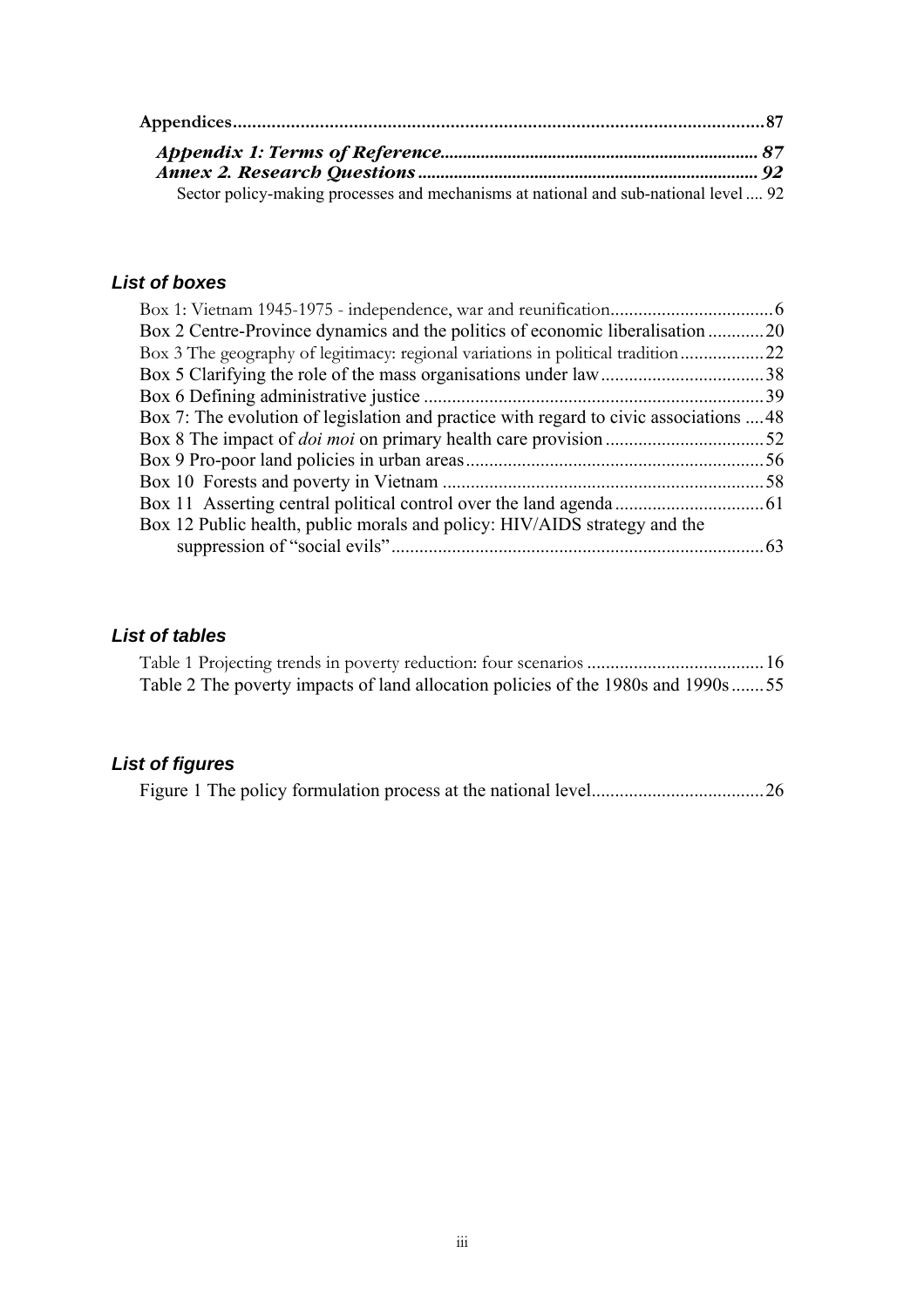## <span id="page-4-0"></span>*List of acronyms*

| ABD<br><b>ARVN</b>  | Asian Development Bank<br>Army of the Republic of Vietnam (-1975)   |
|---------------------|---------------------------------------------------------------------|
| <b>CPRGS</b><br>CPV | Comprehensive Poverty Reduction and Growth Strategy                 |
| <b>CRP</b>          | Communist Party of Vietnam<br>Center for Rural Progress             |
| CSO                 | Civil Society Organisation                                          |
| GDD                 | <b>Grassroots Democracy Decree</b>                                  |
| GoV                 | Government of Vietnam                                               |
| HCMPA               | Ho Chi Minh Political Academcy                                      |
| <b>HEPR</b>         | Hunger Eradication and Poverty Reduction                            |
| <b>HIPC</b>         | Highly-Indebted Poor Country                                        |
| <b>HIV/AIDS</b>     | Human Immuno-deficiency Virus / Acquired Immuno-Deficiency Syndrome |
| <b>IDTs</b>         | <b>International Development Targets</b>                            |
| IFI                 | International Financial Institutions                                |
| IMF                 | International Monetary Fund                                         |
| <b>INGO</b>         | International Non-Governmental Organisation                         |
| I-PRSP              | Interim Poverty Reduction Strategy Paper                            |
| JSA                 | Joint Staff Assessment                                              |
| <b>LERES</b>        | Center for Legal Research and Services                              |
| MARD                | Ministry of Rural Development                                       |
| <b>MDGs</b>         | Millennium Development Goals                                        |
| MoF                 | Ministry of Finance                                                 |
| <b>MOLISA</b>       | Ministry of Labour, Invalids and Social Affairs                     |
| MPI                 | Ministry of Planning and Investment                                 |
| <b>MTEF</b>         | Medium-Term Expenditure Framework                                   |
| NA                  | National Assembly                                                   |
| <b>NGO</b>          | Non-Governmental Organisation                                       |
| NLF                 | National Liberation Front                                           |
| ODA                 | <b>Official Development Assistance</b>                              |
| PAR                 | Public Administration Reform                                        |
| PEM                 | Public Expenditure Management                                       |
| PER                 | Public Expenditure Reform                                           |
| PPA                 | Participatory Poverty Assessment                                    |
| PRGF                | Poverty Reduction and Growth Facility                               |
| PRSC                | Poverty Reduction Support Credit CHECK                              |
| PRSP                | Poverty Reduction Strategy Paper                                    |
| RaFH                | The Center for Reproductive and Family Health                       |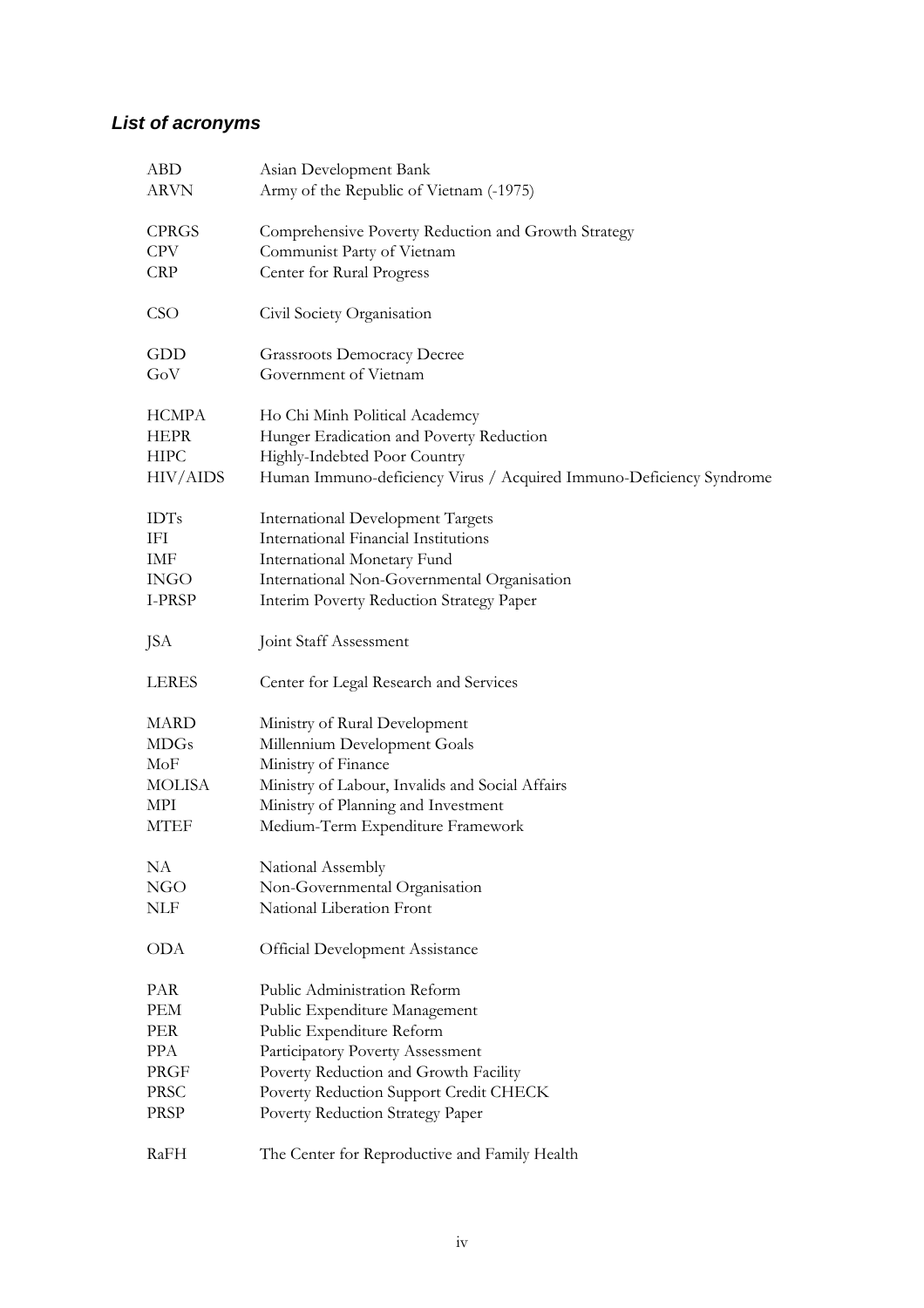| SBV           | State Bank of Vietnam                    |
|---------------|------------------------------------------|
| SCF           | Save the Children Fund                   |
| <b>SDC</b>    | Swiss Development Corporation            |
| <b>SEDS</b>   | Socio-Economic Development Strategy      |
| SOE           | State-Owned Enterprise                   |
| SRV           | Socialist Republic of Vietnam            |
| SWAp          | Sector-Wide Approach                     |
| <b>UNDP</b>   | United Nations Development Programme     |
| <b>UNICEF</b> | United Nations Children's Fund           |
| <b>VDIC</b>   | Vietnam Development Information Centre   |
| <b>VCCI</b>   | Vietnam Chamber of Commerce and Industry |
| <b>VDT</b>    | Vietnam Development Targets              |
| VHI.          | Vietnam Heath Insurance                  |
| <b>VLSS</b>   | Vietnam Living Standards Survey          |
| WTO           | World Trade Organisation                 |

#### *Acknowledgements*

The authors benefited greatly from interviews with numerous individuals from the Government of Vietnam, the mass organizations, Vietnamese NGOs and research institutes, and external partners (donors and international NGOs) during the course of researching this report. We have also benefited from extremely useful comments from Le Dang Doanh (Senior Economist, MPI), Ngo Huy Duc (HCMPA) and Dang Kim Son. The authors are of course responsible for the final report.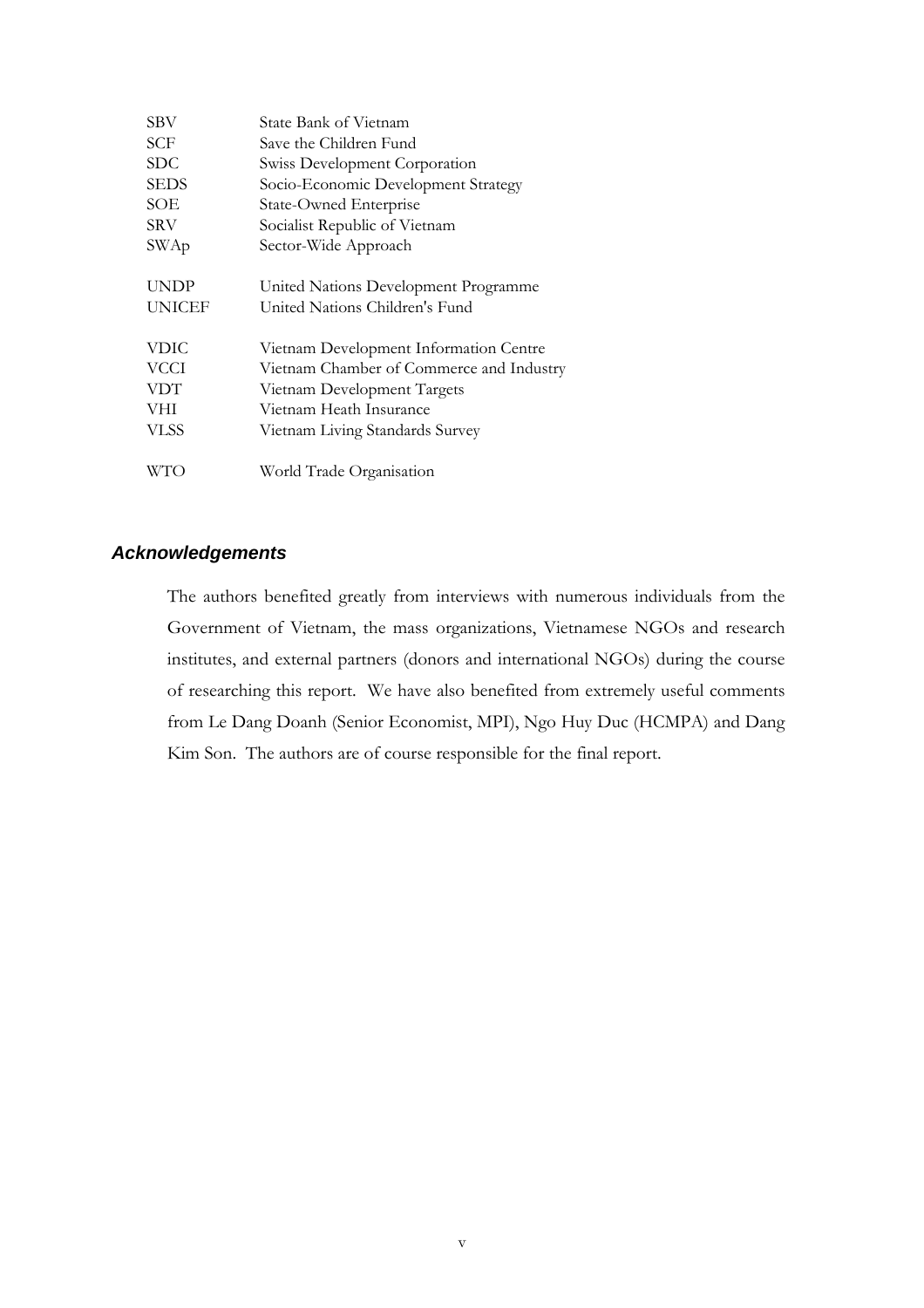# <span id="page-6-0"></span>**Executive Summary**

This study analyses trajectories of change in the Vietnamese political system and their implications for pro-poor policy-making, drawing in particular on the central concepts of *political tradition*, *institutions* and *regime type*. A brief political history and a summary of patterns and trends in poverty reduction in the context of economic and social transformation set the scene for the discussion of how political structures and policy-making processes have evolved. This is approached in a medium- to longterm perspective. The principal features of the contemporary politics of poverty reduction clearly date from the introduction of economic liberalisation in the mid-1980s and the growth-led reduction in poverty which has resulted from liberalisation, but the political traditions and institutions within which liberalisation has played out (and which it has in turn transformed) date back to the founding of the socialist republic at the end of the Second World War.

The report describes the key elements of the Party-state system of policy-making and implementation and the relationships between these elements, and analyses how these relationships have changed over the last decade and are likely to change further in coming years. Aspects of the changes in the policy-making process are illustrated with examples of particular issues from the health, forestry and land sectors, and common themes – strengths and weaknesses of intra- and inter-sectoral policy linkages, the inclination for targeted programmes, and the factors explaining regional variations in policy interpretation – are pulled out for discussion. The particular problems faced in defining the nature of state-society relations and potential role of civil society in a one-party political regime are assessed and their implications for policy-making explored.

The report concludes with a series of recommendations for bilateral donors wishing to support the Government of Vietnam in adapting its policy system to future challenges. These recommendations include i) building up a wider network of contacts with Government, National Assembly and party officials; ii) developing and maintaining a greater capacity to track and evaluate policy paperwork (i.e. including the all-important operational instructions and circulars); iii) fostering long-term links with Ministry-affiliated research and training institutes; iv) engaging strategically with targeted anti-poverty programmes; and v) engaging with the policy system at the interface between central and sub-national levels of Government, (particularly in Provinces and Municipalities which lack the capacity to readily adapt and implement policy decisions).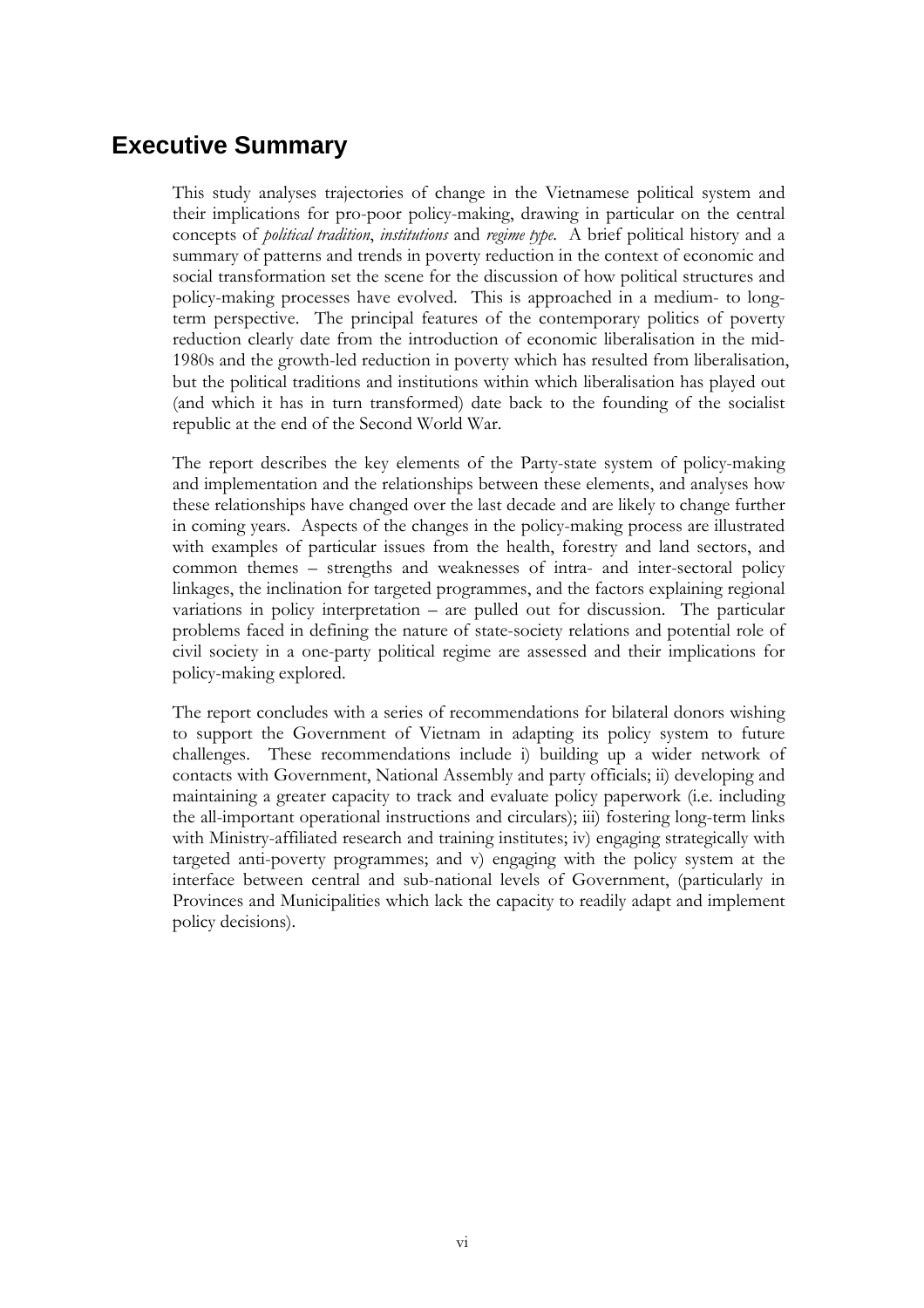#### <span id="page-7-0"></span>*The achievements and limitations of doi moi: popular resistance and policy change*

The impact of the socio-economic reform process in Vietnam has been impressive – both in terms of economic growth and poverty reduction. As these processes have rolled out over the last decade and a half, however, there remains a dichotomy between introduction of a dynamic, open economic management system and a political system that changes only slowly and reluctantly; and between socialist ethics (e.g. with regard to equality) and the market economy. This has given rise to structural tensions in the system of Government and in the application and delivery of policies. Similarly, in the debate on poverty, there has been a growing awareness of the need to combine growth with equity, and tensions between the adoption of targeted approaches vis-à-vis broader policy solutions to address equity in light of the areas of increasing socio-economic differentiation and new forms of vulnerability that have inevitably resulted from the reform process.

The rapid and fundamental shifts in the economy and local institutions that took place in the early period of reform following collectivisation in the late-1980s and early-1990s has, meant that policy-making in many sectors (such as in land and health) has been struggling to adapt to the consequences over much of the intervening period. Much sector policy-making has taken on a highly iterative form, with successive adjustments and clarifications made to the regulatory and legal framework.

In analysing how the policy process is carried forward, it is useful to look at the balance between iterative/responsive and proactive/direction-setting forms of policy-making; and *inter alia* the extent to which policy change is driven by demands and pressures from below or represents the imposition of a political agenda from above. Looking at past experience, the change process is better seen as being reactive rather than simply top-down in nature, but there is evidence to suggest that the balance between these forces is changing over time, with the political leadership now taking a more proactive role in initiating policy change rather than being forced into recognition of incipient crisis.

There are, however, significant regional contextual variations in many sectors (such as land and forestry) that strongly influence policy interpretations and outcomes at the provincial level and below. Such regional differentiation is not only a factor of variations in physical geography, as this combines with the divergent political contexts and traditions and with the different historical trajectories in the north, south and central regions of the country. An appreciation of how recent historical trends and spatial variations come together to influence both national and local Government policy-making processes is essential for effective donor engagement. This is particularly useful in understanding the way in which national policy is adapted to local circumstances, not only by the relatively powerful provincial Government administrations but also by informal local level forms of resistance and influence.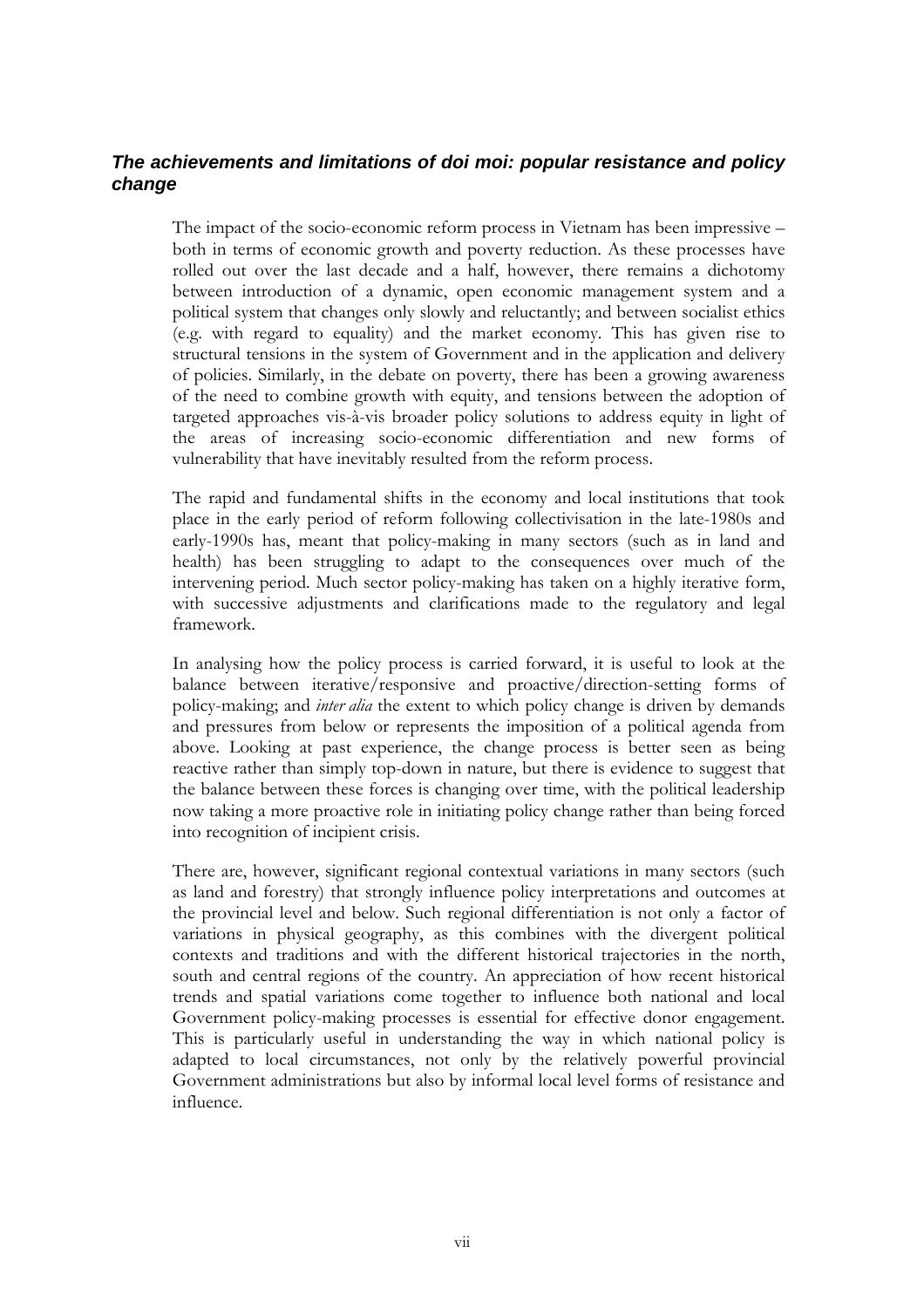#### <span id="page-8-0"></span>*Emerging issues in the poverty reduction agenda*

Over time, it is likely that socio-economic differentiation will become more pronounced, as further economic growth results in assets and power becoming concentrated along various dimensions at various levels. In particular, there is a real danger that as poverty rates amongst the majority population fall, poverty becomes primarily associated with ethnic minority groups, especially in the remote mountainous regions. Equity in the health and land sectors is also of particular concern. Dealing in a coherent way with these emerging issues of differentiation and equity will be of utmost importance. The challenge will be to balance enabling economic policies with regulatory or redistributive policies in such a way as to effectively harness the dynamism of growth poles for the benefit of spatially- and socially-balanced development.

There are several particular sectors of the economy (for example, in coastal aquaculture and commodity crop production areas) in which contemporary rapid growth is associated with either stagnation in the gains in poverty reduction, or increasing risk and vulnerability for poor and nearly poor households. With Vietnam's planned accession to the AFTA and the World Trade Organization, these factors will become more pronounced, particularly in relation to rural commodity production. Some of the country's main subsidized commodity cash crops and rural industries – such as sugar, and pulp and paper – are already of questionable economic sustainability and highly vulnerable to illegal imports, despite current protectionist policies. It is likely that with further trade liberalization planned by the Government many rural producers will face increasing vulnerability.

Another concern lies in the institutional mechanisms for implementing the pro-poor policy actions set out in the Comprehensive Poverty Reduction and Growth Strategy (CPRGS) – Vietnam's PRSP. As the CPRGS process is taken to the provincial level, there is a danger that it remains too heavily focused on policy and planning aspects, while paying less attention to the practical difficulties and challenges of supporting local Government to improve service delivery and the performance of projects and programs on the ground. This has important implications for the way in which donor agencies work over the next few years, since what is required is to develop innovative mechanisms for 'linking policy with practice' and demonstrating successful approaches that can be widely applied.

#### *Recent political and administrative reforms*

During the first part of the 1990s, broader cross-cutting areas of legislation concentrated on establishing the legal foundation for the state administrative apparatus, and for central–local Government relations, in the post-reform era. During this period the Government system has become significantly less hierarchical, and relationships between the centre and sub-national levels in the formulation and implementation of policy have been radically transformed. It is only more recently that systemic constraints arising from, and having an impact on, the ongoing reform process have begun to be addressed through the further political and administrative measures that were initiated in the late 1990s.

The period from 1998 to 2002 has been a particularly active period of policy-making in Vietnam, linked to the 10-year socio-economic development planning cycle,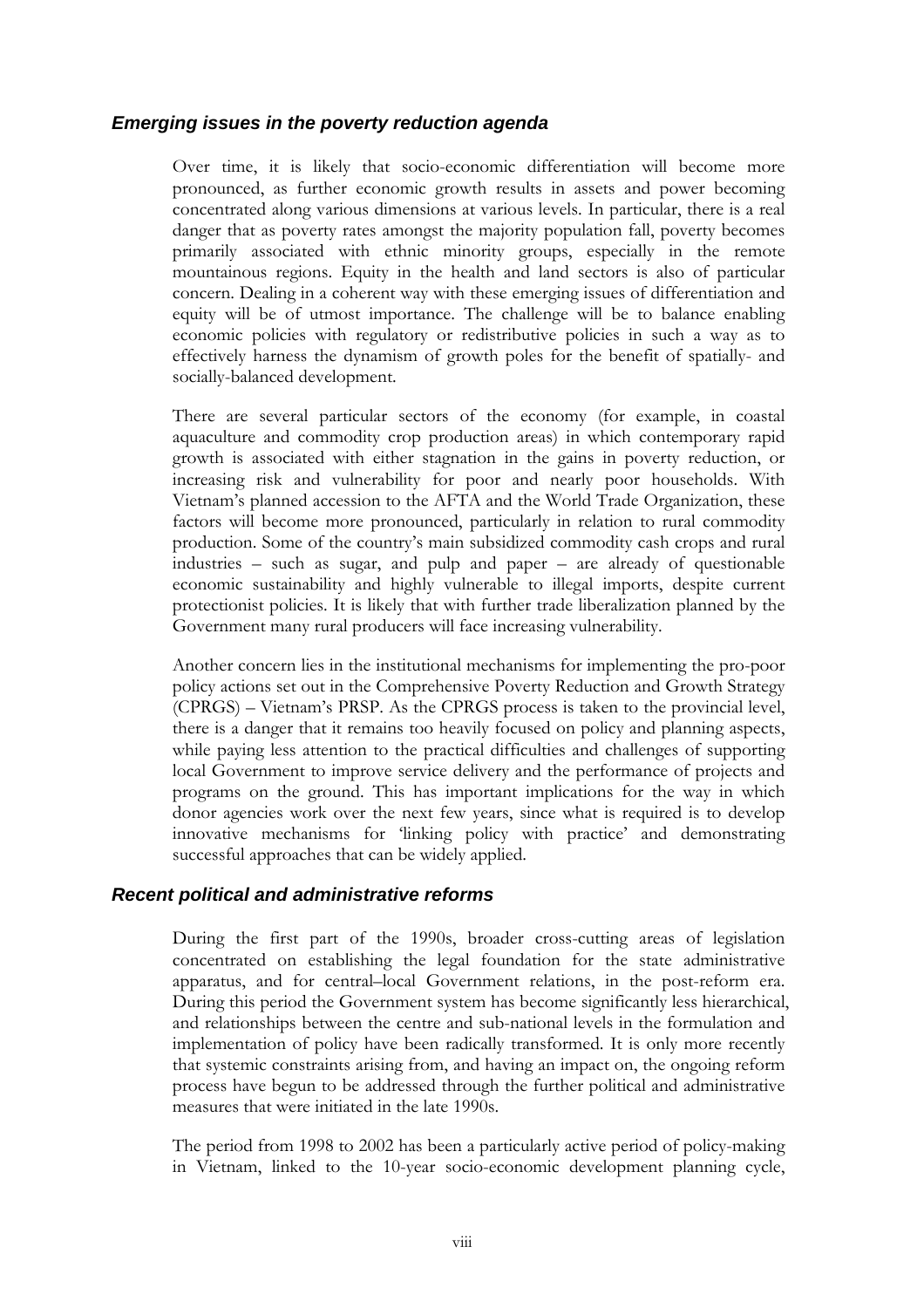formulation of the CPRGS, and a set of broader reforms that include: (i) the legislation on local democracy; (ii) the ambitious program of public administration reform; and iii) current initiatives to strengthen and raise the quality and efficiency of the legislative and supervisory powers and responsibilities of the elected National Assembly and the Peoples Councils at province, city, district and commune/ward level.

Arguably, taken together, these recent policy initiatives and areas of legislation represent an important 'second round' of reform (the first being the decade of liberalisation from 1986), and evident moves to strengthen the political leadership in the process. In order to assess the cumulative significance of these measures, and the way in which they fit together and the overall direction they are taking, however, it is necessary to examine the political rationale that lies behind them. It is also necessary to look at the way in which they are or may result in changes in the vertical and horizontal alignments of power and decision-making.

A defining characteristic of the political system in Vietnam is the way in which policies and decisions are arrived at through a complex process of vertical and horizontal consensus building. There is an important inter-play between the vertical lines of authority, and the strong horizontal mechanisms of policy guidance, instruction and accountability that exist between the Party, the legislature (National Assembly and Peoples Councils), the state management bodies (Government and Peoples Committees) and the executive (Ministries and Departments) at all levels. In this situation, it is important to avoid applying simplistic conceptions of *top down* or *bottom up* policy-making and planning systems.

Policy-making consists of a multifaceted process of negotiation between levels and spheres of Government, and the progressive clarification of broadly conceived policy frameworks and directives into locally specified planning recommendations and provisions. This underlies the capacity and legitimacy given to the provincial Government authorities to adapt national policies, which results in the high degree of local iteration and diversity of policy interpretations and outcomes on the ground.

This horizontal–vertical dynamic is central to the political thinking that lies behind the on-going reform process. For instance, the rationale given for the accelerated administrative reforms in the Socio-economic Development Strategy for 2001-2010 includes the stated need to 'strongly decentralise powers within the administrative system coupled with raising the centrality and uniformity in promulgating institutions. To clearly define the responsibilities and powers of each level, organisation and individuals, as well as to separate out the public authority administrative agencies from public service delivery organisations'.

As broadly conceived and put together, therefore, the current reforms can be seen as a drive to improve the performance of the State by clarifying the roles and relationships between the political, legislative, state management and executive wings of the State both horizontally and vertically; while at the same time redressing the balance of power between the legislature and the Government bodies. The point at which these political concerns come together on the ground is implicitly recognised in the formulation of the local democracy legislation, which sets out the supervisory role that local people should have, through their elected representatives, on the workings of the local Government authorities.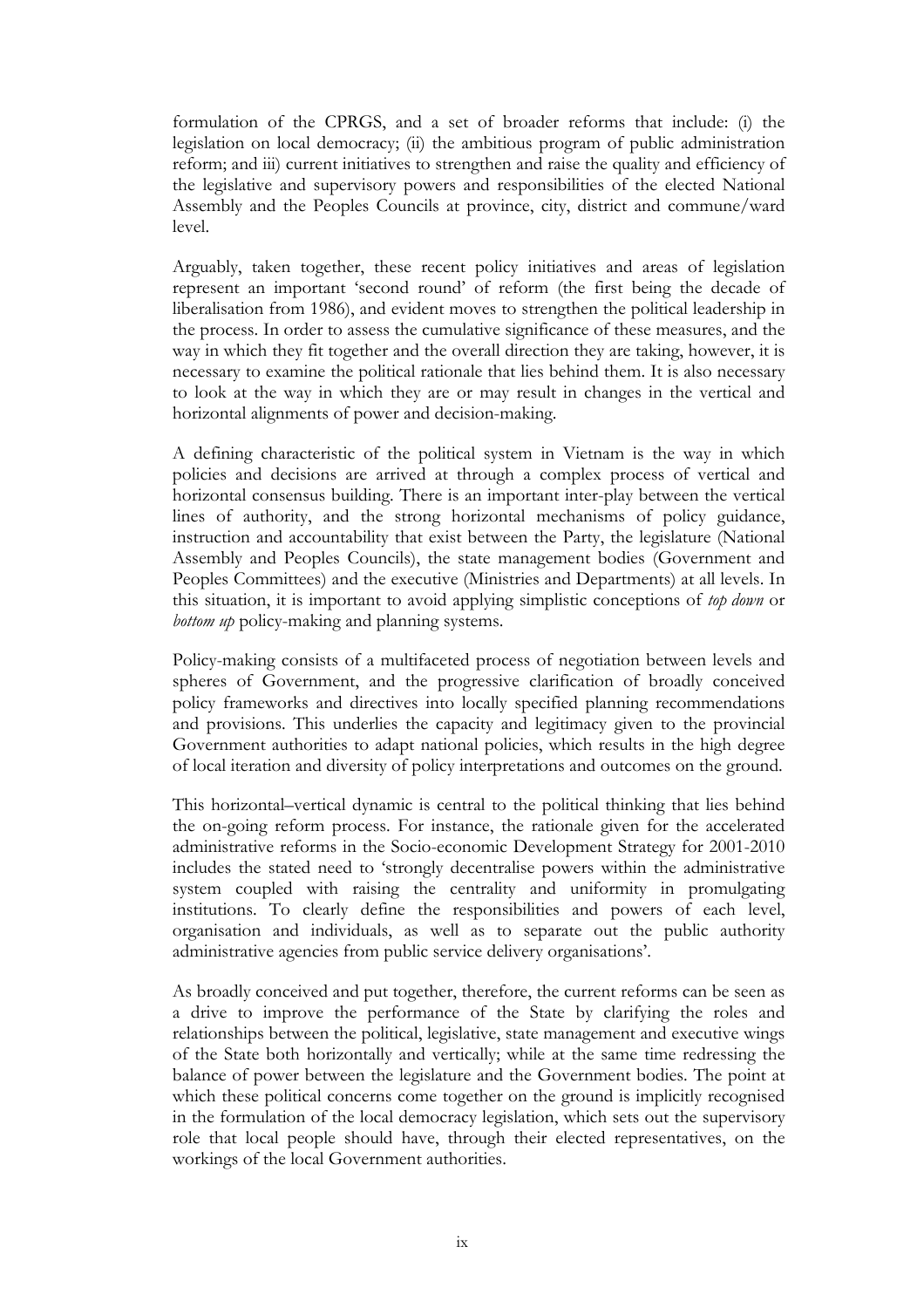<span id="page-10-0"></span>Party statements reveal an acute awareness of the difficulty of this undertaking that inevitably requires a long period of transition with many transitional stages and forms of socio-economic organisation. Now, as in the past, however, the Party struggles to cope with these diversifying institutional and economic management processes, and the implications of this for different sections of society, by closely tying the development of an equitable, democratic and civilised society to national unity and cooperation.

#### *Key characteristics of the policy-making process*

An essentially similar process and sequence of developing policy content (policy proposal, formulation and promulgation) is followed in each sector at national level. However, the differing mandate of each sector brings into play different sets of institutions and actors. Each sector (or ministry) also has a very different institutional structure – and it is crucial to understand this structure in order to identify and engage with the appropriate unit that is taking the lead on a particular area of policy. Policy drafting committees are *ad hoc*, which means that their composition and the lead agencies and lead individuals vary.

Donors tend to maintain one or two points of contact within the ministerial structures (for instance with the International Cooperation Departments) with which they work, and donor projects are often located within a particular department or project management unit. These departments or units do not necessarily have influence over policy formulation: the range of actors involved in policy-formulation is in all cases diverse.

It is often stated that there is limited interaction and dialogue between sectors in policy formulation in Vietnam. Problems in inter-sectoral (or even intra-sectoral) coordination undoubtedly occur, with policies and laws on occasion reaching the implementation stage before inconsistencies are spotted. However, general assumptions in this regard should be avoided. Mechanisms for cross-Government dialogue in policy formulation and review exist (for instance, through joint drafting committees and circulating draft legislation), but are not necessarily visible to donors - and do not preclude the existence of disagreement within Government on what constitutes a suitable policy position. Inter-sectoral linkages at national level are discernibly stronger and more important in some sectors than in others. In both land and health, inter-sectoral linkages at national level are wide and varied. In forestry, the linkages are weaker and inter-sectoral policy issues less significant at this level, but more critical at the local Government level. Of relevance for pro-poor policy in particular, Vietnamese observers close to the CPRGS drafting process have noted that that process, and the policy document and implementation committee that emerged from it, have contributed to a change in Government perspective such that poverty is for the first time seen in a more multidimensional manner requiring a cross-sectoral response.

Inter-sectoral linkages at national level are particularly important in establishing the regulatory framework for new policies. An overall variable in this regard is the mobilization of funding resources and formulation of financing and investment regimes. Interactions between the sector ministries and the Ministry of Planning and Investment and the Ministry of Finance at various points in this process represent the critical inter-sectoral linkage.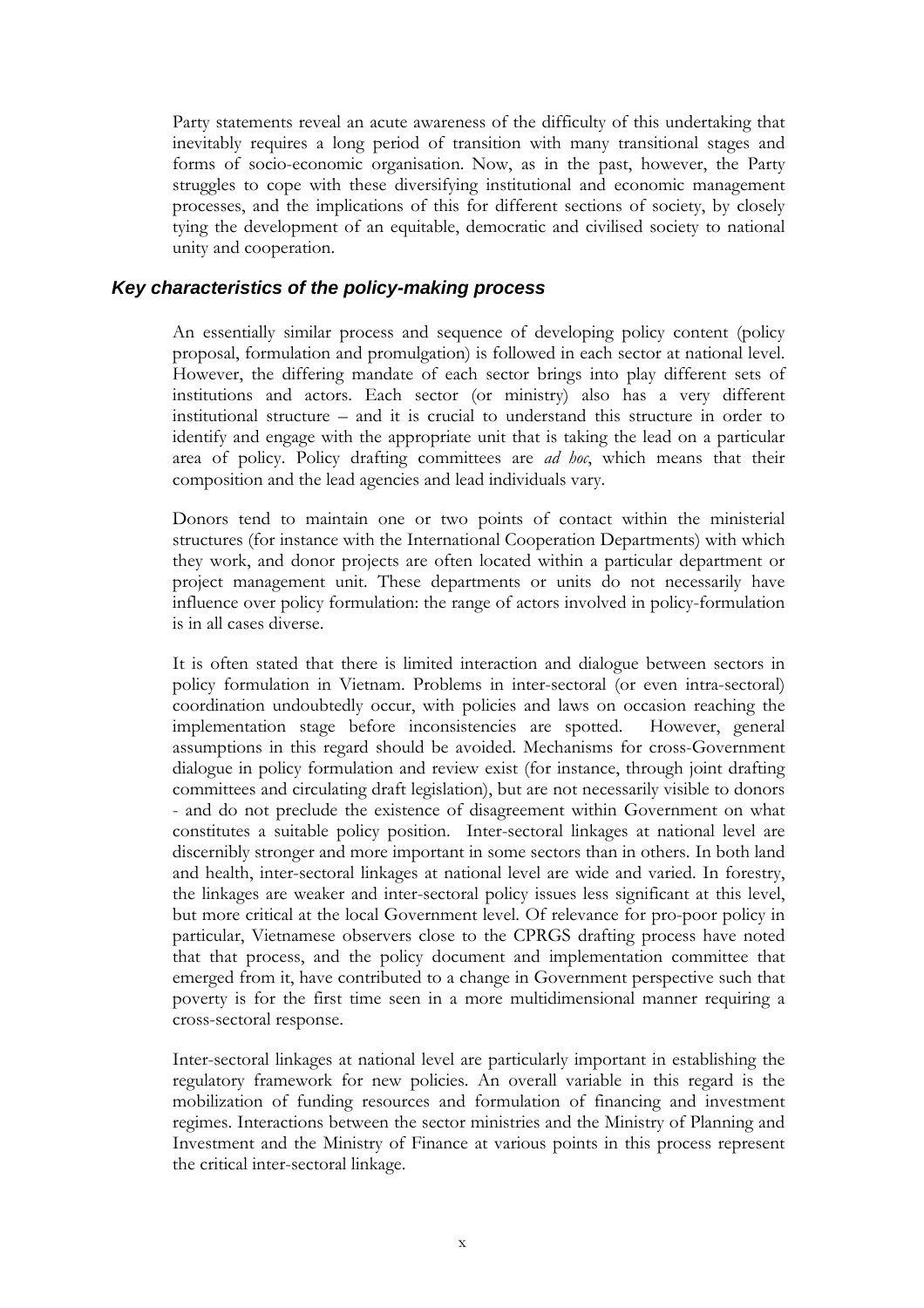While the Ministry of Finance is involved in policy formulation at all stages, its role becomes critical at the early stages of interpreting new policy initiatives. Detailed costing and financing mechanisms and procedures are usually decided upon and developed *after* a particular policy or program has been approved. This can have a significant impact on how policies are implemented at lower levels. For donors working on the design and introduction of programmes that will involve significant changes in the regulatory framework in particular, it is essential to clearly identify the issues and to engage with these institutions at an early stage.

There is also significant variation in the type and importance of intra-sectoral linkages between the three sectors. This is partly a simple reflection of the size and scope of the sector. In some sectors, such as forestry, intra-sectoral concerns at national level are more to do with the definition of mandate or roles, or on the other hand, competing demands on resources. In other sectors, such as health, there are more complex issues relating to overlapping administrative, regulatory, programmatic and service delivery functions. Key actors in the health system often hold two or more positions (for instance, being part of the administration as well as being practicing physicians) that can have influences that are both positive (i.e. by promoting informal intra-sectoral linkages) as well as negative (through a conflict of interests between public/private or regulatory/delivery functions).

In all sectors, specialized policy, strategic planning and research institutions have an established and important role in policy formulation at national level. Donor support to such institutions is provided in some cases, but often through third party research and development projects.

There is also a range of intermediary agencies at the interface between national and province levels that have an important role in policy interpretation (for instance, through imparting knowledge and information on new areas of policy). These include research and training institutes under the particular sector. In the health sector in particular, medical and health service schools have an important role in updating policy knowledge to new and in-service medical staff and health workers.

The policy-making process in Vietnam results in a large amount of published legislation (and an even larger amount of unpublished guidelines) that Government officials need to track in order to keep abreast of the situation. The real substance of new legislation may not lie in the overall or original policy statement, but in the follow-up guidelines and instructions. This has a very practical implication for donors, since it is essential to allocate adequate resources to get to grips with and monitor this documentation in detail in order to understand policy positions.

A well-established form of policy-making in Vietnam is through targeted interventions and programs – not only in the sense that policies are implemented through programmatic structures, but are also often conceived in a programmatic way. Targeted programs have been the main mechanism through which the Government sought to realize policies on poverty reduction and to address the needs of poor areas and vulnerable groups throughout the 1990s. Critically, such programs also represent one of the main redistributive mechanisms through fiscal transfers from the national budget.

There is a growing debate about whether such target programs and interventions are the most effective strategy for tackling the emerging forms of poverty; or whether,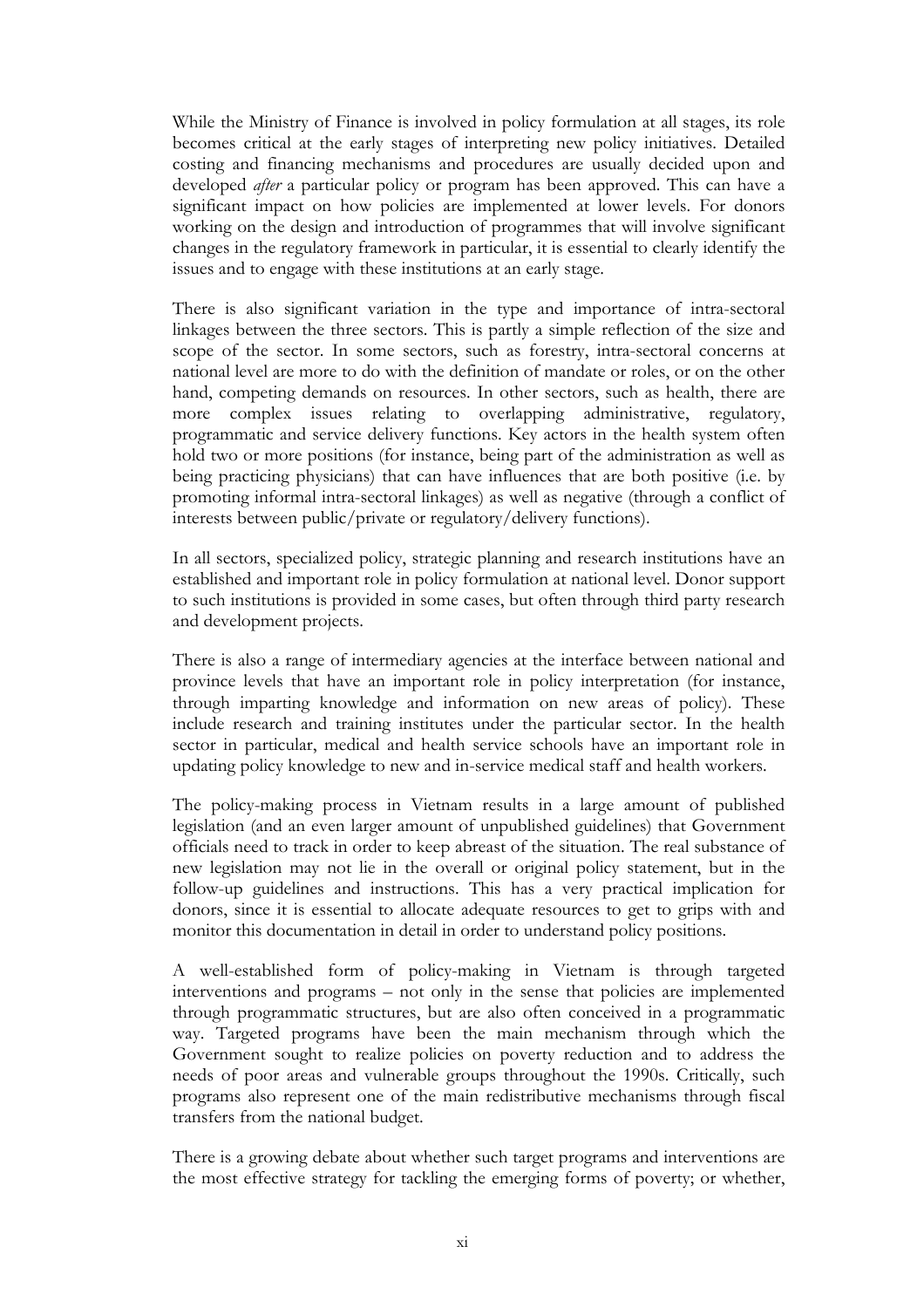for instance, revision and strengthening of basic social safety-net and insurance policies and systems would be more appropriate. Tensions also arise between the need to put into effect coherent sector specific policies, and the need to promote greater complementarity and coordination between sectoral policies and services in order to have a beneficial impact on poverty. The weak coordination, management, supervision and monitoring of the multi-sector national target programs is also a recognized cause for concern.

Nonetheless, it is likely that such target programs will continue to be the mainstay of the Government's approach to implementing pro-poor policies in the foreseeable future. Donors accordingly need to engage with these programs in one-way or other. In general, however, there are only weak linkages between donor supported initiatives and implementation of the main poverty reduction target programs of the Government, and this is clearly an area where there is greater scope to influence the implementation of policies.

There is a potential new role for regional / provincial poverty reduction and development projects in relation to the CPRGS process, which is to inform national level planners and donors on equitable and efficient ways of prioritising and implementing poverty-focused public investment and service delivery at the local level as tested through these projects. For DFID in particular, given its co-financing involvement with large-scale World Bank and ADB financed projects, to help develop these linkages between policy and practice is an important recommendation.

All major policy decisions passed at national level are further reviewed and approved at province/city level through locally specified decisions and guidelines for implementation. Depending on the importance of the policy decision, it will be passed by the Peoples Committee either directly or after consultation with the Peoples Council. This is a second critically important tier and juncture in the interpretation of policies (the first being in the establishment of overall investment and financing mechanisms). The recent administrative and political reforms are increasing the importance of the decision-making nexus between the legislative and Government bodies at this level, combined with augmenting decision-making powers over the utilization and management of budgets.

The capacity and mandate given to local authorities to adapt national policies and programs to suit location realities and conditions has long been a feature of the Government system in Vietnam. There are differing viewpoints on the extent to which this represents real autonomy for province authorities in the policy-making arena. However, it is important to avoid drawing general conclusions about this, and to look at the situation on a sector-by-sector, province-by-province, and policy-bypolicy basis.

In many respects, the composition and style of leadership at province level is a critical determinant on how policies are interpreted and put into effect. The degree of province influence in the national political arena varies, and it is further recognized that some provinces are more progressive in ways that others are not. It is therefore important for donors who are engaging with local authorities on policy matters or program implementation to appreciate these differences in the style and strength of local leadership, and the way in which this can result in different attitudes and variable outcomes in relation to pro-poor policy.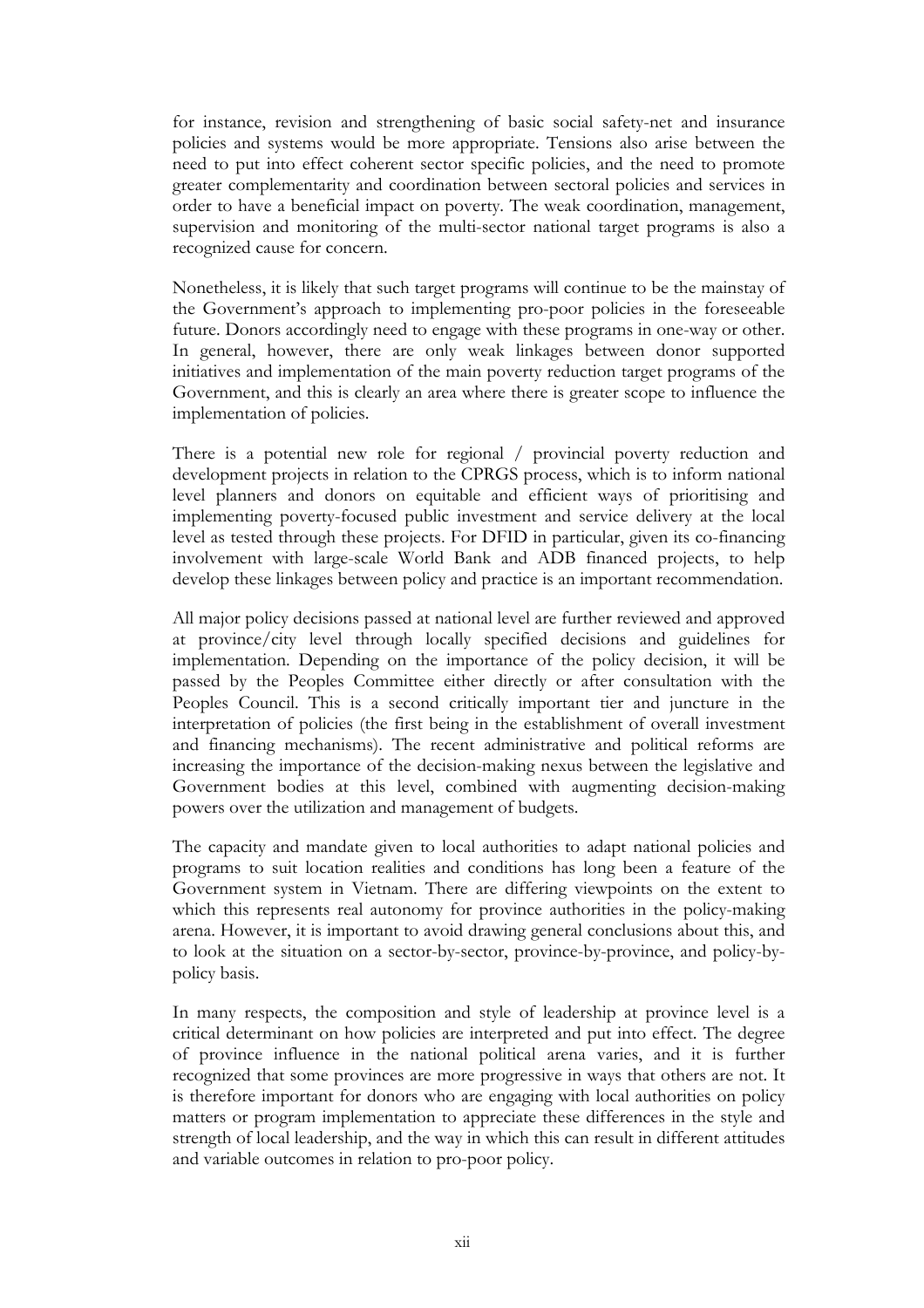<span id="page-13-0"></span>These leadership factors comes together with a range of other variable that influence the way in which policies are interpreted, including: (i) the degree of reliance on transfers from the national budget and program financing as opposed to the availability of local tax revenue that can be utilized by the local authorities on a discretionary basis; (ii) attitudes and sanctions taken towards the use of public resources and corruption; (iii) the extent to which local authorities invest in human resource development and promote conducive incentive systems for local Government employees; and (iv) the presence of donor / NGO projects working in the area, how effective they have been at developing useful models to work from, and the degree of influence they have had on local decision-makers.

#### *Transparency, consultation, participation and information flow*

Within Government agencies there is a strong emphasis on evaluation and supervision of plans and projects. However, systems for accountability for the most part remain internal to the programme or institution. There are few official external monitoring mechanisms and monitoring is primarily based on reporting up from the commune, district and provincial levels to the centre in the form of annual reports and statistics, and on occasional workshops. Lines of communication and control are structured in ways which often entail problems of 'dual accountability' at lower levels (where, for example, a head of a provincial department is accountable to both - or in practice neither - the ministry and province officials).

The central Government has since the late 1990s attempted to respond to problems of accountability (problems which were exposed most clearly by the Thai Binh protests against corrupt local officials in 1997). Official policy has encouraged the streamlining of transparency mechanisms, most obviously in the form of the Grassroots Democracy Decree (Decree No. 29) and the Public Administration Reform (PAR) process. While the PAR reforms attempt to create a professional civil service, the Grassroots Democracy Decree aims to make Government at the lowest (Commune) level directly accountable to the local population through village meetings and through transparency in local planning and budgeting decisions. Implementation has however been somewhat slow. Evaluations of the GDD come to differing conclusions: while one detailed village study shows how in remote areas local officials can manipulate proceedings in their interests (and indeed implies that the Decree has strengthened the hand of these officials in their dealings with poor citizens), other studies conclude that the implementation of the Decree has had some (albeit limited) positive effects. There is a broad consensus, however, that the lack of capacity, inadequate remuneration and weaknesses in the application of the selection process have to date prevented the Decree from fulfilling its full potential for improving accountability and local Government performance.

Many of the barriers to improved consultation  $-$  in all aspects of public life, not just the Grassroots Democracy Decree - are rooted in the lack of capacity for facilitating participatory processes. Poor provinces rely on central funding which comes mostly through programs which have little scope for funding consultative functions.

There are numerous official processes for grievance and complaints. However, there is often uncertainty over who is responsible for addressing the issues and many Government agencies have been inefficient in redressing popular grievances. Often a lack of trust in the grievance process prevents the formalization of grievances. In many cases formal grievances are only possible if people have access to political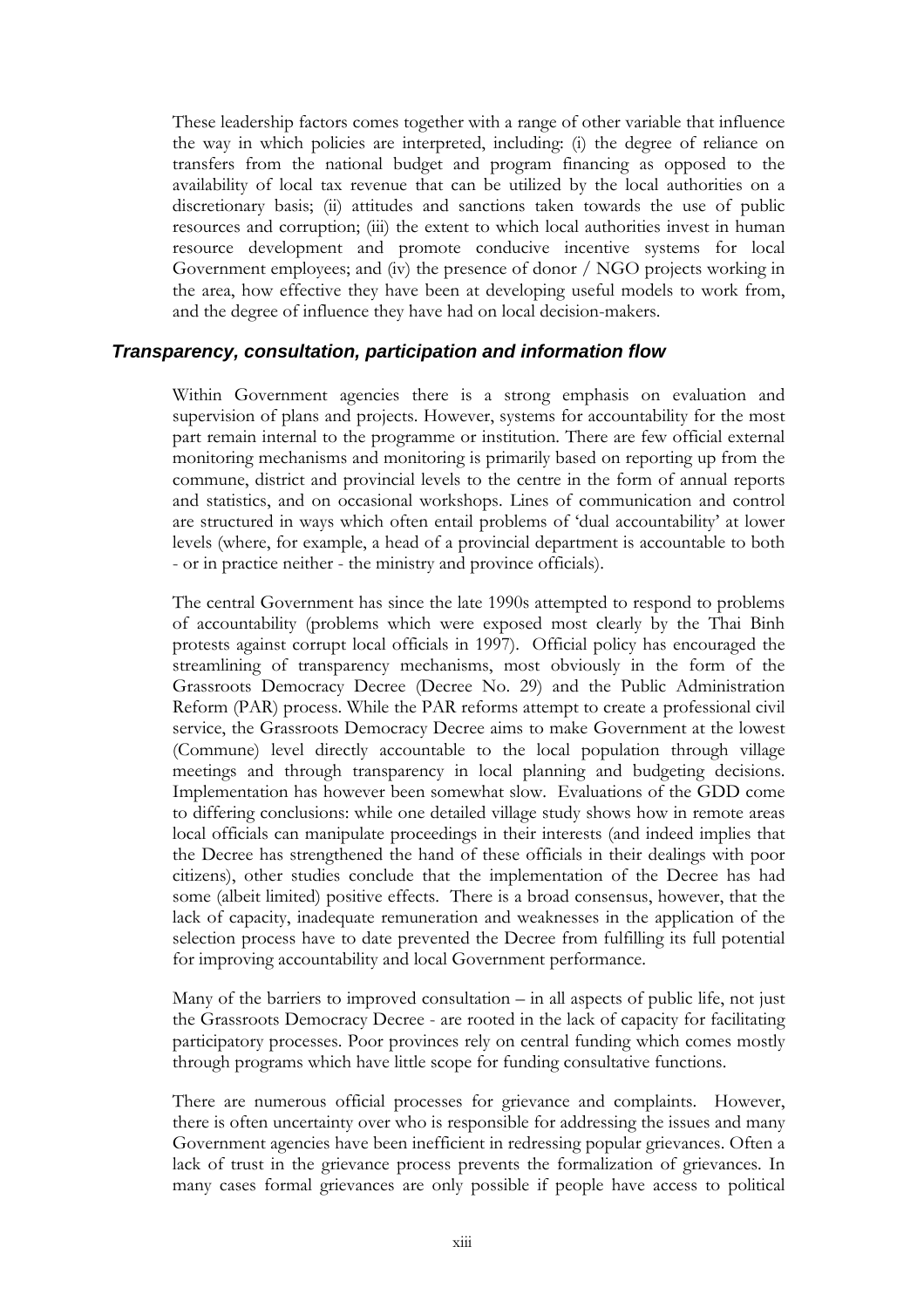<span id="page-14-0"></span>networks. While some groups amongst the poor may have political legitimacy and thus opportunities to voice their concerns, other poor groups (for example, illegal migrants to urban areas) may find it harder to have their complaints heard.

The Fatherland Front and its associated mass organisations play an ambiguous role in Vietnamese politics, one which mainstream political science and non-Vietnamese observers often struggle to classify. They are officially manifestations of collective identity and interest and thus sometimes classified as expressions of civil society or even as a Vietnamese form of non-Governmental organisation. However, given their close affiliation with the CPV the mass organisations are more accurately classified as socio-political organisations rather than civil society organisations: while they serve to communicate citizens' interests from the grassroots to the political leadership, they are also used to mobilise social groups in support of the political project of the Party, and to assist the Government in the implementation of policy decisions, and where necessary to pre-empt the emergence of autonomous civil society bodies and the potential challenge to the legitimacy of the Party-state that such non-state groups might pose.

Nonetheless, bodies such as the Women's Union or the Peasants' Association do provide a channel by which members' concerns and criticisms can be channelled to the state and Party, and serve an officially-mandated legal function in the formulation of policy, playing an important consultative role in the development of legislation and major decisions. Through a large membership and a comprehensive structure reaching from the national level to below the commune level, the mass organisations provide an effective method for information sharing, consultation on policy proposals and the gathering of opinions. On occasion, this means that the mass organisations will defend the particular interests of their constituencies (e.g. lower input and higher sale prices for farmers) even when this involves arguing against the policy preferences of the senior leadership. As such, these organisations may also serve as channels through which people can organize and defend their interests and to affect state agencies and polices. The Fatherland Front management board at the commune level also plays an important role in the supervision and monitoring of projects. To some degree the mass organisations maintain the policy debate at every level, ensuring consensus based policy lies at the basis of any dissemination system, however top-down in structure.

#### *Non-state influences in the policy making process*

Although Vietnam has in the past had a rich associational life (including associations with "political" goals), civil society as understood in mainstream political science is and has been for many decades underdeveloped in Vietnam. The political discourse of the CPV has not been supportive of the organisational expression of collective identity and interest outside the framework of the Party (hence the numerous mass organisations discussed above).

Over the last decade there has been a mushrooming of associations outside the realms of the Fatherland Front. After *doi moi* such associations were encouraged because of the need to mobilise support for *doi moi* at a time when it was unclear if the majority of the party and the state was behind the process. Such associations fulfil a variety of roles ranging from organising collective economic or social activities, to raising income, to representing people in negotiation with Government, to disseminating knowledge and providing feedback to the Government. Through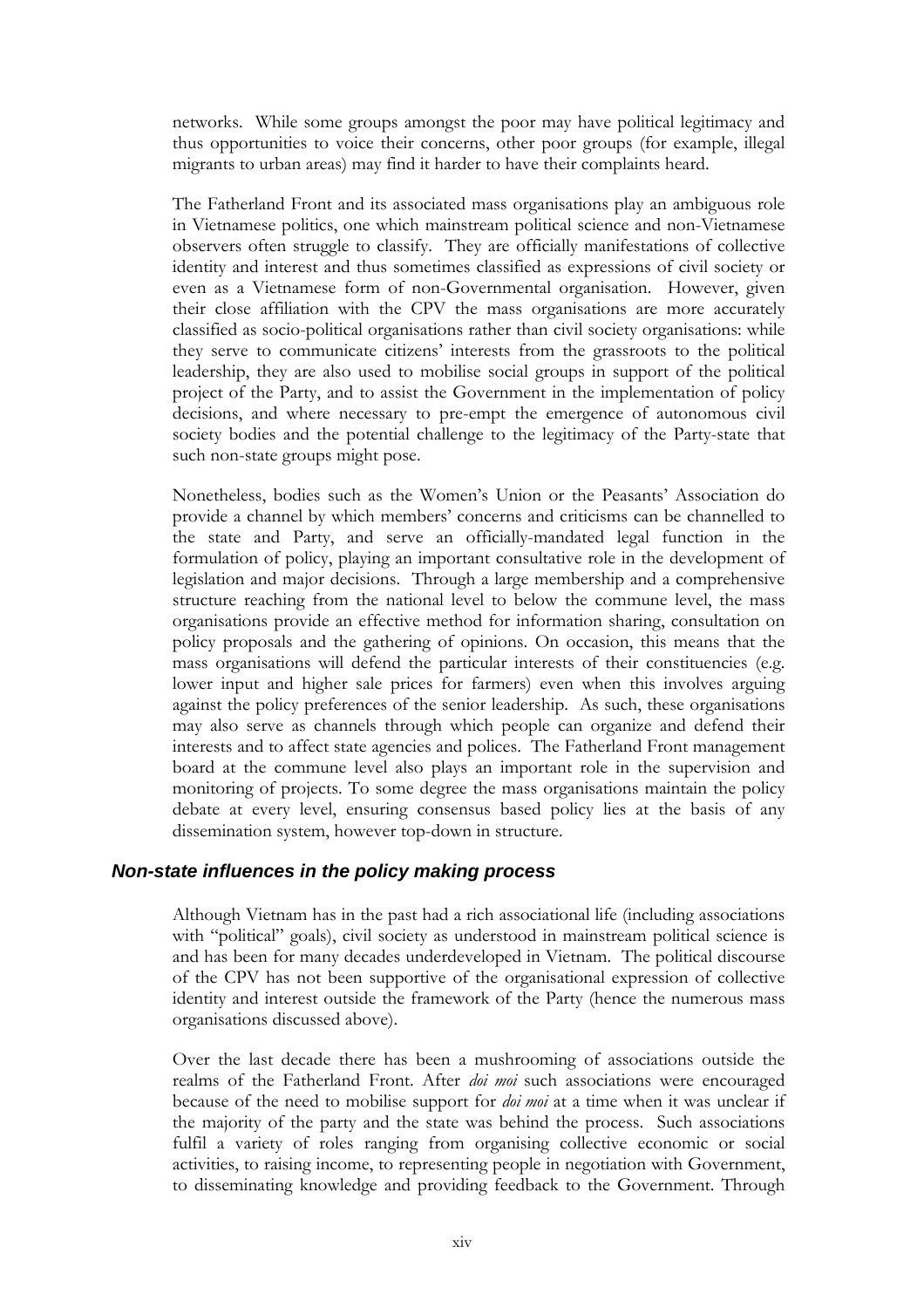the opening up of Vietnam society to a broader range of influence the Government is acknowledging that it needs to cede some authority in order to retain legitimacy. However, while participation in social groups is extensive, participation in political discourse is limited and access to public resources by many of these organizations is untransparent. Many associations are state-affiliated and -funded. State administrators overseeing the operation of the associations have suggested that Government should create favourable conditions for the associations to operate and encourage their inclusion into the decision-making and implementation process in terms of providing public services.

Attempts to work outside the system are hard. This inevitably limits the scope for policy debate, and for consideration of policy alternatives. In the absence of an organised political opposition and with limited potential for autonomous organised collective action, popular engagement in the process of policy change occurs largely through the ways in which large numbers of citizens react *as individuals* to policies during implementation. When enough citizens fail to comply with policies which they judge unreasonable, the failure of the policy in question forces the Party and state to reconsider and leads to policy change. The most obvious and important example of this phenomenon is the generalised resistance to collective agriculture which forced the Government to adopt policies of decollectivisation, incremental liberalisation of agricultural markets, and, eventually, *doi moi*. By contrast to Governments in many other countries, the party-state in Vietnam seems relatively responsive to these signals. Nonetheless, this process – by which unpopular policies are changed through incremental Government response to unspoken mass noncompliance, rather than through direct communication with policy-makers channelled through civil society structures – constitutes a rather slow and inefficient model of citizen engagement in the policy process. There is a strong case for arguing that a gradual opening up of the policy process to more open debate involving organisations other than Party-state-affiliated mass organisations would be more responsive and effective. Managing this process is however politically difficult for the Government and the Party.

Local Government officials will often, to a greater or lesser extent, tacitly collude in the process of resistance-led policy change by tolerating the violation of what are locally held to be unworkable (and unenforceable) policies. In some circumstances, the Commune and District bureaucracy may also interpret policies (including by failing to implement them) in ways which do *not* serve the interests of groups amongst the poor. The importance of policy (re)interpretation by the "street-level bureaucracy" is common to all of the sectors under review in this report. In some cases low level officials exercise discretion in the implementation of policies in order to defend their interests: in many cases, however, implementation problems can be explained primarily by reference to low incentives and salaries, lack of formal transparency, lack of clarity or overlap between the jurisdictions of alternative authorities. All of these confer considerable discretionary power upon street level bureaucrats. The arbitrary manner in which citizens experience street level bureaucracy and the reality of service delivery which emerges from this bureaucracy encourages evasion and non-compliance: these responses should be seen as an important component of citizen "voice" in relations between society and the state in Vietnam.

The use of public protest as a mainstream method of lobbying is uncommon. However, there is much evidence of policy formulation in reaction to two major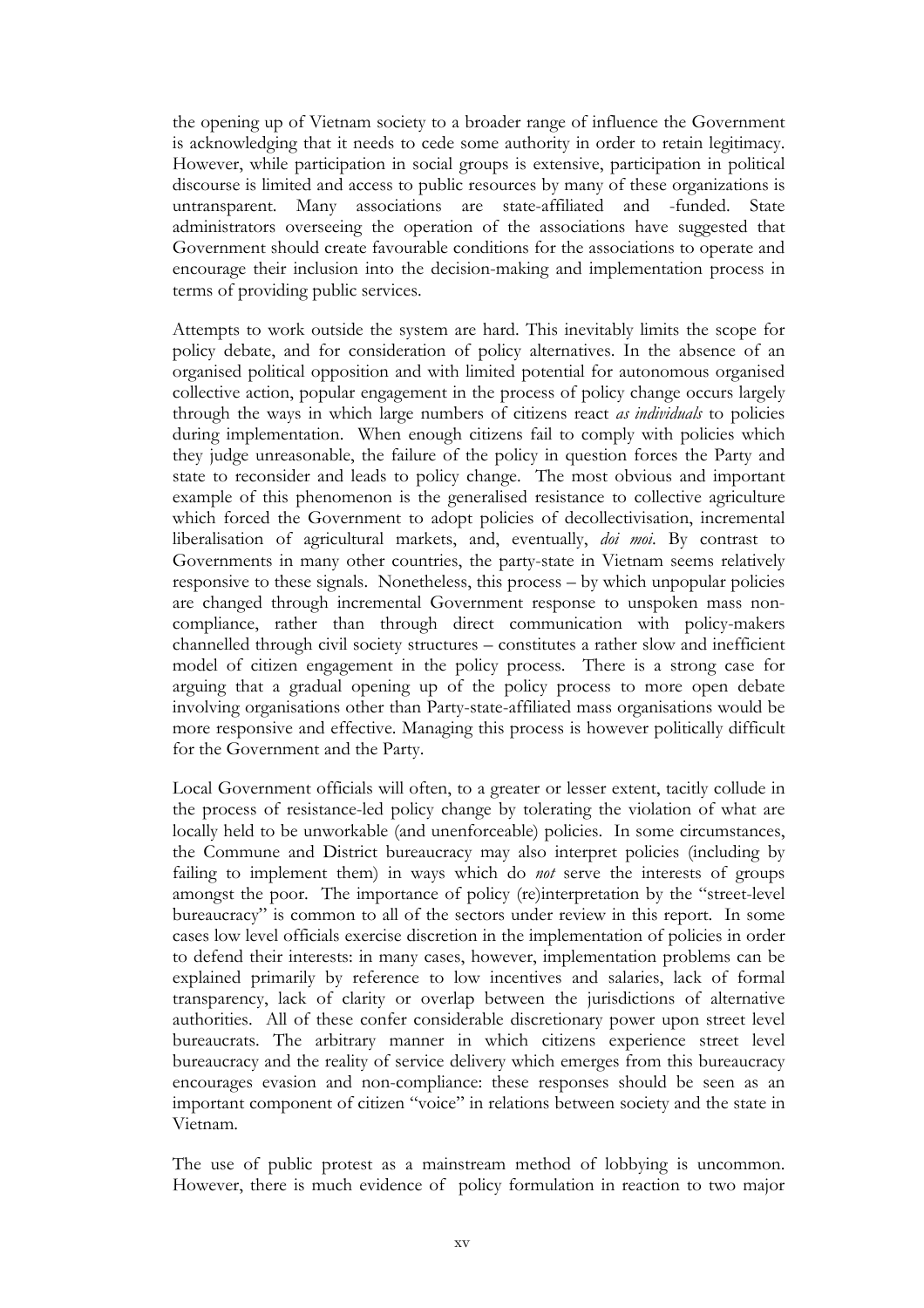protests over the last decade, suggesting that they are in fact an important if intermittent means of influencing policy. The Thai Binh protests of 1997 led the Government to introduce the Grassroots Democracy Decree and anti-corruption policies; more recent events in Central Highlands in February 2001 also resulted in significant policy shifts (e.g. on the administration of land and forestry policies in the region).

Religious identity does not play a significant role in the mainstream of Vietnamese politics, and is not likely to in the near future. There has been a notable revival of religious ritual under *doi moi*, but the overlap between politics and religion is a sensitive area for the Party and state..

The media plays an increasingly important role in constructing people's political knowledge and values, and in disseminating information and holding officials to account. Rural telecommunications and media have improved in the 1990s, but access to newspapers is rare for many at the commune level. The media reports widely on corruption - and is encouraged to do so by the CPV - but does not criticize those with political power except in ways sanctioned by the state as seen in corruption trials.

There has been an explosive growth in the Vietnamese private sector over the 1990s. The role of the private sector as an influence in policy formulation is however complex, particularly as the line between the state, the party and the private sector is blurred. However, there is no doubt that both the foreign and the domestic commercial sector have been a significant influence in the development of policy post *doi moi*. Policies since 1994 have oscillated between attracting foreign investment and attempts to limit ideological or political impact that this might have and there are signs that policy formulation is less coordinated and more prone to contradiction.

Certainly it could be said that economic growth and participation in the global economy is contributing, along with other factors, to the undermining of the dominance of the central state in setting the policy agenda. The increased interaction with capital at the local level is leading to a rise in power for the local state, new alliances, and new economic elites – trends which are reinforced by Government policies to promote growth in secondary centres and peripheral provinces. For example, the economic rise of Ho Chi Minh City has been an important force in calls for local autonomy and representation. Until recently, however, foreign investment was concentrated close to centralized control of the urban areas and in the five provinces adjoining these centres. This has limited the alliances that can develop between provinces and foreign capital.

The boundary between the private sector and the party-state is unclear, and the two interact in a complexity of formal and informal ways concerned with getting access to capital and in dealing with the formal systems. Business elites have emerged within the provincial Governments and elements of party and bureaucracy and the rise of the non-state sector has been reflected in its representation in the National Assembly. This in turn has led to questions being raised about the role of Party members in private business.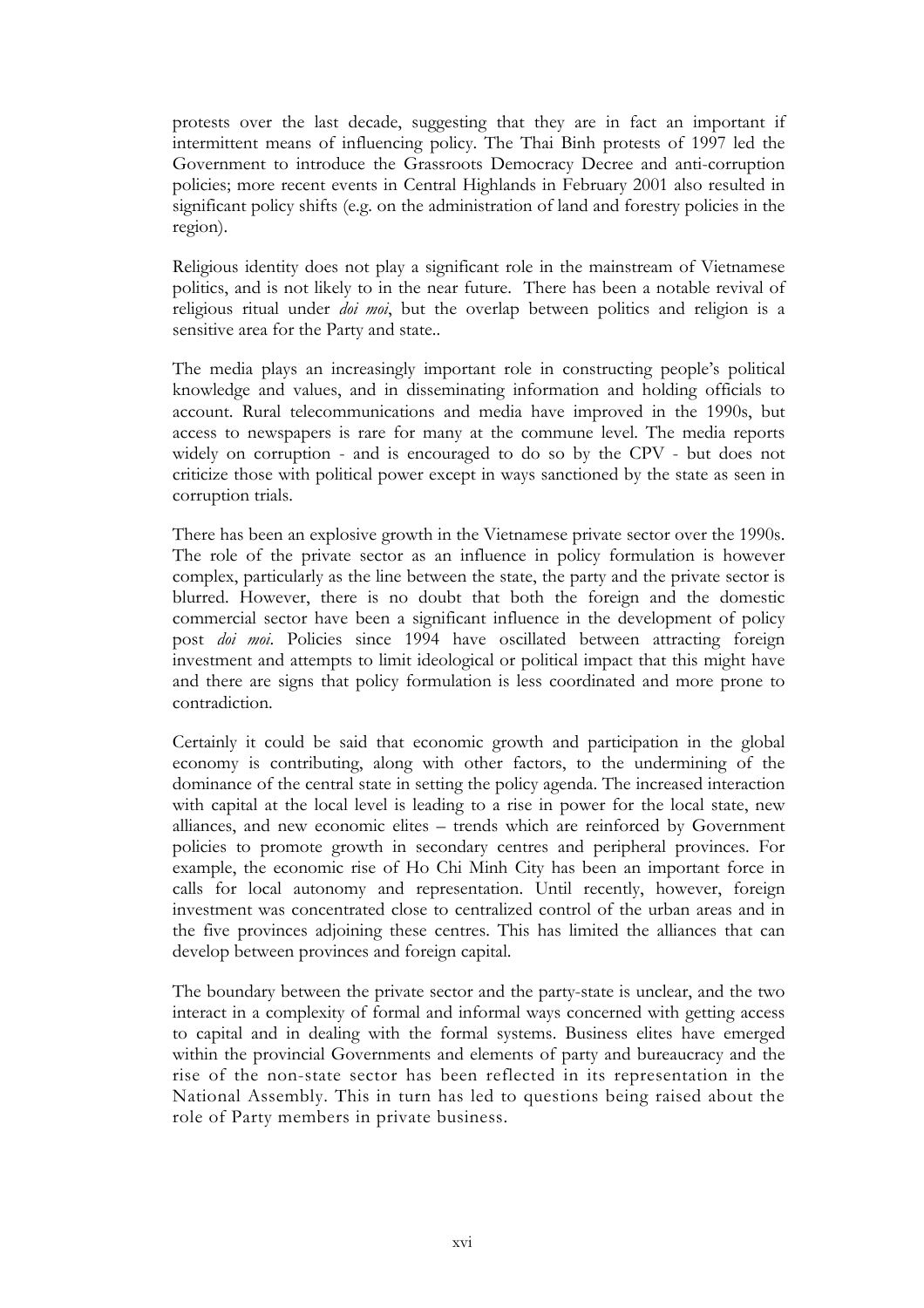#### <span id="page-17-0"></span>*Recommendations*

Vietnam's policy system can be obscure to external analysts. It is therefore a complex process to examine motivations that explain policy change. However it is possible to say something about what appear to be the motivations and perceptions of Government, and how these are changing. Given that debates within the CPV are effectively opaque to those outside the senior echelons of the Party; and given that consensus policy-making entails an extended, iterative process involving a large number of actors, those seeking to understand the perceptions and motivations of senior policy-makers are in effect reduced to triangulating between observed patterns of behaviour and public statements of policy. These statements are written in formal ideological language which can make it hard to interpret their true significance.

Recommendations to an external actor – such as  $DFID$  – on how to engage strategically in pursuit of pro-poor policy-making must therefore wary of such complexity. On the basis of the analysis provided in this report, however, we would suggest the following:

- Given the diversity of actors and institutions involved, it is important for donors to develop the capacity to engage at different points in the system. This requires detailed knowledge of the institutional set-up of each sector, as well as investing time to build up these contacts and relationships: the one or two points of contacts that donors typically maintain, often only with the Ministerial International Cooperation Department, are not enough to enable a donor to follow or contribute to policy debate. Similarly, and given the dynamic and iterative characteristic of policy making in Vietnam it is important for donors to cultivate insights into the policy process at different levels. An external partner will be better placed to understand and contribute to policy debate if it is aware of, and engaged with, the perceptions and interests of influential sub-national actors.
- The targeting of individuals may well be effective as an entry point to policy influence. Building and maintaining such contacts calls for increased staffing levels and more long term or national staff. It also requires a sophisticated understanding of policy systems. The opaqueness of much of Vietnamese policy processed highlighted by this report should serve as a warning signal to those planning to embark on influencing base on superficial policy analysis. There are also reasons to worry that this approach (of concentrating efforts on building relationships and dialogue with a few key individuals in each major institution) is ultimately not the best approach - *particularly* in the consensus-based system of Vietnam, in which policy change relies critically upon a broad base of support.
- The statement that there is limited interaction and dialogue between sectors in policy formulation in Vietnam should be viewed as a generalisation. Joint drafting committees and circulating draft legislation may be important, but hard for non-Government actors to track. The strength of inter- (and intra-) sectoral coordination varies between some sectors. Particularly when policy change addresses regulatory powers and responsibilities, linkages between the sector ministry or ministries and the MoF and MPI become crucial, particularly during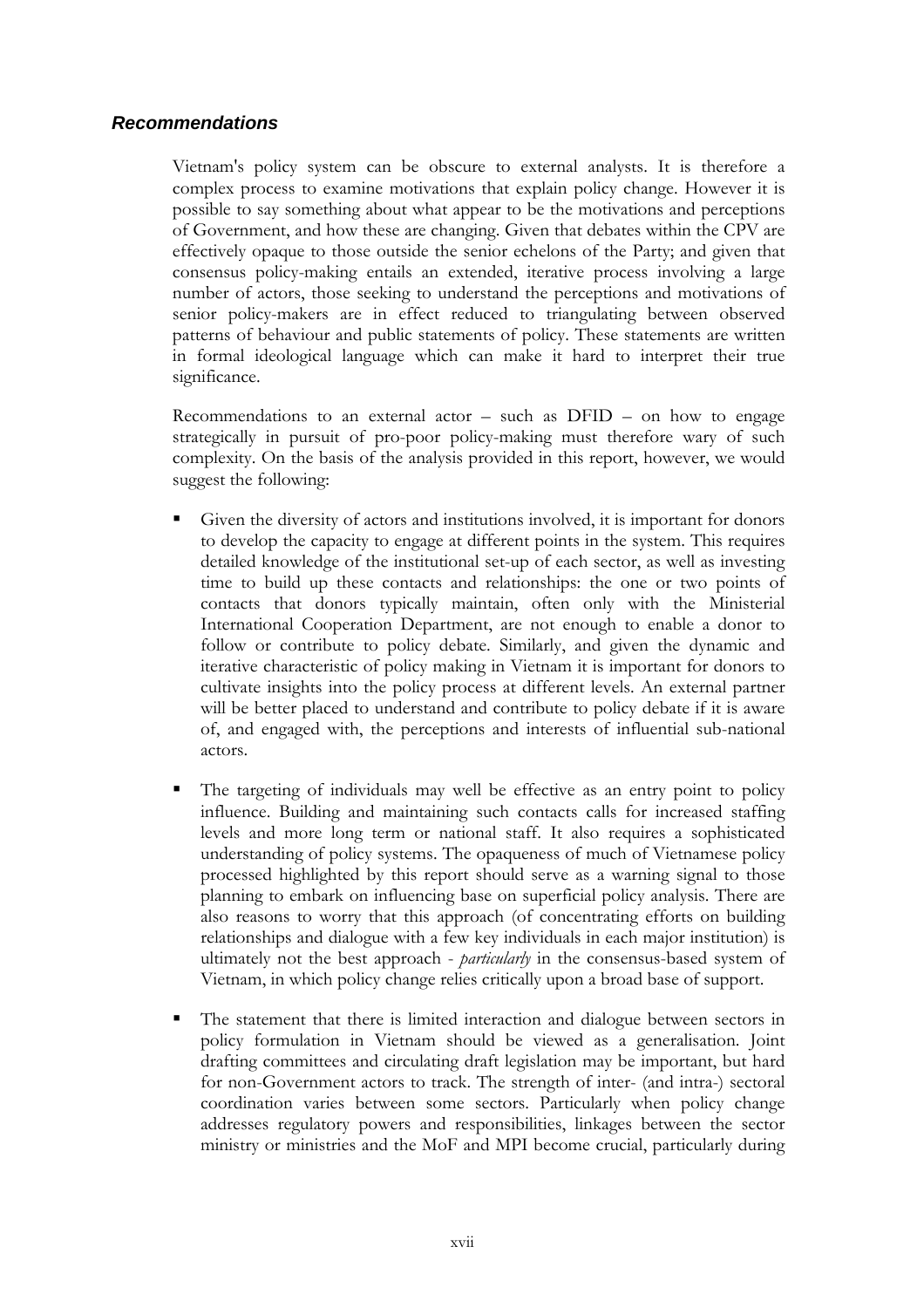the early stages of policy implementation which is when much of the practical detail is worked out for the first time.

- There is potential for greater donor engagement and dialogue with the specialised research and training institutes that are present in every sector (at both national and sub-national levels). These institutions play an important role in contributing to policy development, implementation and monitoring, and may be more open to debating policy decisions on technical merit.
- Much of the real content of policy is contained not in the initial high-profile declaration of strategic decisions but in the subsequent working-through of practical implementation details in supporting regulations and guidelines. It is at this stage that the pro-poor content of policy may be decided. Keeping track of this very considerable volume of policy documentation, and spotting what is significant, requires a major investment on the part of donors, but has potentially great benefits. One option would be to review which of the existing development libraries available to development partners and use this as a nucleus for a co-financed, comprehensive policy library. This would involve a documentation exercise could focus upon the creation of a comprehensive online electronic database of policy documentation.
- Targeted programmes remain central to the Government's overall policy framework for poverty reduction. Indeed, these programmes are often seen by officials as effectively synonymous with poverty reduction policy. This – and doubts about their efficiency and effectiveness - worries many donors. However, it is likely that they will continue to be at the very least a major plank in the GoV antipoverty policy platform for the foreseeable future, so donors are well advised to engage with them. One way to package this engagement is as an approach to supporting the implement of the CPRGS, framing (for example) Programme 135 implementation arrangements in relation to the strategic national goals established in the CPRGS.
- This along with other complementary actions should help donors build links with the Provincial and Municipal levels of government. These levels – and particularly the People's Committees and People's Councils - play an extremely important role in interpreting and implementing policy (and indeed, as in the case of the emergence of the basic idea for the HEPR in Ho Chi Minh City, in developing new approaches which then become adopted as national policy). The importance of these levels is increasing under the influence of processes such as the PAR; but varies between provinces and municipalities. There may be a role for donors in helping to build policy-making and policyoperationalisation capacity in Provinces and Municipalities in which these capacities are currently lacking.
- .Donors tend to look for concrete structures when trying to engage with civil society, which in the case of Vietnam is problematic, as most of the influence of Vietnamese civil society is found outside that of formal organisation. The recent emergence of local non-profit think tanks or quasi-NGOs has proved valuable as "translators" between the policy discourses of donors and Government and or as intermediaries between donors and local beneficiaries, but they should not be equated with civil society in the sense of organisations based in or even close to the grassroots.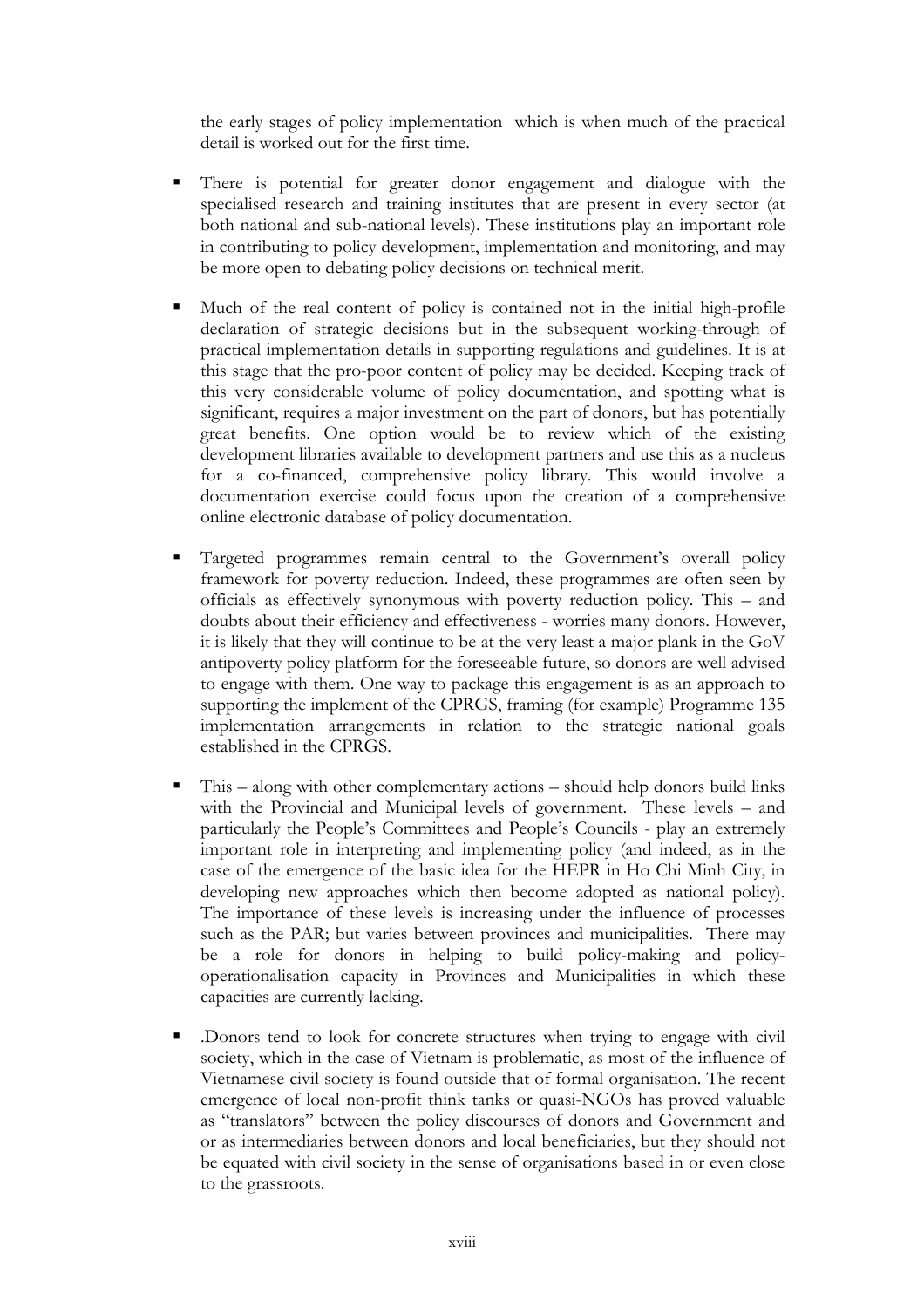- An alternative (or complementary) approach is to encourage other forms of nonstate or quasi-autonomous voices in the policy process. This might include for example, developing the professionalism and expanding the role of the media, or strengthening existing accountability and transparency structures. As a strategy for engaging with non-state voices this is no less problematic, and perhaps no less elite-focussed, but it does serve to sustain a *plurality* of semi-autonomous actors. Equally, despite the political objectives and top down command orientation of the mass organisations there may therefore be pro-poor gains in strengthening the existing mass organisations to reach the poorest.
- One proposal which runs contrary to current thinking among many donors in Vietnam (and internationally) is to make use of pilot studies in influencing policy. Despite the way in the proliferation of donor-backed pilot studies can undermines the core policy-making capacity of Government ministries it should be recognised that in a political system which is characterised by caution and an interactive and responsive policy process, pilots may well create space for experimentation. They may also, perhaps paradoxically, give donors the legitimacy to engage in political issues.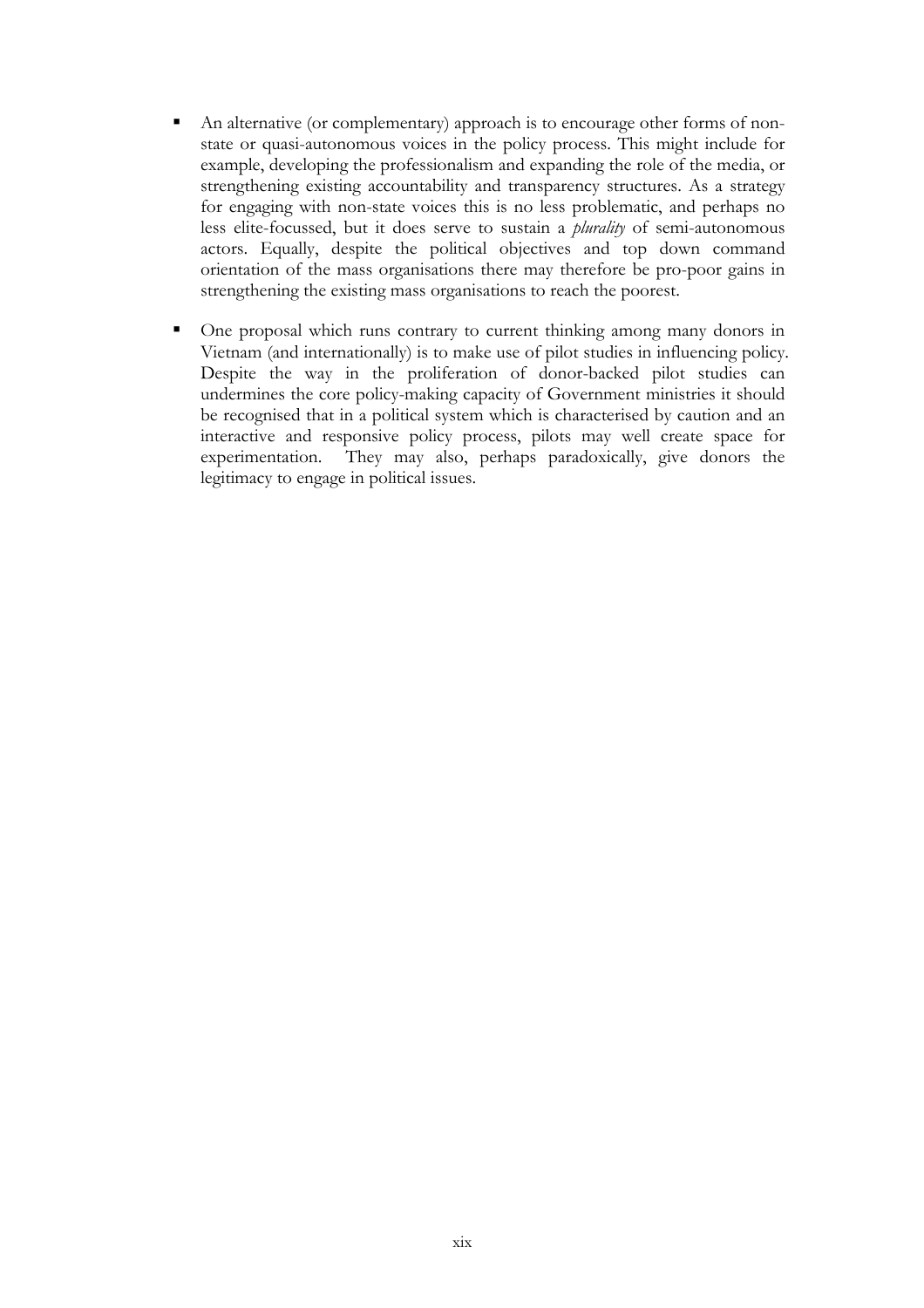## <span id="page-20-0"></span>**Preface**

#### *Background to the study*

This report is one of four commissioned by the UK Department for International Development (DFID), and one of two of these four studies that were carried out by the London-based Overseas Development Institute  $(DDI)^1$ . These four country studies were commissioned in response to a sense [th](#page-20-1)at knowledge and understanding of underlying political systems and the mechanics by which policymaking changed in a pro-poor direction was weak within DFID. Recent work by the likes of Khan, Easterly and Unsworth implies the need to pay more attention to the nature of power relations, the patterning of political accountability, and the ways in which the voice of citizens (and poor citizens in particular) is or is not reflected in the political process. By understanding the incentives to which those with the power to define and implement policy respond, it is hoped that DFID might be able to better influence them in favour of the poor. The core of this research is thus to provide insights into how relationships within and between state and society influence the formal and informal decision-making process and thus policy outcomes for the poor. These insights should help to guide DFID (and other development agencies) in engaging more effectively with partners.

#### *Approach and method*

 $\overline{a}$ 

The ToRs ask for a study which is "strongly empirical but situated within a coherent political science framework", which would analyse Government policy-making in Vietnam, with a focus on reviewing policy history over the past five to ten years. As in the other three studies, the review concentrated upon three policy "areas" (forestry, land and access to primary health care). Where possible, the researchers have sought to identify general trends and propose explanations for what changes explain these trends.

The study has drawn on both existing literature on Vietnam (covering the fields of politics, poverty, policy-making and implementation) and interviews with policy actors (in Government, NGOs, and donor organisations), with in-country fieldwork concentrated during a three-week period during February and March 2003. (A list of those met during the course of the research is included as Appendix 2.) The researchers drew on their extensive knowledge of patterns of regional variation to describe how land and natural resource management and conflicts, health policy change, and decentralisation vary between different regions within Vietnam.

The authors benefited greatly from discussions with DFID advisors in Hanoi, Bangkok and London, both during the Inception Report period and later the incountry research visit. These discussions yielded two broad sets of comments. From London, it was suggested that we needed a more explicit theoretical underpinning to the research programme; from the country tem, it was requested that we should look forward as much as back, and that the analysis should yield

<span id="page-20-1"></span><sup>1</sup> ODI has researched and written the Cambodia case study as well as this study of Vietnam. A team led by researchers from IDS have conducted the studies on Indonesia and Madhya Pradesh (India). The full ToR for the study are included as Appendix 1.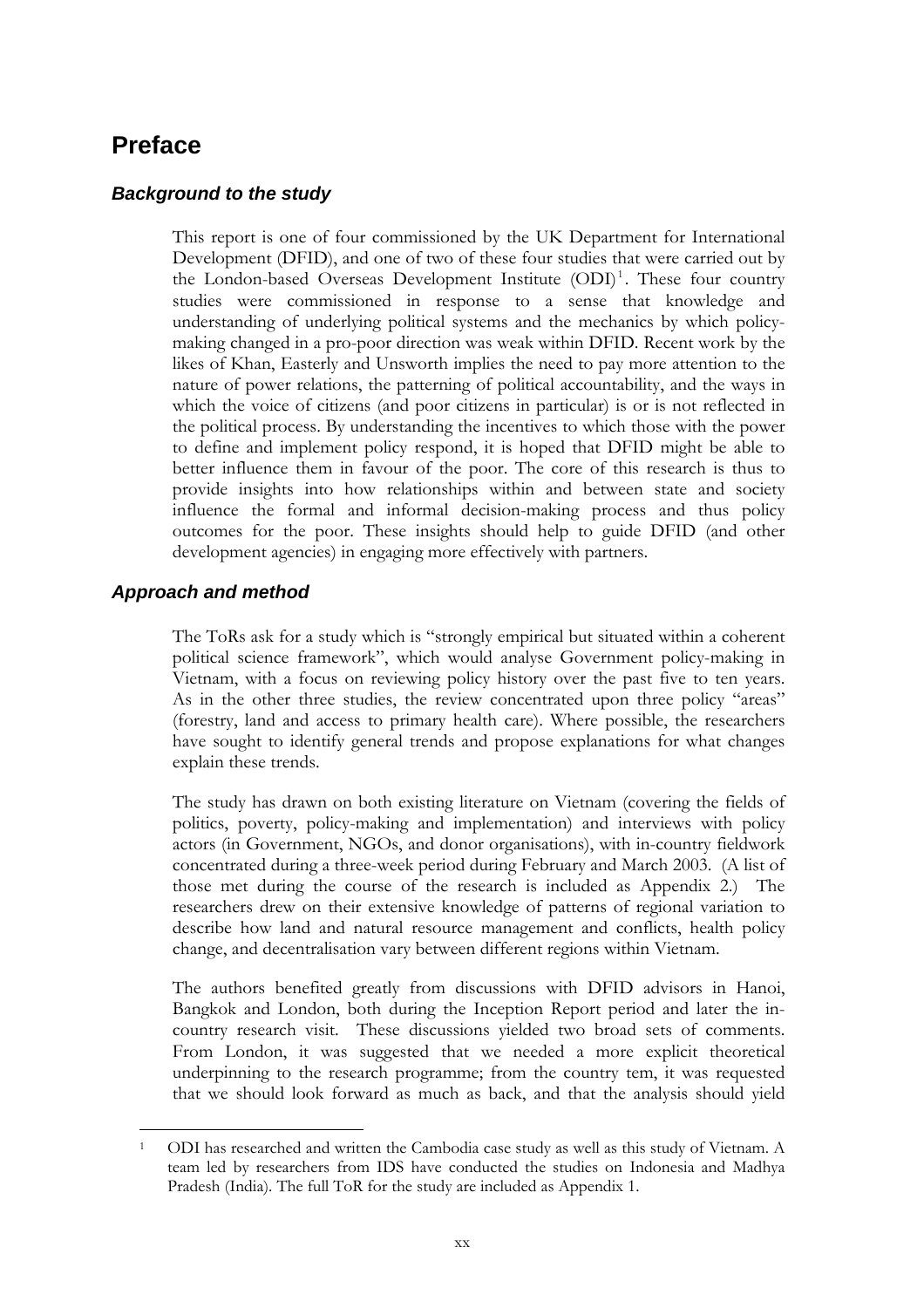<span id="page-21-0"></span>practical guidance as well as academic insights. We have tried to reconcile these two sets of expectations as much as possible.

#### *Structure and organisation of the report*

This report is intended for a variety of audiences. The primary audience is the DFID Vietnam country team, for whom it is intended to provide a broader and deeper political analysis within which to situate their decision-making in response to specific sectoral policy issues. More ambitiously, we also make some recommendations in the final chapter: these too are relevant primarily to DFID staff in Hanoi, Bangkok and the Asia Division in London. The second potential audience is comprised of other policy actors – Government<sup>2</sup>, donor and national and international NGOs – within Vietnam. Finally, the repor[t](#page-21-1) is intended to be read alongside the studies of Cambodia, Indonesia and India as a case study for those interested in connections between political systems and pro-poor policy dynamics in developing countries.

It is anticipated that these various readerships will have different priorities regarding what they wish to take from the report. We have attempted to accommodate this in the structure and format of the report. Those in DFID already familiar with this project and the inception report that preceded the fieldwork stage may wish to skip Chapter 1, which provides the conceptual and theoretical structure for the analysis of state-society relations and policy-making, locating it in terms of the general literature on the connections between politics, policy and poverty reduction in the developing world. This should allow this report to be read as a stand-alone document without needing to refer to earlier documents (the proposal or the inception report), or the subsequent synthesis report.

Similarly, those pressed for time may prefer to skip most or all of Chapter 2, which provides country background material, intended to enable the general reader who is not familiar with Vietnam to understand the political system in context, and to make informed comparisons between this country case study and the other three.

We have also attempted to organise material within chapters so that descriptive material – for example, on a given policy within the health sector – is contained within boxes or footnotes. Those familiar with both the country and the sector can easily read around these, to see how we interpret the significance of events of processes with which they are already familiar. Those who are not however already familiar with the issues can find in the boxes and footnotes the context for the analysis contained in the text.

<span id="page-21-1"></span> $\overline{a}$ <sup>2</sup> It is anticipated that DFID may prefer to present an edited version of the full report for public circulation with GoV and other donor partners.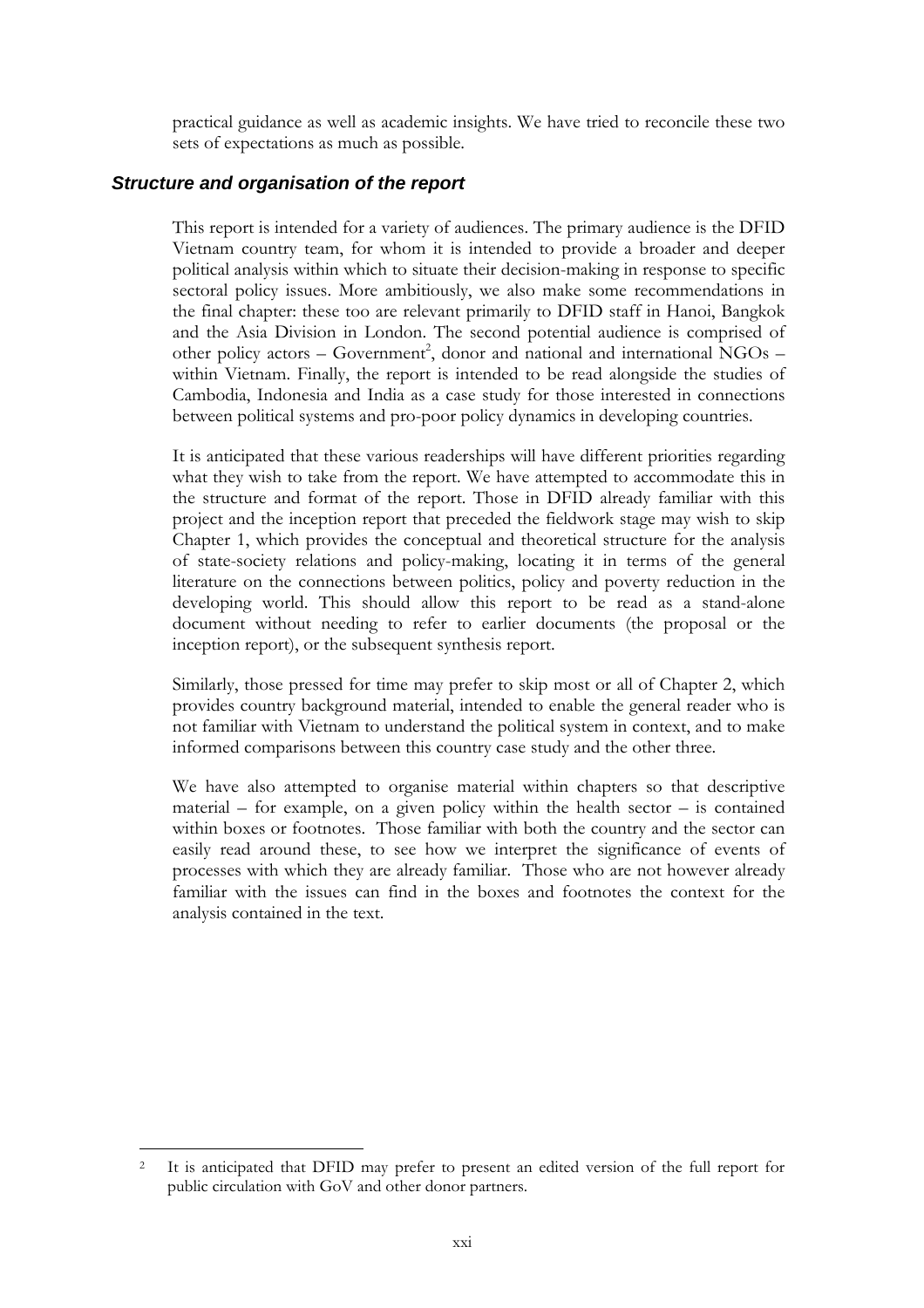# <span id="page-22-0"></span>**1 Conceptual framework**

The subject matter of this research lies at the overlap of two fields which are often treated as largely distinct. This chapter briefly sketches the key concepts that we will draw from these diverse traditions<sup>3</sup>.

#### *1.1 Politics and development studies*

The first broad field is that of political studies, political science and political history, with a focus on the nature of state-society relationships (from Marx and Weber onwards), power, and regime type. The connection between political studies and development studies, and the degree to which development policy has taken politics seriously, has waxed and waned over time. Much of the interest in developing world politics has been focused on "whole system" transitions (e.g. democratisation - Huntington 1991, Carothers 2002 - or state collapse through rebellion, revolution, or *coup d'etat*). Some of the work in this field involves examining panels of countries to see if there are consistent relationships between regime type and macro-level development outcomes (with the general conclusion that there is no clear link between democracy and poverty reduction: see Moore et al 1999, Hassan 1996).

Other approaches have looked in more detail at the nature of the state and its embeddedness in society. Some of this is highly context-specific, approaching contemporary politics through a focus on political culture and discourse which owes as much to anthropology as it does to political science (e.g. Kaviraj 1991). This literature does however provide a set of useful concepts with a high degree of generalisability. We will draw on the work of Bratton and de Walle (1997), who distinguish three levels of political or institutional analysis.

*Political traditions* are those long-standing cultural legacies that suffuse political and social institutions. Examples would include Weber's Protestant work ethic, or its contemporary equivalent in "Asian" values of family-centred aspiration and acceptance of benevolent authoritarianism, commonly ascribed to Confucian East Asia4 . Another example of underlying traditions shaping political institutions and regi[me](#page-22-2)s would include the differing endowments of social capital used by Putnam to explain different economic and political trajectories in north and south Italy. In Vietnam it is commonly argued that the template of political traditions is influenced heavily by the Confucian values and institutions of China: and, indeed that the reason for the (relative) success of the state socialist model in Vietnam (as in China) is that many of the precepts (of a benevolent, intellectually enlightened authoritarian state) resonate those of an older, deeper Confucian tradition of statecraft.

However, the role of political traditions needs to be addressed carefully. It is necessary to make the distinction between i) acknowledging that there are observable historical continuities in political concepts and values, and that these vary between different countries, and ii) accepting a relativist argument that differences in political systems are not – or should not be – subject to purposive transformation. The major

<span id="page-22-1"></span> $\overline{a}$ <sup>3</sup> This chapter is a highly condensed summary of the literature review and theoretical discussion contained in the technical proposal and inception report for this research project.

<span id="page-22-2"></span><sup>4</sup> See Rigg (1997) for a summary of the "Asian values" discourse, and of its critics.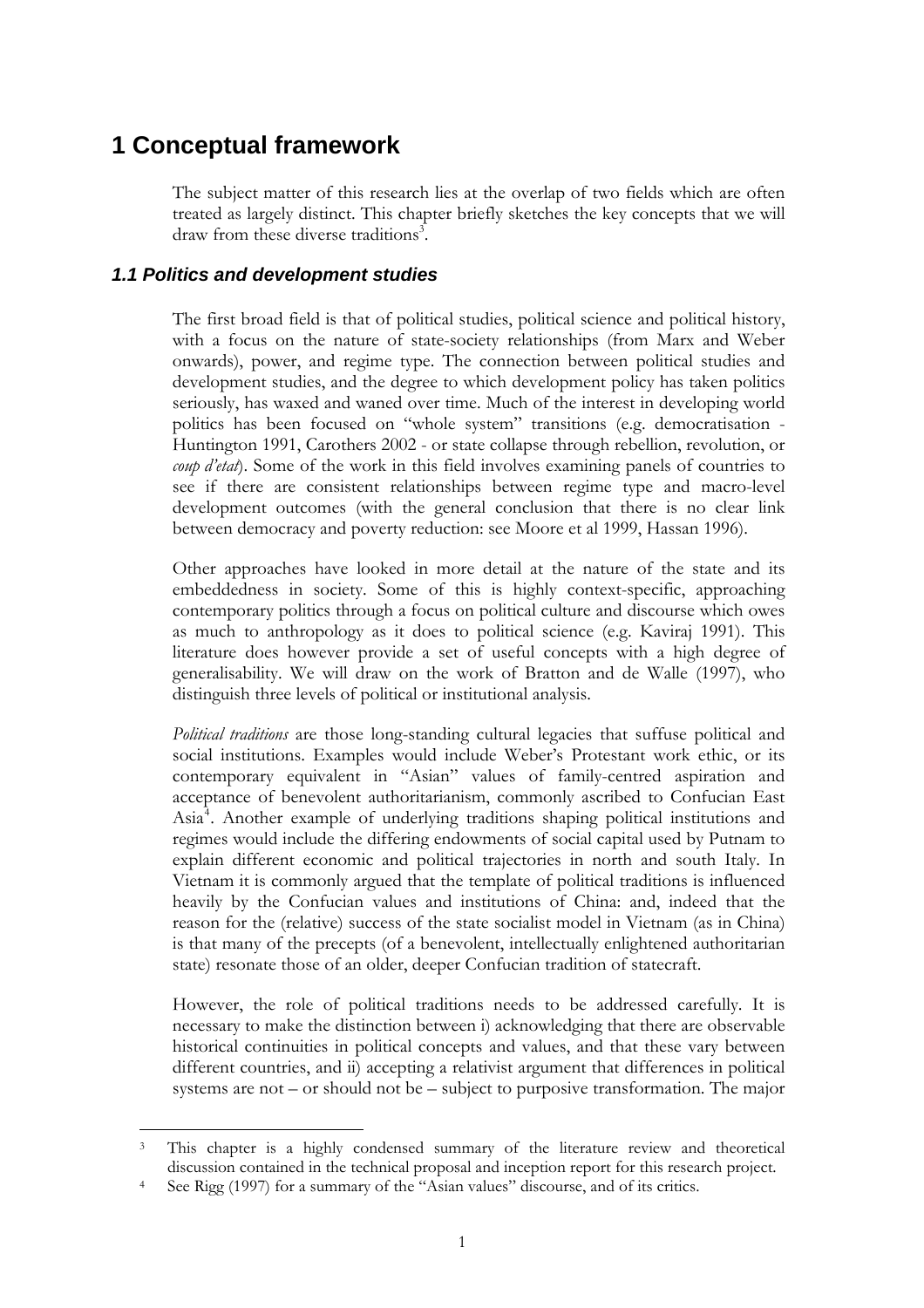intellectual weakness of the strongly anthropological position is that it implies that political "cultures" are bounded, unchanging and independent of each other. By ignoring the role of human agency and the exercise of power that is involved in construction and reproduction of culture, a focus on political traditions can be used to deny competence to comment, and reject any suggestions.

The question of a Vietnamese political "tradition" thus needs to be regarded as complex for a number of reasons. Political traditions were moulded over the decades through the influence of modern – and, in culturally relativist terms, largely "Western" - ideologies of nationalism, socialism and human rights; and by widespread social dislocation during a long and bitter period of revolutionary war and division of the country into two warring states. More recently, Vietnamese political traditions have over the 1990s been subject to purposive intervention by donors, non-Governmental organisations and others seeking to reform political traditions, and by the more intangible influence of increasingly broad exposure to foreign social, economic and political arrangements. Internally, there has been extensive "invention of tradition" under successive (pre-colonial, colonial and postcolonial) regimes<sup>5</sup>. All these factors suggest the need to adopt a balanced perspective which addresses [th](#page-23-0)e mixture of continuity and change in fundamental political values.

The second level of analysis used by Bratton and de Walle – that of *political regimes* can be defined as the sets of procedures that determine the distribution of power. Various attempts have been made to define criteria with which to categorise different types of regime. Dahl's approach locates political regimes along two axes, firstly according to the degree of political competition (from monopolistic to pluralistic) and secondly by the degree of political participation (roughly speaking, the proportion of the population entitled to participate in politics on a more or less equal level). This is useful in understanding the broad contours of power relations within any given political system and the nature of its embeddedness in society. However, there are limits to which the interesting variations in either competition or participation can be captured on a scale, that is, as a quantity. While Vietnam would have to be described as a monopolistic (one party) system, this characterisation provides only a partial description of the nature of political competition. A fuller description of the nature of political competition would have to reflect on the basis of that competition, with ideological issues (or at least issues of collective national interest), which are more pronounced in Vietnam than in many dysfunctional formal democracies. Similarly, the nature of the participation or inclusion of the population in the politics in different countries cannot completely be captured on a scale that is independent of value judgements about what *type* of participation matters. In terms of the political interests of the poor, opportunities for participation "between elections" may be as important as or more important than regular participation in elections (implicitly the metric of participation in Dahl's schema). In Vietnam, these opportunities for participation are relatively numerous (although not without their problems: see Chapter 3 below). Simply describing the proportion of the population that can participate in politics is thus a necessary but not sufficient perspective on the inclusiveness of a given political regime.

In describing regime type – especially for the purpose of policy analysis - it thus seems helpful to complement a focus on participation and competition with

 $\overline{a}$ 

<span id="page-23-0"></span><sup>5</sup> Templar (1999) provides a critical assessment of the validity of describing Vietnamese culture as Confucian, and the changing position taken on this subject by Vietnam's socialist leaders.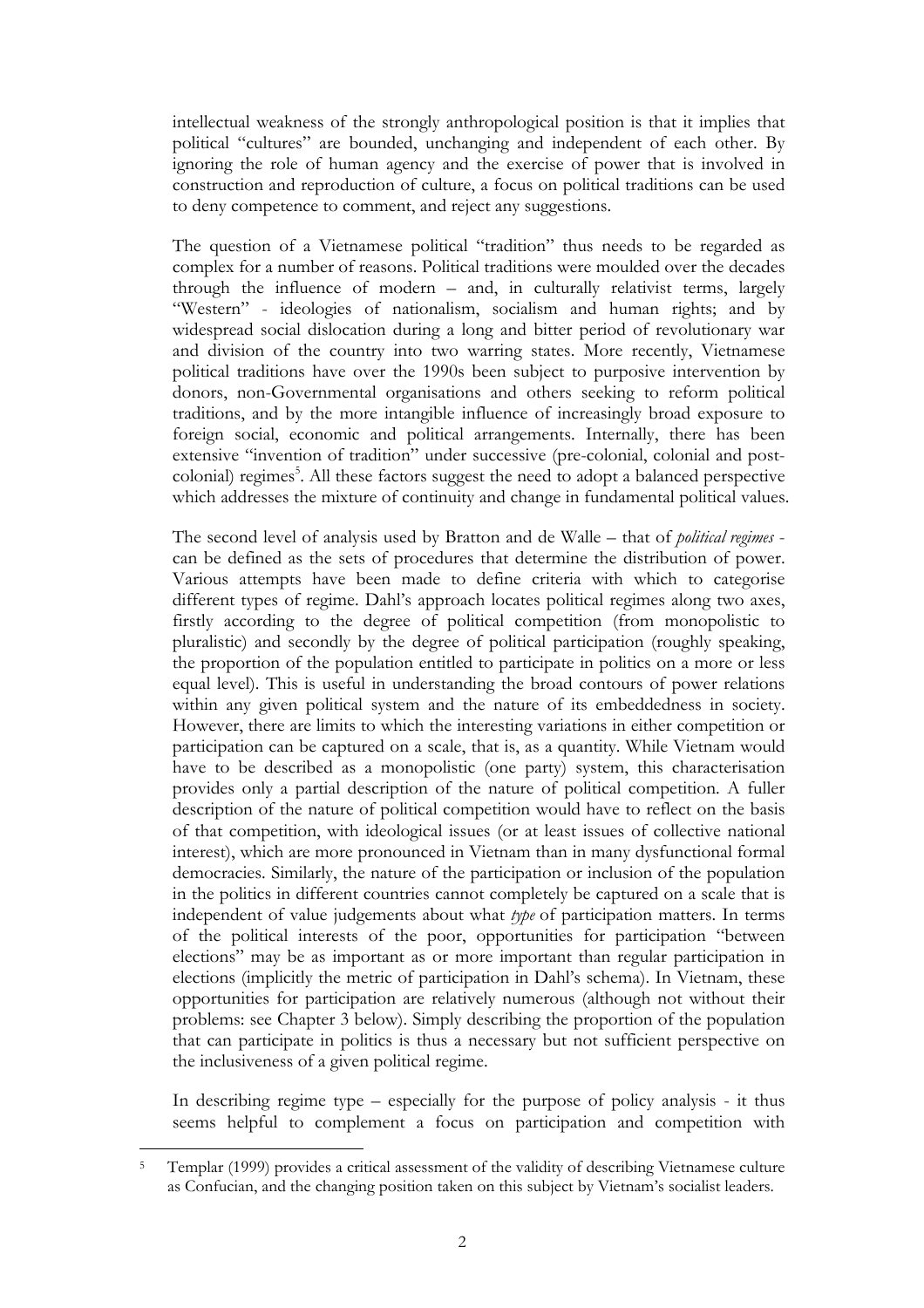<span id="page-24-0"></span>attention to accountability and representation (Fox 1997; Jenkins and Goetz 1999a, 1999b ). Examining accountability and representation provides some observable phenomena to research<sup>6</sup>.

The third and last level of analysis used by Bratton and de Walle is that of *political institutions*. The term "institution" is awkward, as it is used in at least two different ways. In academic terminology, there is a commonly accepted distinction between institutions ("rules of the game") and organisations ("players") (North 1995: 23). In daily usage, however, the term institution is often used interchangeably with organisation, so that a Ministry of Health is also described as a political institution. Bratton and de Walle explicitly accept that the term can be u[s](#page-24-2)ed in both senses<sup>7</sup>.

Huntington links institutions and organisations in an interesting manner, defining institutions as "expected patterns of behaviour", which helps to establish the distinction between organisations that are institutionalised (i.e. predictable in their procedures) and those that are not. O'Donnell argues that consolidated democracy is institutionalised democracy – i.e. political actors work on the assumption that democratic processes will continue to be the major means of managing conflict in society. He also draws a distinction between formal institutions (elections, parliaments, courts) and informal institutions (patron-client networks, influence of elders: O'Donnell 1996). This helps to frame an analysis of the policy process, to the extent that regularised political frameworks are more accessible than discretionary and unpredictable ones.

Institutions and their organisational expressions help to provide a concrete focus for the examination of policy choices, in both the short and long term. By setting the rules of the game – and determining which actors are allowed to play – institutions both perpetuate and transform regime characteristics.

#### *1.2 The policy process*

 $\overline{a}$ 

The second broad field of relevance to this research is the more applied field of policy studies. This field typically i) examines how Governments come to identify and define a policy issue; ii) identifies the influences upon policy formulation; and iii) analyses the process of implementation and feedback, and the factors (capacity, resources, incentives) which can result in policy outcomes which fall short of or contradict the intentions of policy-makers.

There are a range of conceptual models which purport to describe the policy process, starting with the rational or linear model. This assumes that policy-making moves through stages (agenda, analysis, decision and implementation) in a logical and technocratic manner. In practice, of course, this is a highly idealised model. Initial definition of the problem and identification of options are shaped by popular discourses, particular narratives of causality embedded within expert communities,

<span id="page-24-1"></span><sup>6</sup> e.g. What kinds of organisations represent the poor? How do these identify and promote the poor's interests? How do poor groups hold Government accountable? What repertoire of

<span id="page-24-2"></span>contention or forms of resistance are available to the poor? (Tilly 1986; Scott 1985)<br><sup>7</sup> "political institutions can be highly abstract notions, such as constitutional principles, or they can be expressed concretely in actual organisations, such as trade unions, political parties, or the military. They include key aspects of formal politics, like the judiciary, but also informal customs such as patronage, clientalism, seniority principles, or lobbying" (1997: 40).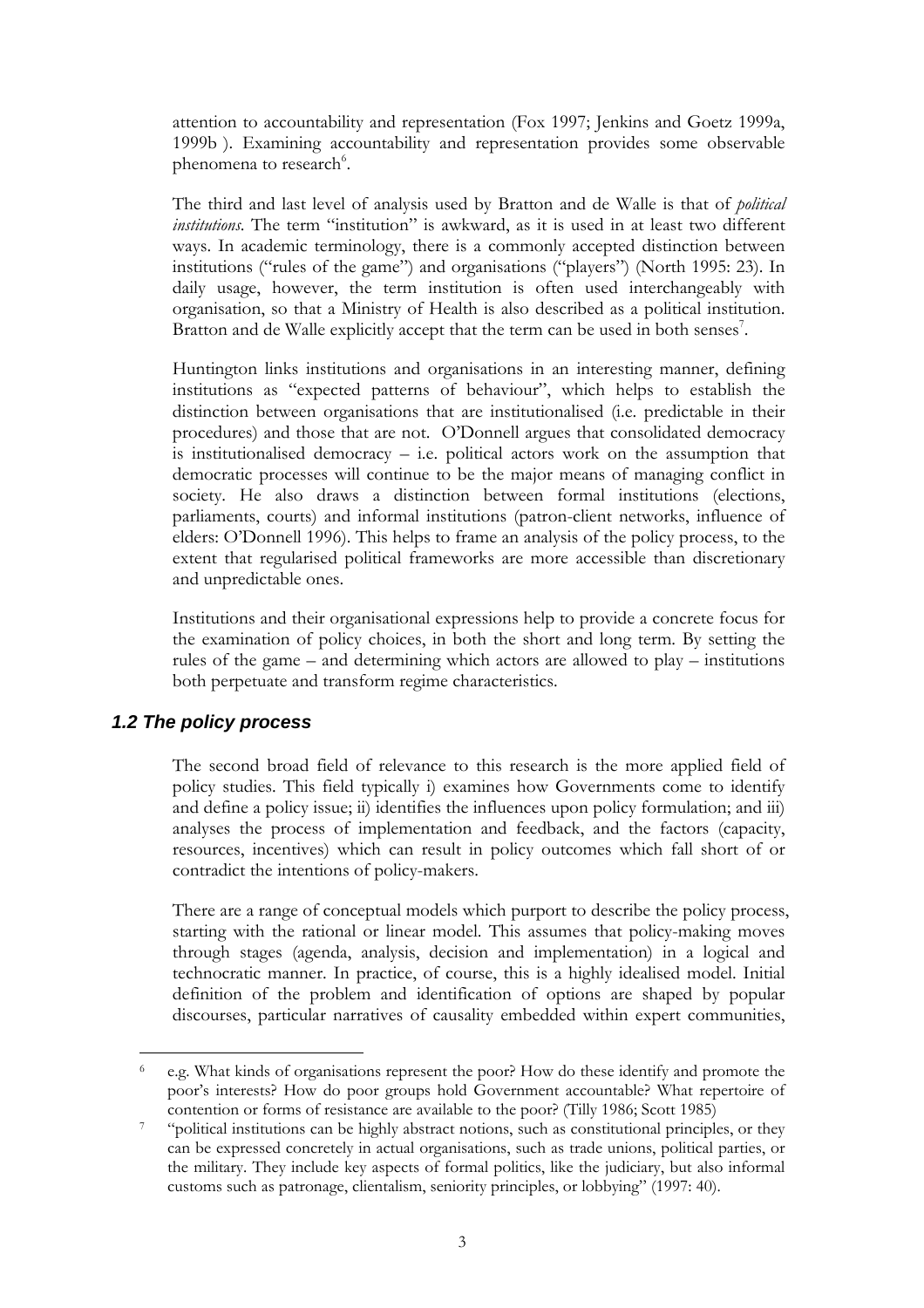<span id="page-25-0"></span>and the preferences of powerful stakeholders. The first major critique of the linear model thus focused upon how policy issues are constructed. This *incrementalist* school emphasises the incentives towards evolutionary rather than revolutionary change: only a few crucial consequences are weighed, amongst which political rather than technical merit often prevails, resulting in "disjointed incrementalism" (Linholm 1980). Other alternatives include *rational choice* or neo-classical models, which posit policy choice as the outcome of public officials responding (to gain election or rents) to groups in society who organise to lobby in defence of their interests. Each side is assumed to be well informed and to act rationally - leading to criticism that the approach is overly theoretical and atomistic.

*Elite-centred models* emphasise the ways in which policy-making is embedded in power structures: choices are seen as the outcome of struggles between factions within political and bureaucratic elites, who may be motivated by self-interest or altruism, implying that the values and perceptions of social elites are important influences. *Institutionalist* perspectives analyse policy choices and outcomes through the lens of political institutions, seeing the state either as an actor in its own terms and at least semi-autonomous of society, or as an arena for competition between competing social and economic groups. There is much complementarity and overlap between institutionalist analysis and *interest-based* approaches, which focus on the role of political and social interests in shaping policy choices and implementation. Influence is seen largely as a function of a group's capacity to articulate and organise a cohesive identity, pursue collective action, and form effective coalitions.

For our purposes, one of the key conclusions from this literature is that the idealised distinction between formulation and implementation is in reality often blurred. Public sector policies are almost always transformed during implementation because "front-line bureaucrats" responsible for service delivery have the scope to exercise discretion during implementation, so shaping what service is provided to whom.

#### *1.3 Relating the political system to the policy process*

While there is clear overlap, policy research has often been treated as a relatively autonomous sub-discipline within political science, and dominated by research on Northern Governments. Some authors have addressed how specific aspects of the political system affect service delivery and development outcomes (e.g. Jenkins and Goetz), but only a few have (e.g. Grindle or Tendler) have really addressed the links between politics, policy-making and outcomes in a broad and systematic manner.

The conceptual framework used in this study draws pragmatically upon political science, policy studies and the contemporary social science literature on Vietnam. One of the challenges is to suggest which aspects of the policy process can be most clearly related to the successively deeper levels of political substrate. There is a presumption that political institutions change more rapidly than regime type; and regime types, in turn, change faster than the political traditions (assumptions regarding the basis of authority and legitimacy) in which they are embedded. For an external actor such as a donor, there is a need to know what concrete problems with the policy process are amenable to resolution in the short- to medium-term, through reformulating institutions; and which are so deeply rooted that they are only likely to respond slowly to long-run historical changes (such as increasing urbanisation, literacy, and the emergence of new economic and social groupings) and so must be worked around rather than addressed directly (Unsworth 2001).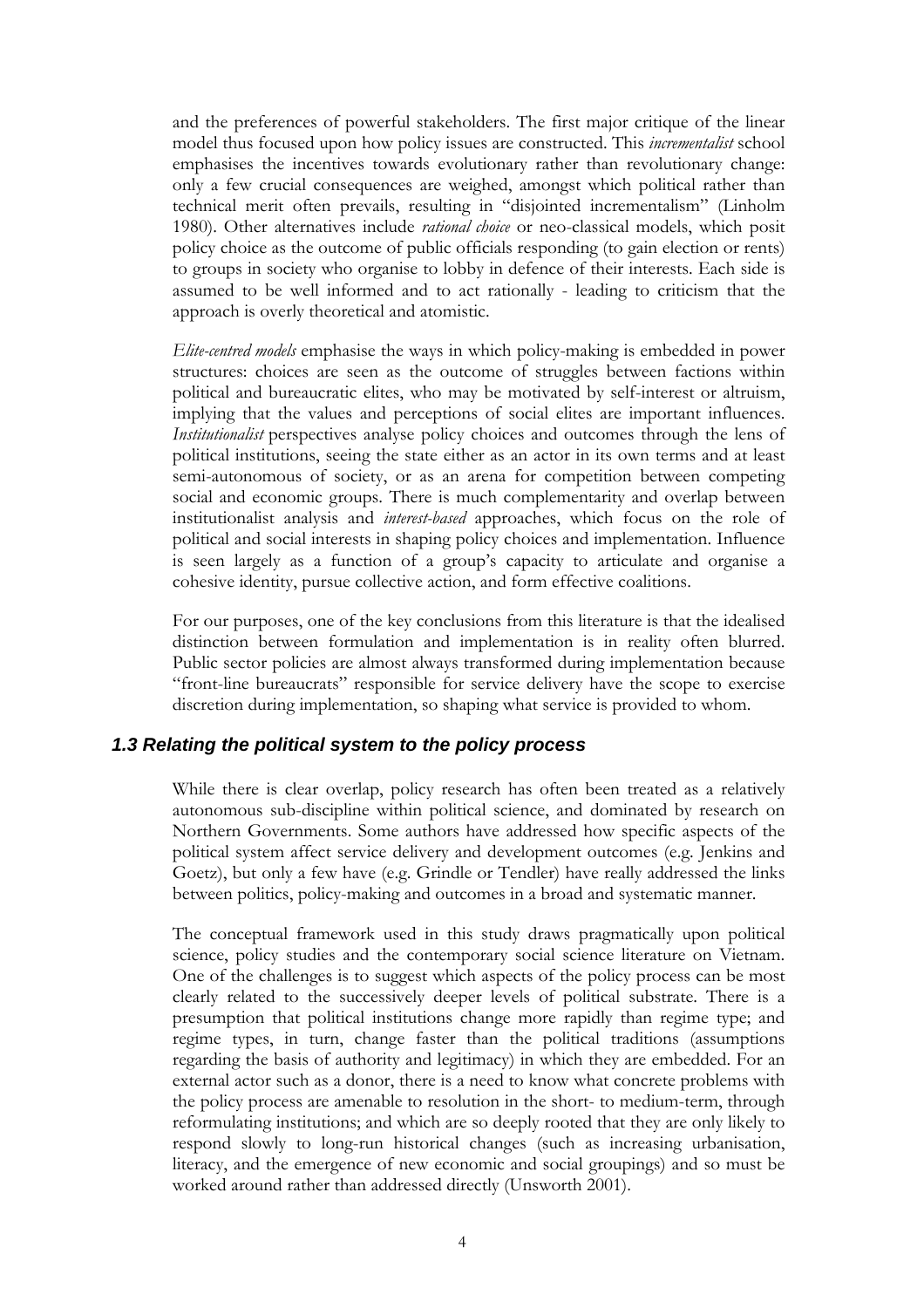## <span id="page-26-0"></span>**2 Country context**

This chapter provides a brief summary of Vietnamese political history since independence, concentrating in particular on the period since the introduction of economic liberalisation (*doi moi*) in 1986. Reviewing what was achieved in terms of poverty reduction in this period helps to identify firstly

This chapter provides a concise background to the complexity of historical factors and events which have shaped the nature of the current poverty discourse in Vietnam. The summary of Vietnamese political history since independence (2.1) concentrates in particular on the period since the introduction of economic liberalisation (*doi moi*) in 1986. However, it is impossible to understand the processes of *doi moi* without some awareness of post-colonial politics and they way in which they were rooted in pre-colonial traditions. The very definition of 'Vietnam' itself is controversial with huge differences between the ethnic groups and the social organisation of the north, central and southern areas. This, added to the conflict throughout Vietnamese history between the need for a centrally administered economy and the indisputable existence of strong village institutions, has created social tensions between the geographical core and the periphery. This tension is reflected today in the varying legitimacy of the party-state and the differing implementation and interpretations of policy.

Tracing and understanding the way in which policies and the dialogue over poverty has shifted over time provide clues as to how donors can influence policy. The second part of this chapter (2.2) explores the evolving nature of the political debate over poverty, its causes and consequences, and the mechanisms that the state has employed to tackle poverty-related issues. The programmatic approach to poverty (signalled most strongly by the HEPR and programme 135) dominated the Government approach to poverty through out the 1990s. This was against a background of emerging tensions as a result of increasing inequality associated with the impressive growth and increased vulnerability to the world market. The recent Comprehensive Poverty Reduction and Growth Strategy (CPRGS) has attracted a great deal of attention in the poverty agenda (although to date more from donors than from most Vietnamese political actors). This will have important implications for the way in which donors operate, although the mechanisms by which the process will be practically and institutionally linked into the service delivery and program operation on the ground are still to be established.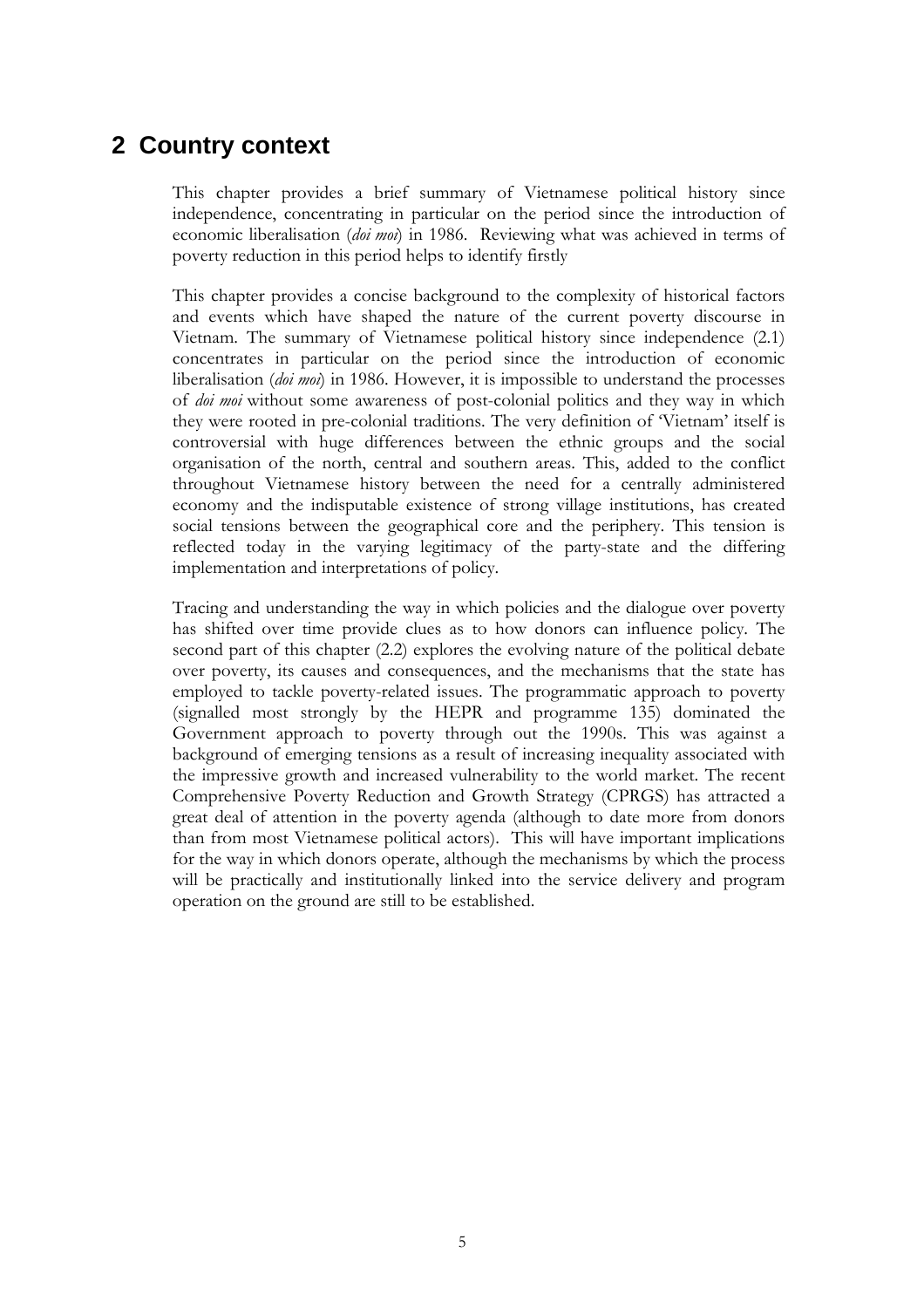#### <span id="page-27-0"></span>*2.1 The historical context*

Post-colonial politics in Vietnam: independence, Cold War conflict and reunification

In a long-term perspective, the underdevelopment of Vietnam (and Cambodia and Laos) relative to the rest of east and south-east Asia reflects the fact that the country was at war for much of the last fifty years. Box 1 summarises the struggle for a unified and independent Vietnam since the end of World War II.

#### **Box 1: Vietnam 1945-1975 - independence, war and reunification**

The French held sovereignty over the Mekong Delta since 1874 and over the north and centre of Vietnam since 1884. Having fought the Japanese during WWII, Vietnamese nationalists under communist leadership established an independent state in 1945. French efforts to reimpose colonial rule ended in defeat at Dien Bien Phu in 1954. A peace settlement temporarily divided Vietnam into a socialist north and a capitalist south, with nationwide elections to be held in 1956. When the southern Government of Diem pulled out of this agreement in 1955, the Hanoi Government initially concentrated upon consolidating its rule in the north. From 1959, however, responding to demands from southern cadre that they be allowed to resist the Diem regime, the Government declared a move to armed struggle in the south. The National Liberation Front was announced in 1960; in 1964, regular units of the Hanoi army began to infiltrate the south. The notoriously corrupt southern Army of the Republic of Vietnam (ARVN) rapidly lost ground, prompting US air attacks on the north in 1964 and the arrival of US troops to support the south in 1965. Fighting escalated, culminating in a massive surprise attack on ARVN and US forces during Tet (New Year) 1968. While NLF and northern units suffered terrible losses, the offensive proved politically decisive, breaking the will of the US public and political establishment and leading Nixon to initiate a gradual process of US disengagement. The Saigon Government eventually collapsed in the face of an assault launched across the  $17<sup>th</sup>$  parallel in January 1975, surrendering on the last day of April. Following a brief period of transitional Government in the south, Vietnam once again became a unified state in July 1976.

Reunification presented major challenges, with difficulties integrating southern Vietnam – where physical and institutional infrastructure was in disarray, and where the legitimacy of the Party and Government was weaker - into the Hanoi-centred state. After months of debate, those favouring rapid transition to socialism in the south prevailed. The ensuing years saw collectivisation of agriculture; detention in re-education camps of soldiers and employees of the former Saigon regime whose loyalty was suspect; and economic disruption arising from the anti-capitalist campaign (largely affecting ethnic Chinese). These policies may have helped to consolidate control in the short term; but they also contradicted the long-term need to heal the differences that had grown up between north and south over the previous 20 years.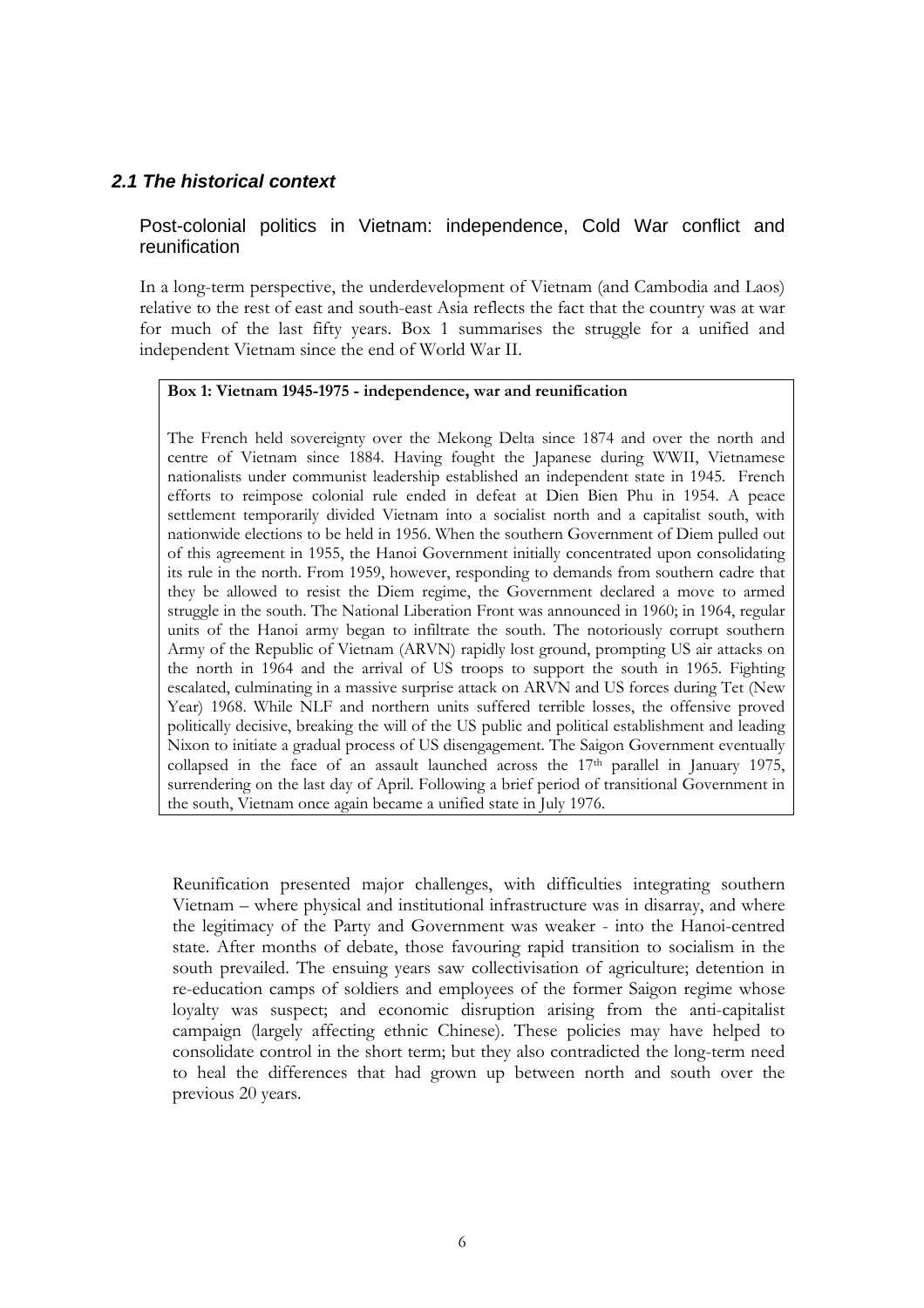<span id="page-28-0"></span>These difficulties were exacerbated by the fact that the country was isolated from most aid<sup>8</sup>; and by the fact that peace did not last long. Murderous cross-border raids by the K[hm](#page-28-1)er Rouge finally provoked a Vietnamese invasion of Cambodia in late 1978, providing a pretext for a US-led move to exclude Vietnam from trade and development assistance. Early in 1979, while still heavily committed in Cambodia, Vietnam was attacked by China. Fierce resistance forced the Chinese to a ceasefire; the occupation of Cambodia, however, dragged on until 1989, and imposed a heavy drain upon a country struggling with stagnant growth and, towards the end, a rapid decline in aid from the USSR.

#### Economic liberalisation under one-party politics

Fundamental problems with the centrally planned economy were apparent by the late 1970s. These problems were most clearly seen in terms of declining agricultural production and per capita food availability which was universally low, and in some places and at some times bordered on localised famine. Particularly in the south, sub-national Governments were forced to recognise the extent of opposition to collectivisation, and informally allowed land to revert to private ownership. Between 1979 and 1981 a number of political decisions recognised these reversals and chipped away at the collective basis of agriculture.

These changes stimulated a temporary increase in food production, but by the middle of the decade the limitations of these cautious reforms were becoming apparent, and were stimulating broader debate on the potential benefits of a mixed economy, rather than merely how to fix problems in the agricultural sector. In 1986 the CPV elected the reform-minded Nguyễn Van Linh as Secretary General, and initiated a process of economic liberalisation or *đổi mới* ("renovation"). In April 1988 the Politburo proposed a "household contract" ("contract 10") model of family-based agriculture<sup>9</sup>. External factors increased the pressure for change, as the collapse of the USSR r[em](#page-28-2)oved Vietnam's main source of aid and left it increasingly isolated in its adherence to an ideology of central planning. The land law passed in 1993 legalised the existing reality in which individuals were working, selling and mortgaging land, by granting renewable 20-year use rights to households (Kerkvliet 1995 pp. 410-413; Watts 1998 pp. 471-474).

The package of macroeconomic and microeconomic reforms encompassed by *đổi mới* has had dramatic results. Paddy production rose 26% between 1987 and 1989, and Vietnam went from a 750,000 ton grain deficit in 1986 to become the world's third largest exporter by 1992. Between 1993 and 1998 GDP rose by an average of 8.9% p.a.; the proportion of the population living in poverty, as measured by the Vietnam Living Standard Surveys (VLSS), fell from 58% to 37% over those five years, with commensurate improvements in almost all aspects of wellbeing (Dollar *et al*, 1998; Haughton *et al*, 2001; PWG, 1999).

 $\overline{a}$ 

<span id="page-28-1"></span><sup>&</sup>lt;sup>8</sup> It did receive considerable aid from COMECON countries, and a degree of assistance from a small number of friendly OECD nations (notably Sweden) and UN agencies with more flexible mandates.

<span id="page-28-2"></span><sup>9</sup> A Government report concluded that "invisible, collective management of land is not appropriate" and that a piece of land needs "an actual, real person who values and protects it as one's own precious property".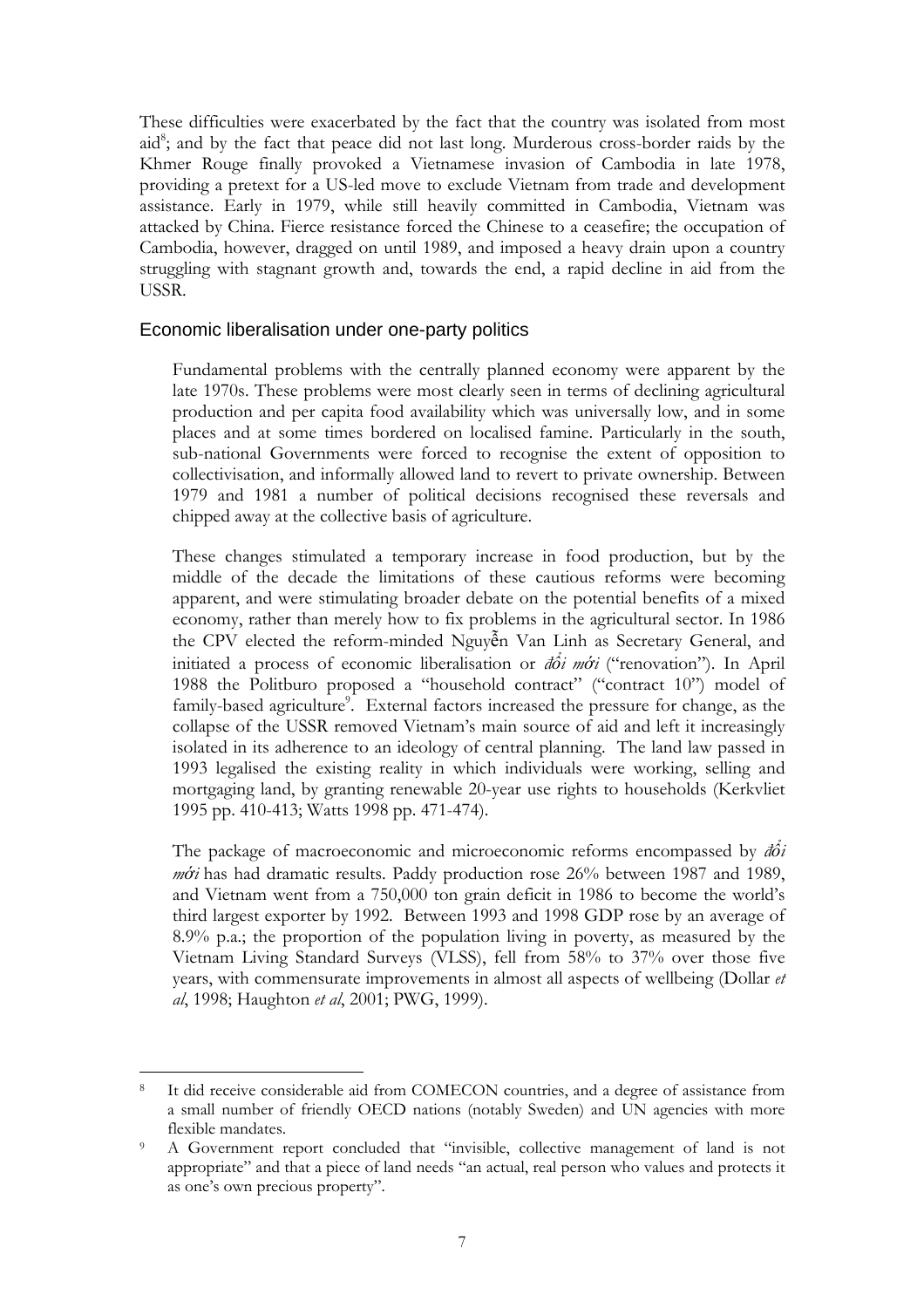<span id="page-29-0"></span>The revival in growth and living standards also seems to have given the political leadership the strength to engage in radical shifts in foreign policy from the early 1990s. Protracted negotiations eventually led to the normalisation of diplomatic and commercial relations with the US, a thawing of relations with China, and the resumption of contact with the IFIs. With the opening of IMF and World Bank offices other bilateral and multilateral donors began to enter the scene, and by the turn of the century Vietnam was in the enviable position of being one of the world's largest aid recipients, while simultaneously enjoying relatively low levels of aid dependency. Foreign investment and aid have exposed the Vietnamese party-state, which prided itself on its self-reliance, to new ideas and policy discourses. These influences are still relatively marginal – IFIs and donors do not dominate the formal policy agenda as they do in many heavily aid-dependent countries – but they have introduced the Government of Vietnam to new discourses of poverty and of what constitutes modern, effective public policy for economic management and social policy. Debates on public administration reform and to a lesser extent public expenditure management are regarded with cautious interest, with Government stakeholders taking from international advisors what they believe they need in order to respond to new political challenges.

At the same time the increasing openness of the Vietnamese polity requires the political leadership to manage growing pressures – external and internal – for political liberalisation. The extremely impressive record of *doi moi* faltered in 1998. The regional economic crisis was a major factor – Asian states accounted for 70% of FDI and 60% of export markets, and Vietnam's competitiveness was severely eroded by rapid devaluation in the currencies of neighbouring states – but most observers also conclude that the GoV response was not particularly good, in large part because existing political divisions contributed to a lack of consensus on how to proc[e](#page-29-1)ed, and a consequent slow and piecemeal response<sup>10</sup>[.](#page-29-1)

#### Doi moi and growth-led poverty reduction: revisiting the reforms of the 1980s

The policy shifts associated with *Doi moi* are today typically depicted in a positive sense - in both Government and donor circles - as a series of proactive steps taken to open the door towards liberalization of the economy. It is essential to remember that these shifts were originally made in response to a severe economic crisis in the mid-1980s. In particular, it was the critical collapse in agricultural production and commodity distribution, resulting in widespread food shortages in many parts of the country, which prompted new policy directions at the highest level. This was brought about by the collapse of external assistance from the Soviet Union (in particular the curtailment of fertiliser shipments that underpinned Vietnamese rice production in return for labour export that formed the basis of trade agreements between the two countries), combined with widespread drought in 1987 to 1989, and infestation of the paddy crop in the Mekong Delta region over successive seasons.

 $\overline{a}$ 

<span id="page-29-1"></span><sup>&</sup>lt;sup>10</sup> "Conservatives within Vietnam's leadership blamed the Asian crisis on capitalism, and believed that Vietnam's lack of integration was a blessing. Reformers blamed the crisis on 'crony capitalism', imperfect markets and too much Government intervention" (Abuza 2002: 127-8).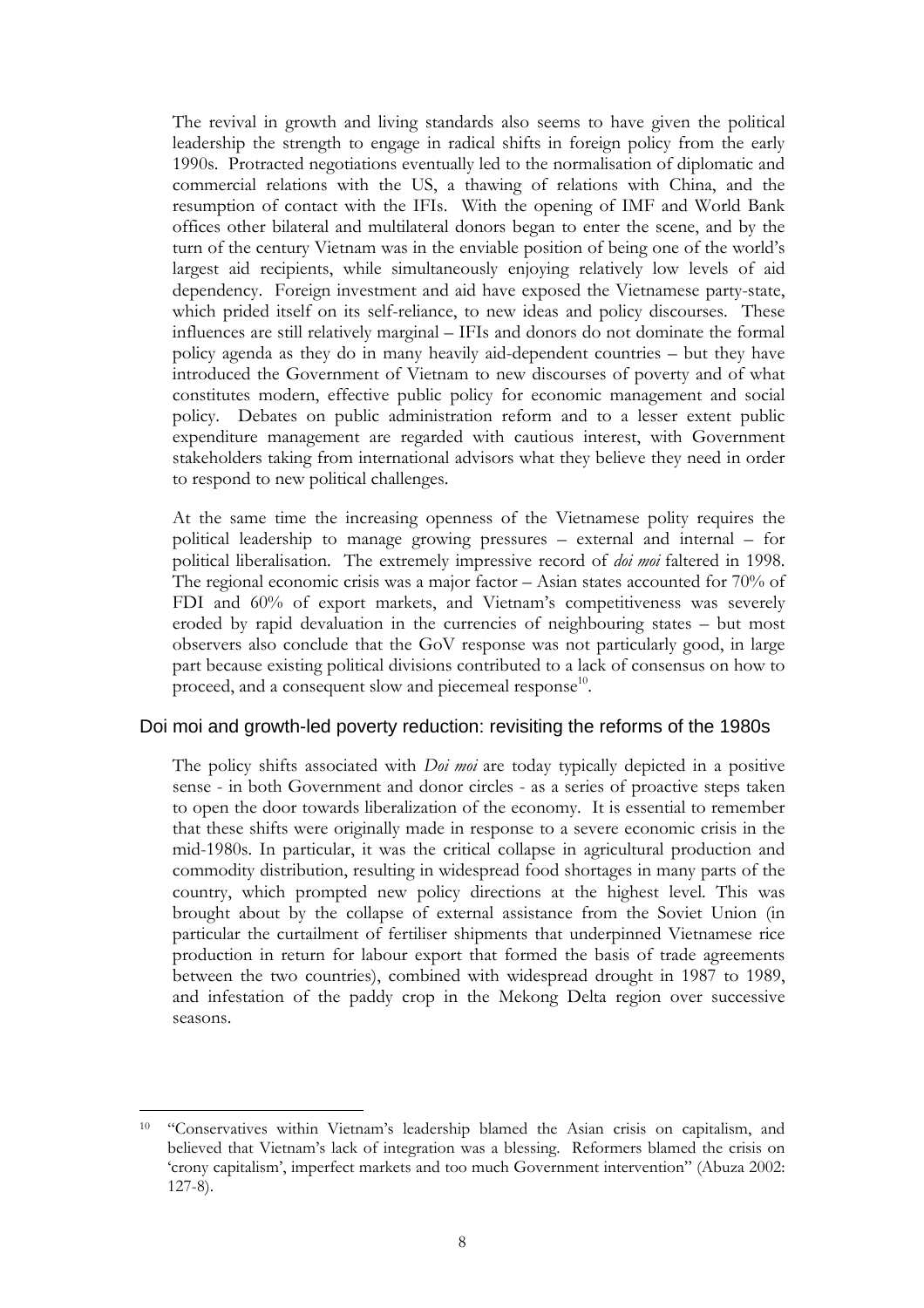The evident political concern at the time is reflected in observations on the economic management system made by the Sixth Communist Party Congress in 1986 that paved the way for the accelerated reform process:

"The bureaucratically centralised management mechanism based on state subsidies, which has been in force for many years now, far from creating the driving force for development, has weakened the socialist economy, limited the use and transformation of other economic sectors, put a brake on production, lowered labour productivity, product quality and economic efficiency, placed distribution and circulation in a state of chaos and given rise to numerous negative manifestations in our society" (SRV, 1987).

The reforms of this period were hard choices that needed to be made in difficult circumstances. But while the political difficulty entailed in accepting the need for a new direction should not be underestimated, once this hard decision had been made, dramatic gains were possibly with a few fundamental and relatively simple policy changes (Conway 2002).

The initial steps taken in 1987 were to liberalize internal trade by introducing market prices for some non-essential goods, abolishing the rationing system, and giving state enterprises greater autonomy to apply profit-based accounting. This was followed in 1988 by sanctioning land allocation to individual households for longer tenure periods in order to stimulate investments in agricultural production. Further sweeping reforms made in 1989 included eliminating the dual pricing system to prompt the free circulation of goods (with the exception of electricity, medicines and accommodation), trade liberalization to begin stimulating foreign investment and exports, and fiscal reforms that included broadening the tax base and separating out the functions of the commercial and state banking sectors.

The reforms that emanated from the Sixth Communist Party Congress in 1986 provide a logical starting point for this analysis. Nonetheless, many of these reforms served to formalise and further encourage moves that were already occurring on an *ad hoc* basis on the ground. This is particularly so with respect to the allocation of agricultural land and relations between rural households and the collective structures. In the political heartland of the north the cooperatives had been in place for several decades, but even by the late 1960s and early 1970s there was evidence of flaws in the cooperative system (Kerkvliet and Selden 1998). Kerkvliet (1995) suggests that many of the events of the collectivisation era indicate that people individually and collectively "threw the monkey wrench into the state's ability to implement programs". Combined with the fact that the central planning system was only established throughout the whole country between 1976 and 1987, and was never deeply embedded in some regions, this enabled some of the subsequent reforms to be carried out with ease (Van Arkadie, 1993).

In the north, direct resistance to collectivisation was rare during and after the war (Kolko, 1997) and as such took the form of ignoring or evading collective regulations where it was in local interests to do so (Hy Van Luong, 1992). In some areas there had been a shift back to household production and a rise in the number of 'hidden' contracts to households with the passive consent of local officials (Watts, 1998; White, 1986). The management boards of the cooperatives also held extensive rights to decide on access to and use of resources, and often more than the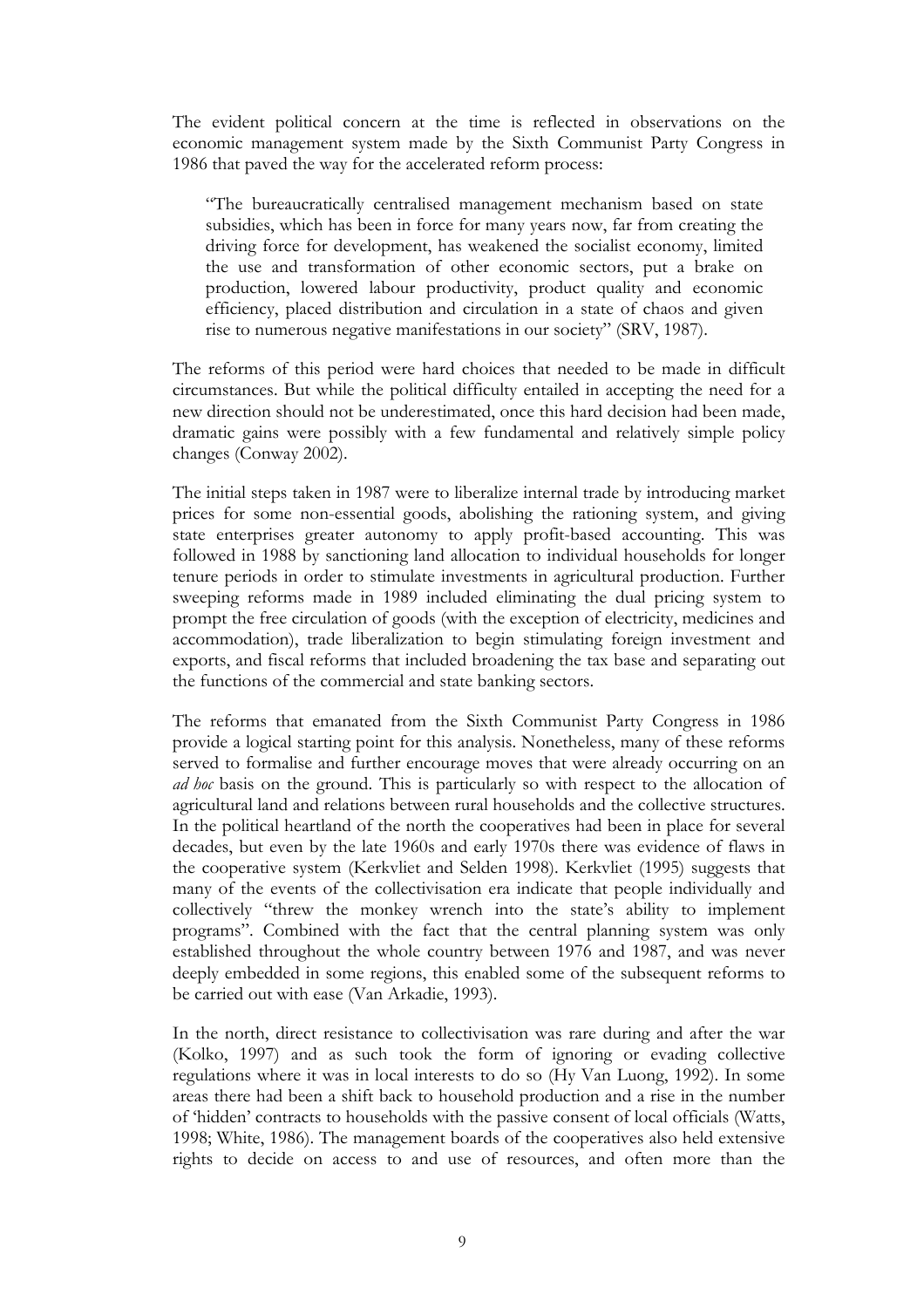permitted five per cent of cooperative land was leased out to individuals (Watts, 1998; Fforde, 1990; Kerkvliet and Selden, 1998).

Over much of the Mekong Delta and other areas of the south the collective system of land holding was never a dominant feature of the social and agricultural structure. The cooperatives were essentially an "ownerless regime" and many households were unofficially eluding the legal land structure and held short-term land contracts as well as belonging to cooperatives (Kolko, 1997; Kerkvliet and Selden, 1998; Ljunggren, 1993). Quang Truong (1987) notes that by the early 1980s officials claimed that collectivisation goals had been achieved in the south, but in reality they had resigned themselves to failure, and he goes on to suggest that if the leadership in the south had not modified the collectivisation process there could have been open revolt Cooperatives were abandoned, and by the late 1980s much of the land had already been returned to its original owners and there had been a widespread shift in the policy to favour household and local demands (Hy Van Luong and Unger, 1998).

As noted by de Vylder (1993):

"The failure of the central planning system to maintain control over resources forced economic agents – individuals as well as agricultural cooperatives – to engage in a reform process 'from below', the authorities had tacitly to admit that the old development model had become unimplementable."

Together with the resistance to collectivisation that had been experienced in the south, the crisis in agricultural production in the mid 1980s further prompted moves by several provinces in the north to more widely replace the former 'outputcontract' system of rice production with individual allocation of paddy land to households. These combined pressures from the ground were critical in prompting the rethinking of land policies at the highest level.

These local political pressures, however, were symptomatic of a more fundamental question that was evidently of concern to the CPV leadership at the time. Prior to reunification of the country, the ideology of nationalism had been used by the Party and Government to legitimise not only the drive towards unification, but also a broad spectrum of collectivist and in many respects essentially inclusive socioeconomic strategies and policies. For instance, the socially inclusive policies the state has consistently adopted towards ethnic minorities (many of whom inhabit the remote border regions) should be seen in light of this political imperative to ensure national unity. The poor economic performance following reunification of the country caused a deep crisis in the moral and intellectual legitimacy of the regime (Alagappa, 1995). Socio-economic and cultural differences made the northern model of legitimation impractical in the south, and reform in other Socialist block countries further undermined its credibility (Vasavakul, 1995). The policy shifts associated with *Doi moi* – and the political construct of the *socialist oriented market economy* – can therefore be seen as an attempt by the CPV to renew its legitimacy and authority by encompassing a broader spectrum of institutions and economic management processes within the governing ethos of the one-party socialist state.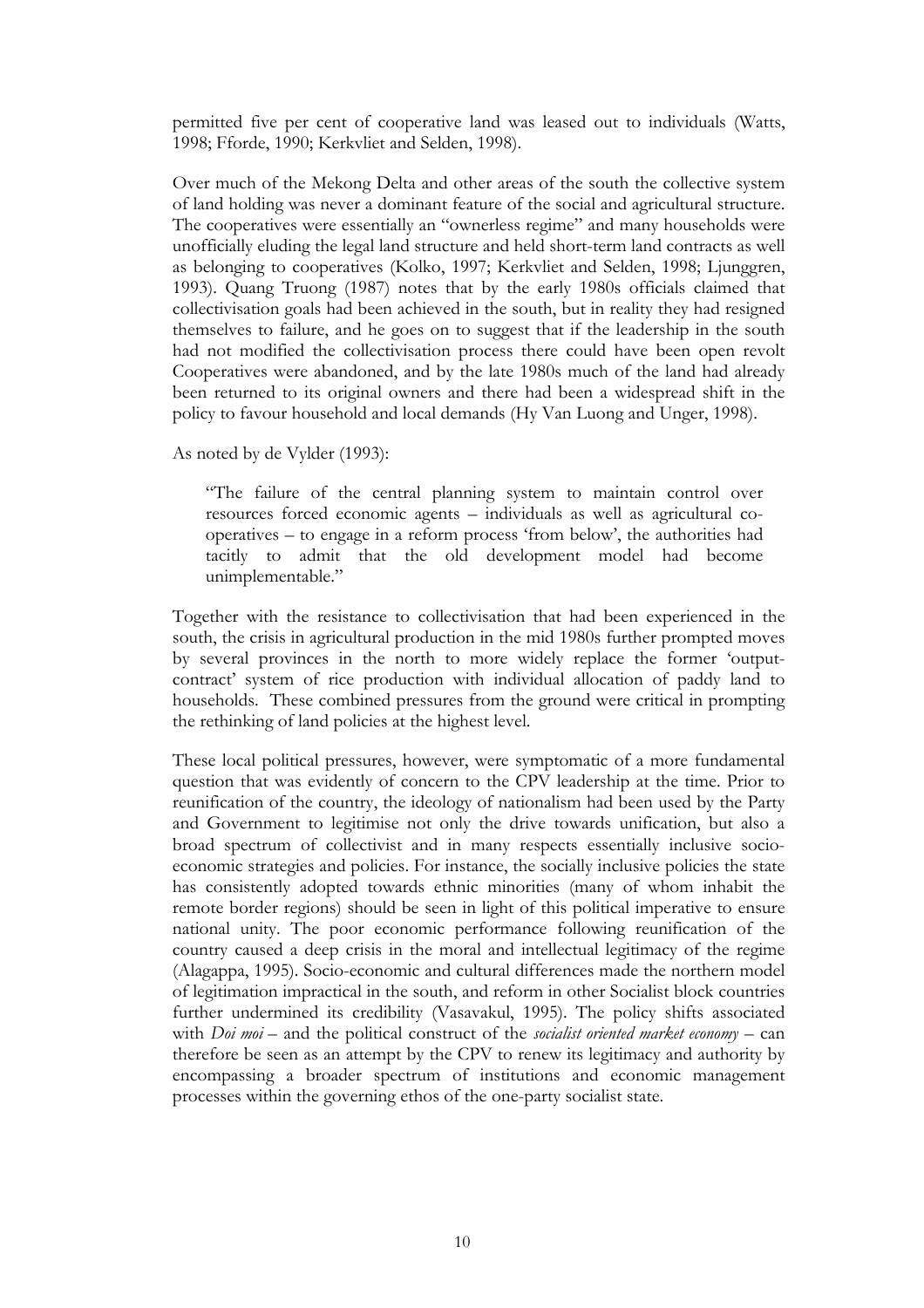#### <span id="page-32-0"></span>*2.2 Policy change and poverty reduction in Vietnam*

#### Programmatic approaches to policy formulation and implementation

The dramatic poverty reduction seen over the 1990s was primarily driven by a sequencing of development policies. A socialist phase provided basic services which created a solid foundation of human development (a healthy and educated population), while decollectivisation was managed in such a way as to distribute land assets in a broadly egalitarian manner. When liberalisation policies were then introduced, the resulting economic growth was both rapid and broad-based, and lifted a great many households out of poverty over a short period.

Complementing the growth-led achievements in poverty reduction, however, were a number of policies *directly* addressed to poverty reduction. Throughout the 1990s, the Government has tended to package poverty reduction policies in the form of special target programmes (e.g. through Program 327 in forestry, Program 135 for infrastructure investments in poor communes, and the umbrella Hunger Eradication and Poverty Reduction (HEPR) programme). The official rationale for such an approach is to concentrate resources, provide clear and target-oriented definitions of roles and responsibilities, and facilitate co-ordination between different parts of Government. They also, arguably, reflect a certain "style" of policy-making: the socialist period relied heavily upon exhortation and social mobilisation through a "campaigns" approach to the solution of social and economic problems, and target programmes reflect this legac[y](#page-32-1) $11$ .

The target programmes thus remain a very important element of pro-poor policymaking, embedded in an established political tradition and its associated institutions. In effect, these programmes represent one of the main mechanisms by which the Government uses public funds to effect redistribution in favour of the poor. However, there is a growing debate (prompted by some donors) about whether such target programs are necessarily the most effective strategy for tackling the forms of poverty that are emerging in the current economic situation. At the same time tensions also arise between the need to put into effect coherent sector specific policies on the one hand, and the need to promote greater complementarity and coordination between sectoral policies and services in order to have a beneficial impact on poverty on the other. The weak coordination, management, supervision and monitoring of the multi-sector national target programs is a recognised cause for concern.

Nonetheless, it is likely that such target programs will continue to be the mainstay of the Government's approach to implementing pro-poor policies in the foreseeable future. (The review and revision process for Program 135 and the HEPR are already underway in preparation for the next phases, scheduled to begin in 2006). In this

 $\overline{a}$ 

<span id="page-32-1"></span><sup>11</sup> Alternatively, it is possible to argue that the preference for targeted programmes reflects a broader east / south–east Asian pattern of state-society relations and tradition of state-led development, as much as it does a particularly socialist tradition. Similar "campaigns" approaches have also been an important part of the policy landscape in other, non-socialist states in the region. (Dang Kim Son, personal communication)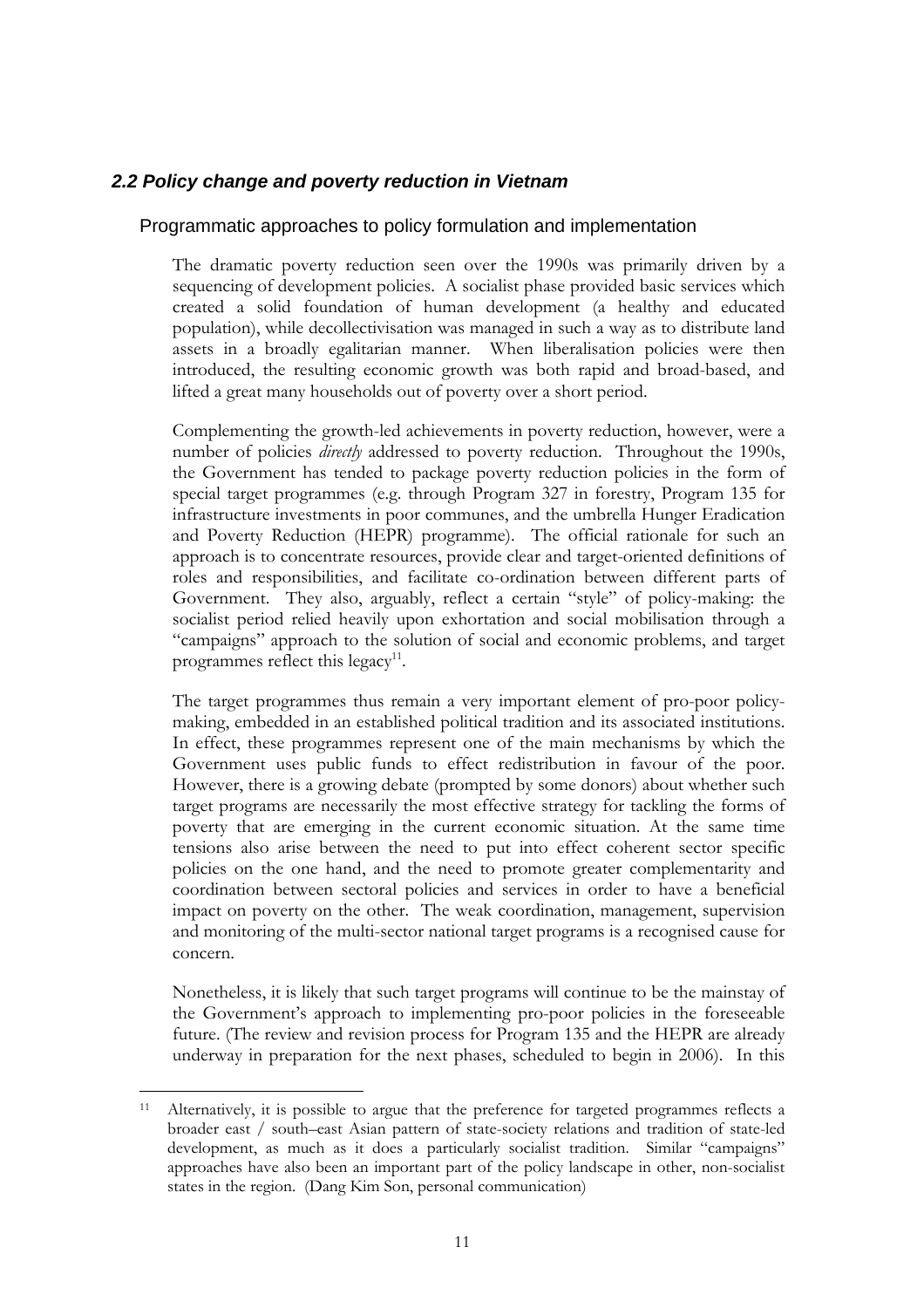<span id="page-33-0"></span>context, it is unfortunate that there are, in general, only weak linkages between donor-supported initiatives and implementation of the main poverty reduction target programs of the Government.

#### Emerging challenges in the poverty reduction agenda

The impact of the reform process in Vietnam has been impressive, both in terms of economic growth and poverty reduction. As these policies have been rolled out over the last decade and a half, however, there remains a dichotomy between the introduction of a dynamic, open economic management system and a political system that changes only slowly; and between socialist ethics (e.g. with regard to equality) and the market economy. This has given rise to structural tensions in the system of Government and in the application and delivery of policies. Similarly, in the debate over poverty there are important debates about how to combine growth with equity; about how to balance programmatic and target-led approaches with broader equity-oriented policy solutions; and about how to combine policies for growth with policies designed to address new forms of vulnerability that have inevitably resulted from the reform process.

There is recognition within the Vietnamese political system (at least at the highest levels) and amongst its donor and NGO partners that achievements in poverty reduction cannot be expected to follow a simple linear progression. As the poverty headcount has been progressively lowered, the profile of poor groups, the factors causing poverty, and the structural changes that need to be addressed to ensure continued sustainable poverty reduction have all changed considerably. The economic growth that began in the late 1980s played out in an economy in which the initial distribution within society of key assets – most notably the physical asset of land, but also human capabilities such as education and health care – was remarkably equal. The result was that, unusually, a rising tide *did* by and large lift all boats. While some groups benefited more than others, almost all benefited, and most benefited to a significant degree. Inequalities widened but remain in international terms low.

Over time, however, it is likely that differences will become more pronounced, as further economic growth results in assets and power becoming concentrated along various dimensions, at various levels. Indeed, it would be surprising if this did not occur. There is a real danger that as poverty rates amongst the majority *Kinh* fall, poverty becomes primarily associated with ethnic minority groups, especially those in the mountainous regions. At the same time, the shift from a planned to a mixed economy has eroded the coverage and effectiveness of state-provided education, health care and social protection services.

The way poverty is understood by donors overlaps to a significant degree with the way poverty is understood within Vietnam – both within the political system and also to a large degree within society. However, there are points at which the donor discourse of poverty does diverge from that of the Vietnamese political system, and it is helpful if all parties involved understand where these differences in perspective are likely to occur and what they imply for policy. The Party-state ideology that provides a strong underpinning to pro-poor policy-making in general includes within it a discourse of socialist ethics and morality, which in turn frames some social issues or economic activities – and the specific poor groups involved or otherwise affected – in terms which emphasise their undesirability and illegality. This is seen in the case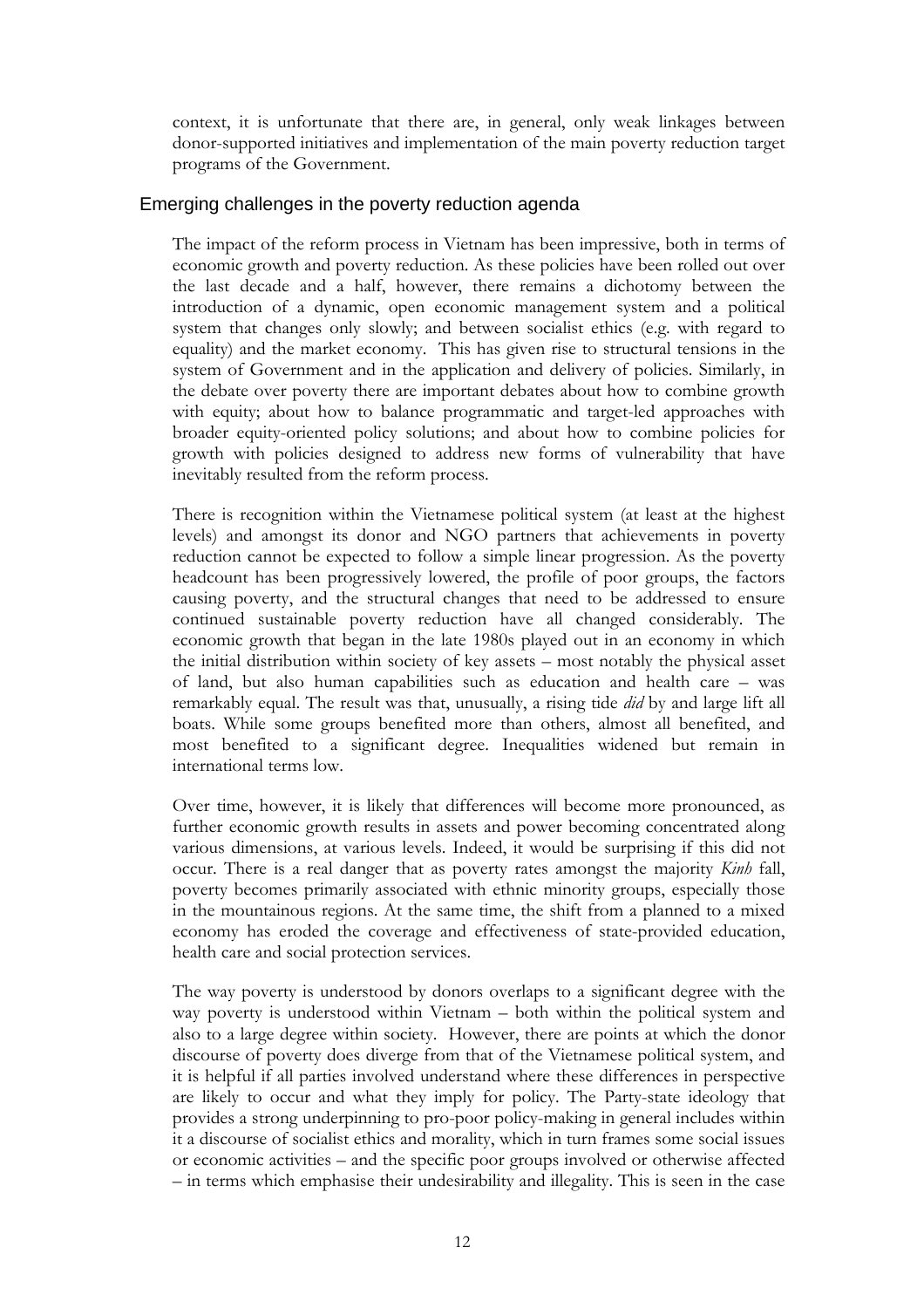<span id="page-34-0"></span>of the marginalisation of certain socio-economic minorities: namely, those labelled as being engaged in "social evils" and illegal urban migrants. The official Government definition of "'legitimate" poor may exclude the most vulnerable; for example unregistered households who cannot access HEPR programmes (Oxfam GB *et al* 2002). Conversely there are some groups which are explicitly favoured by government policy and it could be argued that in some cases this differential treatment at the commune level towards *chinh sach* households who are veterans, war invalids or in some way connected to the Communist Party has resulted in the exclusion of others from accessing limited resources and services.

Given that both the Government and dominant donors are committed, in subtly different ways, to the case for growth-led poverty reduction, dealing in a coherent way with these emergent issues relating to equity and regional and socio-economic differentiation will be of up most importance. There are thus a number of specific challenges that the Government faces in maintaining rapid and broad-based growth as the 'easy wins' achieved through decollectivisation reach their limits. It is a challenge to balance enabling policies with regulatory or redistributive policies in such a way as to effectively harness the dynamism of growth poles (the Red River and Mekong Delta, and in particular the economic powerhouse of Ho Chi Minh City, which is responsible for around a third of aggregate growth) for the benefit of spatially- and socially-balanced development.

There are also several particular sectors of economic activity – for example, in coastal aquaculture and commodity crop production areas – in which contemporary rapid growth is clearly associated with either stagnation in the gains in poverty reduction, or increasing risk and vulnerability for poor and nearly poor households. With Vietnam's planned accession to the AFTA and the World Trade Organization, these factors will become more pronounced, perhaps particularly in relation to rural commodity production. (Vietnam's comparative advantage in the light industrial sector – chiefly the availability of labour, makes these sectors more robust). Some of the country's main subsidized commodity cash crops and industries – such as sugar – are already of questionable economic sustainability and highly vulnerable to illegal imports. As noted by Action Aid (2001) with regard to the sugarcane industry in Thanh Hoa Province, regardless of the Government's subsidized inputs and protectionist trade policy, the impact of trade shocks and smuggling on the sector is already strong. It is likely that with further trade liberalization many rural producers will face increasing vulnerability.

#### Domestic and donor perspectives on the contemporary policy debate: the Ninth Party Congress and the CPRGS

The period since 1998 has been characterised by a particularly intensive round of policy debate and change in Vietnam, determined by an established political planning cycle. GoV invested a great deal of time and effort in formulating new five- and tenyear strategies and plans in the run-up to the Ninth Party Congress in 2001. During 2000 effort focussed on drafting the Ten-Year *Socio-Economic Development Strategy* (SEDS), which lays out the development vision for the coming decade. The actions required to translate this vision into reality are then described in the five year plan (2001-2005) and corresponding five-year plans and ten-year strategies for each sector. These plans were developed through broad consultation within the political system, with debates on strategy documents facilitated through Party and mass organisation structures.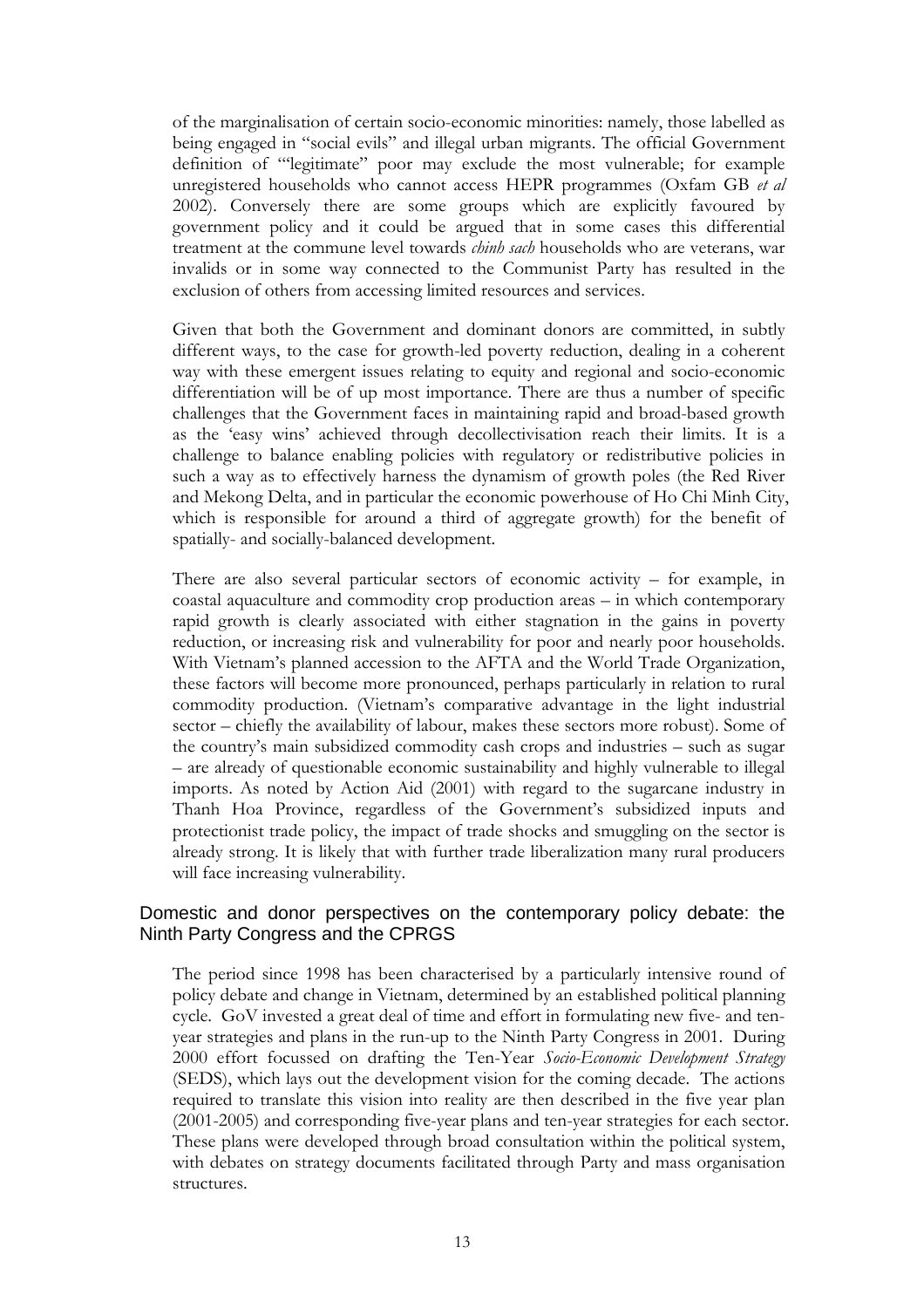This burst of activity in internal GoV policy debate coincided significantly but not perfectly with a similar intensity of policy analysis and reflection on the behalf of the donors operating in Vietnam. As the volume of aid and the number of international development agencies involved in delivering this aid expanded rapidly, there was increasing recognition towards the end of the 1990s that aid was having less of an impact than it could have. Although not on the scale seen in more aid dependent countries with weaker core Government capacities, there was evidence that the proliferation of donors and donor-supported projects created a number of inefficiencies and transaction costs. Weaker ministries found their best personnel drawn out of core functions (e.g. setting and implementing sector strategy) into

The response of the "donor community" to these problems evolved at two levels, with interactions between the two. In part the debate was conducted amongst donor offices within Vietnam, often through sectoral fora or at the CG meetings. In the late 1990s there was an explosion of Working Groups which sought (with varying degrees of success) to bring together Government, donor and NGO actors working in a given sectoral or thematic area to ensure a more coordinated and [s](#page-35-0)trategic deployment of  $resources<sup>12</sup>$ [.](#page-35-0)

At the same time, however, the problems with project-based aid modalities and lack of donor coordination encountered in Vietnam were also observed (often in far worse forms) in many other countries, prompting many donor agencies to start debating solutions at an international level. Vietnam was thus asked – and agreed – to be a pilot country for the World Bank's Comprehensive Development Framework (CDF). The CDF initiative was however superseded relatively soon by another IFI initiative – the Poverty Reduction Strategy Paper (PRSP) approach – which gave CDF principles more operational content, by stating that countries qualifying for HIPC debt relief (and later for all IFI loans) would have to complete a national strategy paper outlining a holistic, medium term Government plan for tackling poverty<sup>13</sup>. Although not a HIPC country, Vietnam volunteered to produce a PRSP. Drawin[g h](#page-35-1)eavily on the strategies produced for the Ninth Party Congress, the Government produced an Interim PRSP in March 2001 and a full PRSP – titled the Comprehensive Poverty Reduction and Growth Strategy (CPRGS) – in May  $2002^{14}$ .

 $\overline{a}$ 

<span id="page-35-0"></span><sup>12</sup> The most successful of these groups – the Poverty Working Group – provided well-designed support to the Government in conducting a major analysis of poverty in Vietnam, combining quantitative (VLSS) and qualitative (PPA) information (Poverty Working Group 1999, 2000).

<span id="page-35-1"></span><sup>13</sup> Internationally, the PRSP approach coalesced around a number of strands of thinking in different institutions (most notably the World Bank, the IMF, the US Treasury and the British Government), each of which was seeking a fix to a number of distinct problems (a growing critique of structural adjustment in general and the use of conditionality in particular, and the need to balance pressure for accelerated debt relief with efforts to ensure that such relief went into effective poverty reduction policies). Once adopted, however, the PRSP approach rapidly took on a life of its own, as the Bank and the IMF soon decided to make the production of a PRSP the criterion not merely for access to debt relief under HIPC II but for *all* concessional finance provided by the IFIs to low-income countries. A number of bilateral donors then stated that they would base their country programming around the recipient Government's PRSP (where one existed), in part because they saw the PRSP as a potential solution to aid management problems of concern to them (i.e. weak Government ownership and lack of aid coordination).

<span id="page-35-2"></span><sup>14</sup> There are a number of studies of the PRSP process in Vietnam. See de Tray 2001; Wolff et al 2002; Norlund et al 2003; Conway 2003.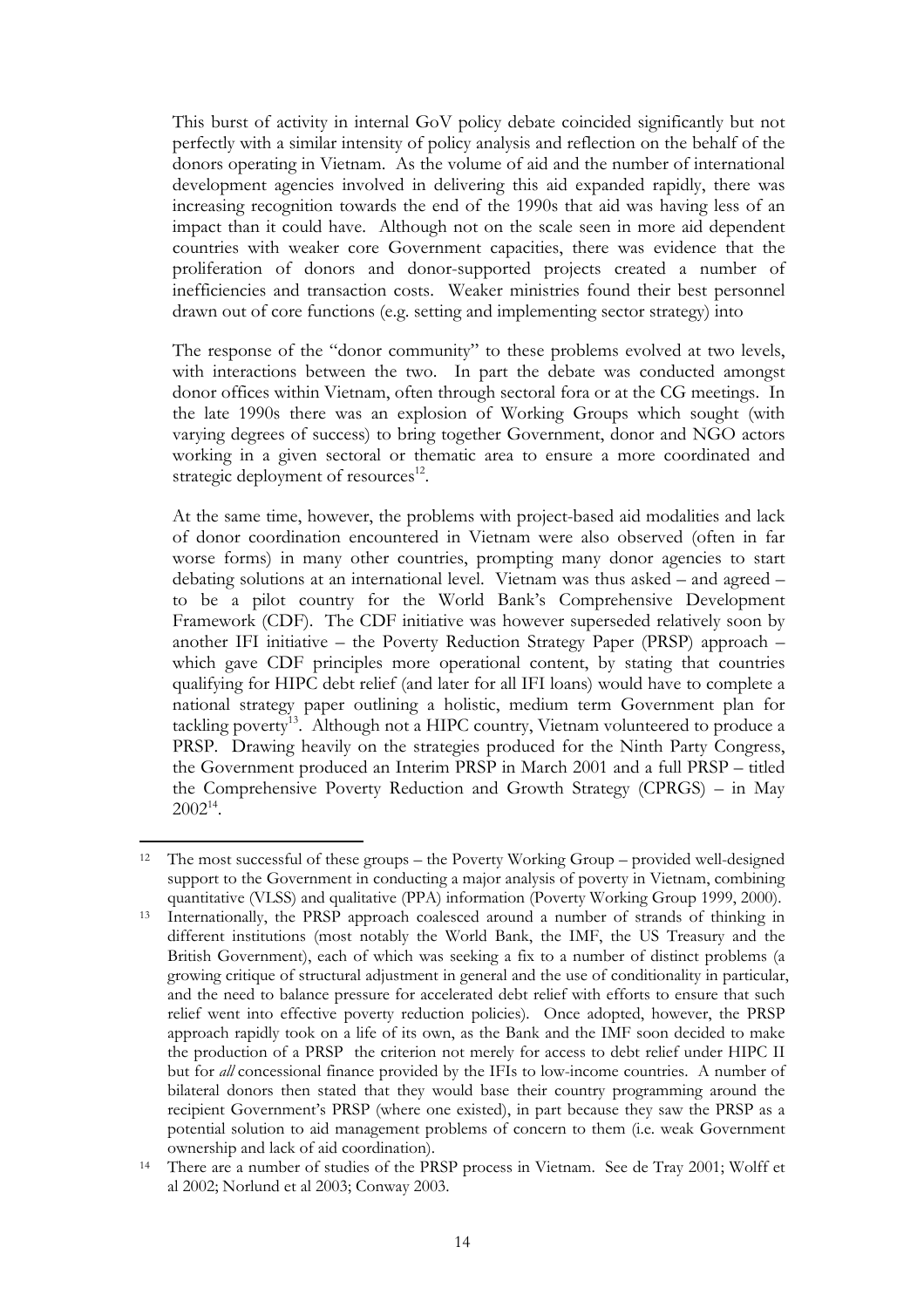At least some of the sector-related poverty issues identified above have been addressed in the CPRGS. Health sector concerns – in the administration, affordability and access to services – were clearly raised from a number of quarters during the formulation process, and there are stronger commitments to tackling these issues in the final strategy document. It is notable, however, that the critically important issues with regard to increasingly differentiated access to land are, in general, only briefly alluded to or addressed in the CPRGS.

Another major area of concern lies in the institutional mechanisms for implementing the pro-poor policy actions set out in the CPRGS. The gap between policy statements and reality on the ground was, for instance, one of the clearest messages and causes for local concern that emerged from the community consultations on the draft CPRGS carried out in 2001 (Shanks and Turk 2002). Now that the CPRGS has been formally approved and adopted, efforts are underway to take the process down to province level and to link it to local socio-economic development planning processes. However, there is a danger that the CPRGS remains too heavily focused on policy and planning, while paying less attention to the critical institutional and practical difficulties involved in supporting local authorities so as to improve service delivery and the performance of projects and programs on the ground.

This has important implications for the way in which donor agencies work in Vietnam over the next few years. The CPRGS process is commended as a successful collaboration between Government and donors in order to map-out a more comprehensive poverty reduction agenda within the broader context of the Government's economic reforms. What is required now is to develop innovative mechanisms for linking policy with practice. This will involve in the first place helping Provincial and sub-Provincial levels of Government to draw on the policy framework of the CPRGS, adopting and developing those elements which are most appropriate to local needs, resources and opportunities; and, secondly, establishing monitoring, evaluation and review functions so that successful sub-national experiments with CPRGS implementation may be shared with other Provincial and sub-Provincial Governments, and with the centre.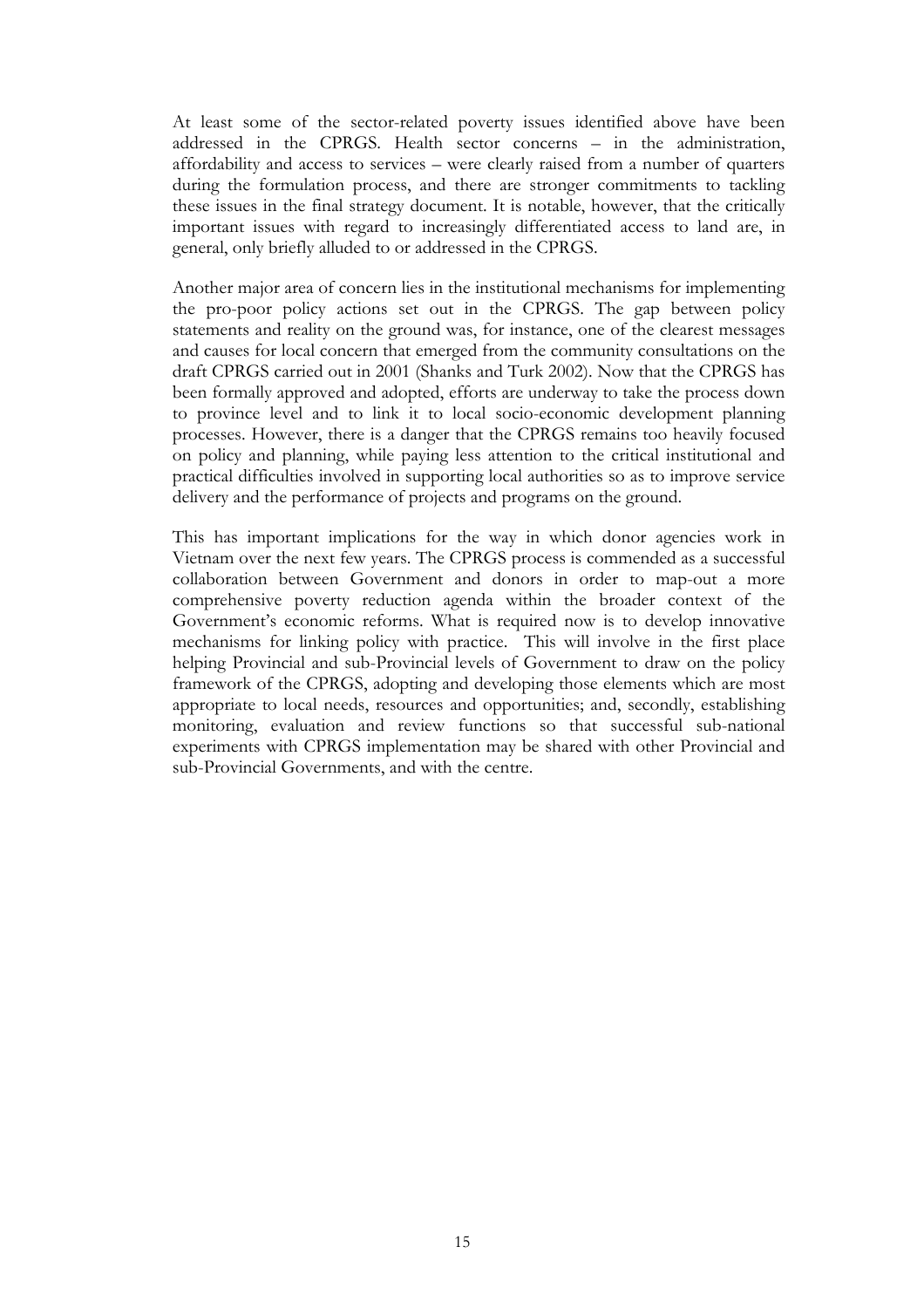## Future directions

As part of the process of analysis in support of the CPRGS, the Poverty Task Force commissioned research into likely macro trends in growth and poverty. Four different scenarios were identified and modelled.

| <b>Scenario</b>   | Growth<br>assumptions                 | Growth-equity<br>assumptions                                                                                                      | Poverty headcount in 2010<br>$(32\% \text{ in } 2000)$ |
|-------------------|---------------------------------------|-----------------------------------------------------------------------------------------------------------------------------------|--------------------------------------------------------|
| 1: Base case      | 5% p.a.                               | Growth patterns mirror those of 1990s                                                                                             | 19%                                                    |
| 2: High growth    | 7.5% p.a. to 2005;<br>7% p.a. to 2010 | Growth patterns mirror those of 1990s                                                                                             | $14\%$                                                 |
| 3: Equal growth   | $5\%$ p.a.                            | All regions and cities grow at equal rate                                                                                         | $12\%$                                                 |
| 4: Unequal growth | $5\%$ p.a.                            | SE and Red River Delta grow at same rate;<br>Central Coast grows at half this rate;<br>remaining regions grow at 20% of this rate | 23%                                                    |

|  |  |  | Table 1 Projecting trends in poverty reduction: four scenarios |  |
|--|--|--|----------------------------------------------------------------|--|
|  |  |  |                                                                |  |

*Source: Beard and Agrawal 2001* 

Over recent years, it has seemed to external observers that the political leadership is deeply undecided about how far and how fast it wishes to proceed with political reform, and the degree to which it perceives this as necessary in order to achieve continued economic and social progress. Crises such as the 1997 regional economic crash or the protests that have dogged the Central Highlands since early 2001 are – it is thought - interpreted in fundamentally different ways within the Party: "reformists", arguably, see them as evidence of the long-term need to open up politics to other actors in order to preserve legitimacy and stability and ensure that national capacities are fully mobilised, while "conservatives", arguably, see them as indicative of the uncertainties and dangers inherent in liberalising, and as establishing a case for maintaining a tight rein upon the economy and society.

There is an argument that the forces unleashed over the last decade - economic growth and diversification, foreign investment, the emergence of a quasiindependent NGO and think tank sector, and growing access to the internet – cannot be reversed and will force forward continued change, regardless of what the political leadership might desire. Certainly, issues that would have been completely off the agenda a few years ago are now debated openly. However, there appears to have been little in the way of a fundamental guided political change over the last few years: while some leaders (e.g. Nong Duc Manh) are conventionally described as reformist, most at this level might better be seen as pragmatists. The leadership of the SRV seems to be pausing – or hesitating – before embarking on any subsequent round of fundamental reforms (e.g. significant SOE or banking sector reform) which might entail a risky economic transition and possibly induce concerted opposition from a cross-section of stakeholders within the existing party-state system.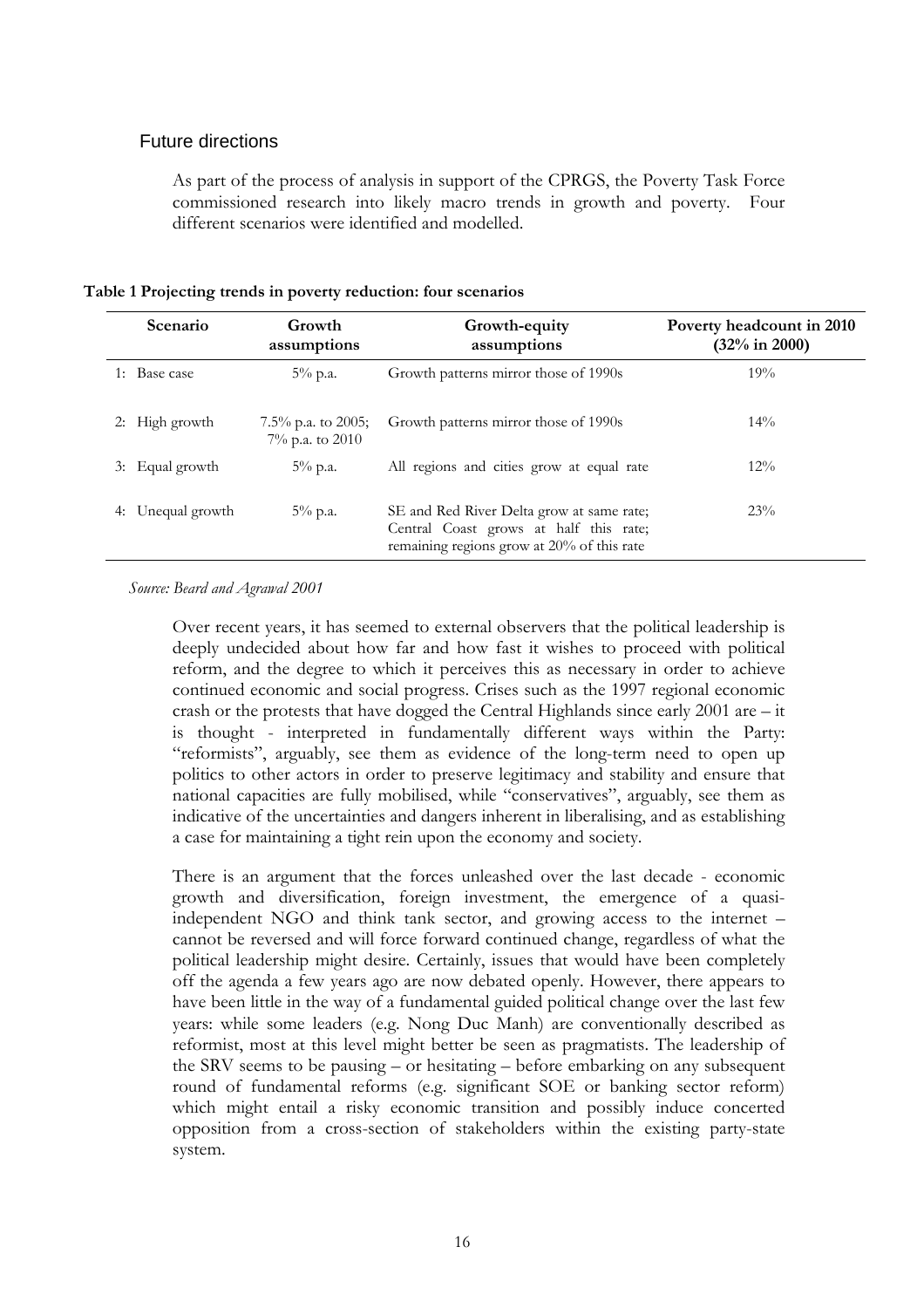# **3 The Vietnamese state: political traditions, institutions and the changing nature of the regime**

This next chapter highlights some of the overall characteristics of the policy-making process in Vietnam. This includes the formal mechanism of policy formulation at national level and the diversity of actors and institutions involved; the importance of inter- and intra-sectoral linkages; the place of targeted and programmatic approaches; and the types of political and institutional factors that underlie the significant regional and provincial variations and adaptations of policies.

Developing any insight into the nature and influences on the policy-making process in Vietnam requires a solid understanding of the official institutions which provide the basis for policy-making. To do this we have separated this description (laid out in the first three sections) into details on the structure of Government (3.1), discussion of the role of the Party (3.2) and delineation of the formal policy-drafting procedures (3.3). However, the reality of the actual policy-making process and its outcomes is a much more complex situation of blurred boundaries between the executive, legislature and the party and shifting relationships between three. Despite changes and efforts to clarify the distinction between the Party and the state, the Party does remain central to the policy process, through both formal mechanisms such as the role of CPV committees and its role in consultation - but also through features such as recruitment whereby Party membership may be significant. For those actors, such as donors, which are external to the process, these more opaque issues are harder to understand in any sophisticated manner, and harder to engage with. Section 3.4 discusses recent policy reforms (such as the reform of the National Assembly, the Public Administration Reform process and the local democracy legislation) which attempt to address problems of accountability and responsiveness, characteristics of the political system which have obvious important implications for the state's ability to address poverty. The final section of this chapter (3.5) provides a comment on the dynamic characteristics of the Vietnamese policy system and the way in which policies are developed through a complexity of horizontal and vertical interaction. It is argued by some that the dynamism and legitimacy of such "consensus governance" can easily be misinterpreted due to its tendency for being laborious and untransparent.

## *3.1 The formal structure of State and Government*

The executive branch of the national Government of the Socialist Republic of Vietnam is effectively headed by a three-person collective leadership, comprised of the General Secretary of the Communist Party of Vietnam (CPV), Nong Duc Manh; the Prime Minister, Phan Van Khai; and the President, Tran Duc Luong. Important pronouncements by any one of these are vetted by the others – an aspect of the consensus approach to policy-making described in more detail below.

The President is elected by the National Assembly (NA) from amongst its members, and serves a five-year term. The President appoints the Prime Minister from among the members of the NA; the Prime Minister in turn appoints deputy Prime Ministers, once again drawn from the pool of NA members. The Prime Minister proposes a Cabinet, which is then appointed by the President, subject to the ratification of the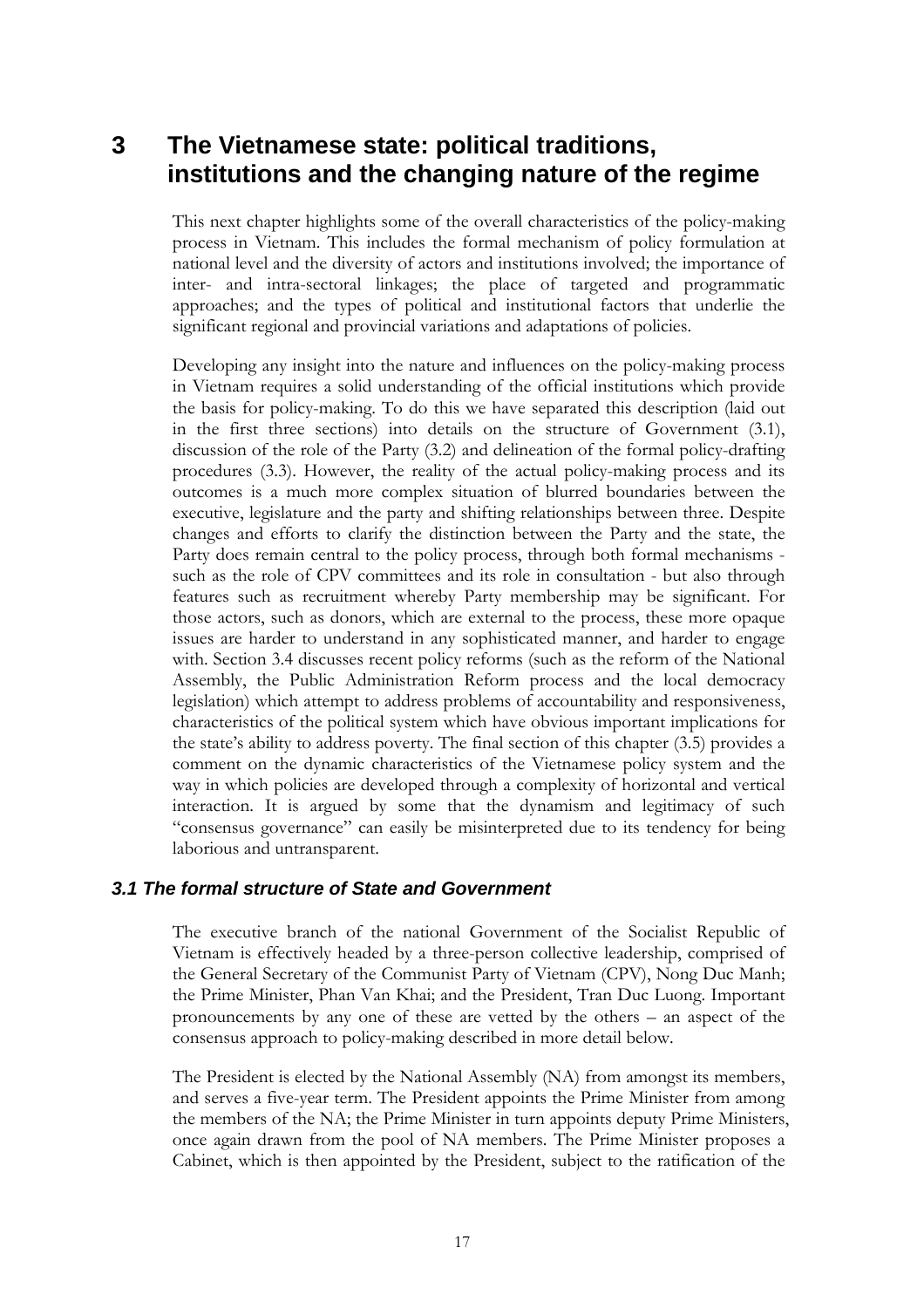NA. Central Government is comprised of 17 Ministries, 5 Ministry-type organisations, and 26 other agencies (McCarty 2002:51).

The legislative – the unicamaral National Assembly (*Quoc Hoi*) - is elected to a five year term by a popular vote based upon universal adult suffrage. The current National Assembly was elected in May 2002. In this election, 90% of the vote was won by CPV members. The remaining 10% of the vote – and 51 of the 498 seats – were won by candidates who were not CPV members, but whose candidacy was approved by the Fatherland Front (and thus, in effect, by the Party). The NA typically meets twice a year for ordinary sessions; it can also establish committees to help advise on new issues. The autonomy of the NA was increased somewhat in the 1992 Constitution, which sought to reform state structures based upon the principle that supreme state power needed to be concentrated solely upon the  $NA$  – while stating explicitly that there should be "close cooperation and coordination" between the Government and the CPV (McCarty 2002 p. 52). Observers remain divided regarding the degree of real independence enjoyed by the NA: while Ministers aresometimes given a rough ride before the Assembly, but issues important to the senior leadership are usually passed.

## Centre-local relations in the Vietnamese political tradition

Sub-national Government is administered through 61 Provinces and Municipalities, with Districts and Communes reporting to these. While the Commune remains the lowest level of the state, hamlets and villages are recognised as local representative units, and interact with the paid Government employees of the Commune administration. At each level in the hierarchies there exist elected People's Councils (the legislative arm of local Government) and People's Committees (the local executive, elected from within the People's Council). In theory, the People's Committee is under the jurisdiction of the People's Council: in practice, observers both inside and outside the Party-state system have expressed concerns with the weakness of the People's Councils (which have formal responsibility for formulating strategic plans, approving budgets and expenditures, and monitoring subordinate levels, but have until recently had no budget of their own) vis-à-vis the People's Committees. The 1998 Grassroots Democracy Decree was one attempt at clarifying and strengthening the responsibilities of the People's Councils, as were recent changes which have given the Councils increased budgetary powers. The influence of the Councils was however still limited by capacity constraints: a new law, scheduled for late 2003 or early 2004, is intended to further address these constraints.

The relations between these different levels and between the Government and Party structures are complex, with many officials holding positions simultaneously in two different spheres (e.g. the Provincial Party Secretary may also be the Chair of the People's Council; or the Chair of the Provincial People's Committee may be a member of the National Assembly). Communication and circulation of policy ideas between the Provinces and the Centre are maintained through a variety of institutional practices. These include annual meetings between the Provincial / Municipal Chairs and the Prime Minister; and considerable rotation of individuals between senior posts in central Ministries (e.g. Under-Secretary or even Vice-Minister) and senior posts in the Provinces (e.g. Party Secretary, Vice-Chairman of the People's Committee, etc.). This helps not only to maintain a basic level of consistency and coherence in policy across Provinces, but also to provide Provinces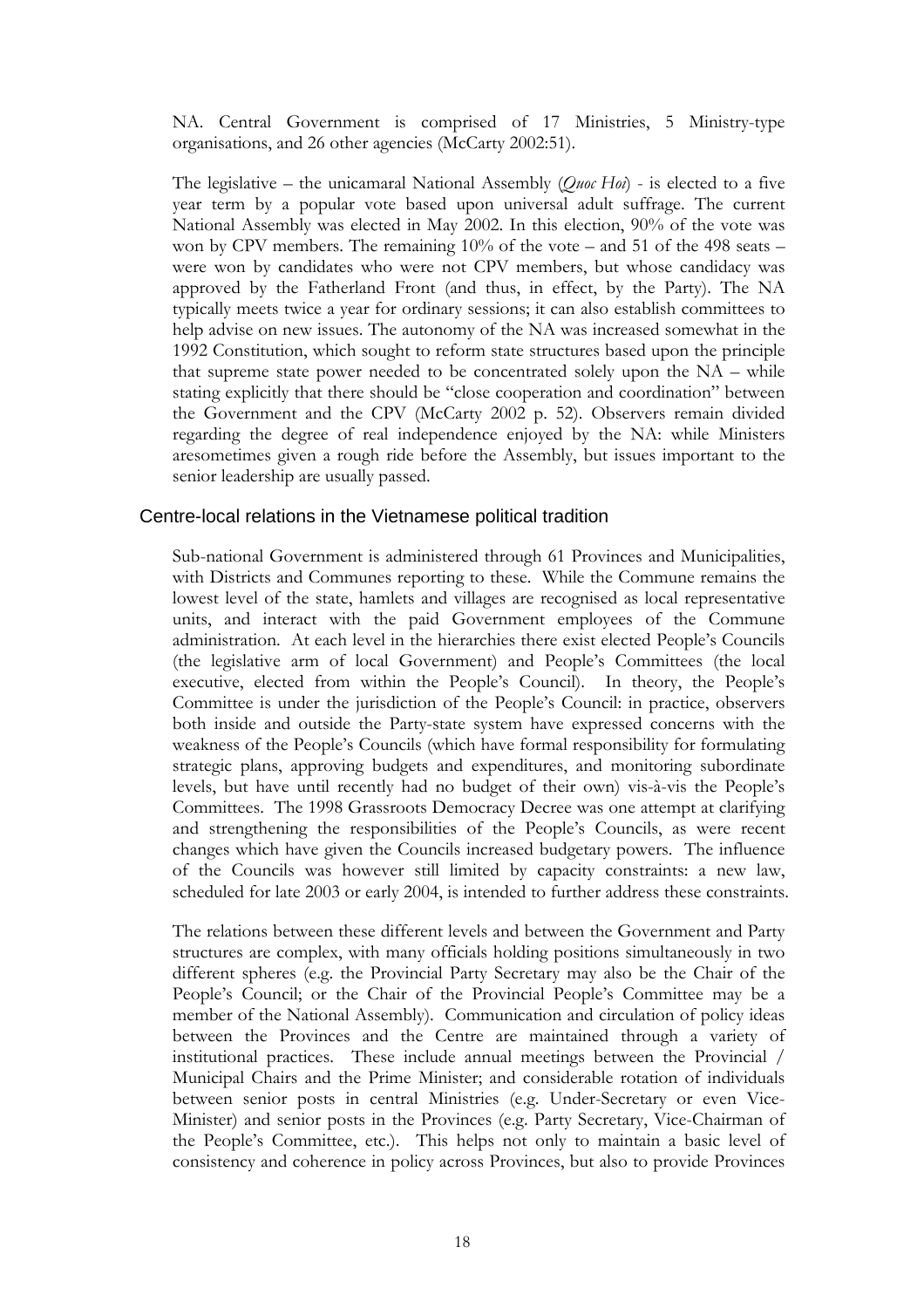with a significant degree of input into the formulation of at least some aspects of national policy.

If the problem at the Commune level is that People's Council lacks the resources (both in terms of funds and skills) required to hold the People's Council accountable, the problem at District and Province level is slightly different. Under a system of "dual responsibility", the head of a provincial line department is in theory responsible both to the national ministry and provincial level officials. The danger with the dual accountability principle is that in practice in many cases neither the line structure nor the local authorities can exert effective supervision and control, resulting in a lack of real accountability to either, and local Government departments that exist as 'self-contained bureaucratic empires' (Painter 2002:18). The system of dual responsibility can exercise a strong influence upon administrative behaviour in the lower levels of the system, concentrating power in the People's Committees, and particularly in the post of the People's Committee Chair<sup>15</sup>[.](#page-40-0)

The potential for discretion in policy interpretation is particularly pronounced for some sectors (depending on how strong the central Ministry is: MoH, for example, exerts relatively weak influence over the delivery of Provincial or sub-Provincial health services); and for the larger and wealthier provinces. Ho Chi Minh City, as the nation's economic engine, is the most striking example. It accounts for extremely large proportion of Vietnam's total GDP, raising the prospect of a widening (and potentially politically destabilising) divergence between the centres of political power (Hanoi) and economic power (HCMC) – and between both of these and the economically and politically marginal regions of the country (primarily the Northern Mountains and Central Highlands). Wealthy Provinces or Municipalities may also play an important role in generating policy innovation: in the mid-1990s, for example, Ho Chi Minh City pioneered the development of a cross-sectoral approach to poverty alleviation which was subsequently adopted as the national Hunger Eradication and Poverty Reduction (HEPR) programme, the umbrella framework for a range of anti-poverty target programmes.

Thus, as in most countries, it is very hard accurately to describe Vietnam as either clearly centralised or clearly decentralised in nature. In formal terms, authority is centralised; in practice, Provinces enjoy much discretion in the implementation of policies and allocation of state resources (McCarty 2002 p. 65; interviews)<sup>16</sup>. The degree to which policy-making has been centralised has varied over time[, b](#page-40-1)eing closely related to the ebb and flow of national political change (see Box 2).

<span id="page-40-0"></span><sup>15</sup> When accountability is established, it is more likely to be to local rather than central structures. Staff at the district and provincial levels are usually appointed by local authorities and are therefore more inclined to regard themselves as accountable to these authorities than to their line ministries in Hanoi, reducing the influence of central ministries. This autonomy is perpetuated by the fact that the province is responsible for recruitment and there is no nation–wide career structure. The Commune is, as mentioned already, a special case: professional posts for ministries end at the district level, so communal cadres will each hold a number of portfolios and are not attached to line ministries.

<span id="page-40-1"></span><sup>&</sup>lt;sup>16</sup> : An alternative view has been put by some: an analysis of budget process in the education sector (Duc et al.,1999) pointed out that initiatives at the provincial and district level are restricted by the nature of local government system and vertical line ministerial management.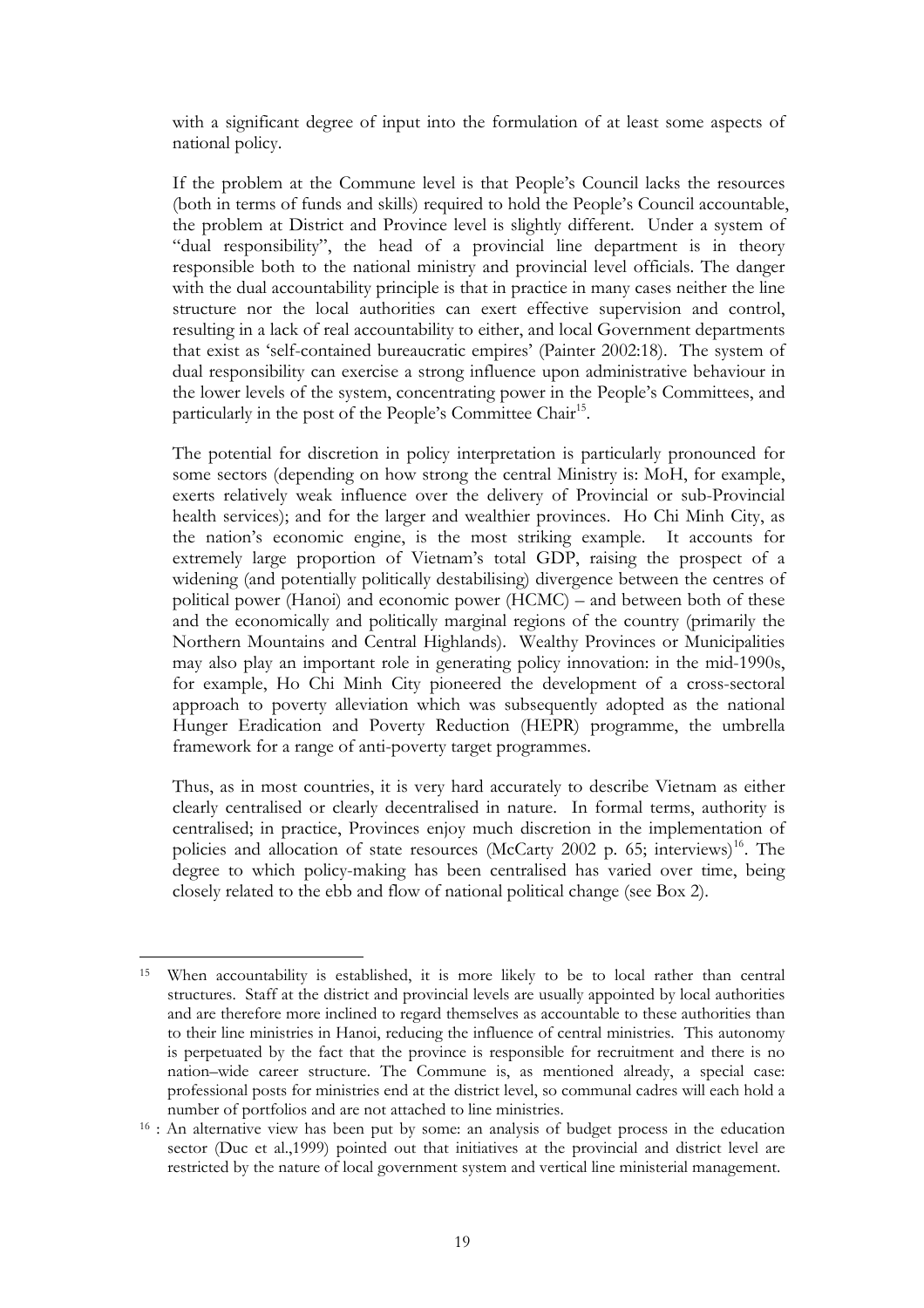#### **Box 2 Centre-Province dynamics and the politics of economic liberalisation**

Vietnam at reunification was highly decentralised. This was in part a legacy of an administrative system focussed on military zones within which commanders were of necessity granted a high degree of autonomy, and in part a pragmatic response to devastated infrastructure which made movement and communication difficult. From 1976, there was an effort to centralise policy-making (reflecting both the effort to consolidate authority and the ascendance of leaders with a hard-line ideological commitment to a command economy). Reformers at the Eighth Party Congress in 1986 apportioned much of the blame for economic failure on this over-centralisation: decentralisation was thus a major component of Nguyen Van Linh's *doi moi* reforms. There were both political and economic reasons for decentralisation. To overcome resistance to reform within the central bureaucracy and the central CPV apparatus, Nguyen Van Linh drew in reformist officials from the provinces to replace conservatives in the central leadership. Provincial power then expanded over the early 1990s to a stage where it alarmed both conservatives and reformists. With an autonomy born of economic growth, the provinces asserted their authority (successfully resisting, for example, moves by the centre to assume control over Provincial appointments and sackings). The response of the centre was to increase the number of Provinces and Municipalities (from 40 to 61), making many Provinces smaller and thus less individually powerful. With economic slowdown at the end of the decade, however, the provinces reasserted themselves once more, significantly strengthened by now by the much increased representation of Provincial officials in the Central Committee (37% in the Ninth Congress in 2001, compared to just 15.6% in the Fifth Congress in 1982). In 2001, these Provincial representatives were decisive in channelling popular dissatisfaction with the handling of the economy and replacing Le Kha Phieu with the reformist Nong Duc Manh. While it is a mistake to assume that all Provincial leaders are ideologically predisposed to be reformists, they have a keen interest in ensuring economic growth and increasing scope to act in the interests of their Provinces. This has made them an important mechanism for the transmission of pro-reform pressures. *(Sources: Stern 1993; Abuza 2002: 130-4)*

Discerning contemporary trends in the balance of power between centre and Provinces (and between Provinces and sub-Provincial levels) is however difficult, as specific policy reforms may pull in different directions from economic change, and from each other<sup>17</sup>. The 1989 and 1994 Local Government Ordinances reduced the numbers of ad[min](#page-41-0)istrative units and size of the People's Committees and placed them more under the power of the central Government. Legislation during the first part of the 1990s concentrated on establishing the legal foundation for the state administrative apparatus, and for centre–local Government relations (for instance through the revised Constitution of 1992; the Law on the Organization of Government of 1992; the Law on the State Budget of 1996; and the Law on State Owned Enterprises of 1996), and radically transformed the relationships between the centre and sub-national levels. The 1996 Budget Law has increased the role of

<span id="page-41-0"></span><sup>17</sup> Nguyen Khac Hung (1999) provides a useful summary of particular constraints relating to centre–local relations. These include the number of levels in the administration (inherited from the war); the perceived distance of the people from the Government; lack of clarity in the allocation of "control and supervision" roles between the legislative and executive wings of Government; the situation whereby the accountability of the Province Peoples Committees is split between the national Government and the Province People's Councils; and hesitation over the pace and extent of decentralisation to local Government levels.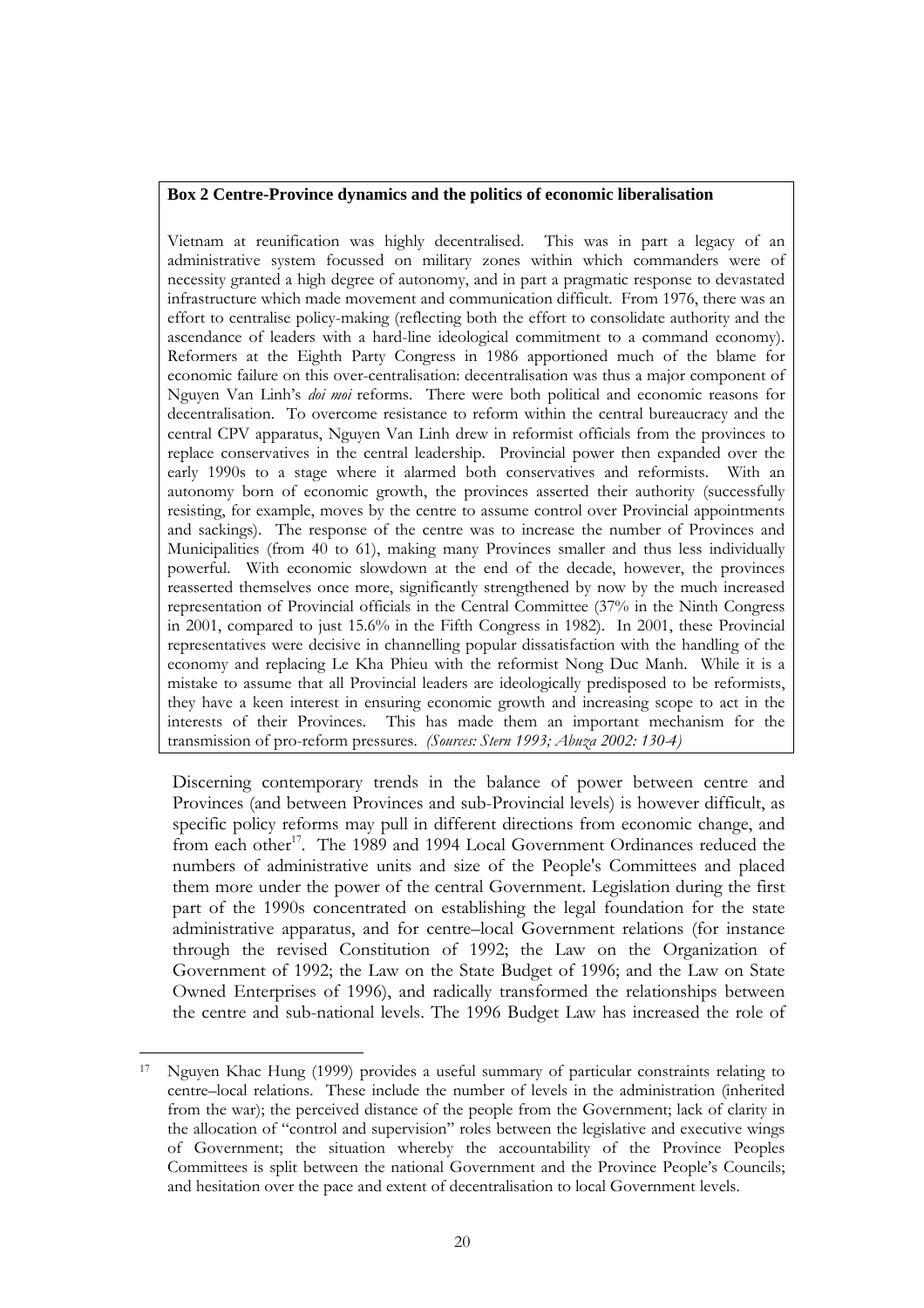the provincial Government in terms of the management and regulation of infrastructure, socio-economic development plans and co-ordination of the sectors (Fritzen 2002: 4). There have also been increases in the budgets of the Provinces and their powers to reallocate budgets and to select contractors, all of which has helped to increase the autonomy of the provincial Government. Where implemented, the Grassroots Democracy Decree may have complex effects. The main promise of the Decree is that it will democratise local (Commune) Government, by making the Commune People's Committees more accountable to the directly elected People's Council and the local population. In doing so, it may also contribute to exercising constraint from below on the power of the Provinces and Districts. However, McCarty argues that while the transition in policy-making has allowed sub-national levels of Government to claim more powers, public administration reform and the move to the rule of law will in the long term re-centralise many Government functions (McCarty 2001).

## *3.2 The Party and the state*

 $\overline{a}$ 

## Political traditions and legitimacy

The Communist Party is the only party allowed to participate in Vietnamese politics. In the north in particular, it retains considerable legitimacy as the heir of a nationalist tradition, and through an ideological commitment to the welfare of the masses, manifested in practical terms as a broad-based growth policy and the provision of basic social services (Kerkvliet et al 1998 pp. 3-4). This legitimacy is however considerably tempered by the more equivocal reality; in which good cadre co-exist with corrupt or ineffective cadre.

The political legitimacy of the Vietnamese political system has both changed over time and at any one time varied between different parts of the country. There are persistent regional differences in the level - and more importantly the sources - of the legitimacy enjoyed by the CPV. These differences can be traced both to longrun historical contrasts in socio-political organisation seen in the north and south (differences that are arguably shaped by agro-ecological conditions and population density: Fitzgerald 1972; Jamieson 1993); and, more directly, to the more recent history of the division of the Vietnamese nation into a capitalist south and a socialist north for two decades during the Cold War (see Box 3). Thus, there is some basis to the claim that the legitimacy of the state and the leading role of the Party in Vietnam has been sustained by the degree to which it has resonated with aspects of prerevolutionary, Confucian-influenced political traditions; but, beyond a certain level of generalisation, it is not clear that there is one political tradition or a singular process of the development of state legitimacy that is shared by all Vietnamese (Vasavakul 1995; Marr 1981)<sup>18</sup>. Detailed analysis suggests that subtle but important differences in political value[s a](#page-42-0)nd expectations co-exist within Vietnamese society and caution against broad generalisations about the nature of political tradition.

<span id="page-42-0"></span><sup>18</sup> This difference in political traditions is also brought out in a comparison of Scott (1976) and Popkin (1979), who reached very different conclusions regarding peasant ethics as a result of working in different areas of the country.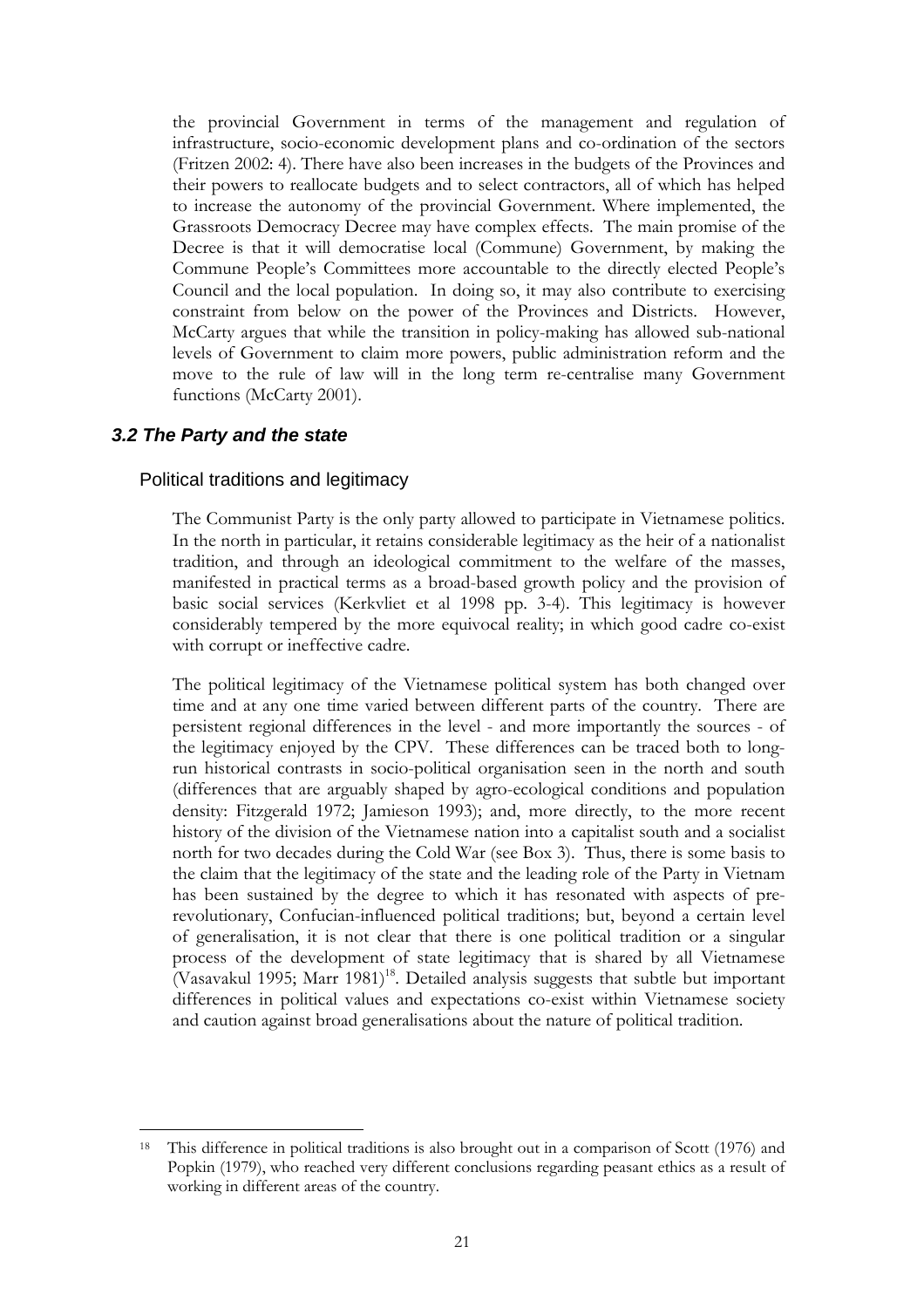#### **Box 3 The geography of legitimacy: regional variations in political tradition**

The main areas of population concentration, the Red River Delta in the north and the Mekong Delta in the south, are distinguished by sharply contrasting ecological conditions and historical experiences. Jamieson (1993) argues that such variations have been important in shaping the differences in language and cultural and social organisation between the two regions. Popular opinion frequently refers to the existence of a 'southern mentality' which, it is suggested, has developed partly as a result of the comparatively mild climate and the fertility of the land (Huu Ngoc, 1998). However, to place the blame for resistance to collectivisation in the south on 'southern individualism' alone is to ignore the intense class struggles and the nature of the capitalist transformation in the south. Above all the north and south underwent distinct experiences of revolution; while the revolution in the south was essentially a mass-based struggle; the northern revolution was influenced by the middle and richer peasants (Wiegersma, 1988). By 1975 the north had undergone more than two decades of socialist transformation: the south by contrast was operating under a dependent form of capitalism, with social and economic life in the Mekong Delta profoundly shaped by war, American intervention and the introduction of new rice technologies dependent on expensive high-input methods of agriculture (Porter, 1993). Following reunification in 1975, the south was further transformed through intense social upheaval, in which it is estimated that four million people moved from one place to another (Fraser, 1985). Collectivisation was not well received in the south and by 1980 only thirty per cent of the area had been placed under the co-operative system (Wiegersma, 1998).

There are also long-run secular changes in the way in which the population judges the legitimacy of the regime. Prior to 1975 the ideology of nationalism was used by the CPV to legitimise its struggle for unification. With reunification, the legitimacy of the regime therefore came to rely increasingly upon perceptions of its performance in terms of national development: poor economic performance, which undermined the Communist Party's claims to moral and intellectual superiority, resulted in a crisis of legitimacy (Alagappa, 1995:324). It is also important to acknowledge that political legitimacy cannot be entirely insulated from international currents: reform in other socialist countries in the late 1980s further challenged the ideological basis of the political system, with the collapse of Eastern Europe followed by calls from many leaders for mass participation in the political process to avoid revolution (Vasavakul, 1995: 278, 287). In an attempt to recapture legitimacy, the CPV made *doi moi* and its associated policies of economic renovation central to state policy. Over time, current policy performance rather than historical nationalist credentials have become increasingly important in the equation that determines popular perceptions of legitimacy: Abuza argues that "People began to link the regime's legitimacy to economic performance and, importantly, their own standard of living. Political legitimacy was no longer rooted in the national struggle, but in economic growth and poverty eradication". The passage of time and an increasingly youthful population reinforce this trend: for the half of the population that in 1999 was aged under 30, and therefore had no personal experience of the struggle for reunification or the contribution to that effort made by the increasingly elderly senior leadership in that struggle, issues of policy outcomes are more important than war record (Abuza 2002: 127).

In addition to dramatic policy changes in the pursuit of socio-economic development, the Party's effort to renew legitimacy included moves to revitalise the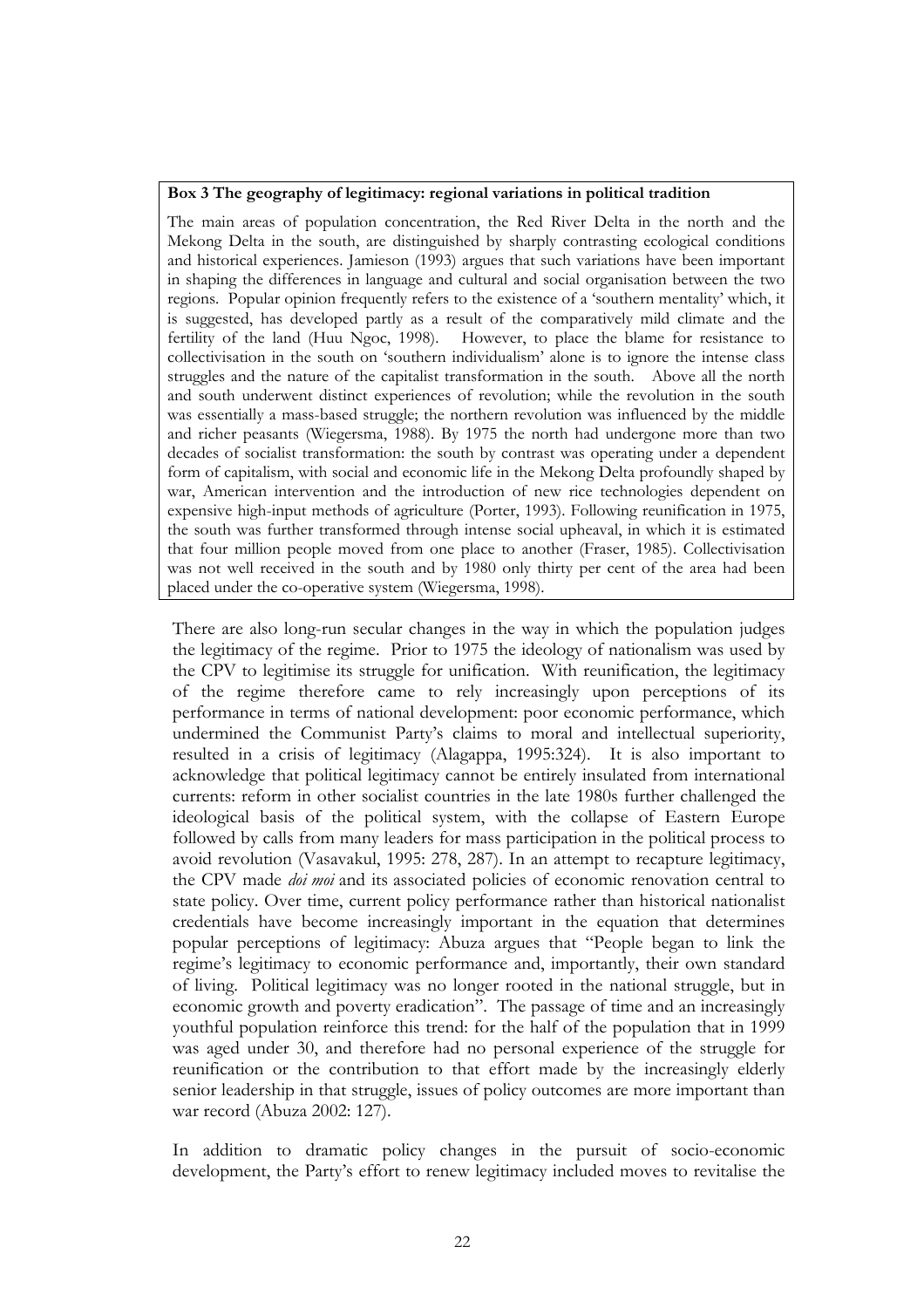Communist Party apparatus and to improve the standing of other political institutions such as the National Assembly and the mass organisations. The adoption of *doi moi* signalled the CPV's reliance upon a political process which drew in a broader range of institutions. This policy arguably enjoyed a reasonable degree of success in restoring the fundamental legitimacy of one party rule. However, since 1997 Vietnam has suffered from public disturbances, such as those in Thai Binh and the Central Highlands, and from a fall in foreign investment and economic growth. Both these factors have once again threatened the 'performance legitimacy' of the government. ([Thayer, 1998\)](http://www.vietgate.net/). The continuing fundamental tension between the open economic sys[tem](#page-114-0) and the conservative political system remains a dilemma for the Communist Party.

#### Legitimacy and authority: the changing relationship between Party and state

Dang Phong and Beresford (1998) describe the history of independent Vietnam as falling into three periods, characterised by changing relationships between the Party, Government and National Assembly. In the interests of reconciliation, and driven by a need to consolidate both domestic and international support and to make use of experts and intellectuals from outside the Party, the first period (between 1945 and 1954) saw the Party adopt a relatively limited and distinct role, accepting non-Party members throughout much of the Government. During the second period (1954-1986), pressure from the USSR and China (and the need for strong central direction of the war for reunification) led the Party to increasingly colonise the machinery of Government and to emphasise central planning and state ownership of the means of production. Party committees took the lead in drafting policies, and the National Assembly was reduced to a rubber-stamp function. The third period, from 1986, reflected recognition of the limitations of central planning and the need for a process of "statisation": that is, the gradual retreat of the Party from direct control over state affairs, rule by law, increased autonomy and power for the Government and National Assembly, and greater separation of legislative and executive functions.

Although the relationship between Party, state and Government has changed and continues to change, the Party does still remain central to the policy process. In 2000 the Party had approximately 2.3 million members, but there are concerns about decreasing levels of membership. The governing principle of 'democratic centralism' under the top-down decision-making process of CPV is laid down in the 1992 constitution (Article 6) and the Resolution of the  $7<sup>th</sup>$  Party Congress which state that centralism depends on the Party's supervision of macro-economic decisions. The 1992 constitution represented a modest downgrading of the role of the CPV in relation to the 1980 constitution: nonetheless, the Party remains by far the most important force in Vietnamese politics, with the Government, the military and the bureaucracy effectively subordinate to its guidance. The Party's strategic leadership body – the Politburo, currently comprised of 18 members – is elected by the 150 member Central Committee at national Party congresses (held approximately every five [y](#page-44-0)ears), and largely sets Government policy<sup>19</sup>[.](#page-44-0)

<span id="page-44-0"></span><sup>19</sup> The declaration on the Party Status of the CPV, passed by the Ninth Party National Congress in April 2001, describes the Politburo as "the leading and controlling agency" of the Party, while the Secretariat of the Central Committee is the "leading organ for the daily Party operations" (Le Dang Doanh, personal communication).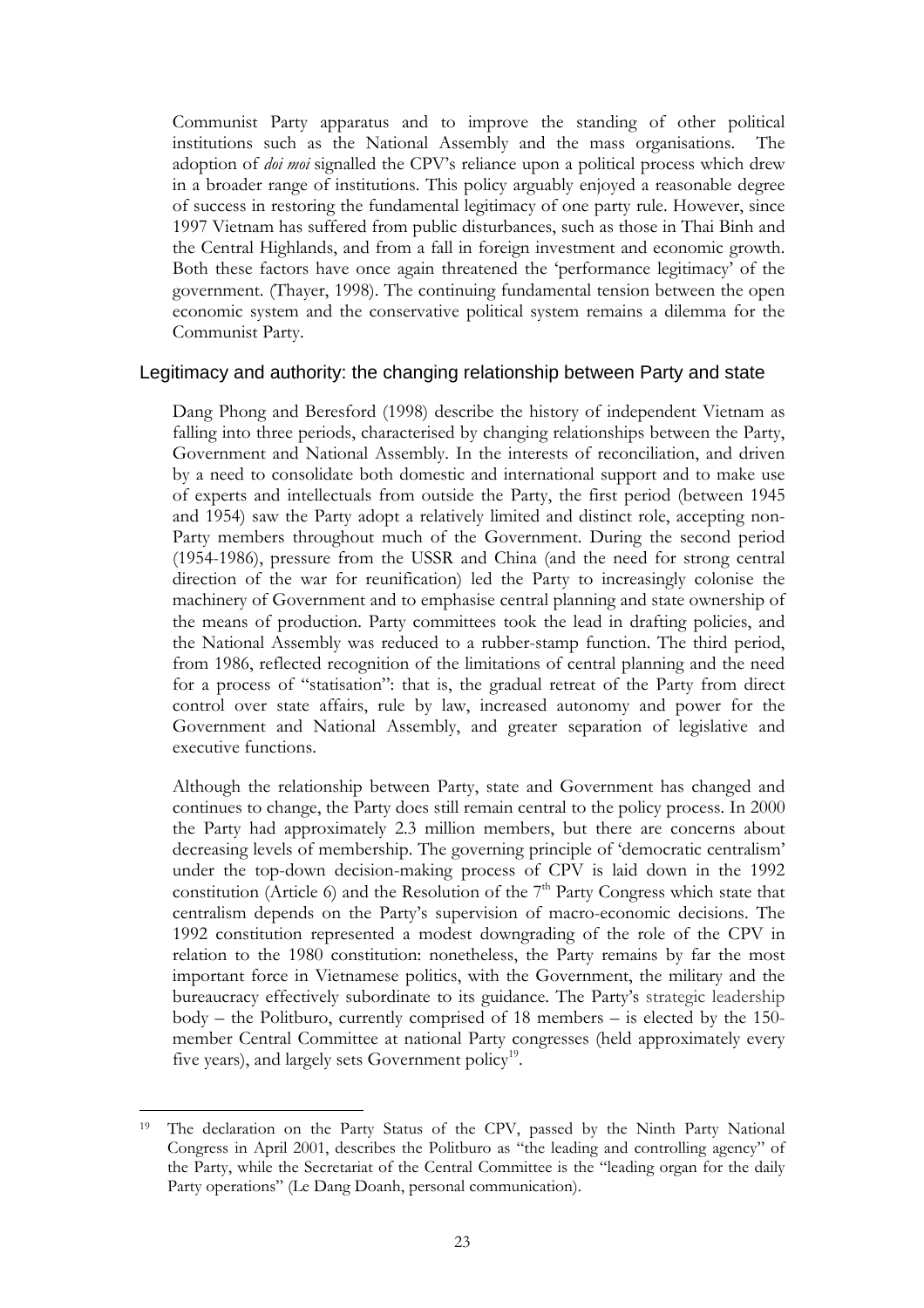The overlap between Party and State remains pronounced. The top political figures – notably the Party General Secretary, the Prime Minister, the President, the Chairman of the National Assembly and the Standing Member of the Politburo – are all Party members and involved in Politburo discussions about strategic decisions. Koh (2001b: 300) refers to the 'party-state' as the national ruling organization in Vietnam and points out that as the state is controlled by the CPV it is meaningless to distinguish between the two. Painter (2002: 9) claims that

the existence of regular and accountable mechanisms of control and coordination is, however, alien to many ingrained practices of Vietnamese Government. This is shown by the continued role of the party which results in a duplication of function and lack of clear hierarchy, unclear division of functions, unclear accountability, and opaqueness.

About 90% of National Assembly deputies are Party members, while almost all of the 21 Cabinet ministers are members of the Party Central Committee. Party *ban can su* (Working Committees) within each ministry report to the Politburo and Secretariat, keeping the Party informed on Government decisions and the implementation of policy. The CPV also has ten specialised committees working with the Government sector<sup>20</sup>: other high-level Government committees and working parties considering [majo](#page-45-0)r policy issues include formal representation of members and officials of the Party. The CPV is therefore diffused throughout the state: it is formerly consulted in most cases and always informally consulted.

The party also controls many of the activities of local Government, from recruitment to training. Koh suggests that the way in which the bureaucracy and party-state choose the chief executives of the local administration and the way in which local People's Council elections can be used to 'rubber stamp' these choices allows them to abuse their power (2001b: 284). Attempts to separate the party, Government and National Assembly at the centre have therefore not been so successful at the commune levels. Here the Party cell controls the activities of the People's Council and nominates the candidates for the election of the People's Council before they are submitted the villagers. Many cadres have positions in the Party, People's Council and People's Committee and the chief of the party cell at commune is the deputy chair of People's Committee and vice versa At the end of a mandate cadres often arrange to swap positions thus evading limits on the lengths of mandates (Thi Thu Trang, 2002: 17). However, Kerkvliet (2001) points out that the elections are often contested and sometimes favoured candidates are rejected.

Efforts to establish a Party presence in private enterprises have had limited success; but the fact that managers or deputy managers of state-owned enterprises often double as Party secretaries helps to explain the slow process of reform in the SOE sector (McCarty 2002; Economist 2002). With the increasing power of the National Assembly and the Government, and a growing separation of Party and State the direct intervention of the Party in the state and the staffing of state bodies has been reduced (Dang Phuong and Beresford, 1998:85-86). This has been also partly due to

<span id="page-45-0"></span><sup>&</sup>lt;sup>20</sup> The Office of the Central Committee, the Central Committee for Internal Political Security; Central Economic Committee; Central Committee for Internal Affairs; Central Science and Education Committee; Committee on Culture and Ideology; Central Committee for External Affairs; Central Control Commission; Central Financial Management Committee; and the Central Committee for Popular Mobilisation.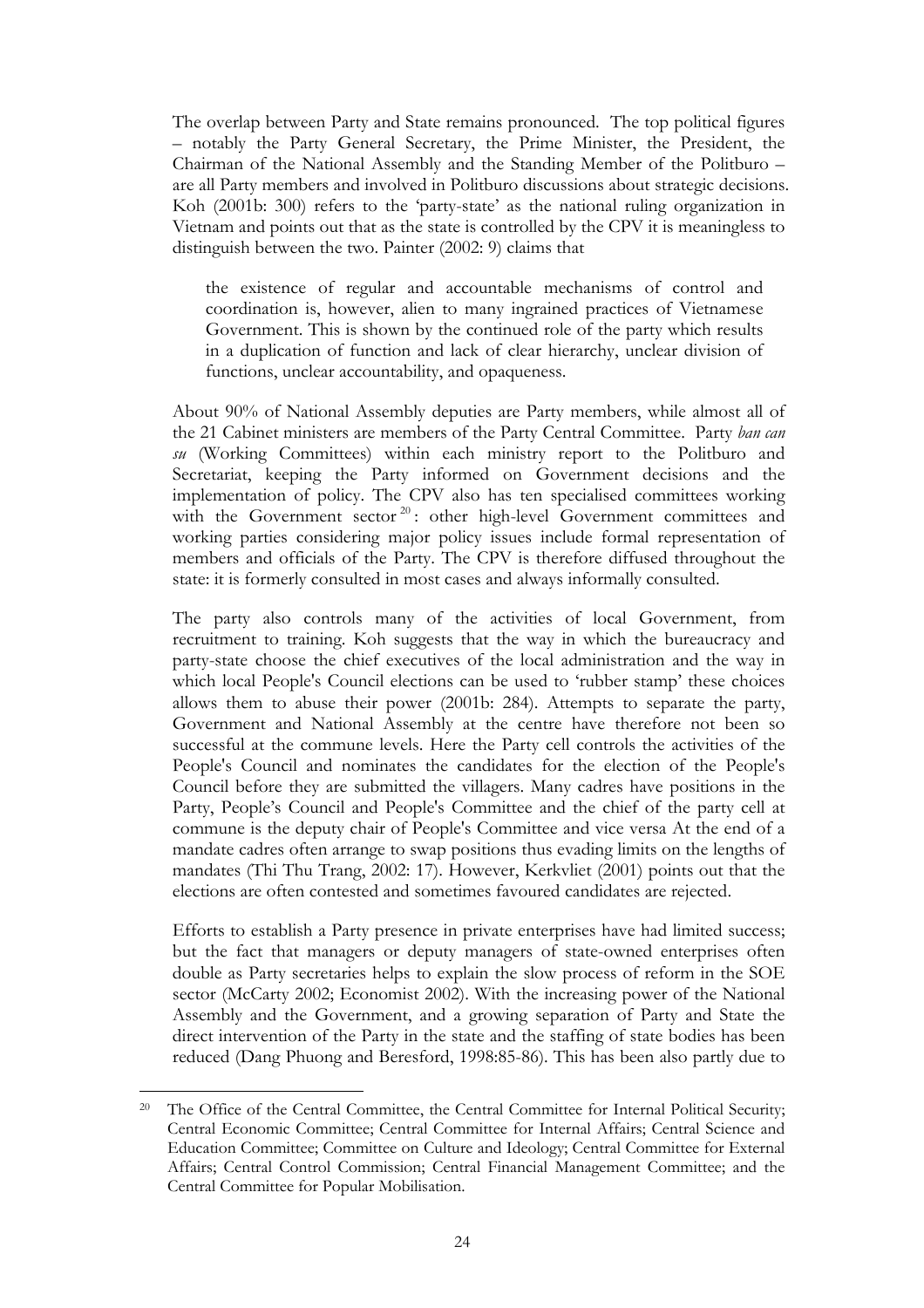the increasing role of the private sector and the way in which economic management is no longer carried out purely by state directives but also by incentives and sanctions.

Within the context of current reform there are conflicting directions between those who want political control of the Party and those who want technical rational administrative control. Abuza (2002) characterises the Vietnam leadership as riddled with factional generational, regional, ethnic and ideological disputes and provincialcentre alliances. Painter (2002:10) however suggests it is not really a battle between well-defined blocs but rather 'evolving debate and temporary settlements among shifting and diffuse groups in the Party', and others stress the 'continuous juggling of issues and outcomes to resolve conflicts between different groups' (Koh, 2001).

The Party's authority is reinforced through the hierarchies of the Party-affiliated mass organisations, such as the Women's Union, which are clustered under the umbrella of the Fatherland Front<sup>21</sup>. Although mass organisations are often cited as examples of collective action t[he](#page-46-0) Fatherland Front is in fact a socio-political organization clearly under the control of the CPV. The Fatherland Front is responsible for the negotiation, organisation and propaganda of the commune People's Councils elections and all political members are introduced by the Fatherland Front for selection by the National Assembly and voting on to the People's Council. These organisations play a significant role in policy formation and implementation and feedback from the grassroots, especially in sectoral matters.

The role of the state may have been diminished in the transition from a centralised economy to a market economy but that of the CPV remains. The very 'strength of the party might be its responsiveness to political dissatisfaction at the grassroots level' (Norlund, 2003: 23).

## *3.3 The processes of policy formulation*

 $\overline{a}$ 

The stages involved in policy formulation in Vietnam have been described and mapped out by Vu Hoang Cong (2001) and McCarty  $(2002)^{22}$ . An overview of this process, as summarised in these papers on the basis of offi[cia](#page-46-1)l sources, is given in Figure 2. Key policy issues are identified and overall directions are set largely by Party agencies (the Congress, Central Committee and Political Bureau) $^{23}$  – although the CPV is of course responding to signals and proposals from a wi[de](#page-46-2) variety of stakeholders. In each five-year legislative period, the key Government documents – the Resolutions of the Party National Congress, prepared over the two or three years preceding the Congress by the drafting committees of the Central Committee – set

<span id="page-46-0"></span><sup>21</sup> The Fatherland Front is made up of 250 individuals and 31 member mass organisations of which the main organisations are the Vietnam Motherland Battle front, Vietnam General Labour Union. Vietnam Farmer's Union, Vietnam Women's Union, the Ho Chi Minh Youth

<span id="page-46-1"></span>Communist Party Union and the Vietnam Veterans Union. 22 These papers provide detailed examples of the steps involved in the proposal, formulation and promulgation of a number of laws and decrees, as well identifying the tasks and responsibilities of the different agencies involved.

<span id="page-46-2"></span><sup>23</sup> Paragraph 41 on the Party Status, passed by the Ninth Party Congress, enumerates the ways in which the Party is to exercise its leadership role. Paragraph 41.3 enjoins Party members and organisations to "strictly fulfill all resolutions, directives of the Party; concretize these into legal regulations of the state or resolutions of the organisations and implement them" (Le Dang Doanh, personal communication).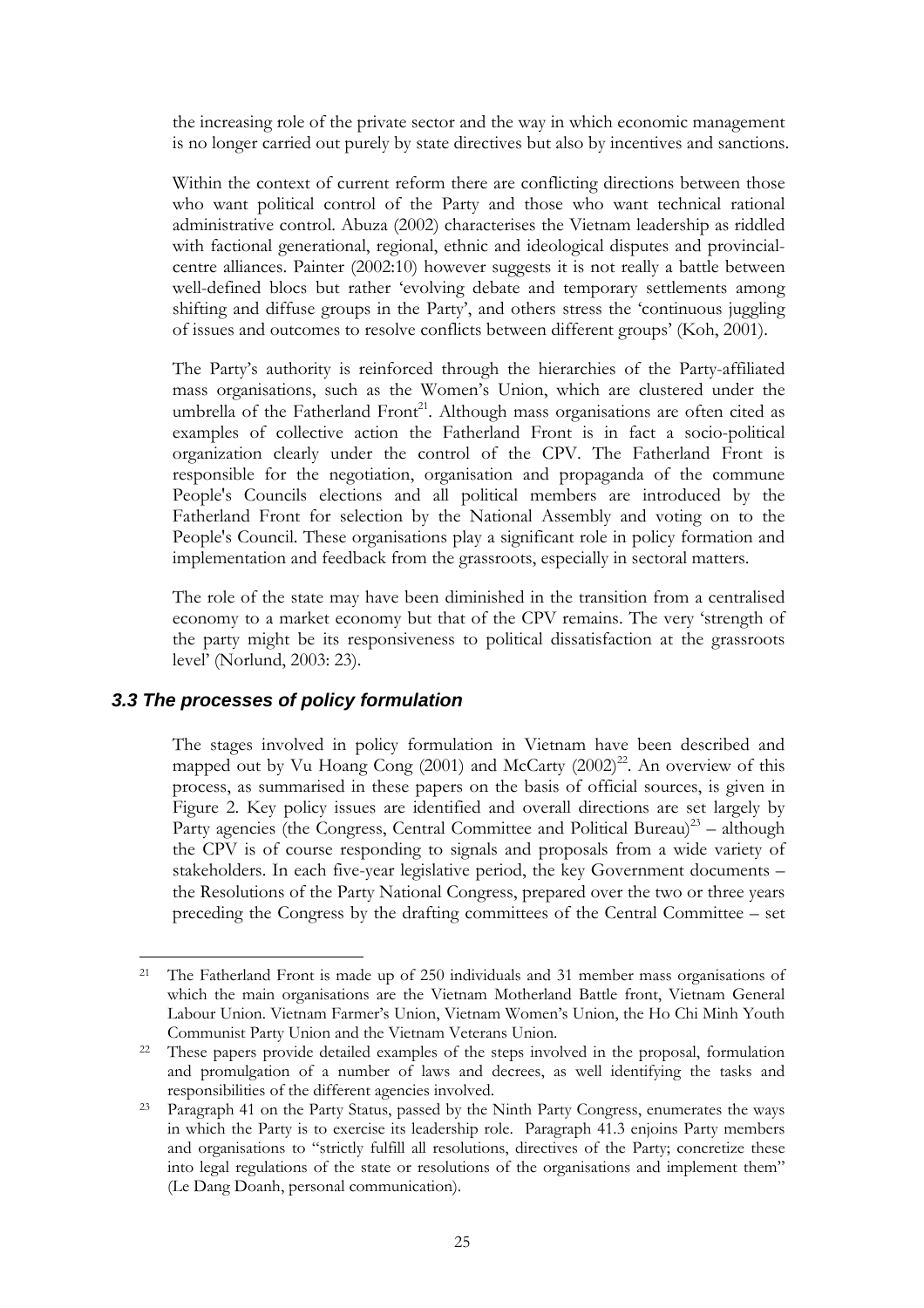the framework for policy directions (in the form of *Resolutions* and *Instructions*) which are presented to and given legal form through the workings of the National Assembly which authorizes the framework for the drafting of legislative documents by the Government, as well as passing major legislation (in the form of *Laws,* and *Resolutions* and *Decrees* issued through the NA Standing Committee). National Assembly members and judiciary agencies also have the right to submit draft laws and decrees, and the National Assembly has at its disposal a number of special committees that have the role of examining draft legislation and advising on their content.

#### **Figure 1 The policy formulation process at the national level**



*Source: McCarty 2002, adapted from Cong (2001)* 

Through the Prime Minister (who has a major role in carrying the policy formulation process forward), the Government has the responsibility for guiding policy-making agencies and the drafting of legislative documents as assigned to the sector Ministers and functional departments of the ministries. The drafting of legislation involves i) advice and consultation with ministries and local departments and ii) the establishment of a committee of editors (mostly experts from ministries and other state bodies) for the drafting and criteria setting of the legislation. Pursuant to ratification by the National Assembly, the Government and Prime Minister will then issue *Decrees*, *Decisions* and *Instructions,* and the sector Ministers issue specific *Decisions*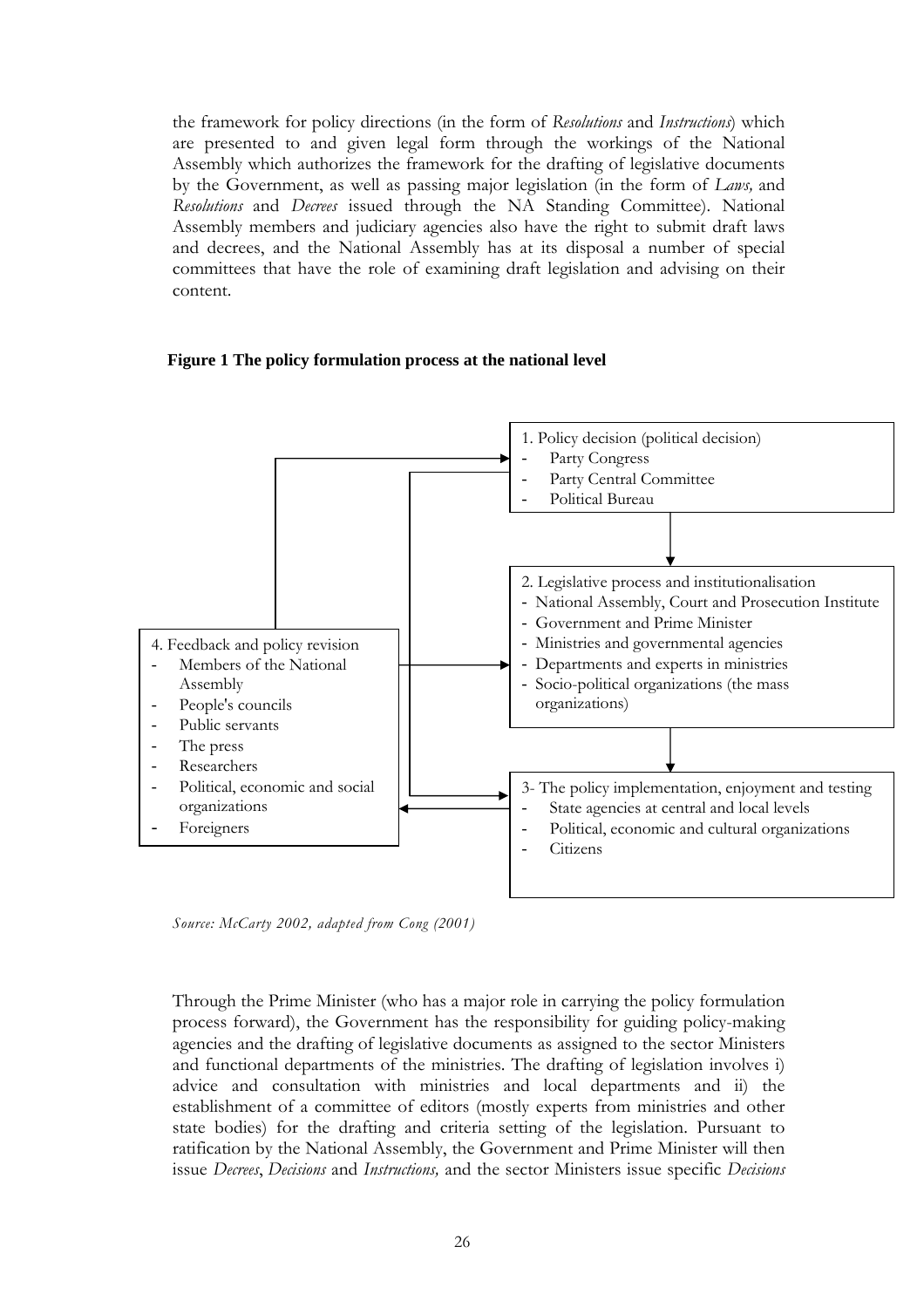and *Circulars* to put them into action. At this stage of rolling-out policies, a critically important form of follow-up legislation is through *Inter-ministerial Circulars* that give detail, for instance, to the planning guidelines and financing strategies (hence it is at this stage that cross-sector ministries such as the Ministry of Planning and Investment, the Ministry of Finance and the Ministry of Justice become crucial players in the interpretation of policies). Moreover, all major areas of new legislation made at national level are subject to further ratification at sub-national level with new decisions made by the Provincial Peoples Councils and/or Municipal / Provincial Peoples Committees.

The large number of stages involved, and the iterative nature of policy-making (which evolves over time through policy amendments and revisions), results in a large amount of published legislation - and an even larger amount of unpublished guidelines - that Government leaders and planners need to track in order to keep abreast of the situation. Furthermore, the real impact of new legislation usually does not lie in the overall or original policy statement, but in these follow-up guidelines and instructions.

The Vietnam Development Report (World Bank 2003: 78) reports that there are no formal and regular means in which those affected by laws and regulations can participate in the law-making process and that, until now, transparency and enabling people to make informed choices has not been seen as an important part of the legislation drafting process. Discussions with the Fatherland Front, however, suggest that the recent 2002 revisions to the Law on the Promulgation of Legal Documents have strengthened the consultation process which requires public participation in the process of legislation drafting and public awareness of legislation (interviews, February 2003). Various public consultation processes are carried our involving firstly consultation with the Council for Consultancy (which includes for example the Council for Democracy and Law)<sup>24</sup>, the Council for Ethnic Minorities, Council for Culture and Society, Council for [Ec](#page-48-0)onomy and other representative bodies and secondly a consultation process carried out by the Fatherland Front.

# *3.4 Streamlining of transparency and accountability mechanisms: recent policy reforms*

The period since 1998 has been a particularly active period of policy-making in Vietnam, linked to the 10-year socio-economic development planning cycle and combined with a set of broader reform measures. In an increasingly open economy, responsiveness and accountability are vital for the legitimacy of the Party-State. Painter suggests that such legitimacy depends on the success of the state in regularity and fair process such as transparent systems of revenue collection, the adequate provision of public goods and the effective regulation of market failures with damaging social consequences<sup>25</sup>. Many of the recent and on-going policy changes discussed below, such as [re](#page-48-1)form of the National Assembly, the Public Administration Reform and the Local Democracy legislation can be seen in this light.

<span id="page-48-0"></span><sup>24</sup> The Council for Democracy and Law is a mass organisation, independent of the Fatherland Front, consisting of independent lawyers (many of whom belong to the Association for the Lawyers of Vietnam). The role of the Council is to develop and supervise laws and regulations.

<span id="page-48-1"></span><sup>&</sup>lt;sup>25</sup> Many in Vietnam also identify the legally-enshrined secretiveness of the state system as an obstacle to the development of internet and e-commerce capabilities.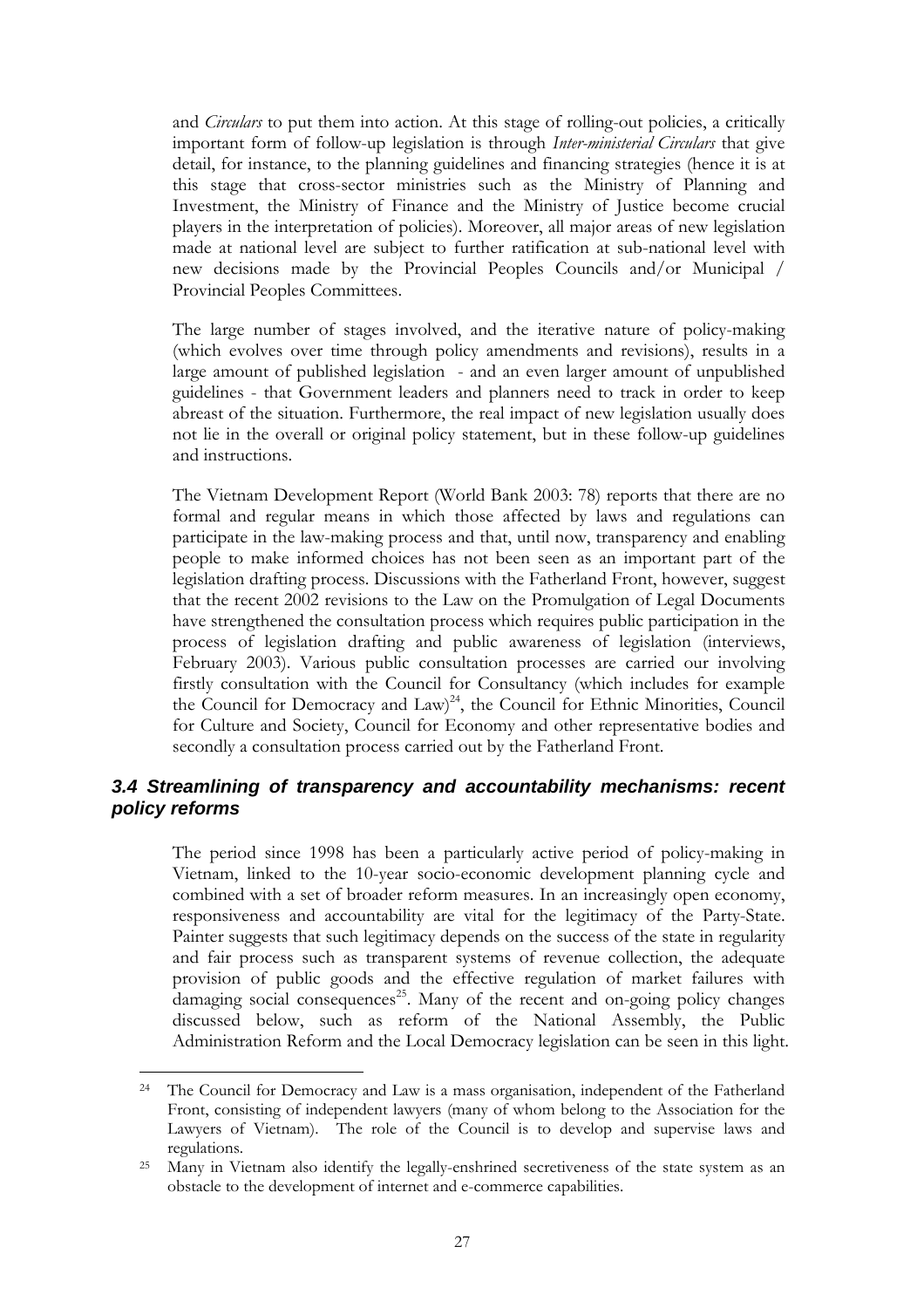Arguably, taken together, these recent policy initiatives represent an important 'second round' of reforms, and evident moves to strengthen political leadership in the process.

- The 1992 constitution aimed to increase the oversight powers of the NA and emphasised the processes by which state authorities are supervised. More recent initiatives have strengthened and raised the quality and efficiency of the legislative and supervisory powers and the responsibilities of the elected National Assembly and the Peoples Councils at province, city, district and commune/ward levels. The increased budgetary powers of the National Assembly have resulted in real powers in scrutinizing and approving expenditure estimates and the NA is taking its independent and questioning and oversight roles more seriously. For example, since 1994 the prime-minister asked some Government ministers not to run for National Assembly to avoid an overlap of roles. The reforms have resulted in the increased professionalisation and specialisation of the members of the National Assembly and debates in the NA are increasingly open and often very pertinent benefiting from the input of an articulate 'younger' group of members. There are 330 new members since the recent reorganisation and reform of qualification requirements, and 125 of 500 representatives are now full time and salaried (Painter, 2002:10).
- The ambitious Programme on State Administrative Reform (2001 to 2010) represents an attempt to address the systemic constraints arising from, and having an impact on, the reform process. As noted in Decision No.136 of the Prime Minister (2001) which approved the Program on State Administrative Reform for the period 2001-2010, the administrative reforms carried out over the last ten years contributed significantly to the socio-economic renovation and development:

…the State administration remains deeply imprinted with the trace of the mechanism of centralized, bureaucratic and subsidized management and is unable to meet the requirements of the new management mechanism as well as the requirements of servicing the people under the new conditions.

The 1992 constitution clarified the areas of control of the state executive by introducing clearer lines of accountability and emphasising the notion of the 'rule by law' in state affairs. The Law on the Organisation of People's Committees and People's Council, 1994 has provided more transparency in the application and enforcement of decisions by clarifying the power and responsibilities of the People's Council and People's Committee at different levels. The overall stated objective is to build 'a democratic, clean, strong, professionalized, modern, effective and efficient public administration system that operates in line with the principle of the socialist state ruled-bylaw under the leadership of the Party' (see Box 4).

The establishment of 'One Stop Shops' in public administration institutions and the requirement that any fees for procedure should be made public are other concrete example of attempts to improve service delivery and increase transparency. Other reforms encouraging transparency include the open publication of policies and the decisions of courts and tribunals and the requirement that every candidate for the local Government elections should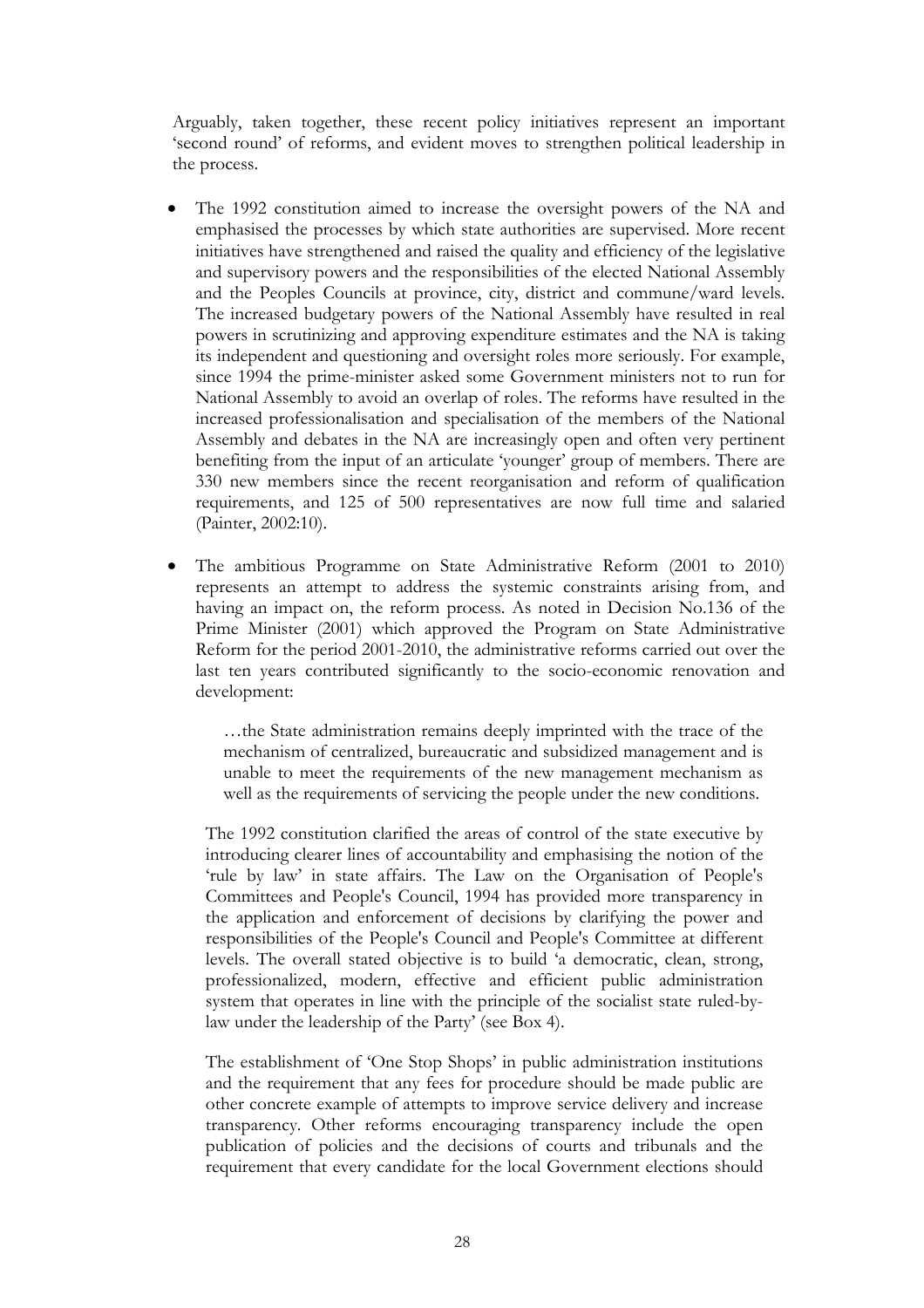publish their CV and the requirement for communes to publish their annual budgets in an accessible manner. The Public Administration Reform process stresses the role of public opinion surveys for making important decisions and policies, public referendum and the handling of illegal acts of public institutions and civil servants while discharging public duties and administrative institutions and courts to deal with complaints lodged by people (GoV, 2001). There is also recognition within Government about the costs of the current model of policy-making and implementation. Denmark and the UK are supporting a small team within the Office of the Government (OOG), helping it to acquire a more streamlined but more effective role, as something akin to a Cabinet Office.

The PAR has become a contested arena in the definition of the structure of decision-making. It is speculated by some that the PAR will undermine the formal and informal authority of the Party (McCarty, 2002:60) whilst Vasavakul (2002:2) sees the PAR as a reaction of the CPV to the fragmentation of the state motivated by the aim of re-establishing its hierarchies of authority lost to middle level cadre through the decentralization and devolution processes. The Party's Central Organisation' Committee will play a key role in the administrative reform process but the role of the Party is mostly in recruitment and discipline rather than in the overall programme of the PAR.

#### **Box 4 Specific objectives of the Programme on Public Administration Reform for the period 2001-2010**

- Efforts will be made to build and gradually perfect the system of administrative legal institutions as well as mechanisms and policies which are appropriate to the period of national modernization and industrialization, especially economic institutions and those related to organization and operation of the administrative system.
- The administrative procedures, which are bureaucratic, cumbersome and troublesome to business and people, will be fundamentally abolished; new administrative procedures, which are transparent, simple and convenient to people will be developed.
- Institutions in the public administration system will be assigned functions, tasks, authorities and responsibilities, which are clearly defined and appropriate. A number of activities and public services, which are not necessary to be handled by Government agencies, should be transferred to enterprises, social organisations, private organisations and non-Governmental organisations.
- The organisational structure of the Government will be rationally streamlined according to the principle that ministries will be organizationally cross-sectoral and multidisciplinary and whose functions will be focusing on macro-management of the society by laws, policies, and guidelines as well as monitoring and supervising their implementation.
- By the year 2005, new key regulations on decentralisation of administrative management between the central and local levels, and between the different levels of local authorities will have been developed and put into operation. The functions, tasks and authorities and organizational structures of urban and rural administration will be clearly defined.
- By the year 2010 the contingent of cadres and civil servants will have a reasonable size, possess professional qualities and be modernized. They will have adequate qualities and qualifications to discharge their public duties and be dedicated to serve the cause of national development and people.
- By the year 2005, fundamental reform will have been undertaken with regard to the salary of cadres and civil servants, so that these will become the main driving force for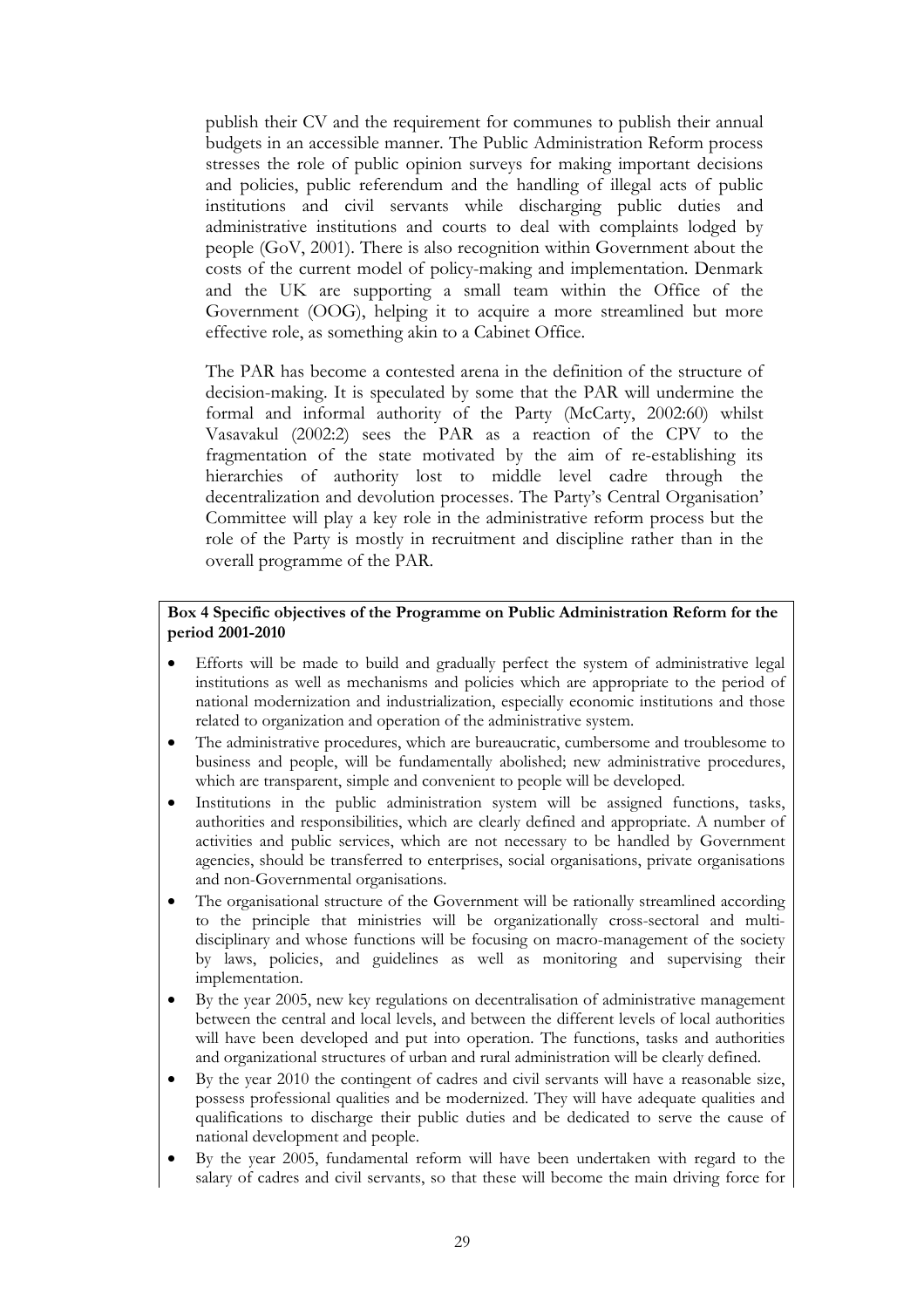the civil service system and be adequate to maintain their life and the life of their families.

- By the year 2005, the financial mechanism will have been reformed suitable for administrative agencies and public service delivery agencies.
- The administration system will be substantially modernized. Administrative agencies will be provided with modern equipment able to serve timely and smoothly state management requirements. A complete computerized Management Information System of Government will have been put into operation.
- The legislation on Local Democracy (from 1998 onwards) aimed to increase the accountability of local Government authorities and executive agencies to the people. This legislation also sets out the supervisory role that local people should have, through their elected representatives, on the workings of the local Government authorities. The Grassroots Democracy Decree (Decree No. 29), which has accompanied attempts to decentralize and give local authorities more decision making powers in relation to other intermediary levels of Government, promotes the rights of citizens to be informed, to participate in decision making process and to supervise the performance of cadres. The Grassroots Democracy Decree will have complex effects: by both democratising and empowering the Communes and the possible erosion of the power of the Provinces and Districts from below.

Others have been less positive about the effects the GDD. A study by HCMC political academy found that the Grassroots Democracy Decree had brought little change due to lack of capacity, inadequate remuneration and the undemocratic process of selection (Nguyen Van Sau and Ho Van Thong, 2001: 10-11).The enforcement of standards and rules are variable and rely very much on the good will of the local authorities whose interest is often to maintain their own political power. In this sense it has been suggested that the Grassroots Democracy Decree could actually facilitate the manipulation of the information and decision making process by cadres (Thi Thu Trang, 2002:6).

The village meeting and public fora are promoted as an effective means of information dissemination and consultation allowing villagers to participate in decision-making. From research carried out in a village in Hoa Binh Province, Tran Thi Thu Trang (2002:6) noted that 'although village and communal leaders claim that they have organized village meetings to inform peasants about Decree 29, most villagers cannot remember the meeting, even less the Decree itself'. Cadres have ample opportunity to influence decisions by manipulating information, a point also acknowledged the director of the HEPR in our meeting with him (February, 2003). In addition there is a problem of cadres exerting influence through their familiarity with formal procedures. As Thi Thu Trang (2002:10) writes 'during a hamlet meeting for instance, a person wanted to complain about the forest land allocation policy, but was told by local cadres that such issues has already been discussed in the village meeting that took place earlier, and could therefore not be brought up again.' People feel less at ease to express themselves in the larger commune meetings. Unequal power relations between the cadres and villagers remain a barrier and village meetings often exclude the poor who are trapped in the unequal power structure of the village. Others point out that accountability structures may focus on accountability to elites rather than to the 'poor' and that often village leaders feel more accountable to the leading group and the party in the village than to the poorer members (Jorgenssen, 2001:25).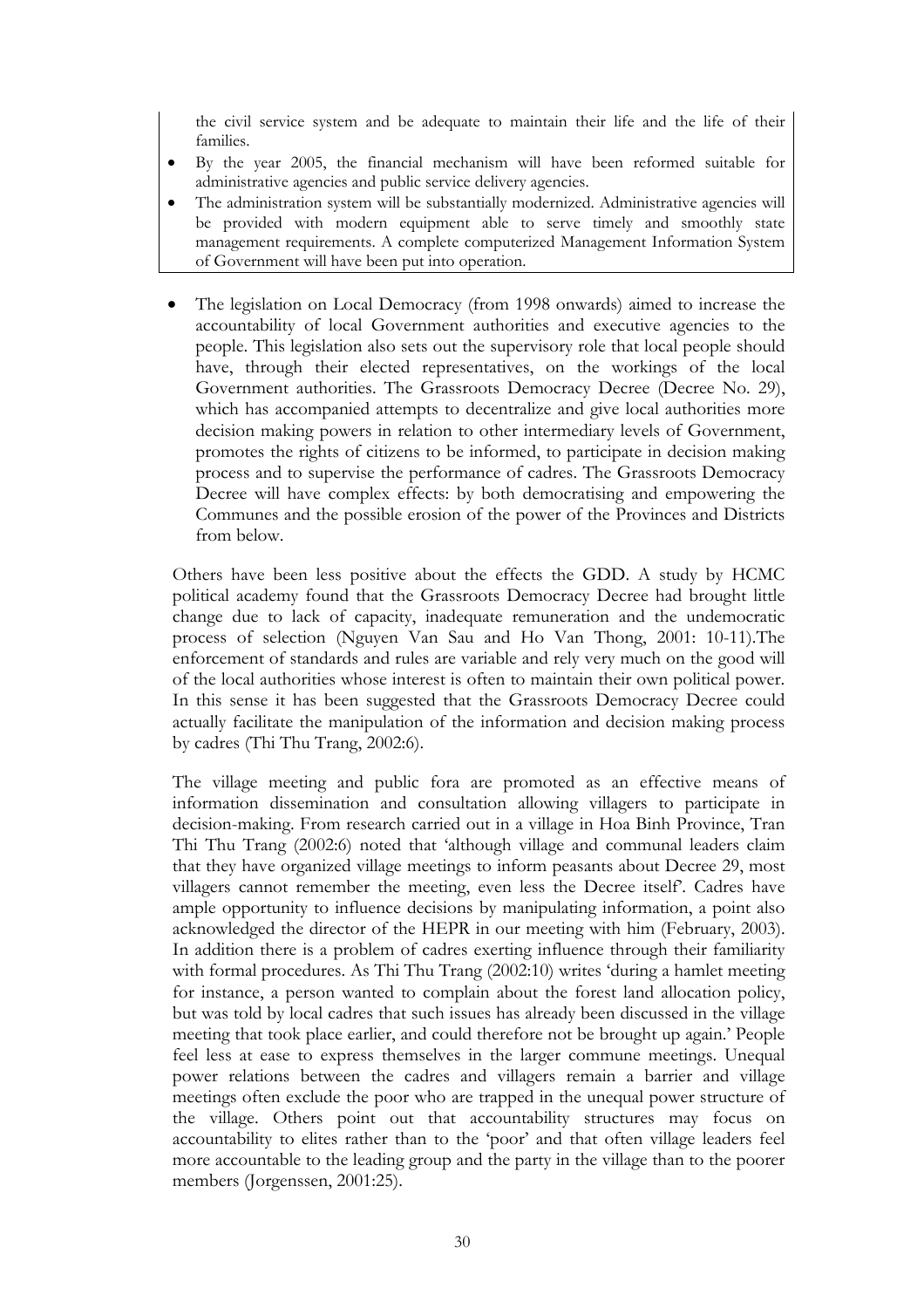Prospects for the Grassroots Democracy Decree to improve the accountability relationships may therefore be limited but there is scope for reinforcing progressive leadership as an ideal against which poorly performing leadership could be held accountable. Fritzen (2002: 18) points out that due to the localized nature of the reform process strong social organization does exist in some parts of the country and if this is combined with support for administrative decentralisation, the Grassroots Democracy Decree could be an important engine for change, even within poor provinces.

As broadly conceived and put together, therefore, the current reforms can be seen as a drive to improve the performance of the State by clarifying the roles and relationships between the political, legislative, state management and executive wings of Government both horizontally and vertically; while at the same time redressing the balance of power between the legislature and the Government bodies in particular.

## *3.5 Consensus governance*

A defining characteristic of the political system in Vietnam is the way in which policies and decisions are arrived at through complex processes of vertical and horizontal consensus building (McCarty 2000). Reference is still often made to Vietnam being a highly centralized or command economy. As compared with many countries there is a deep and capable bureaucracy with strong vertically integrated planning systems reaching down to commune level. Yet, at the same time, there is an important inter-play between these vertical lines of authority, and the strong horizontal mechanisms of policy guidance, instruction and accountability that exist between the Party, the legislature (National Assembly and Peoples Councils), the state management bodies (Government and Peoples Committees) and the executive (Ministries and Departments) at all levels.

The horizontal – vertical consensus building process is central to the political thinking that lies behind the on-going reform process. For instance, the rationale given for the accelerated administrative reforms in the Socio-economic Development Strategy for 2001-2010[26](#page-52-0) includes the following statements:

'To strongly decentralize powers within the administrative system coupled with raising the centrality and uniformity in promulgating institutions. To clearly define the responsibilities and powers of each level, organisation and individuals',

as well as to

 $\overline{a}$ 

'…separate out the public authority administrative agencies from public service delivery organizations', while at the same time '…renewing the institutional formulation modes and processes, improve the coordination among related sectors and levels, treasure the use of cross-sectoral specialists and reserve a very important role for the voice of the people and enterprises.'

<span id="page-52-0"></span><sup>&</sup>lt;sup>26</sup> The CPV Central Committees Political Report to the 9<sup>th</sup> National Party Congress and the 2001 – 2010 Socio-economic Development Strategy.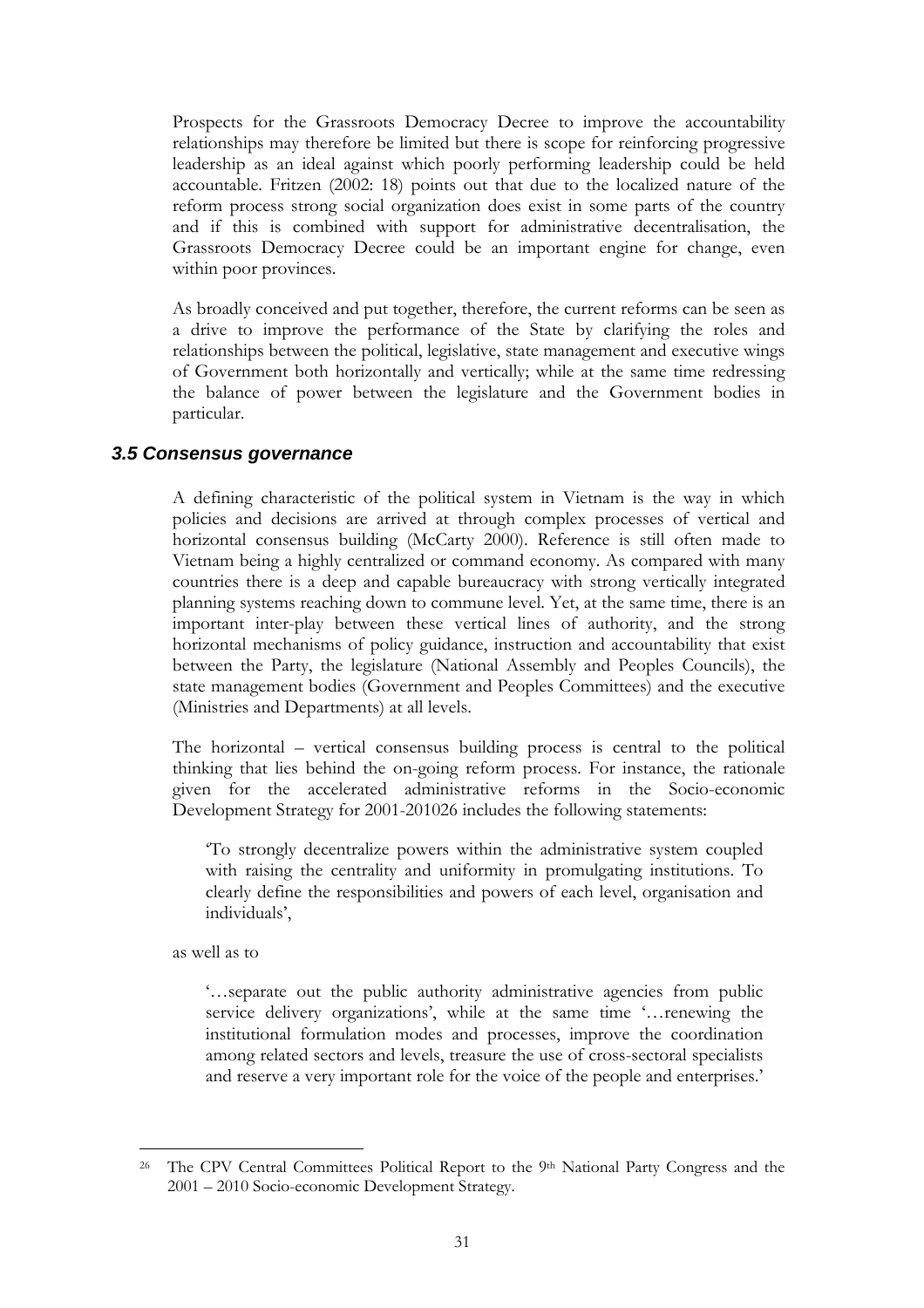In this situation, it is important to avoid applying simplistic conceptions of top down or bottom up policy-making and planning systems. Vietnamese officials in general decline to speak of systems as being one or the other, in recognition that policymaking consists of a multifaceted process of negotiation between levels and spheres of Government, and the progressive clarification of broadly conceived policy frameworks and directives into locally specified planning recommendations and provisions. This underlies the capacity and legitimacy given to the provincial Government authorities to adapt national policies, which results in the high degree of local iteration and diversity of policy interpretations and outcomes on the ground.

The form that democratic institutions should take in the socialist oriented market economy under the unifying influence of the Party is stressed in the Local Democracy legislation. Nguyen Van Sau and Ho Van Thong (2001), distinguish this form of democratic management from that of the traditional community in Vietnam on the one hand, and from capitalist democracy on the other, in the following terms:

- The model of democratic self-management in the traditional Viet villages was based on the principle of the legislative, executive and judicial functions and bodies existing in the same sphere;
- The model of capitalist democracy is based on the principle of separating the legislative, executive and judicial functions through independent bodies;
- The model of socialist democracy that we have at the moment should be based on the principle of the legislative, executive and judicial functions carried out by independent bodies in the same sphere.

This conceptualization of independent bodies operating within the same sphere but having distinct functions, provides good insight into the way in which the various branches of the State interact, and how horizontal influences are brought to bear on the policy-making process. A further perspective that is put on this in many Party statements is the temporal perspective. As noted in the Political Report presented to the  $9<sup>th</sup>$  Party Congress in 1990:

'To build socialism bypassing the capitalist regime, thus engendering a qualitative change in all fields of society, is a very difficult and complicated undertaking that inevitably requires a long period of transition with many transitional stages and forms of socio-economic organisation.

It goes on to note that:

'In various aspects of social life, the new and the old are interwoven and struggling with each other', and that 'in the period of transition, there are many forms of ownership of the means of production, many different economic sectors, social classes and strata, but the structures, characters and positions of the classes in our society have changed markedly along with the great socio-economic changes.'

Now as in the past, the CPV struggles to cope with these diversifying institutional and economic management processes, and the implications of this for different sections of society, by closely tying the development of an equitable, democratic and civilised society to national unity and co-operation. Norlund (2003: 24) has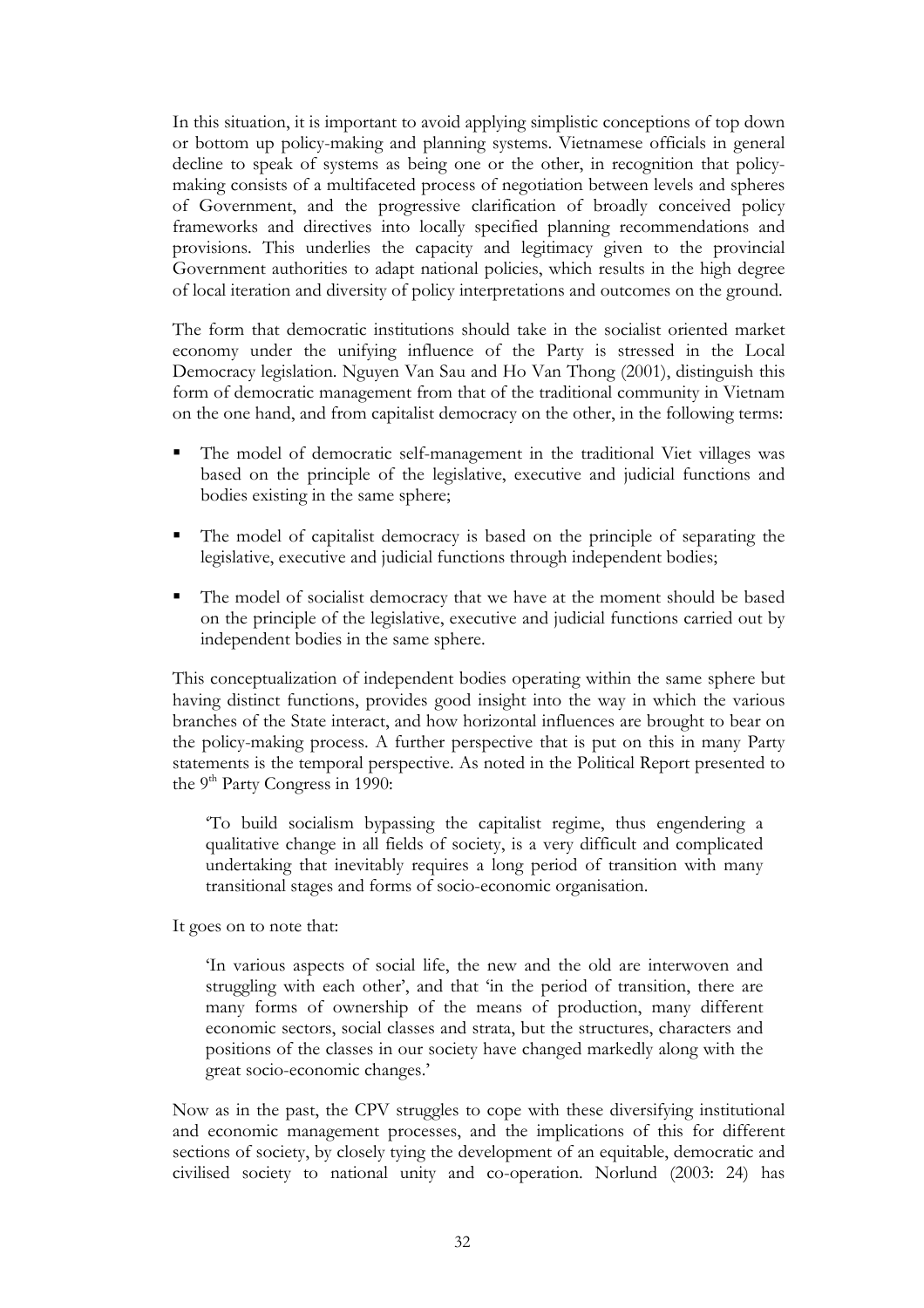suggested that the blurred division between the administration and the Party results in "consensus governance" where discussions and agreement have to take place at all levels before a decision can be made. This may appear to be an untransparent and laborious system, but is, she suggests, in many senses, democratic.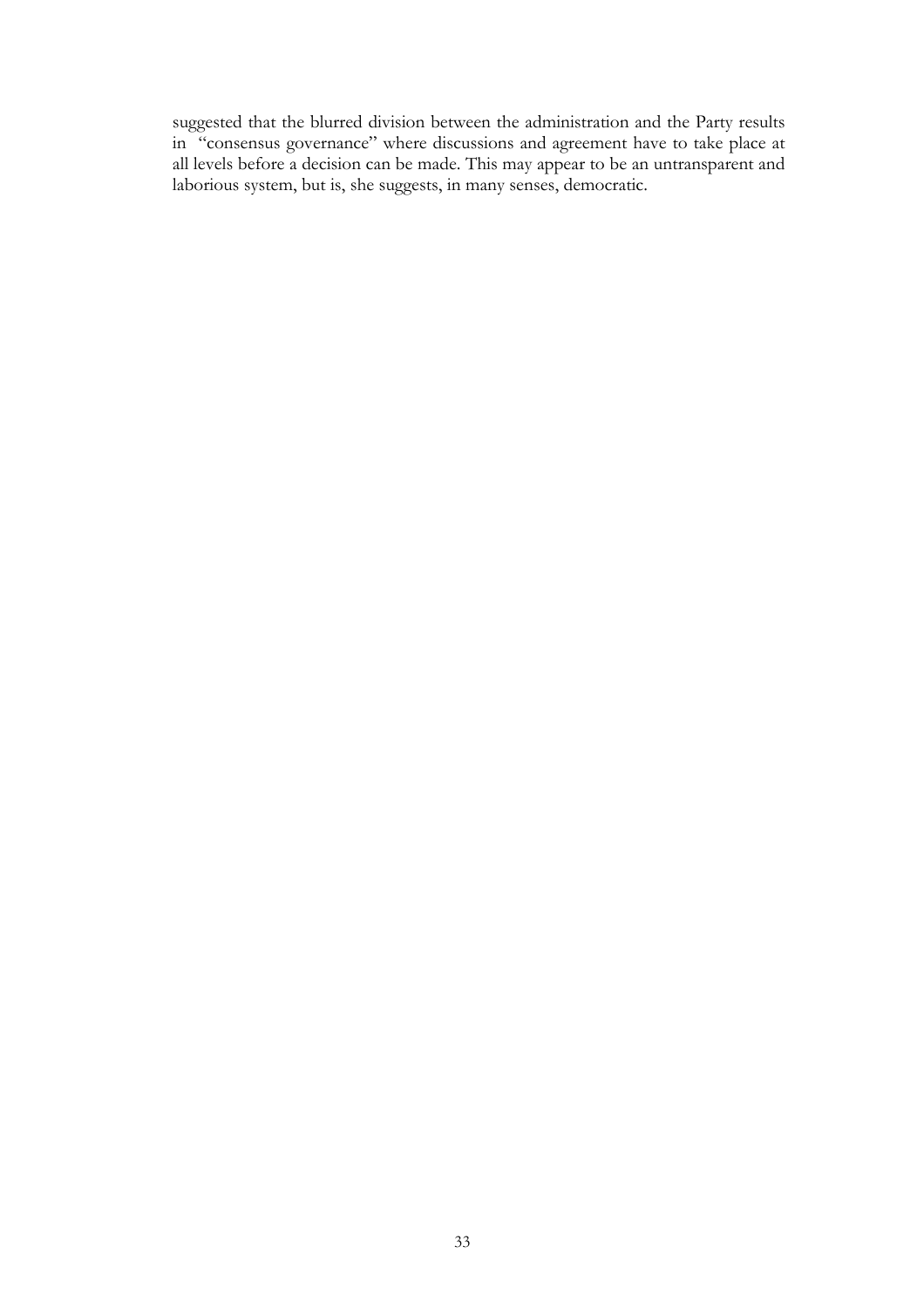# **4. Participation and representation: channels for statesociety interaction in the policy process**

This chapter examines the difficult issue of how the Vietnamese state interacts with the society it governs. It begins by mapping out the issues, following the work of Kerkvliet in laying out three broad theoretical perspectives on the nature of interaction between the state and society in Vietnam. The first two of these perspectives depict the Party-state as enjoying a virtual monopoly upon power (and as a result tend to depict the state as unaccountable and unresponsive to social preferences): the third perspective by contrast suggests that the power of the state is not limitless, and that it is ultimately accountable and responsive to popular opinion which, expressed through both official and unofficial channels, has at various points over recent decades proved decisive in bringing about policy change (4.1).

The next section (4.2) analyses the official and legitimised points of institutional contact between society and the state: the quasi-autonomous mass organisations under the umbrella structure of the Fatherland Front, and the numerous formal channels for holding officials to account and seeking redress in the case of abuse. In both cases, it is emphasised that there have been important and deliberate changes over the course of the 1990s, as the political leadership has sought to adapt institutions, originally designed to serve top-down functions of social mobilisation, to the changing needs of the reform process.

The next section (4.3) returns to the theme of informal modes of communication and interaction between society and the state, analysing the role of these forms of interaction in shaping policy outcomes and, eventually, in influencing subsequent rounds of policy-making. It does this by looking at cases in which either undeclared, persistent "everyday resistance" or occasional open protest has led the state to respond with policy changes. It makes the important point that the policy changes brought about by resistance to state rules by non-state actors are *a priori* politically neutral in terms of the core interest of this study: that is, in some circumstance resistance-led policy changes are pro-poor in effect, in some cases they are anti-poor, and in some cases they may be ambiguous.

The final section of the chapter (4.4) examines three broad spheres of social and economic life – namely, the media, communications and popular culture; civic associations not affiliated with the Party; and the private sector – which do not fit easily into either of the previous categories. In both spheres, there exist organisational channels which are, like the mass organisations, in general terms under the direction of the Party-state (e.g. the official media, and the Vietnam Chamber of Commerce and Industry). All three spheres, however, also contain elements (e.g. the internet, or the unofficial lobbying activities of businesses) which exercise imperfectly regulated and to some degree autonomous influence upon policy.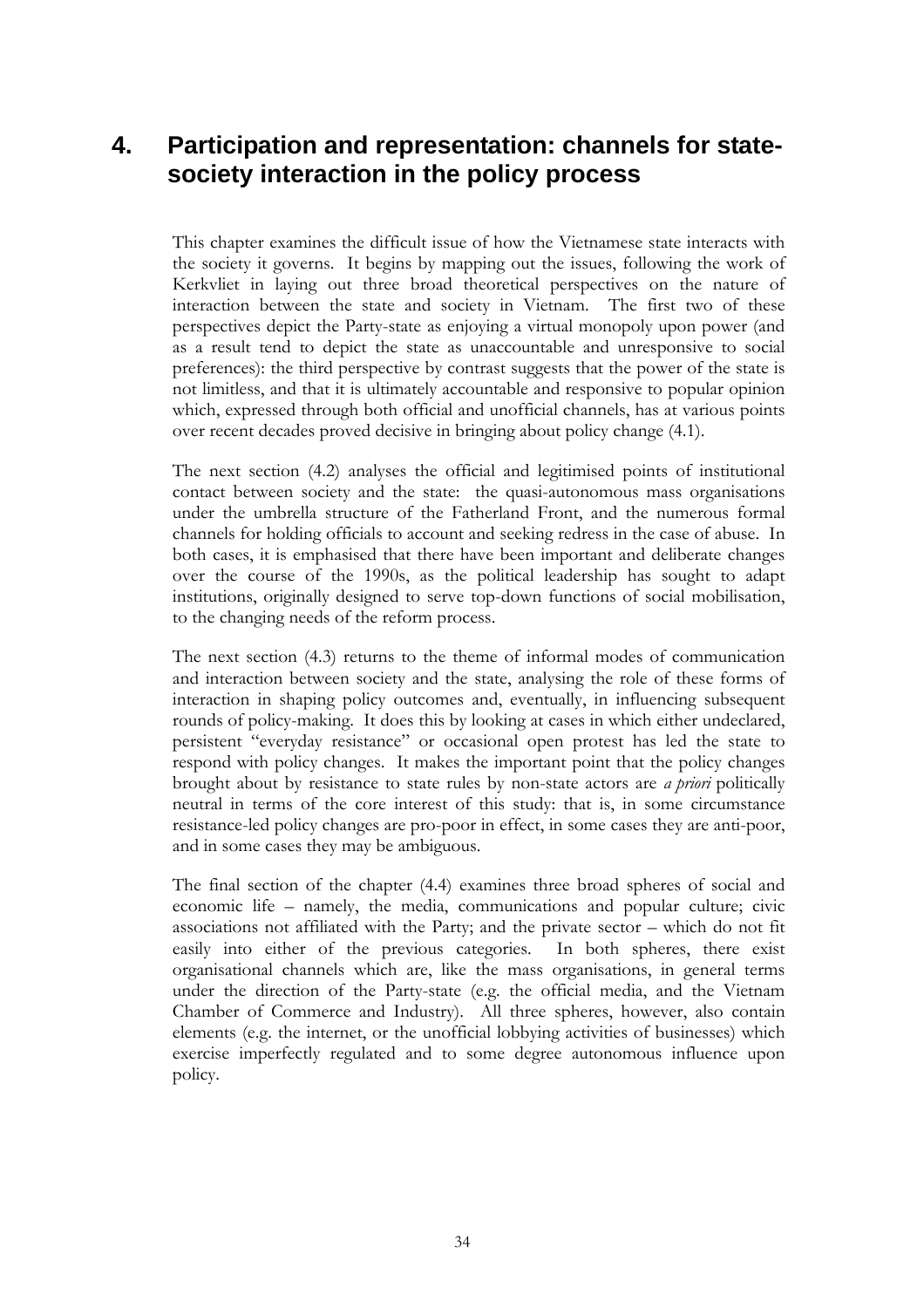# *4.1 Conceptual frameworks for interpreting state-society relationships*

The main dilemma faced when analysing the interaction of society and policies is the tendency to resort to a theoretical separation between state and society. In the case of Vietnam this separation is particularly problematic given the pervasive and complex role of the CPV in structuring state-society relationships.

In his analysis of the reasons and motives lying behind the *doi moi* process, Kerkvliet (1995: 398-9) discusses the degree to which the state was (and is) willing to respond to local demands. He distinguishes between three broad interpretative models of state-society relations in contemporary Vietnam (Kerkvliet 2001a, 2001b).

The first, "dominating state" perspective asserts that while debates may arise within the state, and the state may be influenced by external events (e.g. the transformations in socialist Europe in the late 1980s), society is effectively subservient to

the *bureaucratic polity*, in which major decisions are made entirely *within* the bureaucracy……[and power] is confined to a small group of party officials. (Porter 1993: 101, quoted in Kerkvliet 2001: 243).

In this model, social forces have no impact and decisions are based entirely within the bureaucracy (Porter, 1993: 101).

The second interpretation is close to the first, but emphasises the state's penetration of and control over society through the mass organisations used to mobilise various social and economic groups in support of its policies. This "mobilisational authoritarianism" or "state corporatist" perspective acknowledges the existence of channels for society to influence the state, but only within strictly prescribed limits. This interpretation argues that there is "little scope for organisation of activity independent of the party-led command structures" (Thayer 1992a), and that power is contained amongst a small group of Party officials.

Both of these first two perspectives are often taken to imply that, given the preeminent role of the Party in setting the direction for the National Assembly, the People's Councils, the press, and so on, internal "renovation" of the Party itself is a prerequiste for progress in the reform of the state.

The third and final perspective looks beyond the formal, organisational and largely national-level politics that are the focus of the first two schools of thought. This third approach argues that the state's powers are actually far more limited than rhetoric would suggest, for a number of reasons. *De facto* decentralisation creates considerable potential for central policies to become transformed through adaptation at the Provincial and sub-provincial levels. Crucially, in this model the state *is* in fact aware of the need to maintain popular legitimacy, and responds to social pressures for the modification of policies which undermine this legitimacy.

It is important to recognise, however, that "dialogue" in this context "incorporates communication of contentious ideas and preferences in ways that, in Vietnam, are often indirect and non-verbal" (Kerkvliet 2001b: 245). The related concepts of "negotiation" and "everyday resistance" thus become central to explaining several important policy changes within the Vietnamese state (most notably the state's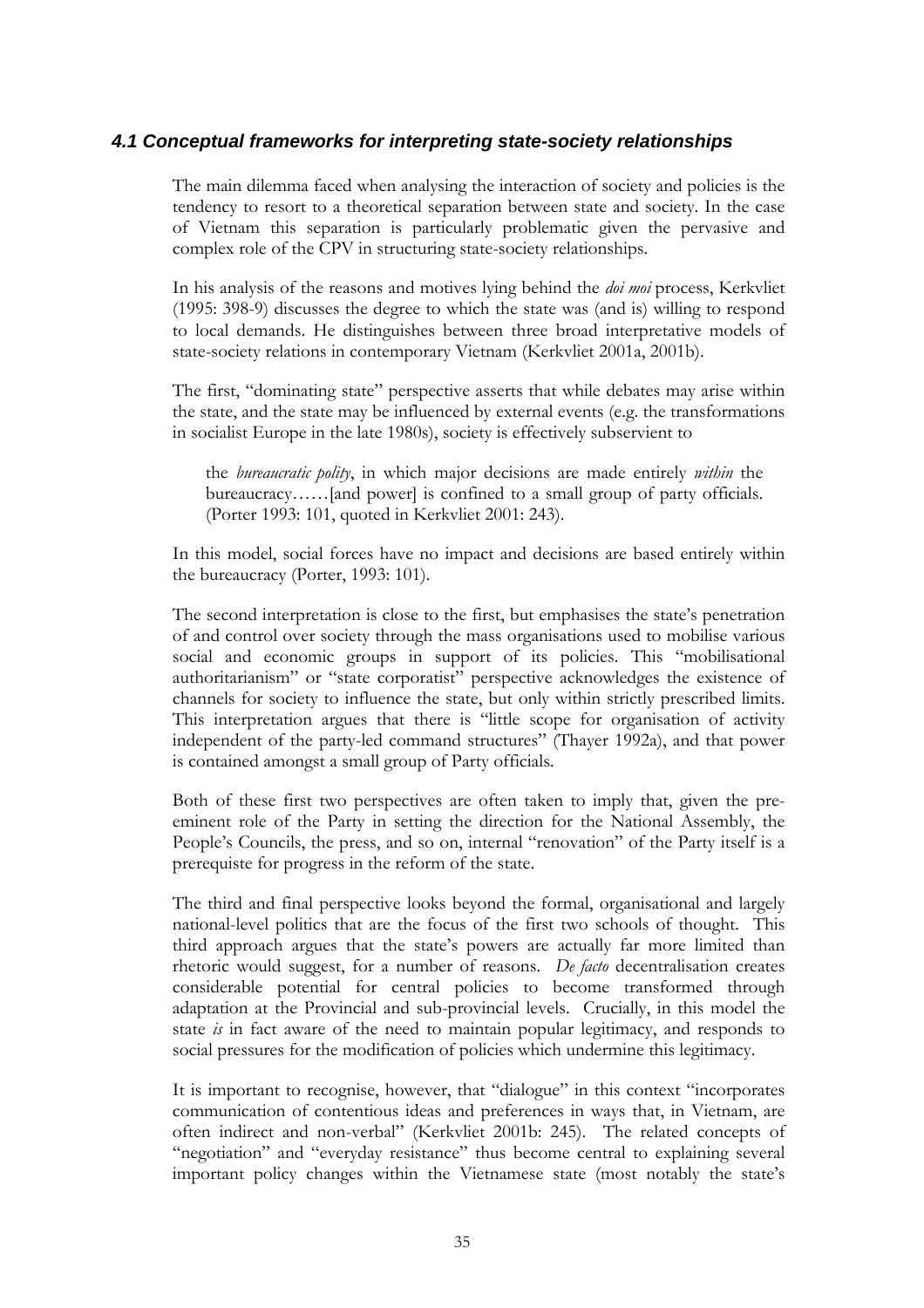gradual retreat from collective agriculture in the face of determined foot-dragging and rule-breaking by the country's peasant farmers)<sup>27</sup>. In instances such as this, villagers

"may have no expectation, perhaps no intention of affecting Government policy, though they might well be trying to modify, even subvert implementation in their locale. But cumulatively such actions, although not organised or co-ordinated, can affect national policy when they are done in large enough numbers, in generally the same direction, and are 'read' or understood by higher officials" (Kerkvliet 1995 p. 400-1).

Thus, while the state does respond to social pressure and resistance-induced policy failure, this response may not necessarily be very quick or  $-$  at least in the first iteration – very effective.

It is likely that no one of these three modes of explanation will adequately explain the course of state-society relationships or political change in Vietnam in all circumstances: it is necessary to draw on each when it seems to most accurately capture reality in particular circumstances (Kerkvliet 2001a). However, the third perspective is becoming increasingly relevant over time as the state and the Party trade some of their authority in order to retain legitimacy (Economist, 2002). As the state has retreated from control of certain aspects of the economy under *doi moi*  liberalisation, it has inevitably enabled new actors to emerge and old actors to acquire new roles and powers.

## *4.2 Official arenas for state-society interaction*

 $\overline{a}$ 

## Consultation and accountability: the Fatherland Front and mass organisations

The mass organisations have been an important element of the political system in Vietnam from an early stage in the history of the socialist state. In terms of conventional political theory, they are intrinsically hard to categorise, being neither what is conventionally considered part of civil society, nor entirely under the control of the state. The Party has used the mass organisations, under the umbrella of the Fatherland Front, to mobilise different sections of society (women, youth, farmers, etc.) in support of the political project of the Party (a project which has included with differing emphasis at various points as the country has faced different challenges - national independence and unity, socialist revolution, and, now, the transition to a socialist-oriented market economy). This supporting role involves mobilising "internal" forces, encouraging people to follow party policy and to carry out Government programs. The connection with the CPV remains close, with CPV leaders often heading the organisations and playing a key role in local branches<sup>28</sup>[.](#page-57-1)

<span id="page-57-0"></span><sup>&</sup>lt;sup>27</sup> The classic text is Scott's study of the rural poor's undeclared defence of their class interests during the Green Revolution in Malaysia: "Just as millions of anthozoan polyps create, willynilly, a coral reef, so do thousands upon thousands of individual acts of insubordination and evasion create a political or economic barrier of their own…[W]henever, to pursue the simile, the ship of state runs aground on such a reef, attention is typically directed to the shipwreck itself and not to the vast aggregation of petty acts that made it possible" (Scott 1985: 36).

<span id="page-57-1"></span><sup>28</sup> For example, at the Commune level the management board of the Fatherland Front is made up of representatives from the Commune CPV committee and the heads of different local mass organisations.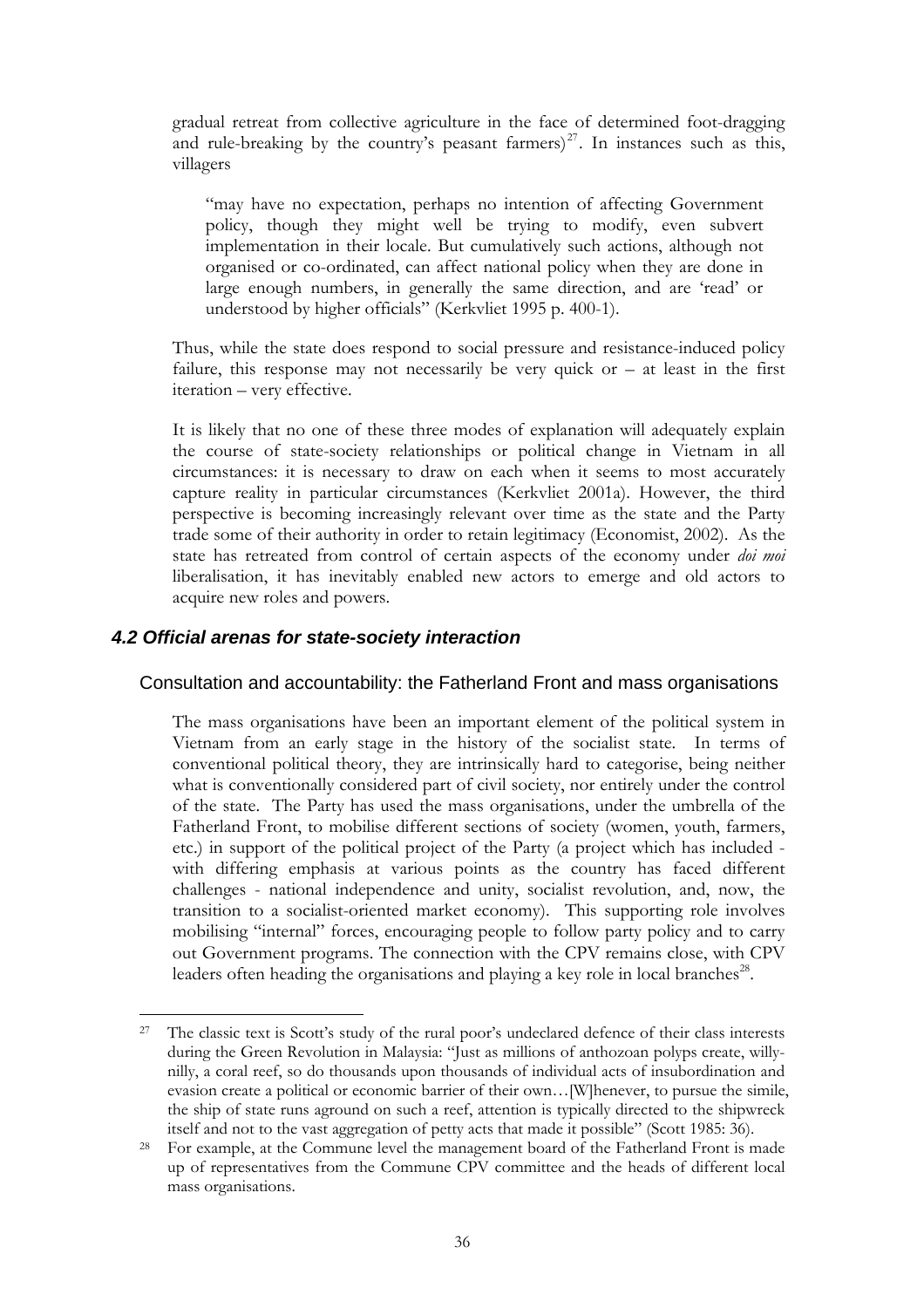As such, the mass organisations are often depicted as the means by which the Party and state have been able to extend supervision and control into different social spheres, to promote its power at the grassroots, and to pre-empt any challenges from the non-state groups (Koh 2001b: 280). Such organisations, it is argued, exist as "instruments of top down control, despite playing lip service to be representative of group interests" (Tran Thi Thu Trang 2002:12). Even if the mass organisations do serve a bottom-up, representative role, they may not necessarily represent the interests of the poor. Many of the very poor do not join mass organisations, the structures of which are weakest in the poorest areas of the country (Fritzen 2002). In this light, reliance on the mass organisations as channels of information sharing, consultation and representation of the poor is problematic (World Bank 2000).

However, the mass organisations *do* also provide a representative function for their members, by which the particular interests of given social groups can be transmitted to policy-makers, and by which grievances can be expressed and policies which threaten social-corporate interests have occasionally been challenged. Through a comprehensive structure and large membership (twelve million in the case of the Women's Union) reaching from the national level to below the commune level, the mass organisations are an effective method for information sharing, consultation and the gathering of opinions. At the Commune level, the Fatherland Front management board plays a potentially important role promoting accountability through the supervision and monitoring of projects. The link with the party does not necessarily mean that a 'party-line' is being followed in all cases, and officers of Fatherland Front groups have on occasion held officials to account<sup>29</sup>. To some degree, then, the mass organisations maintain the policy debate a[t e](#page-58-0)very level, ensuring consensus-based policy lies at the basis of any dissemination system, however top-down in structure thus may be.

As part of the strategic effort during the 1990s to reshape the Vietnamese state as one governed by the rule of law (the process of "statisation", to use Phong and Beresford's phrase), there have been moves to clarify the role of the mass organisations (see Box 5). If during the late 1970s and early 1980s the role of mass organisations - to transmit the party line and mobilise social groups – was defined by a very hierarchical relationship between the party and the social groups (Vasavakul 2002:41), the process of reform has forced the mass organisations to redefine their role in ways which emphasise their representative function (Le Bach Duong *et al* 2001: 6). The Farmers' Association, for example, has behaved in a corporatist fashion: officers claim to have influenced the 1993 Land Law (especially on the transfer of rights) <sup>30</sup> . Some mass organisations have also diversified to become economic service [pro](#page-58-1)viders for their members - for example, the Women's Union organises HIV prevention, micro-credit schemes and support for private enterprise – which tends to further increase the degree of independent political space within which the mass organisations can operate.

<span id="page-58-0"></span><sup>29</sup> The Peasants' Association claims said to have faulted authorities for mistreating peasants. Fritzen (2002:12) points out that despite the centralised structure both the Women's Union and the Farmer's Association show tendencies to accommodate local initiatives and thus varying degree of proactiveness and adaptation to local needs.

<span id="page-58-1"></span>They also and urged the state to subsidise the farm-gate process for rice, to increase low interest loans and put in place rural programs (interview with President of Peasants' Association, 1995, in Kerkvliet, 2001: 247).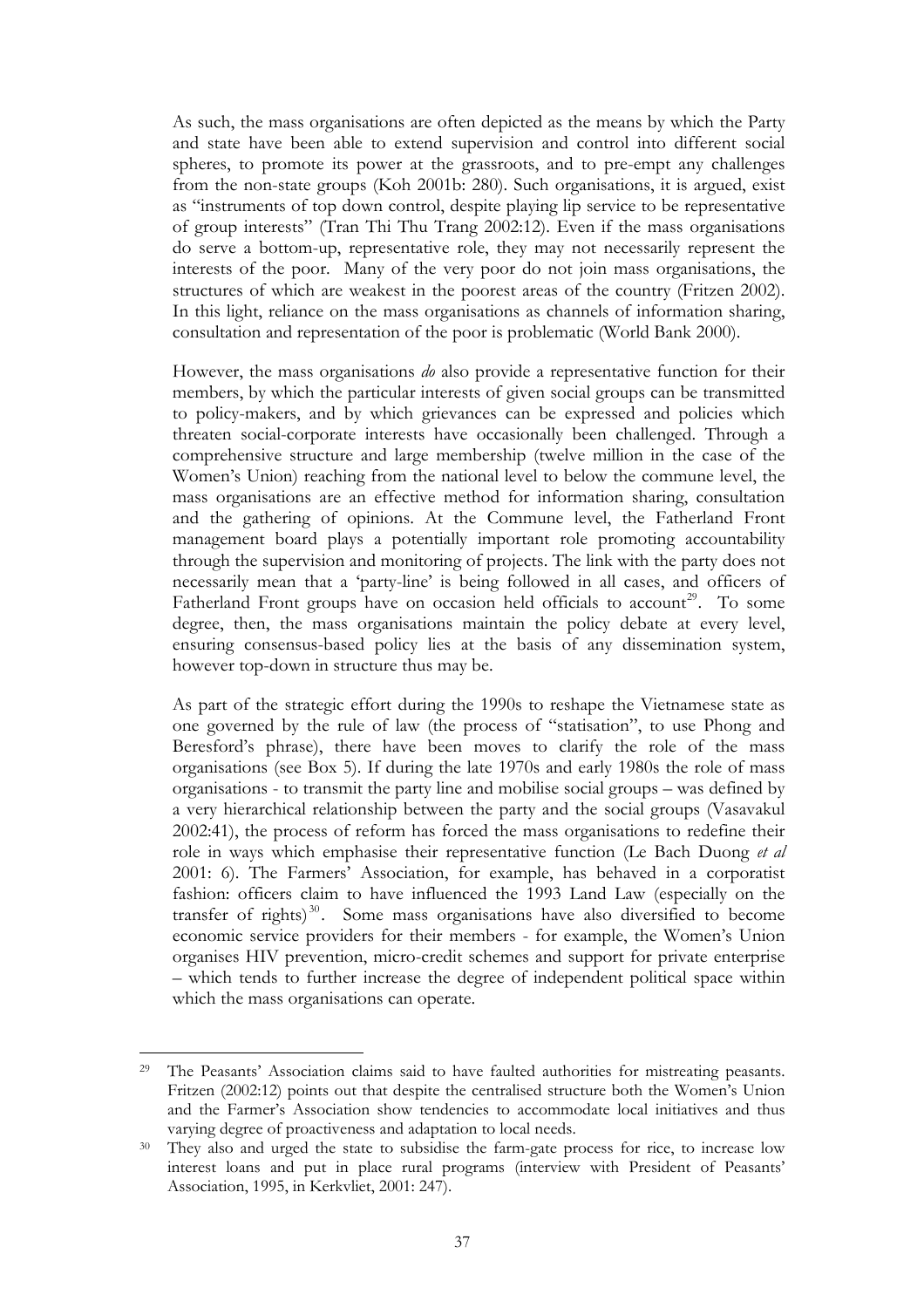#### **Box 5 Clarifying the role of the mass organisations under law**

Under the Regulatory Decree of 1997 and the 1999 Law on the Fatherland Front, the Fatherland Front and its associated mass organisations have been given a legal function in the formulation of policy, in generating support for official policies, and in channelling citizens' concerns and criticisms to the political leadership. The lowest level of the Government system, the head of the commune, relies on the mass organisations for interaction with the hamlet and household level. The Fatherland Front also has an important consultative role in the development of legislation and major decisions and policies: for example, the Fatherland Front assists the Supreme Court with the development of laws and regulations and introductions of members of the jury. The Front is also a member of the civil codes and Civil Process and involved in drafting law on the Civil Procedures Court. The National Assembly Committee on Law invites the representatives of mass organisations headed by the Fatherland Front to collect comments to assist with the drafting of new legislation and state regulations.

The trade unions are a particular sub-category of mass organisation with a potentially significant political role to play in the ongoing process of liberalisation and SOE equitisation. The General Confederation of Labour (the umbrella group for all official trade unions) is also controlled by the state and, as such, fulfils the same ambiguous role as the other mass organisations, functioning in large part as a transmission mechanism for Government policy (Dalton and Ong 2002). Indeed, there are reports that workers and local leaders have on occasion criticised the Confederation for behaving in a top down manner and conveying CPV policy rather than lobbying state authorities to address workers' needs<sup>31</sup>. In many cases, however, the unions *are* responsive to needs of their members. [Th](#page-59-0)e result is a situation in which the state and the unions each provide a useful function to the other: the Confederation became the main means of controlling conflict in the economic realm in the 1990s by pressing for minimum wages laws and the right to strike in national policy making circles (Stromseth 1998: Chapters 4 and 6; Vasavakul 1997:  $344$ [\)](#page-59-1)<sup>32</sup>[.](#page-59-1)

## Official procedures for grievance and complaint

Official processes for grievance and complaints are impressive. The rights of citizens to seek redress have been strengthened through a series of laws and policies introduced over the course of the 1990s which, once again, are designed to add operational content to the principle of a state which operates according to the rule of law (see Box 6).

<span id="page-59-0"></span> $\overline{a}$ 31 Greenfield 1994: 220-3, cited in Kerkvliet (2001b).

<span id="page-59-1"></span>The Confederation also, like other mass organisations, raises substantial sums of money privately and overseas through their relief fund, the Golden Heart Fund. This has funded (among other activities) the construction of 30 schools and hundreds of houses for the poor in rural areas (interview with vice-director of the Golden Heart Fund, February, 2003).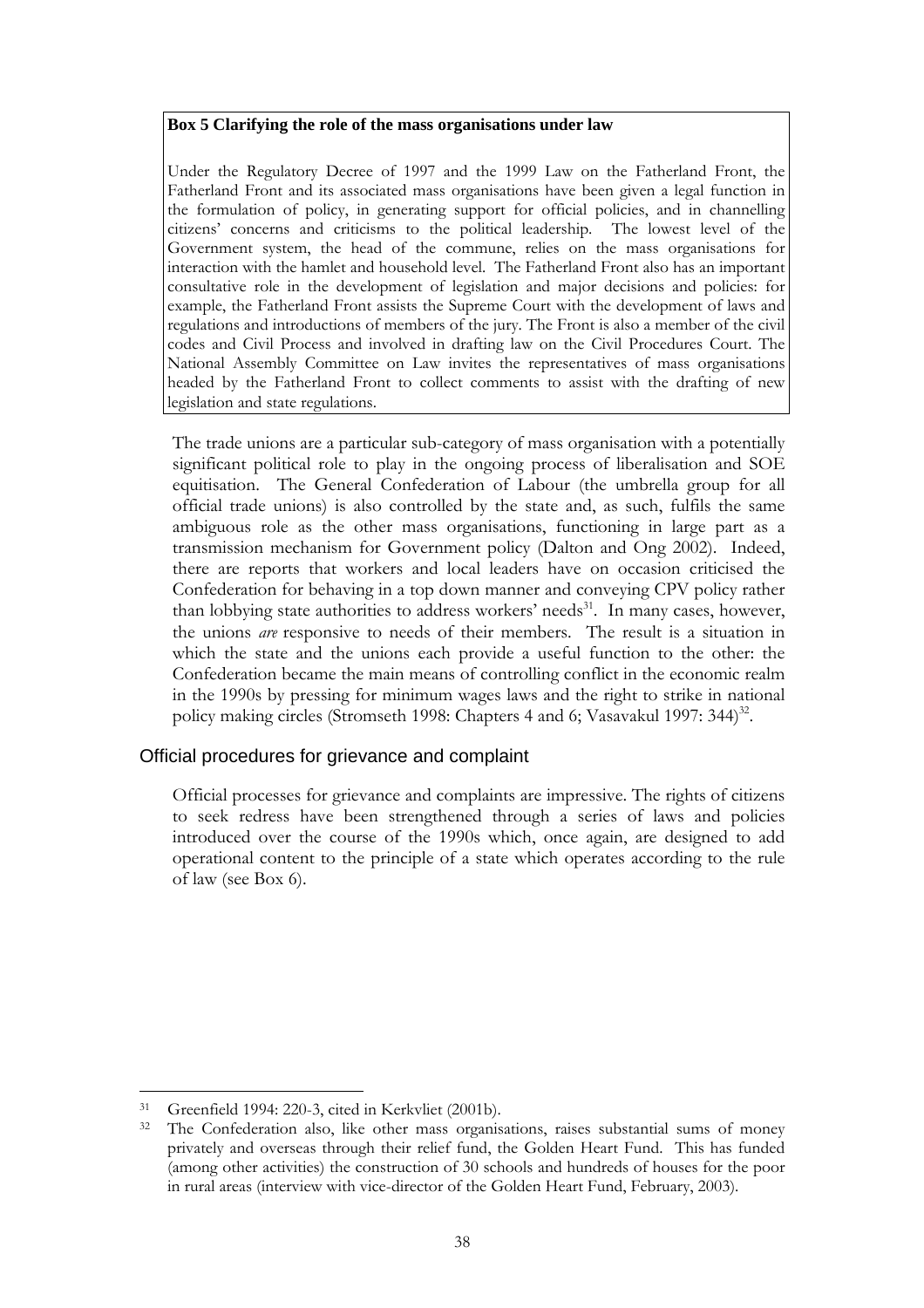#### **Box 6 Defining administrative justice**

The right of citizens to lodge petitions and letters of criticism was recognised in the 1992 Constitution, and since the early 1990s petitions have been received in Hanoi and Ho Chi Minh City at central offices staffed by representatives from the National Assembly, the Government, the CPV, the Office of State Inspection and the Central Committee of inspection (Vasavakul: 44). The 1992 Law on the Reorganisation of the People's Court was revised in 1995 to include clauses on the role of the court in dealing with administrative conflict; in 1997, Decision 89 brought in regulations governing the handling of citizens' grievances and requiring all administrative units to provide office spaces and hours when administrators could meet and discuss with citizens. In 1996 an administrative court was set up and in 1998 the National Assembly standing committee issued an ordinance revising regulations on the handling of administrative conflicts. Under the Law on Petition and Criticism in 1998 citizens gained the right to file a petition against the administrative decisions and practice of the state administrative system. At each administrative level, the People's Committee and Government bodies have the jurisdiction to deal with petitions against their own administrative decisions, with unresolved petitions dealt with by the level above. Time limits within which the petition has to be dealt with are also specified.

Despite this plethora of formal mechanisms and the obviously genuine intentions of the senior leadership that underlie them, many Government agencies have been inefficient in redressing popular grievances. There is often uncertainty over who is responsible for addressing the issues in question: in some cases, responsibility is assigned to the agency that is the subject of the complaint. In many cases a lack of trust in the grievance process prevents the formalisation of grievances. This is especially true in remote areas and amongst ethnic minorities who are only partially fluent or literate in Vietnamese, if that. Such areas and groups are of course highly associated with poverty. During research in a village in Hoa Binh Province, Tran Thi Thu Trang (2002: 11) observed that a mailbox was placed to receive anonymous letters and that staff at the Commune People's Committee staff were assigned to deal with legal issues. However, people were unwilling to use these procedures, perceiving that the system was not adequately independent, due largely to their experience of the blurring of executive and judiciary functions at the Commune level.

# *4.3 Informal influences on policy making*

## Everyday resistance and policy change

As laid out in Section 4.1, there is a powerful argument that society does actually exercise an influence upon the state and upon policy-making in Vietnam, despite the limited opportunities for social preferences to be expressed through overt political competition, and despite the frequent ineffectiveness of genuine and wellintentioned efforts to create formal channels for consultation and complaint. Rather than direct dialogue channelled through routine, organisational structures, Vietnamese society influences state policy through patterns of mass non-compliance (or partial compliance) with unpopular policies. The state, being strongly wedded to a "mass-regarding" socialist ideology of serving the people, and having been forced to develop and sustain its legitimacy through a protracted struggle for independence, is – to a greater degree than most states in the developing world - attuned to these signals regarding popular consent (or lack of it) in the face of particular policies. When policies are manifestly failing due to widespread popular evasion or resistance, this will, eventually, be recognised, and the policy in question will be changed to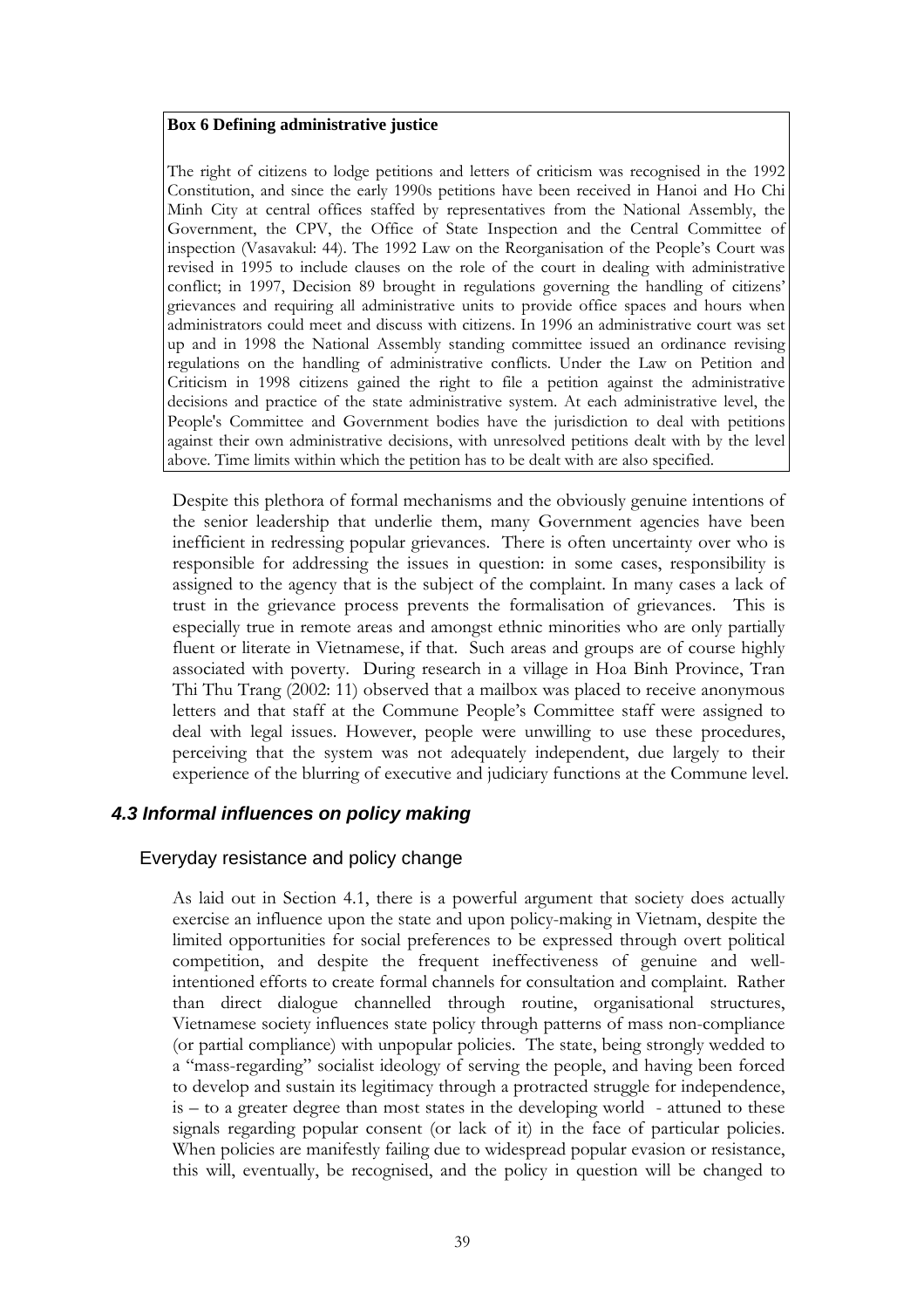make it more acceptable and thus more likely to be implemented $33$ . The most obvious and most politically significant example of this resistance-le[d p](#page-61-0)olicy change (and the one which has been most important in quantitative terms for poverty reduction) was the introduction of *doi moi*, beginning with the dismantling of the agricultural cooperatives and the allocation of land to households.

Kerkvliet suggests that the move to a market economy involved local initiatives "some sanctioned by central authorities, while others were unauthorised" (Kerkvliet, 1995: 399; Kerkvliet et al., 1998: 7). The transformation that occurred emanated from the grass roots, and, by opposing the system, villagers were slowly able to bring it to a halt and thus to play a fundamental role in shaping policy and bringing about reform (Kerkvliet 1993; 1995: 397, 414). In so doing he challenges the view the state runs political show in Vietnam to suggest that there are political forces in society which are beyond the state. He is also keen to stress that as state and society are interactive and each one responds to pressures from the other, analysis should not polarize the two views. This approach is a useful starting point for looking at the role of non-state actors in the policy process in Vietnam as it emphasises the way in which 'boundaries, rights, jurisdictions and power distribution between state and societal agencies are debated, contested and resolved (Kerkvliet, 2001:240). In his work on the role of local administrators in the karaoke shop business in Vietnam, Koh (2001b: 280) shows the complexity of the way in which society interacts with the party-state and that the 'final content of numerous policies is being negotiated or tolerated, rather than spoon-fed or imposed by the party-state and accepted in full by society….negotiation takes place at a lower level and in a disorganized and dialogical way, in an ebb and flow pattern'. In this way society reworks the boundaries which the Party-state tries to impose: 'the Party has policies but the people have ways' (*dang co sach, dan co cach*: cited in Koh 2001b: 283).

## Negotiating the rules of policy implementation

 $\overline{a}$ 

A concept closely related to that of "everyday resistance" is that of "negotiation" – much unspoken, but played out through action and response - between social and economic actors and the local state<sup>34</sup>. Hardy (2001) and Koh (2001b) both take as their theme the negotiation that oc[cur](#page-61-1)s between households and enterprises on the one hand and the local state on the other with regard to the implementation of the rules established by central policy, taking for their case study material the household registration system and the operation of *karaoke* shops respectively. As a result of multiple chains of command, upper levels of Government are often unable to direct the levels below them and the incentives for local administrators to serve the needs of citizens or local businesses may be higher than the incentives to those from comply with central directives. Koh characterises the policy process that results

<span id="page-61-0"></span><sup>33</sup> As a point of clarification, it is important to note that the concept of everyday resistance and its role in inducing policy change is not confined to any particular system: it has also been used to explain the "political" action of poor and marginalised groups in capitalist societies such as Malaysia.

<span id="page-61-1"></span><sup>&</sup>lt;sup>34</sup> The dynamics of interaction between society and the local state are explored in a number of recent academic studies. The special issue of the journal *Sojourn* on "Negotiating the state Vietnam" (October 2001) and the joint ISEAS-ANU conference on "Local Government and authority in Vietnam" (November 2002) both contain a good range of articles by Vietnamese and foreign researchers exploring different aspects of state-society relationships, especially at the local level.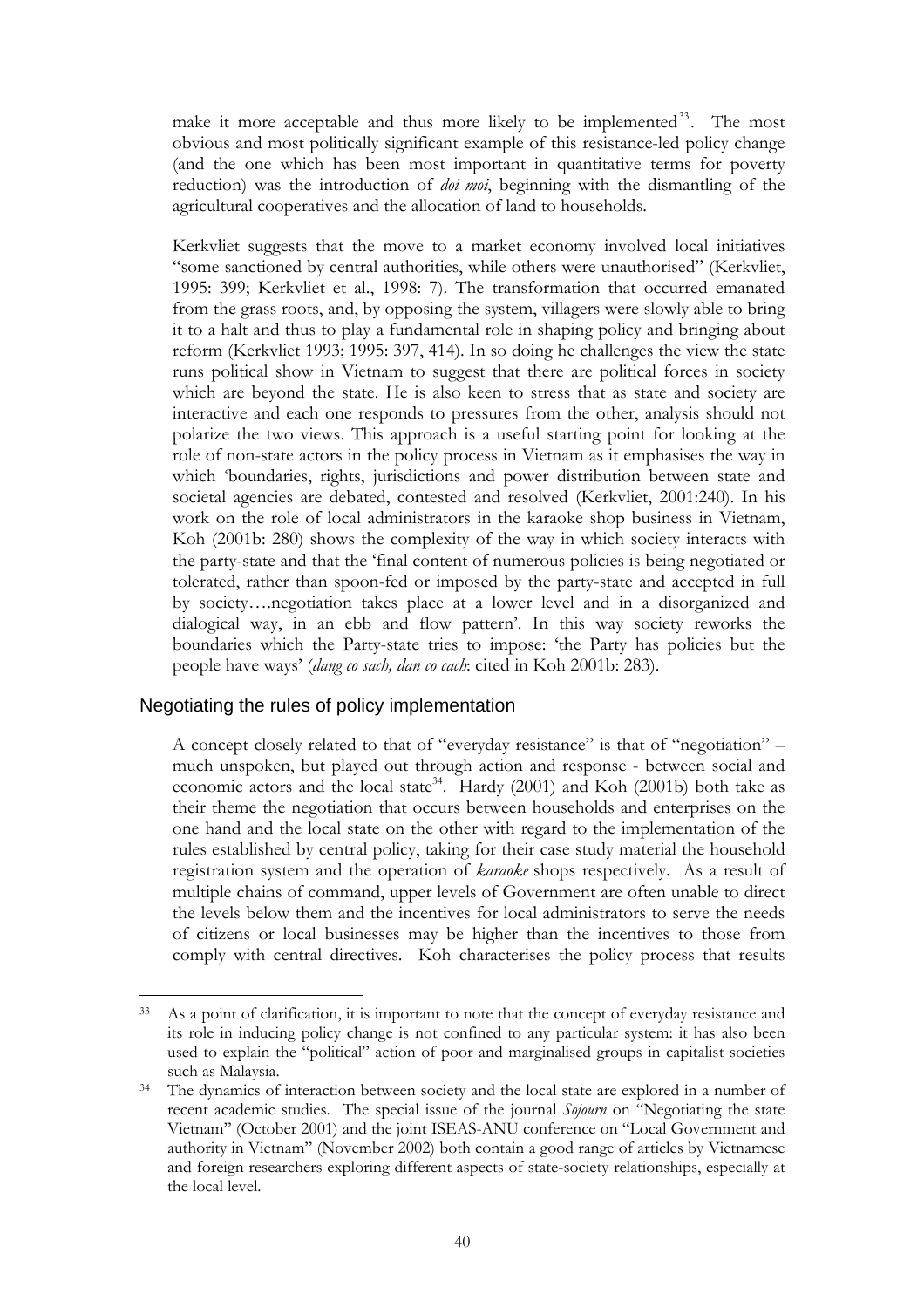form this scenario as follows: in reaction to a problem, Party-state leaders makes rules with little consultation; local administrators implement policies; people ask to evade the rules; and administrators often agree. Following widespread nonenforcement / non-compliance, the Party-state is forced to alter the rules, either by strengthening them or adapting them to make them more acceptable.

This process of increased negotiation is occurring to a large extent informally, in the conduct of actual political relations. However, it is also at least partially formalised in law: the 1992 Constitution reaffirms that the CPV is the leading organ of the state, but also states that it is bound to operate within the framework of the law and the constitution. The Constitution also somewhat expands the powers of the directly elected National Assembly - which has become somewhat more assertive in its dealings with the Cabinet and Politburo.

Two important points need to be made with regard to the role of everyday resistance or informal negotiation as influences upon policy change. The first is that these processes are possible and important in large part because of the distribution of power within Party-state structures. As in any complex modern state, it is impossible for the central Government in Vietnam to exercise complete supervision or discipline upon all parts of the political system at all times. Officials at every level in the multiple hierarchies that are responsible for policy implementation inevitably are able to, and indeed must, exercise discretion in the application of rules and allocation of limited state resources. Unclear boundaries between the jurisdictions of different levels of Government, across agencies at the same level, and between the state and the Party all increase the scope for this discretion. This discretion confers a degree of power upon these implementing officials, including "street-level bureaucrats" (i.e. those public sector employees – such as teachers, health clinic staff, police officers – at the bottom level of state structures who are in direct contact with the public and immediately responsible for the delivery of state services). In part because these local officials are embedded in the communities in which they work, in the absence of strong systems for bureaucratic control they may feel more accountable to people in the locality than to their line structure, and thus reluctant to enforce rules they know to be unpopular.

The "room for manoeuvre" enjoyed by local officials is thus shaped in complex ways by the incentives (opportunities and sanctions) they face. On the "supply side", these incentives are determined by the resources available and the adequacy of bureaucratic controls. In principle, then, public administration reform and growth in available public resources should over the long run reduce both the need and the incentive for the exercise of discretion in service delivery, and thus the scope for negotiation during implementation and resistance-led policy change. The pace of this shift from state rationing and discretion to a more neutral and professional model of public service delivery will however vary considerably between poor and rich, or remote and central, parts of the country; and may have either pro-poor or anti-poor effects, depending upon circumstances.

This brings us to the second point: namely, that the processes of everyday resistance or of informal negotiation which, when aggregated, affect policy outcomes, are not *intrinsically* pro-poor<sup>35</sup>. As mentioned above, there is a convincing argument that the generalised rejectio[n o](#page-62-0)f collectivisation which led to the adoption of *doi moi* policies

<span id="page-62-0"></span><sup>&</sup>lt;sup>35</sup> This indeed was one of the critiques of Scott's work on everyday forms of peasant resistance.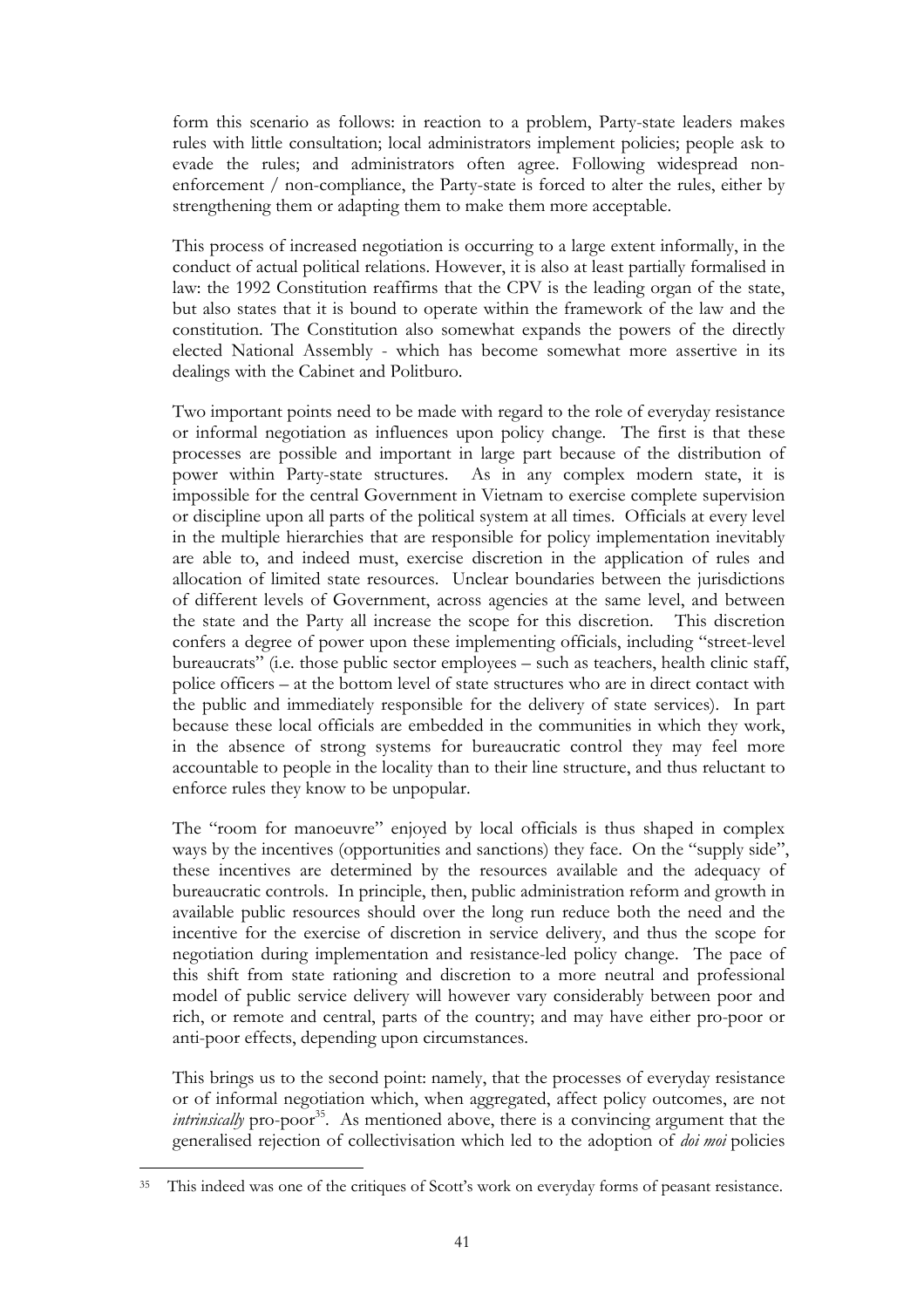*was* pro-poor in its outcomes: in the early 1980s the vast majority of people were felt that collective agriculture was failing them, perceived that their standards of living were declining, and so abandoned collective agriculture for household agriculture. When this *de facto* shift to a mixed economy was recognised and encouraged in policy, it resulted in rapid and broad-based economic growth that lifted millions out of poverty.

However, in other circumstances it may be resistance – or negotiation – by nonpoor groups which shapes policy, perhaps in directions which do not favour the poor<sup>36</sup>. This possibility is captured in the observation that Vietnamese active in the publ[ic](#page-63-0) sphere do not generally see themselves are asserting civic power against state power but "prefer to infiltrate the state, find informal allies, and build networks that may conceivably be seen as fulfilling the state public and private objective simultaneously" (Marr, 1994). Kerkvliet (2001: 248) shows how many activities which affect policy fall outside official channels, referring to "family ties, friendships and relationships carrying over from when people were classmates or in the army together or hailing from the same province or village can influence how officials behave". This is also shown particularly clearly by the work of Malarney (1997) who discusses the way in which citizens have been asserting their voice in Vietnamese politics. He also rejects the value of using a state-versus locality dichotomy using vivid examples of the ways in which local politicians are committed to officialdom but are drawn from network of kin and community and pressured to nurture interpersonal relationships and use position for the benefit of kin. The point here is that this model of elite influence upon policy may well be in the interests of achieving pro-poor policy, but equally it may not.

This weakening of the link between society's influence on policy-making and the propoor nature of the resulting policy change is likely to become more pronounced as Vietnamese society becomes more differentiated, both in terms of wealth and political access. Once well-off groups begin to ignore policies that are not in their interests, or come to working arrangements with local Government to avoid those parts of policy which impinge on their interests, then the concepts of "everyday resistance" and "negotiation" (generally assumed to result in populist, pro-poor political change) shade into more pejorative concepts such as "elite capture of the state"  $37$ . Conversely, as success in poverty reduction makes the poor an increasingly s[mall](#page-63-1) (and scattered) minority rather than a majority, their numerical weight becomes less, and their ability to force pro-poor policy change on the state through resistance and negotiation becomes weakened. It may be, therefore, that everyday resistance as a force underlying pro-poor policy change is an effective tool in a socio-economic structure characterised by mass poverty, but that it's utility – at least for *pro-poor* change – declines as poverty levels fall. The implication of this would be that in Vietnam there is now a need to develop formal

<span id="page-63-0"></span><sup>36</sup> The case of the *karaoke* business analysed by Koh is a good example of a contemporary "negotiated" policy change which is at best ambiguous in its effects on the poor. There are strong arguments that criminalising prostitution penalizes poor women while doing little in the long term to affect the growth of the commercial sex industry (and while making policies for HIV control less effective than they could be: see the next chapter). However, while *karaoke* employees gain space to earn a livelihood when the business is tolerated, the primary beneficiaries from evasions of the regulations "negotiated" with the local state are the owners of the *karaoke* shops, who are clearly *not* amongst the poor.

<span id="page-63-1"></span><sup>&</sup>lt;sup>37</sup> See for example Rudolph and Rudolph (1987) for an analysis of state capture in the context of India.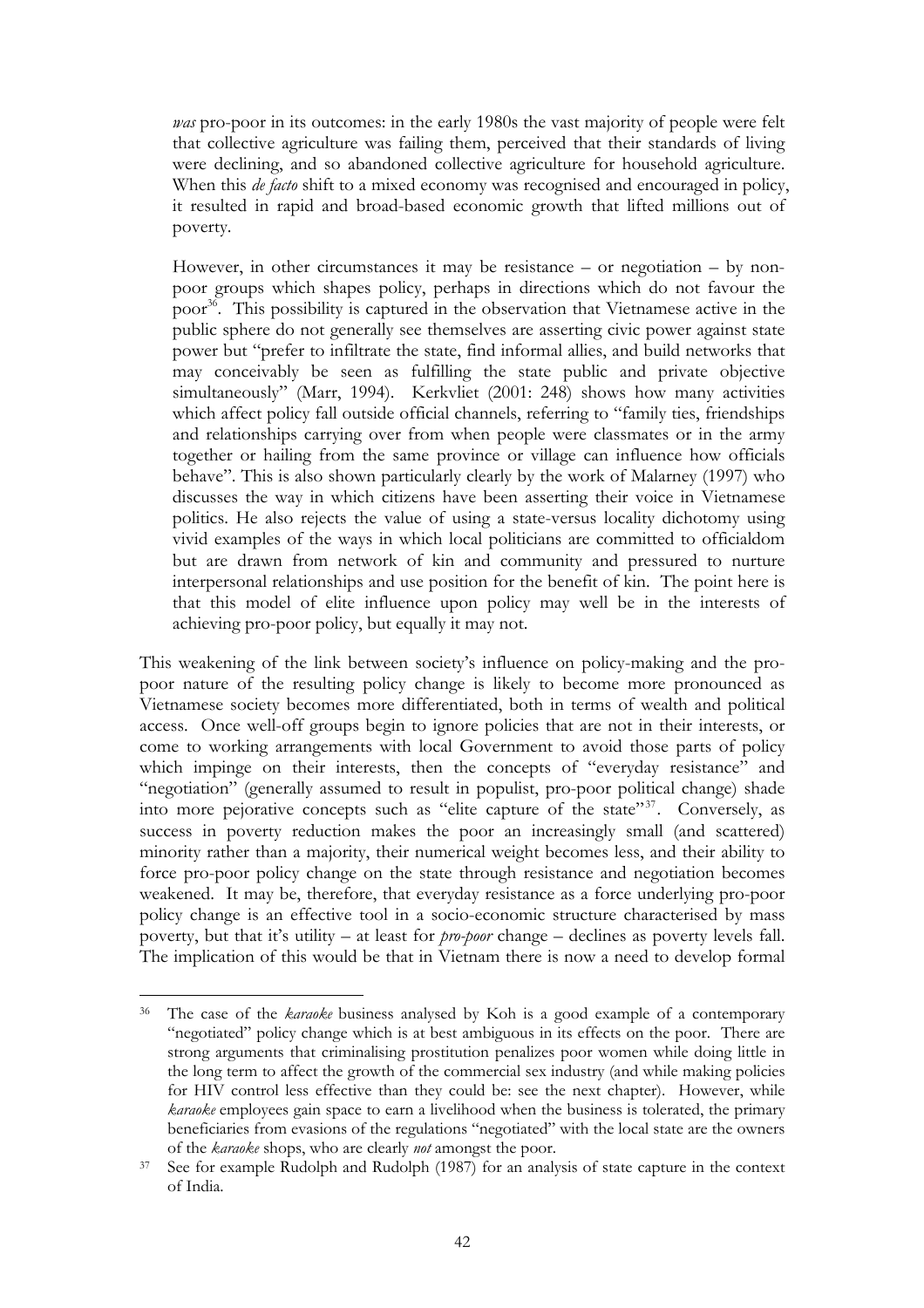means for the poor to influence policy – for example, through NGOs, or through effective implementation of the regulations on local democracy – in order to substitute for their loss of influence through informal strategies.

# Protest and policy response

Compared to some other countries, the use of public protest as a mainstream method by which social groups or individuals attempt to influence policy change is uncommon. There are cases where those who have openly challenged the party-state system have been subject to surveillance and detention. This inevitably limits the scope for policy debate, and for consideration of policy alternatives.

Street protests are rare and Government responses to placard protests vary between "a combination of sending in the police to make arrests, and attending to some of the protester's complaints" (Vasavakul, 2002:249). Following a sharp rise in sit-in protests outside the homes of state officials they were banned in 1998 (Thomas 2001: 321).

However, when on rare occasions major public protests do occur, the central state appears to respond rapidly to the crisis in question. This has occurred on two occasions during the last decade. In 1997, half of the villages in Thai Binh province rose in protest against corrupt local officials. Mass demonstrations, the sacking of Party offices and a number of deaths prompted a high-level investigation by the centre which resulted in the imprisonment of dozens of local officials and the dismissal of hundreds more (Kleinen 1999 pp. v-vi). Apart form alerting the centre to corruption in local Government (at which point the centre took decisive action to rectify the causes of the grievances), the Thai Binh protests are notable for having triggered a major policy initiative, namely the introduction of the Grassroots Democracy Decree<sup>38</sup>. This Decree was explicitly intended to improve local transparency and ac[cou](#page-64-0)ntability, in order to avoid the kind of problems which had given rise to the protests.

A similar pattern of political response is apparent in the second case. As in Thai Binh in 1997, the demonstrations in the Central Highlands in 2001 were motivated by anger at local corruption, exacerbated in this case by local ethnic tensions between non-Kinh (often evangelical Christian) minority groups and Kinh (many of them migrants to the region), who were seen to be exploiting or displacing non-Kinh, often in collusion with corrupt local officials. As in Thai Binh, the reaction of the centre was to send in police and troops to enforce law and re-establish order, but also to send investigation teams, to initiate an inquiry and, as a result of that enquiry, to discipline nearly 2,000 officials in the province by September 1999 - including the Secretary of the Provincial CPV and the Chair of the Provincial People's Committee, the two highest officials in the province (see Kerkvliet 2001: 267 for references). The third component of the response involved a rapid, stop-gap policy response (in this case, land regulations designed specifically to protect the land access of the ethnic minorities) intended to improve the position of the poor and remove the source of the grievance (which amounts also to a threat to the legitimacy of the regime).

<span id="page-64-0"></span>See SRV 1998 for the text of the Regulations which operationalise the Decree.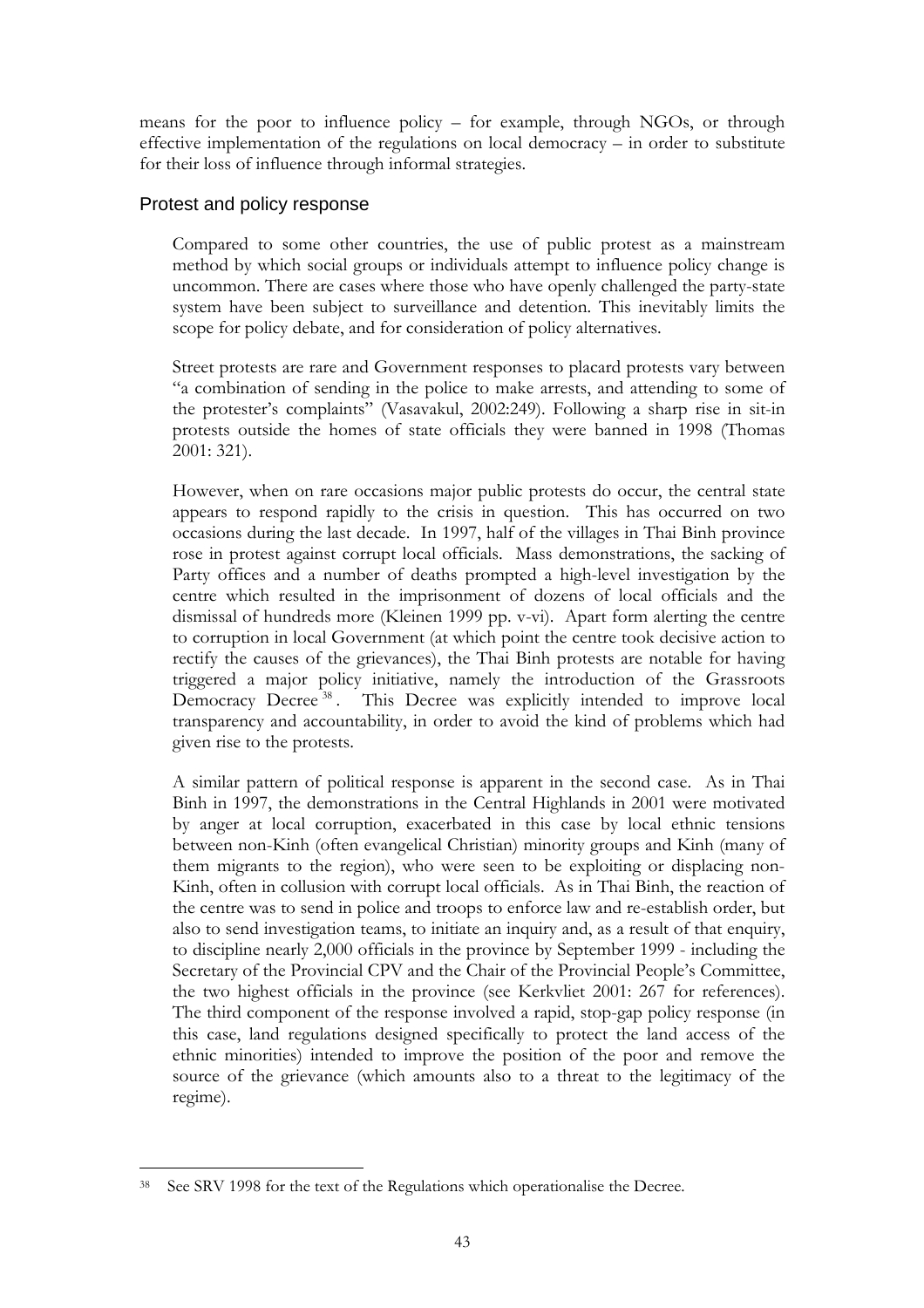## Social identity as a political variable

 $\overline{a}$ 

The legacy of a state socialist ideology for how the Party-state system perceives nonstate forms of social identity are somewhat ambiguous. While ethnic relations in Vietnam are not without problems<sup>39</sup>, the relationship between the Kinh majority and non-Kinh minorities, and the rol[e o](#page-65-0)f the state in mediating these relationships, are far healthier than in many countries $40$ .

Ethnicity has been an effective mobilising feature for policy change. The profile of ethnic minorities is high relative to other South-east Asian countries and positive resolutions concerning ethnic minorities were passed at the recent Party Conference $^{41}$ . In many of the interviews with ministries conducted during the course of this res[earc](#page-65-2)h, there was a clear recognition that conflict can result from multiethnic situations. The general emphasis on proactive policies for ethnic minorities is a deliberate policy to avoid this. This is has been shown most recently the in the number of directives issued to address problems which led to protests in the ethnic minority areas of the Central Highlands. At a conference in March 2001 to review Programme 135, plans were announced to expand electricity, irrigation, TV and telephones to ethnic minorities in Dac Lac, to exempt ethnic minorities from school fees and to set up a development investment fund in Central Highland initially worth \$3.27 million. The Government currently funds \$354.7 million worth of development projects for ethnic minority areas (*Nhan Dan* September 27<sup>th</sup> 2002: 1). The Central Committee embraced the land issue after the events of the Central Highlands and officials from Department of Land Administration in eight provinces were given anthropological training in Australia. In October, 2002, Decision 132 was passed to allocate land for production and housing to ethnic minorities "to prove its concern for the wellbeing of hill tribe people since upheavals in the region in February, 2001" (Quan Doi Nhan Dan, 2002: 1-2). Although there are tensions between respect for cultural traditions enshrined in national law and concerns (expressed more commonly at lower levels in Government) about "backward practices" (particularly with regard to shifting cultivation agriculture in mountainous regions), GoV policy by and large avoids assimilationalist tendencies in dealing with ethnic minority groups.

On the other hand the attitude of the Party-state to specifically *religious* identity is more complex. The revival of religious ritual has become an increasingly visible since *doi moi*. For the most part, this village-level ritual practice is not regarded as a serious threat to the legitimacy of the state. The overlap between politics and

<span id="page-65-0"></span><sup>39</sup> As seen in the targeting of the Chinese population during the border campaigns of the late 1970s, or more recently in the tensions in the Central Highlands.

<span id="page-65-1"></span><sup>40</sup> Commentators have different perspectives on the Vietnamese state's treatment of ethnic minorities, but Jamieson (2000) makes a good case that "ethnic minorities in Vietnam have enjoyed better legal and political status than minority groups have in many countries in the region, or around the world", with the 1992 Constitution and CPV policy containing explicit rights and protections for ethnic minority groups (pp. 7-8). This long-standing and highlevel commitment is not always enough to prevent either misguided or exploitative treatment of minority groups by local Governments, but it does provide an underpinning of checks which should help to prevent such mistakes or abuses, and to correct them when they do nonetheless occur. It is worth noting that the General Secretary of the CPV elected in 2001 (Nong Duc Manh) is from an ethnic minority group (Abuza 2002).

<span id="page-65-2"></span><sup>41</sup> During our interview with the CEMA it was stressed that international pressure helps to keep ethnic minority issues on the agenda.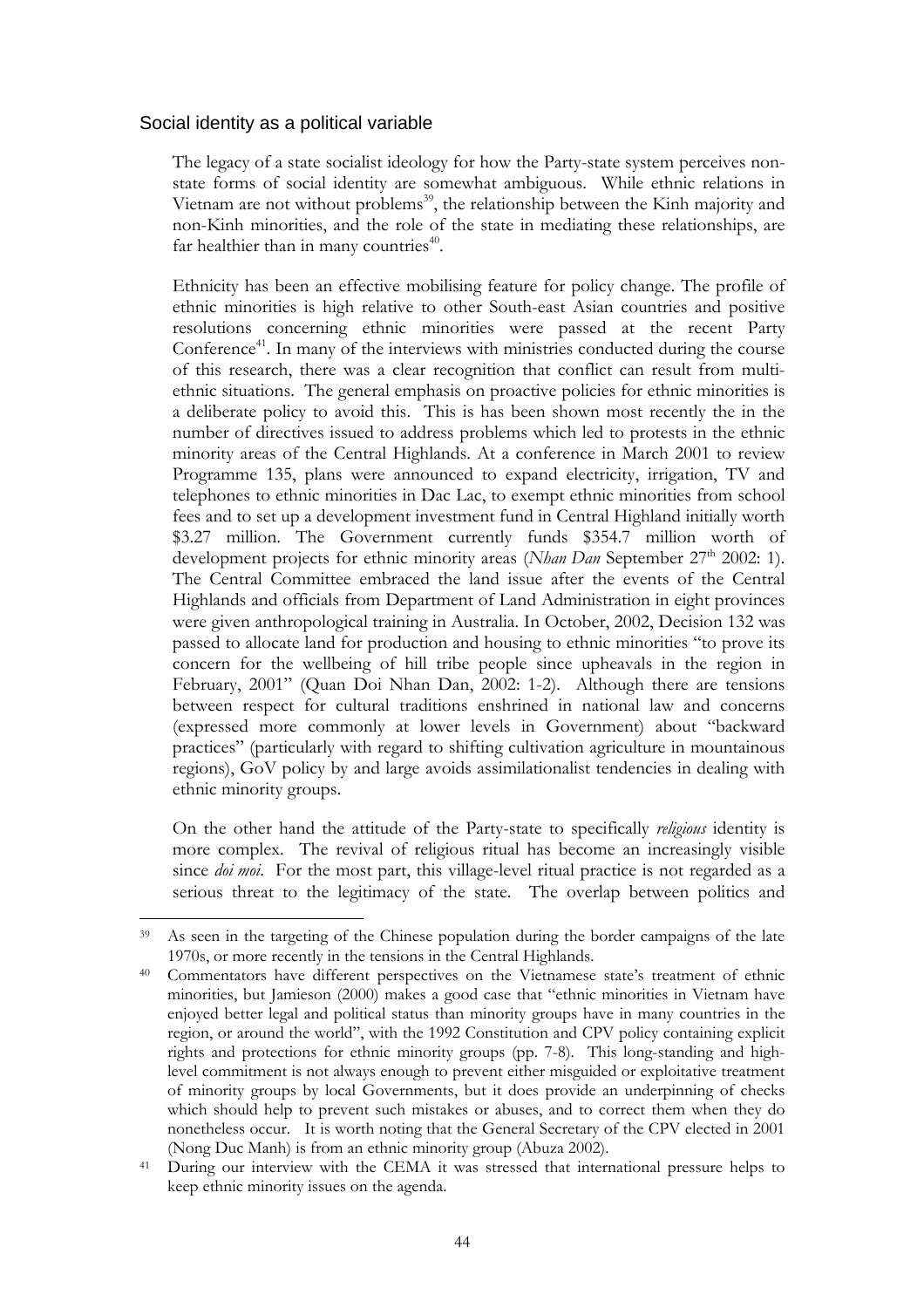organised religion above the community level is however a sensitive area in Vietnamese politics, as overt religious identity is often seen as a challenge to the authority of the Party and its associated structures. This nervousness about organised faith is in part because of the sceptical attitude to religion that is essentially foundational in the scientific socialist tradition of Marx, Lenin and Mao; and in part because of the association of (Christian) religious identity with first French colonialisam, then the southern regime during the struggle for reunification and, subsequently, with Vietnamese exile groups who are often strongly anti-communist. Religion is thus associated not only with false consciousness and the feudal exploitation of the poor but with a threat to socialist patriotism and national sovereignty<sup>42</sup>. There has been particular tension over the Unified Buddhist Church of Vietna[m \(](#page-66-0)UBCV), which claims to represent the majority of Buddhists in the country. Efforts in 1982 to bring all Buddhists under a state-controlled Buddhist Church of Vietnam provoked protest, resulting in clampdowns against individual monks (Kervliet 2001: 250).

It is tempting but difficult for Vietnam's development partners to view political conflict over religion as completely irrelevant to poverty reduction issues. Religion is by no means synonymous with either ethnicity or socio-economic status, but in some circumstances – such as in the Central Highlands – religion (in this case evangelical Protestantism) *is* closely associated with ethnic identity. Along with corruption, discrimination and conflicts over ancestral lands and forests, complaints over religious persecution were noted as one factor behind the Central Highlands demonstrations (Thayer, 2002: 23)<sup>43</sup>. To the extent that religion in these circumstances crosses over from be[ing](#page-66-1) an issue of individual human rights to become one influence upon ethnic identity and organisation and the state's response to this, donors need at least to be aware of the significance of religion, even if there is probably no productive way to make direct use of this awareness in policy dialogue or programming.

## *4.4 Media, the private sector and quasi-autonomous civil society*

## The role of the media and the internet

 $\overline{a}$ 

In terms of politics, policy change and benefits that accrue to the poor, the potential contribution of the media in contemporary Vietnam could be seen to operate at three levels. Firstly, there is the possibility for the state media to provide poor groups with the information they need to increase their capacity to obtain access to and make the most of the opportunities presented under *doi moi*. To the extent that information (on rights to services or target programme entitlements, on prices in markets, on production techniques and so on) constitutes power, the media have a potentially powerful role to play in empowering the poor within a mixed economy. The reach of rural telecommunications and media has improved in the 1990s, encouraged by Government initiatives to provide cultural and information centres in

<span id="page-66-0"></span><sup>42</sup> In the past, state suppression of Buddhist activity in the south (aid sent for Mekong flood relief from groups based in US) was framed in terms of a necessary response to a US-backed

<span id="page-66-1"></span>insurgent threat to the state.<br><sup>43</sup> It was suggested by the Government that the "situation was caused by a sabotage attempt by hostile forces, but it was caused mainly by our weakness and mistakes in the leadership in implementing the party and state's ethnic and religious policies" (DPM Nguyen Tan Dung quoted in Arthurs, 2002).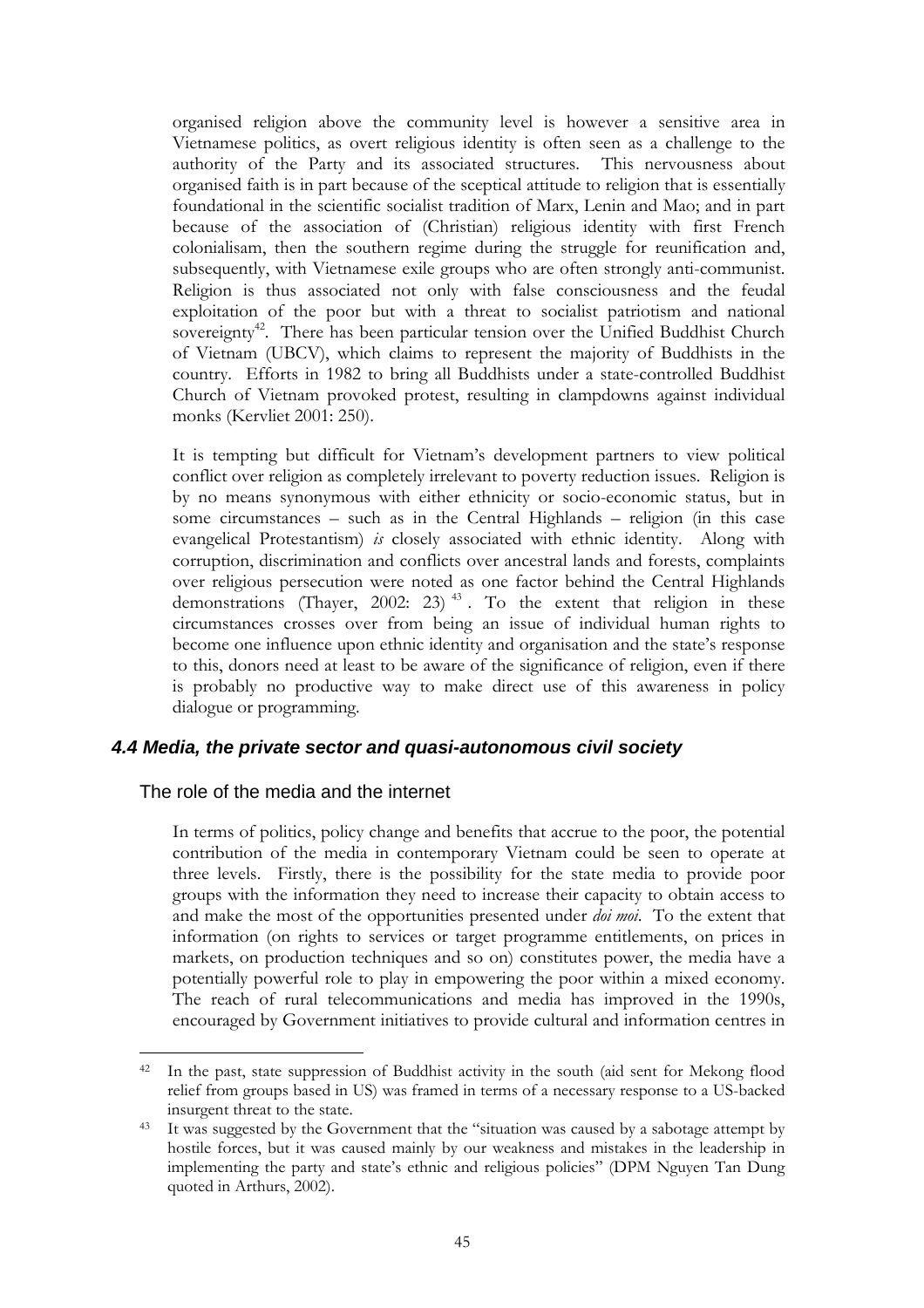the communes with free access to books and newspapers. However, access to even mainstreamed information is rare for those at commune level. There is little access to newspapers, which are relatively expensive and remain limited to urban areas, and television, the main source of public information, is restricted to the richest households. Apart from the question of access, there is only relatively little content that is directly useful to the poor. Television is targeted at a national or provincial audience with little of relevance to specific problems faced by villagers; and formal information channels remain underused other than for getting information about agricultural knowledge (Tran Thi Thu Trang, 2002: 25).

Secondly, media exposure of abuse or incompetence by state officials can exert pressure for accountability. Newspaper editors certainly perceive themselves as having a 'watch-dog' role to play, not only informing the people but also providing independent feedback to the Government<sup>44</sup>. Land and health issues are some of the 'hottest' issues in the press, which pl[ays](#page-67-0) an important role in exposing the wrongdoings of local officials in the health and land sector and illegal loggers in the forestry sector. The press has an important role in appeals: *Lao Dong* for example will publicise complaints on the inadequate care given by a hospital, or will force the Ministry of Health to bring corrupt companies to court. The media reports widely on corruption and is encouraged to do so by the CPV (Heng 2001: 216): however, journalists cannot criticise those with political power except in ways sanctioned by the [s](#page-67-1)tate, such as the corruption trials<sup>45</sup>[.](#page-67-1)

Finally, the media could in theory provide fora for genuinely political debate: for example, about the potential opportunities and risks involved in further liberalisation, about the importance people attach to growth and wealth creation vis-à-vis security and equality, and so on. An open media, using letters and other forms of reader contribution and responsive in a free market to the interests of a news-buying public could, in other words, provide a way for citizens to express themselves, and so provide policy-makers with insights into concerns and preferences within society<sup>46</sup>. Albeit far from conclusive, experience in other countries does suggest that wh[en](#page-67-2) citizens are informed about and invited to contribute to national debates about - for example - structural adjustment policies, it can help to make the resulting policies more acceptable, as they are seen as more legitimate for having been aired publicly.

The increasing number of media outlets might be thought to increase the effectiveness of media as a forum for political debate, even if that debate is constrained by the rules of one-party politics. Since 1986 there has been an increase in the number of broadcast programmes and published materials available in Vietnam, and the media plays an increasingly important role in constructing people's

<span id="page-67-0"></span><sup>44</sup> interview with *Lao Dong* newspaper, February 2003.

<span id="page-67-1"></span><sup>&</sup>lt;sup>45</sup> The previous General Secretary of the Party, Le Kha Phieu, asserted that "The citizen's duty requires the journalist to fight without compromise the dark plots and wrongful ideas of the hostile forces to protect the point of view of the party and policies and laws of the state" (in Reuters, 28th November, 1998). Heng (2001: 233) notes, however, that editors steer away from cases which involve powerful patrons amongst senior party leaders.

<span id="page-67-2"></span><sup>46</sup> As well as receiving letters, many newspapers set aside a day to receive the complaints of people, when necessary writing down the grievances of those who are illiterate (Heng 2001: 233). The *Lao Dong* publicises opinions of their readers through the use of questionnaires on the internet. These have covered topics such as the opinions of directors of different companies regarding the tax system.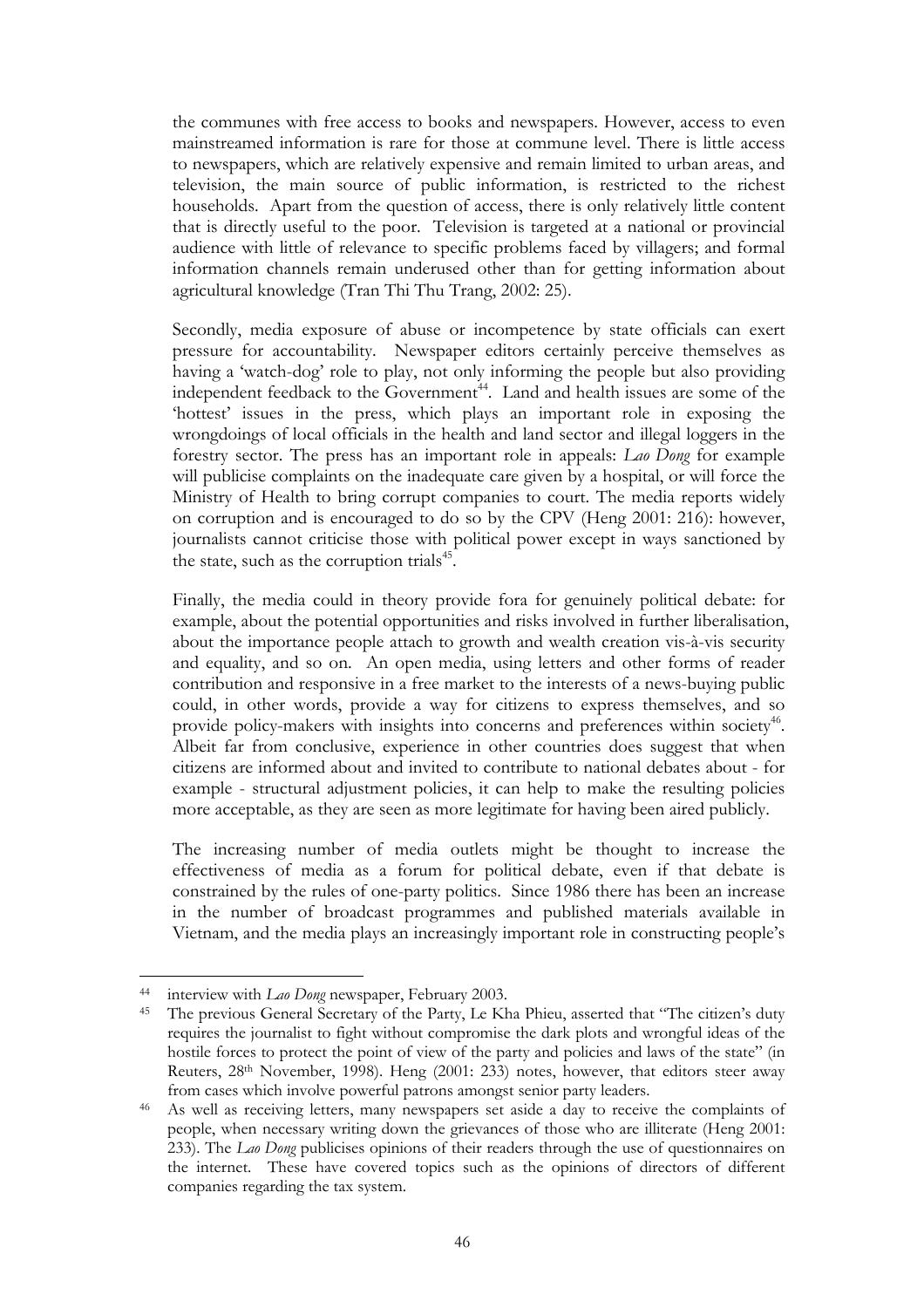taste and values, in information sharing, and in holding the Government to account. The live broadcast of National Assembly members posing questions to Cabinet members is cited as an important advance; another programme provides an open forum for policy-makers to discuss more contentious issues on air, increasing public awareness of policy debate. The increase in the number of media outlets and the volume of factual coverage does not however necessarily lead on political debate: as the media can no longer rely on state subsidies and media concerns struggle to attract audience and remain financially viable, coverage of popular subjects has increased at the expense of political issues.

The constitution states that citizens have the freedom to speak, publish and criticise. However, it is also argued that the state has the right to protect the nation against hostile forces that threaten to undermine social and economic improvements (see Kerkvliet 2001: 255). As with other institutions, the media has two regulatory regimes – that of the Party (the more important) and that of the state (Heng 2001: 230). The state uses the media to inform people about official policy positions and mobilise them in support of those policies. The role of the Ministry of Culture and Information and the CPV Department for Culture and Ideology is to scrutinise and intervene to control content (Heng 2001). Rules against unauthorised outlets of media are rarely breached and when they are, the law enforcement agencies respond quickly to punish the violators (Kerkvliet 2001: 252)

Vietnam has 21 e-newspapers and e-magazines and 2 e-publishing houses (Vietnam News Agency 2002). The introduction of the internet since about 1996 has increased interaction with foreign influences and has given access to websites, many started by anti-communist Viet Kieu and featuring writings by people criticising Party-state policies. The internet therefore operates under close official scrutiny: the Government requires certification for all levels of internet access. There have been cases where those who have used the internet to circulate anti-Government information have been arrested (Thayer 2002: 30). This is one more sphere of social and economic life in which there is a clear tension between the moves to economic liberalism and the attempt to retain close political control, as attempts to restrict internet usage contradict objectives to promote IT use in order to further economic development.

## The emergence of civic associations

 $\overline{a}$ 

In 1992 Thayer commented that the development of civil society in Vietnam was at a "nascent stage" and that there was "little scope for the organisation of activity independent of the party-led command structures". Ten years later, however, there has been a mushrooming of associations - voluntary, non-profit, non-Governmental, community-based, grassroots and co-operative - outside the realms of the Fatherland Front. By July 2001 there were 240 national associations, 1,400 local organisations and thousands of self-established Commune- and District-level associations (Le Bach Duong et al, 2001:5). These associations fulfil a variety of roles<sup>47</sup>. As Le Bach Duong (2001: 27) points out, a Government which is promoting the ["r](#page-68-0)ule of law" and sound governance requires contributions from civic organisations and the private sector, especially if the bureaucracy and the mass

<span id="page-68-0"></span><sup>&</sup>lt;sup>47</sup> These range from organising activities, to income generation, to representing people in negotiation with Government, to disseminating knowledge providing feedback into the Government.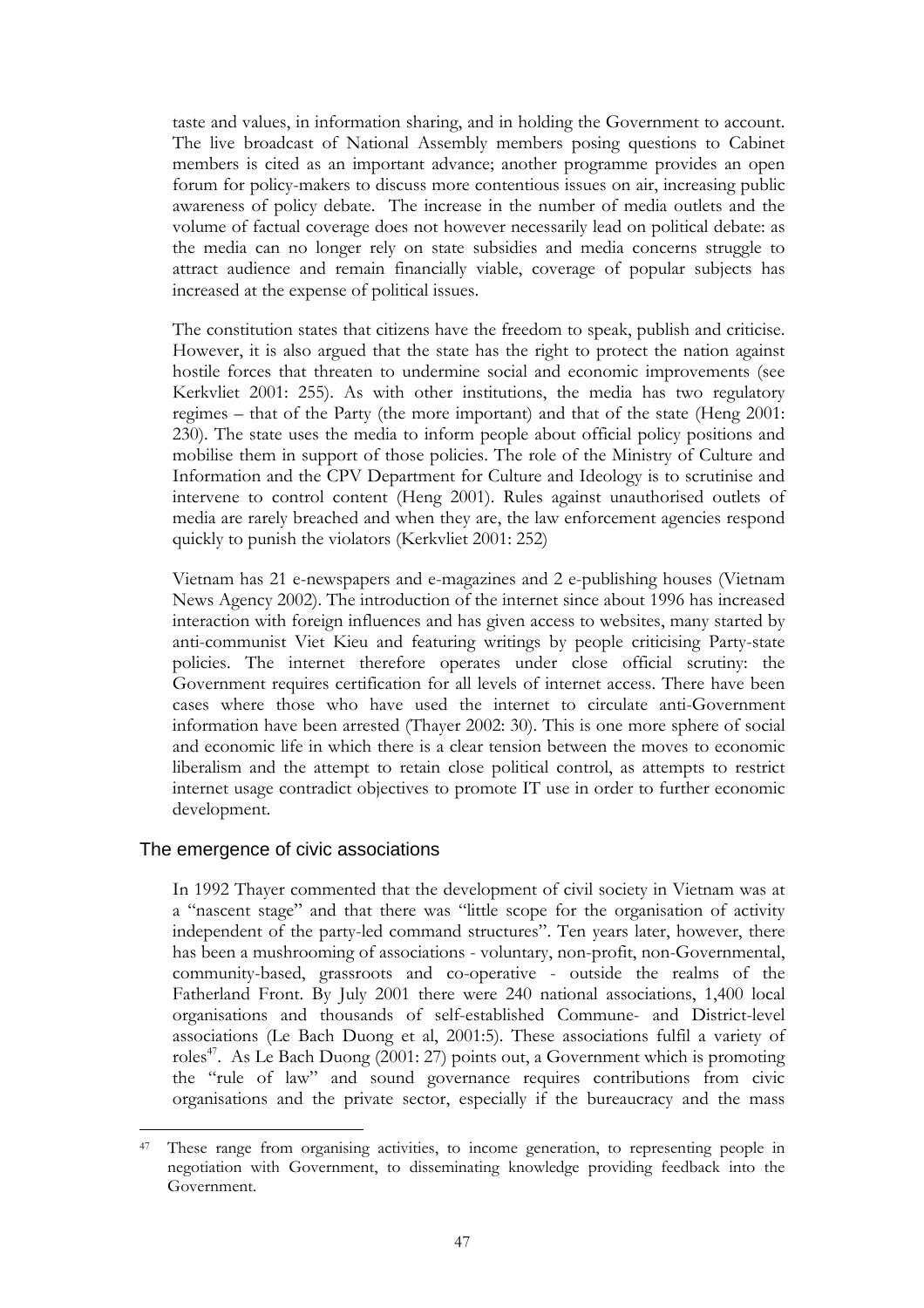organisations have not developed fast enough to keep pace with the challenges. Supporting this analysis, Vasavakul (2002: 41) claims that under *doi moi* such associations were encouraged as a way to mobilise support for the reform process at a time when it was unclear if the majority of the Party and the state was behind it.

It is nonetheless important to be realistic about the boundaries within which the roles of these organisations are defined. Participation in social groups is extensive, but the politically autonomous civil society as it is understood in other countries is at best embryonic and marginal. Many of the associations are still state-affiliated and in some cases state-funded (if they provide a service that contributes to Government plans). National associations are closely regulated (see Box 7): under Decree 35, all associations have to register with MOSTE (Le Bach Duong *et al* 2001: 6), with most organis[e](#page-69-0)d into unions for convenience<sup>48</sup>.

#### **Box 7: The evolution of legislation and practice with regard to civic associations**

Directive 01 in 1989 and Resolution 08 1990 encouraged the setting up of associations which then had to receive permission from the Council of Ministers or if local, from the People's Committee. In 1998 the requirement to obtain permission from the Government Committee on Organisations and Personnel or the Prime-Minister's office was introduced in response to concerns that many association were 'illegal' and not operating with proper or reporting to the upper echelons. In 1992 a legal and policy framework for associations and domestic NGOs was developed in the form of Decree 35/CP, 'Measures to encourage Scientific and Technical Activities' allowing individuals to establish their own science and technological organisations. Decree 177/CP (1999) on social and charity funds and the 2000 Law on Science and Technology provided a basis for the development of further civil associations. By 2001 there were 200 funds mostly set up by associations. Some are formed by Government organisations, some managed under Mass Organisations and others by local Governments (Le Bach Duong et al (2001:9). There are also hundreds of 'social supporting centres' for example the Association for the Protection and Support for Disabled People and Orphans, which are regulated under Decree 25/ND-CD on Regulations of Organization and Operation of Supporting Centres. In the 1990s a 'couple of dozen' NGOS emerged to help drug addicts, street children and minorities. They now comply with state regulations but many are not 'handmaidens of state officials' (Kervliet, 2001:249). Other organisations such as self-help clubs, informal credit cultural or religious organisations may be informal or unregistered but can have an impact on the Government. For example self-established advocacy groups may act as critics of development agencies or business. In addition there are "probably thousands" of small organisations with no legal standing but influential in implementation e.g. vegetable growers associations, associations for the maintenance of temples, vendor or *cyclo* driver groups (Kervliet, 2001:249).

In conventional terms, then, these new associational forms include charitable and service-delivery NGOs or local level Community-Based Organisations (CBOs) which - together with the more conventional mass organisations - provide material assistance to the poor as the state is rolled back, but do not (with a very few

<span id="page-69-0"></span><sup>48</sup> Professional associations are arranged under three large unions: VUSTA (Vietnam Union of Science and Technology); the Vietnam Union of Associations of Arts and Literature; and the Vietnam Union of Friendship Associations. There are also 30 independent associations which do not belong to any union.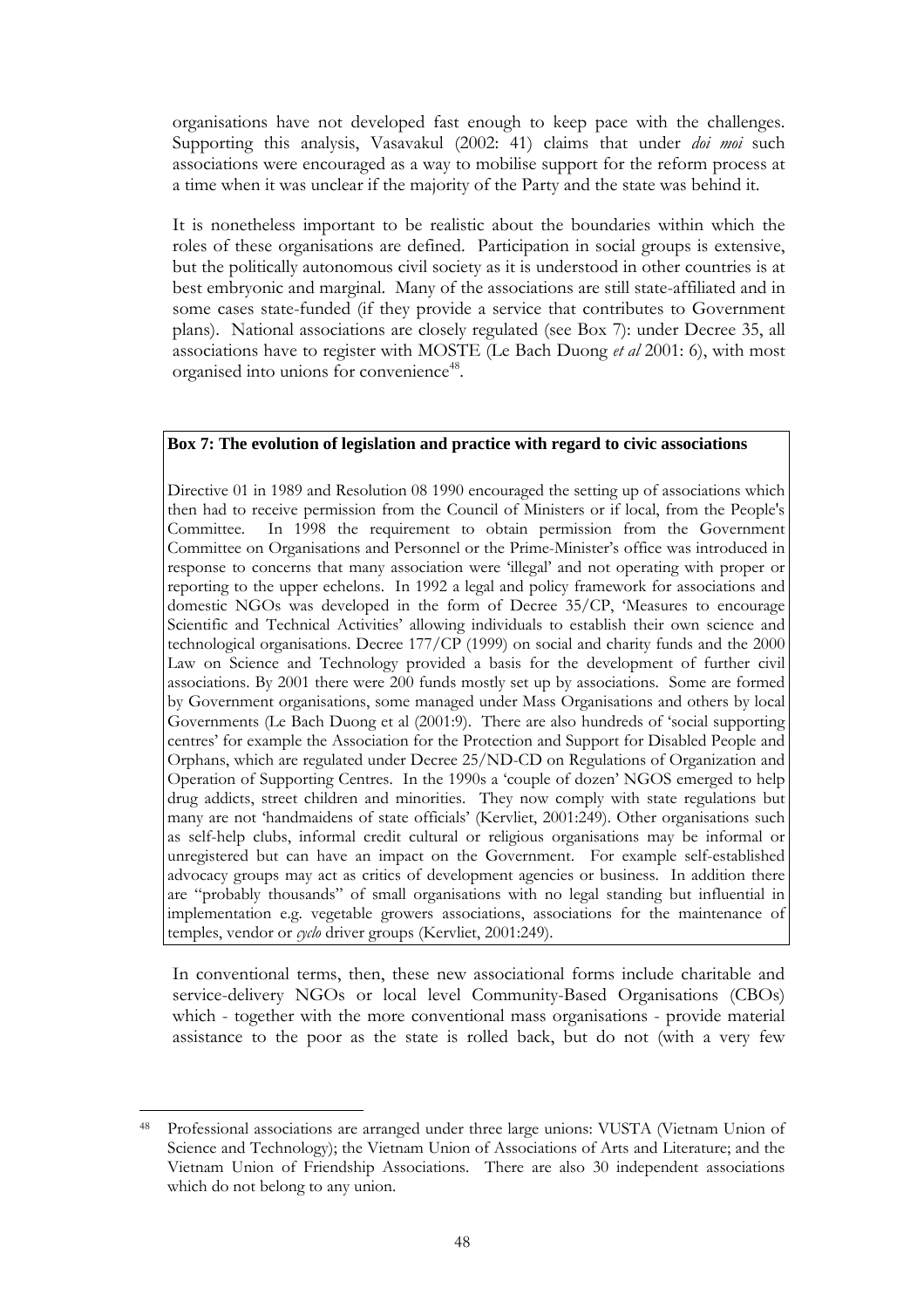exceptions) engage in political critique or public debates about policy (Le Bach Duong *et al.* 2001; Norlund, 2003: 92)<sup>49</sup>.

Interestingly however, there appears to be small but growing acceptance that these more "upstream" roles might be legitimate and useful: amongst the Party committees and Government agencies that are responsible for many of the formal associations, some administrators have suggested that Government should create favourable conditions for the associations to operate, and should encourage their inclusion in the process of making and implementing decisions with regard to the provision of public services. Certain critiques – and, as importantly, critiques from certain quarters - are still extremely sensitive and are not tolerated in public by the  $Goverment<sup>50</sup>$  $Goverment<sup>50</sup>$  $Goverment<sup>50</sup>$ [.](#page-70-1)

Given that the Government is still hesitant about accepting the role of local NGOs in policy debate (as opposed to service delivery), the support of the Government's external development partners has been an important factor in creating policy "space" for NGOs. The Poverty Task Force has insisted on the inclusion of the local NGOs and the Government is in the process of establishing better regulations for NGOs but there is little space for local NGOs at the provincial level and below.

## The role of the private sector and trade lobbies in policy-making

There was an explosive growth in the Vietnamese private sector in the late 1990s, with a total of 70,000 new registrations recorded between the Enterprise Law of 1999 and 2002 (Fforde 2002). The role of the private sector in policy formulation is unclear, particularly as the line between the state and private is blurred. However, there is no doubt that both the foreign and the domestic commercial sector have been a significant influence in the development of policy post *doi moi*. Examination of policy since 1994 reveals the tensions between decision makers and contradictory policies which have oscillated between attracting foreign investment and attempts to prevent the impact that this may have in terms of ideological and political change.

Between 1987 and 1994, foreign investment was encouraged, but since 1994 there has been an increase in controls such as rents, regulations over labour conditions and requirements for trade unions and party cells to be established. This was seen to be at least in part a reaction against increasing international pressure for ideological and political reform<sup>51</sup>. Dixon and Kilgour  $(2001)$  argue that this pattern of seeking close international [re](#page-70-2)lations and then withdrawing when the consequences for domestic policy became apparent has been repeated in recent negotiations over

<span id="page-70-0"></span><sup>49</sup> Bach Tan Sinh (2001: 5) discusses how local residents' complaints about pollution forced businesses (via Government) to adopt cleaner technology and practices. Often however, in the absence of overtly critical policy-oriented NGOs, public critique of policy is carried out by intellectuals such as journalist, historians and scientists. A case in point is the response – an open letter from the Centre of Buddhism, the National Association of Historians and Centre of Historical Conservation - to VINACOAL's plan to expand mining into the Yen Tu Mountains (designated by the Government as the national historical monument).

<span id="page-70-1"></span><sup>50</sup> see Kerkvliet 2001b, including citation to Heng 1999 on the Club of Former Resistance Fighters.

<span id="page-70-2"></span><sup>&</sup>lt;sup>51</sup> The move to stricter management of FDI probably also reflected more prosaic considerations, such as the influence of SOEs (keen to protect themselves against competition) and perhaps a broader concern – shared to some degree with other south-east Asian countries – about the regulation of FDI in the aftermath of the 1997 regional crisis.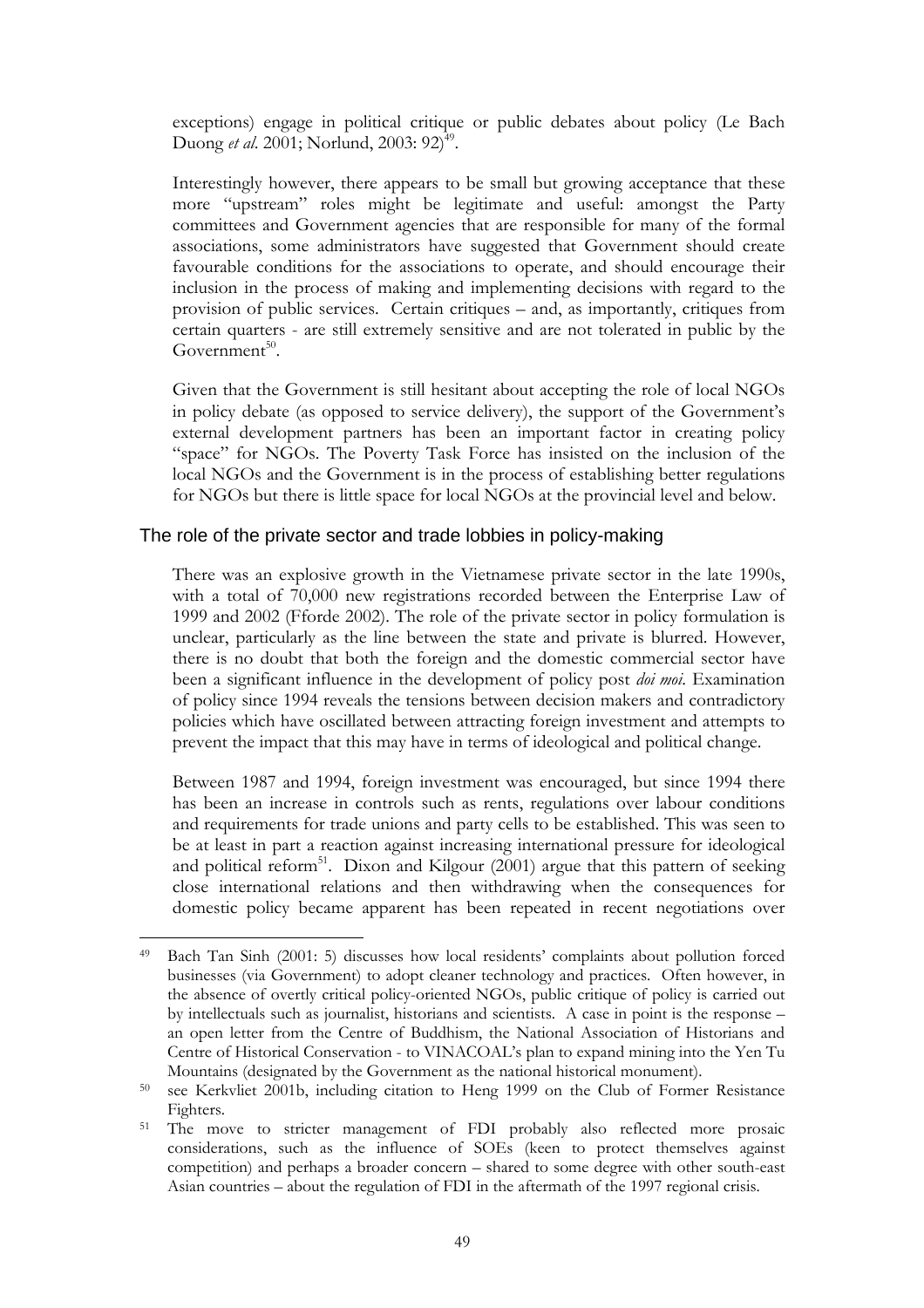joining ASEAN, when it was realised that membership would require the reduction of tariffs, an important element of the state income. There are signs that policy formulation in this area is increasingly less co-ordinated and more prone to contradiction.

Certainly it could be said that economic growth and participation in the global economy is contributing, along with other factors, to the undermining of the dominance of the central state. The increased interaction with capital at the local level is leading to the increased power of local state, new alliances and the emergence of a new economic elite. This process is accelerated by Government policies to promote growth in secondary centres and peripheral provinces. For example, the economic rise of Ho Chi Minh City has been an important force in calls for local autonomy and representation (McCarty 2002:48). Until recently, foreign investment was concentrated close to centralised control with 50.3% in 2000 in Hanoi and Ho Chi Minh City and 25.8% in the five provinces adjoining these centres (Dixon and Kilgour 2001). This has acted to limit the alliances that can develop between provinces and foreign capital. There are tensions within the political system between those who are interested in the continuing protection of the SOEs and those who stress the need to diversify and link with foreign capital. The agenda of SOE reform is seen as heavily conditioned by both domestic and international considerations.

The Chamber of Commerce and Industry (VCCI – officially a mass organisation) was an important lobby during the debates which shaped the 1994 investment laws (Kervliet 2001: 247). In the land sector there are strong internal lobbies, for instance, in coastal areas relating to the conversion of land and development of commercial aquaculture. The commercial sector wants to remove policies which differentiate between commercial and private use of land and which only allow commercial users to lease land (c.f. the other four rights which accrue to the use of private land), a restriction which is seen as a barrier to investment. Indeed, many decisions over land can be viewed as safe guarding the rights of certain groups, as for example in the case of the recent recognition of informal land rights, which can be seen as a reaction to complaints and demands of the urban elite (see the following chapter for more detailed discussion).

In the policy process around economic opportunities and regulations, the boundary between the private sector and the party-state is unclear. The two realms interact in a variety of formal and informal ways, reflecting the complexity involved in gaining access to capital and in dealing with regulatory systems (Scholtes 1998). Business elites have emerged within the provincial Governments and elements of party and bureaucracy and the rise of the non-state sector has been reflected in representation in the National Assembly, leading to questions being raised about the role of Party members in private business (McCarty 2002).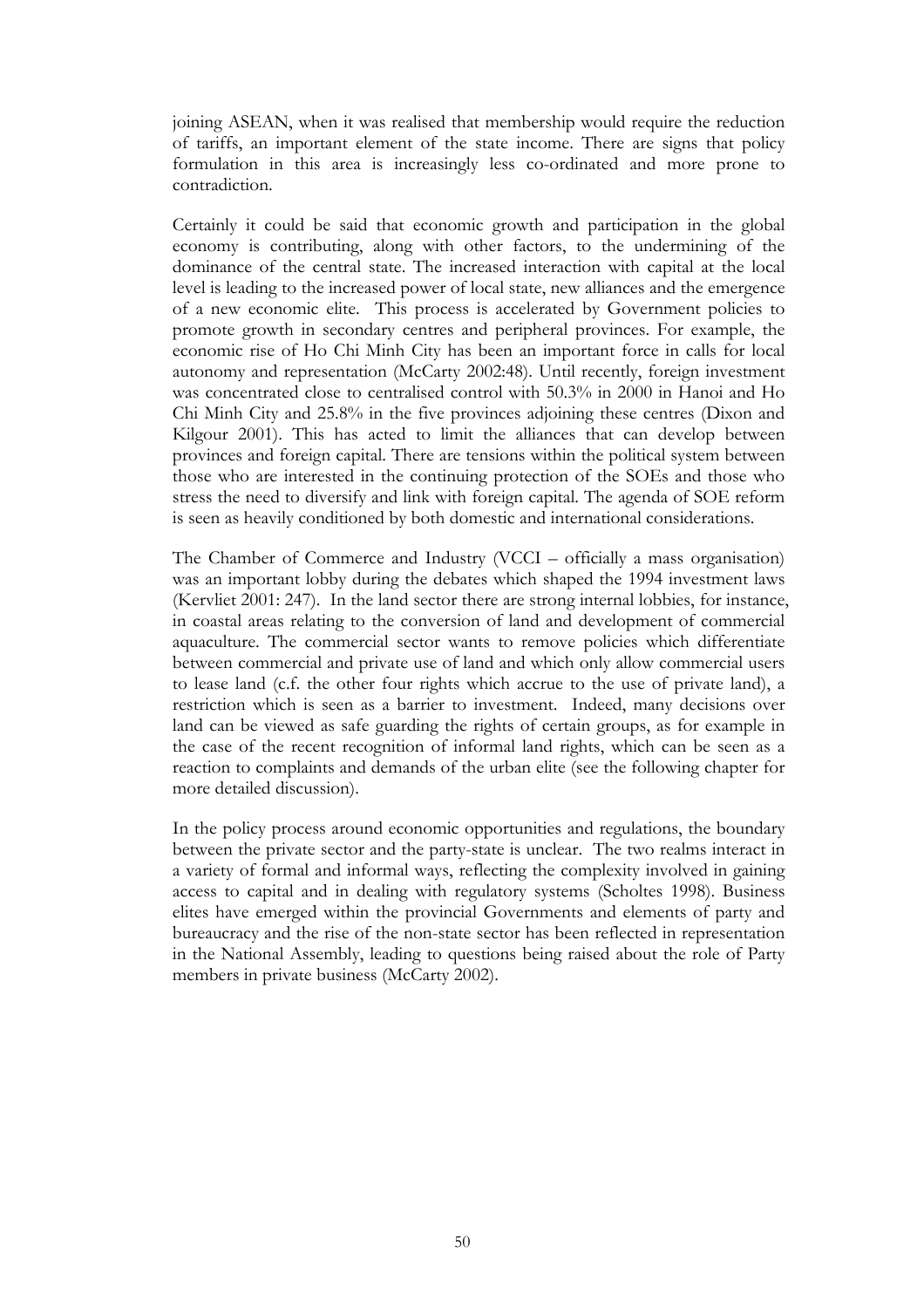# **5. Patterns and trajectories in sector policy processes**

This chapter identifies key themes in the processes by which policies are made and put into effect, and explores the degree to which these themes affect how policies succeed or fail in improving the livelihoods of groups amongst the poor. This discussion is illustrated with examples drawn primarily from the three sectors of health, land and forestry (although examples from other sectors are used where relevant). The main similarities and important differences between the sectors are highlighted under each theme.

The first section (5.1) opens by examining the degree to which policies in these sectors are *intended* to be pro-poor. As described in Chapter 3 above, the Vietnamese socialist tradition is strongly predisposed, at a fundamental level, to generate policies in favour of the poor. However, the clarity and coherence with which this commitment is carried over into policy making in a given sector varies, depending on a variety of factors, including technical aspects of service delivery in the sector in question; institutional legacies in terms of how the state's role in the sector has been conceptualised and organised; regional variations in the nature of the sectoral "problem" or sub-national Government organisation; and variations in capacity and incentives between sectoral structures of Government at both national and subnational levels.

The following sections then look specifically at the ways in which the policy outcomes of national policy may vary considerably between and within Provinces, using the land sector as the main source of illustrative material (5.2); and at how the lead role in policy-making may shift back and forth between national and subnational levels of Government, with policy-making powers recentralised in response to crises which are seen to call for a strong lead from the centre (5.3). Section 5.4 analyses the Vietnamese experience in terms of ideology (a political discourse which frames different policy issues or social groups amongst the poor in different ways) and incentives (or institutional interests that elements of the Party-state have in the management of sectoral resources and rents).

## *5.1 Managing tensions between growth and equality: iterative policymaking in the reform period*

Since the introduction of the market mechanism into the economy in the late 1980s, policy-makers have been struggling to flesh out the political construct of a "socialistoriented market economy". To do this requires reconciling the promotion of economic growth with the reduction of poverty and the containment of inequalities. The forms that this tension has taken vary between, and within, the different sectors. Policy-making does clearly reflect a continuing ideological orientation towards the poor. The strength of this political commitment does however vary between sectors. This section will draw out some of these differences between sectors, and seek to identify the factors that explain them.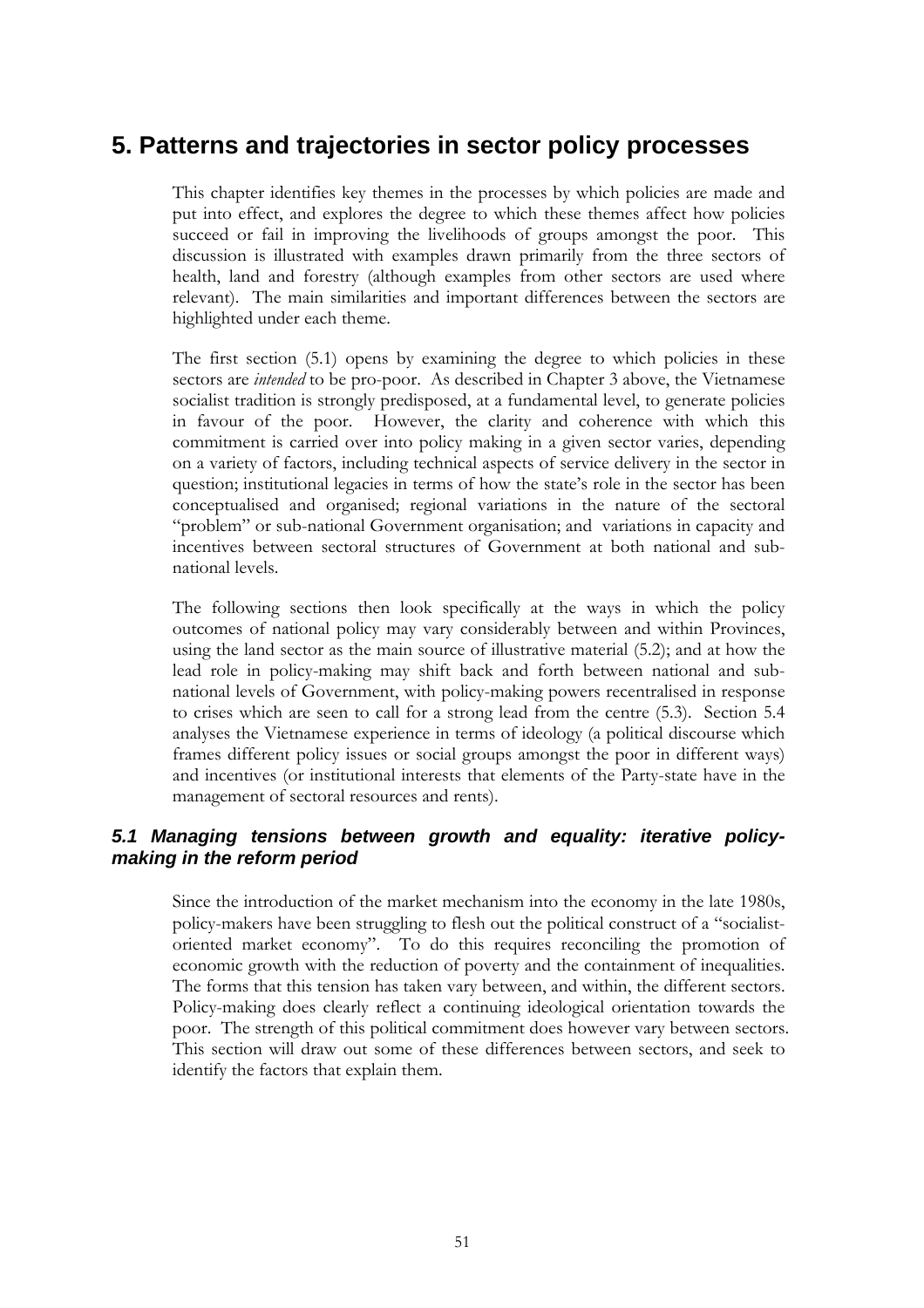## Social service delivery under *doi moi*: financing and equity in the health sector

One lesson of *doi moi* is that major policy changes (in this case, economic liberalisation) will have knock-on effects beyond the sector in which they are introduced: where possible, these need to be anticipated and compensatory mechanisms put in place, but where they cannot be fully predicted in advance, the policy process needs to be able to respond flexibly. Malhotra (1999) notes that in order to understand the impact of specific policy directions taken in the health sector (most notably the removal of the multiple health subsidies that benefited poor groups in the former collective system), it is necessary to look beyond the sector to the broader macro-economic reforms to identify how these have influenced social and economic outcomes. This issue can be illustrated by looking at the implications for the service delivery sectors of changes introduced in order to boost efficiency in the productive sectors. The policy decision to allow the (further) withering away of the collective system under *doi moi* stimulated impressive growth in production, incomes and consumption. It also however resulted in the rapid contraction of basic service provision.

These structural changes in the provision of, and access to, social services were particularly rapid and far-reaching in the health sector (see Box 8). The breakdown of the healthcare network managed by the co-operatives brought about a number of largely unanticipated and unintended consequences with which sector policies have been struggling to contend throughout the 1990s. Key elements of the health sector's policy-response to economic liberalisation include the introduction of userfee systems in the early 1990s; diversification of the sources of health sector financing, combined with a rapid expansion of private practice and introduction of health insurance systems, in the mid-1990s; differentiation in financing and delivery mechanisms between primary healthcare programs and preventive and curative healthcare provision; and a more recent series of policy measures designed to introduce cost exemptions for the poor and to improve the targeting of these exemptions in response to emerging inequities and disparities in the system.

#### **Box 8 The impact of** *doi moi* **on primary health care provision**

Although the highly centralised and socialist political economy of the late 1970s and early 1980s ultimately proved economically disastrous, it did incorporate arrangements that provided equitable access to basic social service provisions (i.e. primary education and primary curative and preventative healthcare). The pronounced mismatch in the early 1980s between Vietnam's impressive human development indicators and its desperately inadequate economic indicators and income poverty rate drew out this contrast in stark relief. Prior to the mid-1980s, health care was fully subsidised. In much of the country, the local healthcare system was linked to work brigades under the cooperatives and SOEs, which were responsible for financing and maintaining the Commune Health Centres (CHCs) and the network of grassroots healthcare workers. Following the demise of the cooperative and brigade structures, the CHCs became increasingly dependent on state funding through the provincial budgets. At the time, however, these were insufficient to maintain the quantity and quality of services at the Health Centres in addition to the district and provincial hospitals, and the level of expenditure on local health infrastructure, equipment, medicines and staffing declined rapidly. Between 1985 and 1990 the number of grassroots healthcare workers fell from 59,000 to 40,000 and both in-patient and out-patient hospital care utilisation declined by 50% *(Sources: World Bank et al 2001; Nguyen Van Thuong et al 2000).*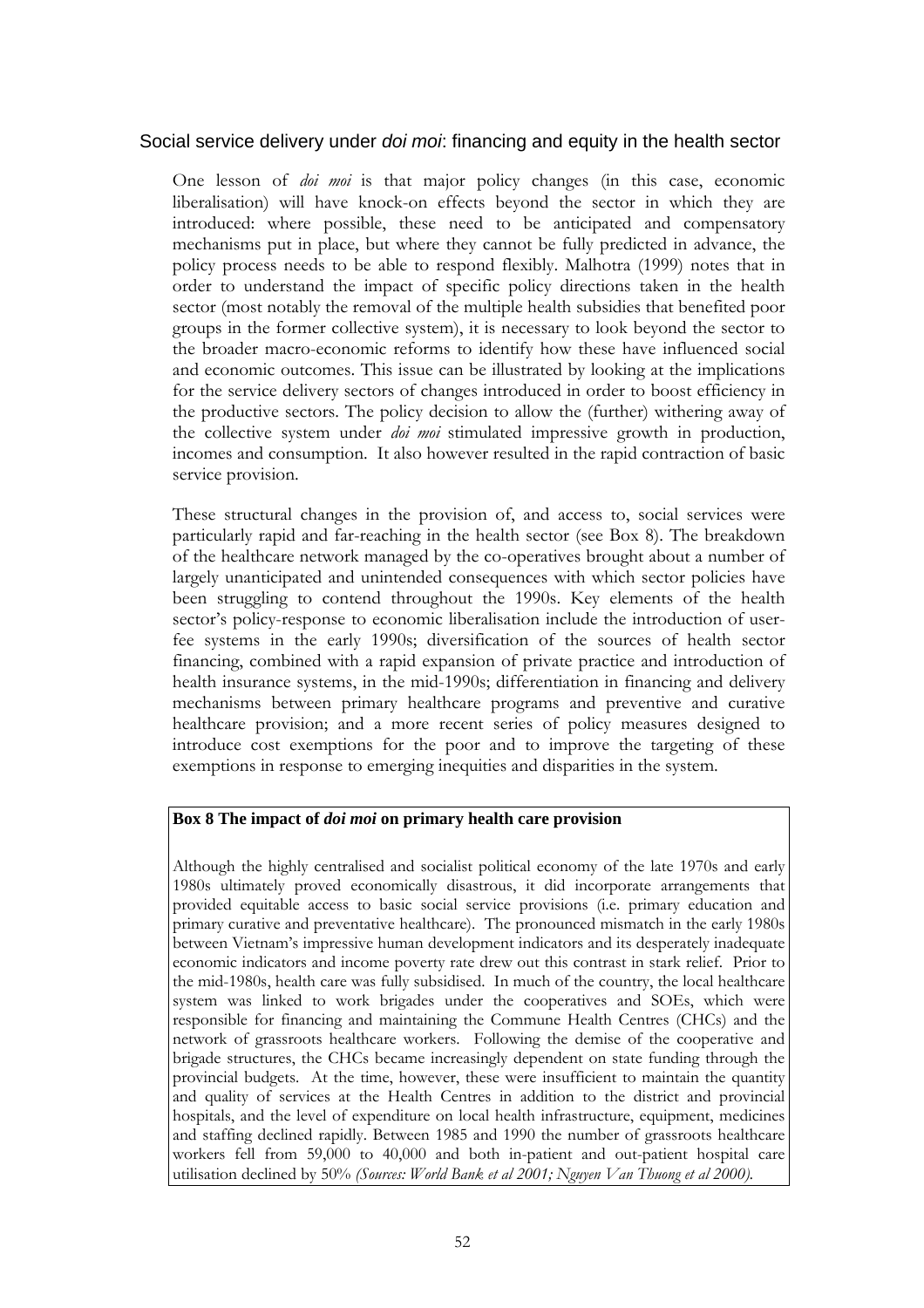Health reforms have thus mobilised and diversified the forms of health financing through, at various points, user fees, health insurance, private practice, and public contributions. This has increased health sector flexibility, but problems such as lack of adequate coordination between elements of the system (e.g. the health insurance scheme, public sector service provision facilities, and health administration functions such as cost control) has given rise to a number of negative effects with regard to the equity of healthcare provision and the access enjoyed by the poor (Do Nguyen Phuong 2000). In Vietnam, as in many other countries, there has been an intense debate over recent years – played out in the press and notably in a special session of the NA in October 2003, amongst other fora - about the impact on the poor of the introduction of market-oriented health [s](#page-74-0)ector reforms $52$ .

In transition economies such as China and Vietnam, this debate has been heightened by the rapidity with which *de facto* market mechanisms entered the system in the early reform period (Dahlgren, undated). Phuong suggests that the introduction of partial user fees in the early 1990s was envisaged as an interim solution, bridging a gap in the transition to a situation in which the state budget and health insurance would be the two major sources of financial resources available for funding the operation of the health system. However, there is some way to go before a comprehensive system of public and private health insurance and subsidised exemptions for the poor is in place. Moreover, in the health sector in particular, it is perhaps erroneous to assume that perfect solutions can be obtained. Given the changing nature of disease profiles and health concerns, and new forms of household vulnerability that are emerging over the course of the economic transition, it is likely that health sector policies will continue to be characterised by flux and adaptation in the foreseeable future.

As noted in a recent comprehensive review of the health sector (World Bank *et al*  2001), the debate on the appropriateness of cost recovery in health is somewhat academic in Vietnam, since user fees (both formal and informal) have effectively been in place for over 10 years. The evolution of health policy over the last decade has thus been one of a rolling series of largely *ad hoc* innovations, in which policy change has either formalised existing arrangements, or sought to respond to them.

#### Balancing equity and growth in land allocation

 $\overline{a}$ 

As indicated in Section 3.1, the land reform of the late-1980s can be seen as an attempt to capture and legalise a number of informal but widespread and uncontrollable patterns of land redistribution, which were already underway at the time. The 1988 legislation officially signalled a shift away from collectivisation by sanctioning the allocation of land to individuals and other economic units for long-term use<sup>53</sup>[.](#page-74-1) The prime significance of this legislation lay in the fact that it enshrined

<span id="page-74-0"></span><sup>52</sup> New directions issued in January 2002 (Ordinance 10/2002/CP), for example, which permitted hospital directors to raise revenues for hospital services have resulted in hospitals opening "paid service sections" offering markedly better quality of services than those offered to patients seeking treatment on the basis of Vietnam Health Insurance (VHI) cards.

<span id="page-74-1"></span><sup>53</sup> The fundamental principle of tenure is stated in *Article 1* of this early land law as follows: "Land is the people's possession, controlled by the state. The state assigns land to farms, cooperatives, agricultural and forestry production teams, state enterprises, people's armed forces, social organizations and individuals…for long-term employment". Land in Vietnam is officially classified into six categories: agriculture, forestry, rural residential, urban residential, special use and unused land. Within each category, there may be sub-divisions: for instance forest land is divided into 'production', 'protection' and 'special use' forest areas to which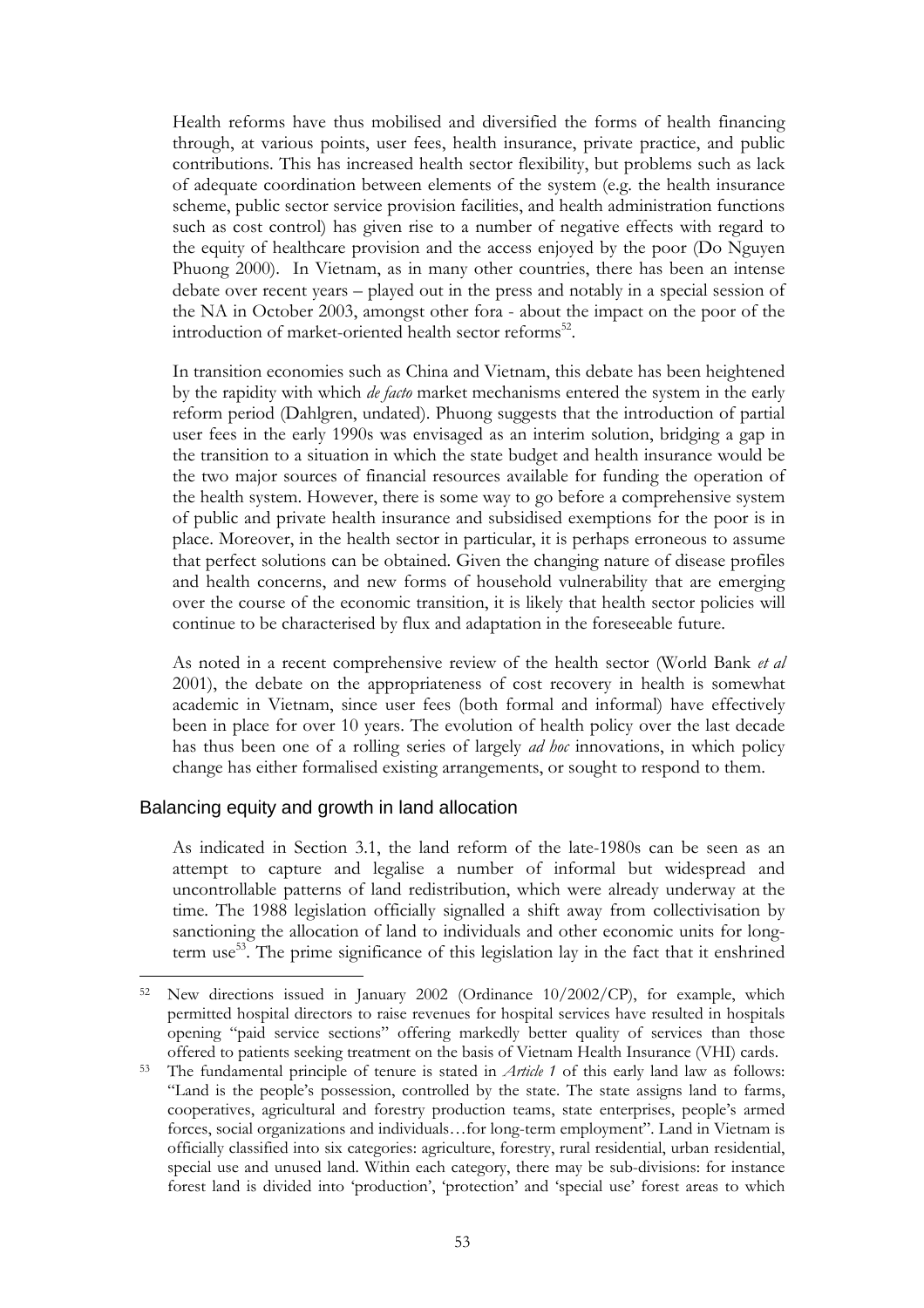the right of individuals to occupy land for the first time, as well as fundamentally redefining the relationship between the state and its citizens by implicitly recognising the superiority of individual endeavour over collective means of production (Block and Osterberg, 1989).

Follow up legislation (through Government Decree No.10) gave detail to this principle, but did not provide a particularly clear regulatory framework for how to conduct or adjudicate the process of land allocation and/or redistribution. Combined with the moves that were already afoot, allocation of land to households took place in a largely spontaneous manner. This transformation was notable for its speed, occurring throughout the country largely within the space of one or two years following the introduction of the governing legislation. As a consequence of this, formal processes of cadastral survey and land certification, carried out throughout the 1990s under the provincial and urban Land Administration Departments, have in most cases been retroactively ratifying this informal process, while simultaneously attempting to apply and fulfil the specific requirements of the regulations.

Pro-poor features of the Land Law include: (i) limits that are placed on the areas of land allocated to each household with the aim of having an equitable distribution and access to land for all; (ii) the calculation of land area based on the quality of land rather than its area; (iii) the periodic redistribution of land and the maintenance of residual land reserves to allow for future needs; and (iv) the fact that individuals should be treated on equal terms with other economic units and state institutions in this regard (see Table 2).

However, as Table 2 shows, there have also been elements of land allocation and management (some inherent in policy design, and some arising during implementation) which have made it possible or likely that allocation will not be propoor. There is evidence from many areas to suggest that households that are more prosperous, that have more labour and can generate more income have been able to acquire extra land (Beresford 1990; Luong and Ungren 1998). To a certain extent this trend is rooted in the original legislation itself. Under Decree No.10 agricultural land was initially distributed within a commune in two or three rounds with the first round allocating enough for basic consumption, the second round giving more to families who could farm more efficiently and effectively, and the third round going to those who would bid for the land (Le Cao Dong 1995). Similarly, with respect to forest land allocation, criteria for being able to use land effectively often included the number of labourers in the household. Many of the inequalities in land holding have been the result of differences between households in their ability to negotiate their way through this process or to fulfil such requirements<sup>54</sup>. There is also a strong geographical variation to the pattern of outcomes in land [po](#page-75-0)licy: This theme of the

1

different land use planning, tenure and usage rights apply. The adjudicatory responsibility for approving land certificates rests with the Province and/or District People's Committees. All decisions over land conversion under two hectares are made at the provincial level, and only the City or the Provincial People's Committees have the right to change the land use.

<span id="page-75-0"></span><sup>54</sup> A fisherwoman in Tien Yen District, Quanh Ninh Province: "We do not have forest land, only professional farmers or foresters get forest land. We do not have paddy land because we were fisher-folk so they did not allocate paddy land to us" (Interview, Tien Yen District, 1999).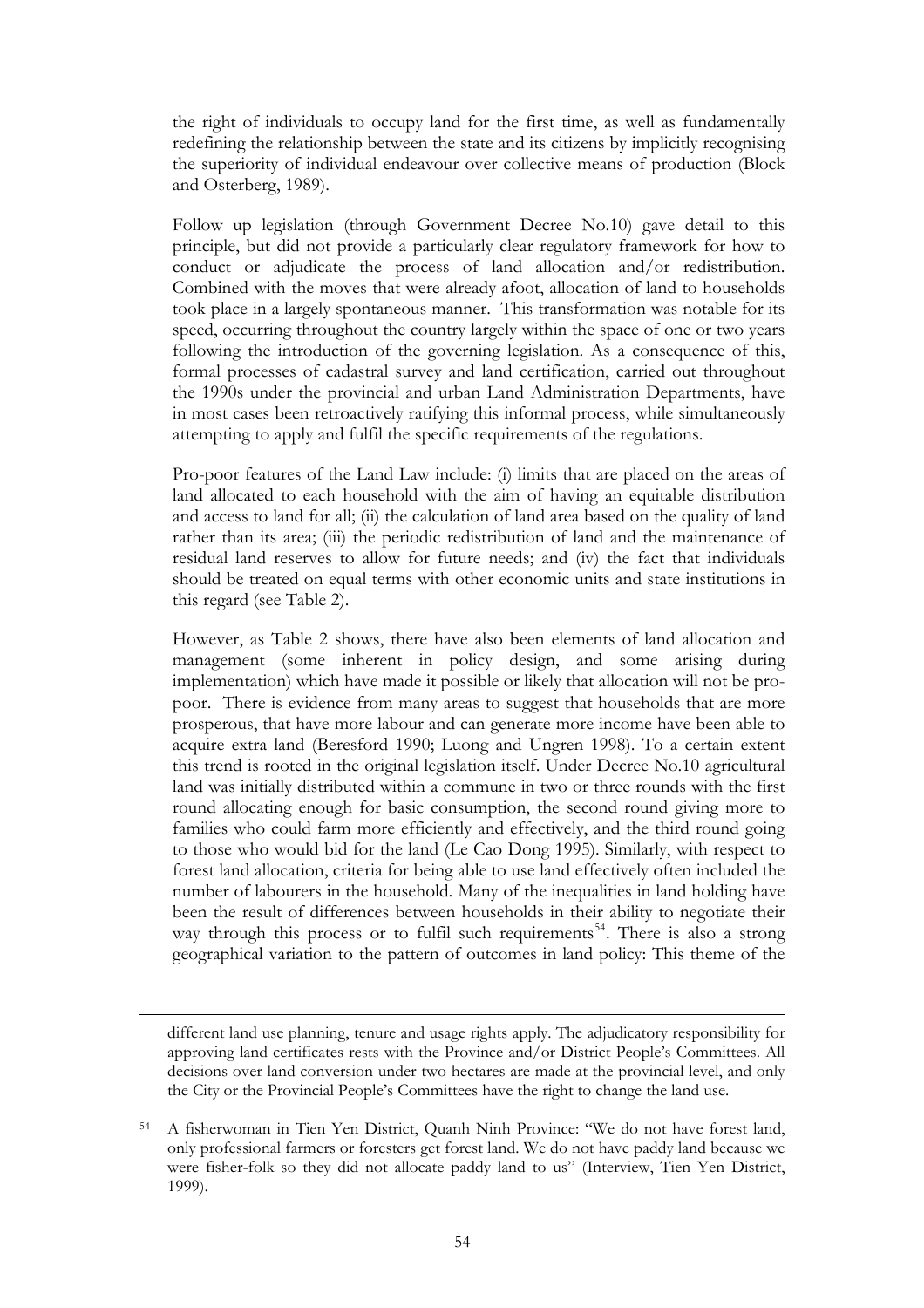importance of sub-national governmentGovernment in implementing national policy, and the divergent regional outcomes that result, is addressed below.

| Features of the land allocation<br>policy                                                                                                                                                                                                                 | Impacts of land allocation policy                                                                                                                                                                                                                                                         |
|-----------------------------------------------------------------------------------------------------------------------------------------------------------------------------------------------------------------------------------------------------------|-------------------------------------------------------------------------------------------------------------------------------------------------------------------------------------------------------------------------------------------------------------------------------------------|
| Pro-poor impacts                                                                                                                                                                                                                                          |                                                                                                                                                                                                                                                                                           |
| Equitable elements of land allocation:<br>policy limits on area allocated;<br>variation in areas according to land<br>type; policy of redistribution and<br>residual land stock.                                                                          | $\rightarrow$ Equitable distribution of land resources.                                                                                                                                                                                                                                   |
| Long-term contracts and profit<br>accruing to the private landowner.                                                                                                                                                                                      | $\rightarrow$ Increased security which allows a shift<br>to long-term livelihood strategies and<br>improved productivity and improved<br>standard of living.                                                                                                                              |
| Credit available with land certificate<br>as collateral.                                                                                                                                                                                                  | $\rightarrow$ Increased access to credit and increased<br>standard of living.                                                                                                                                                                                                             |
| Increased output.                                                                                                                                                                                                                                         | $\rightarrow$ Multiplier effects on the local economy.                                                                                                                                                                                                                                    |
| Anti-poor impacts                                                                                                                                                                                                                                         |                                                                                                                                                                                                                                                                                           |
| Preferential land allocation to those<br>with capital for investment.                                                                                                                                                                                     | $\rightarrow$ Inequality in land-holdings and land<br>distribution                                                                                                                                                                                                                        |
| Households omitted during land<br>allocation process, for example, only<br>those present in a commune or<br>carrying out farming activities at the<br>time of allocation were allocated<br>land. Scarcity of residual land.                               | $\rightarrow$ Increased landlessness resulting in<br>inequalities in land distribution and<br>increased social differentiation.                                                                                                                                                           |
| Transfer of land permitted.                                                                                                                                                                                                                               | $\rightarrow$ Increased land concentration and<br>inequalities in land distribution.                                                                                                                                                                                                      |
| Credit only available to those with<br>land certificates.                                                                                                                                                                                                 | $\rightarrow$ Unequal access to credit.                                                                                                                                                                                                                                                   |
| Tax increases; permitted changes in<br>land use (e.g. conversion to shrimp)<br>which require high capital<br>investment.                                                                                                                                  | $\rightarrow$ Need for increased capital for<br>productive use of land.                                                                                                                                                                                                                   |
| Deviation from policy: reported<br>corruption and favoritism in land<br>allocation process. Redistribution of<br>land no longer carried out so that<br>land acquisition is only possible by<br>purchase. Ceilings on land-holdings<br>no longer enforced. | $\rightarrow$ Preferential allocation of land resulting<br>in inequality in land-holdings. Increased<br>landlessness resulting in inequalities in<br>land distribution and increased social<br>differentiation. Increased land<br>concentration and inequalities in land<br>distribution. |

#### **Table 2 The poverty impacts of land allocation policies of the 1980s and 1990s**

It is notable that successive revisions and adaptations have been made to the regulatory framework at national level throughout the 1990s in response to such issues arising from application of these policies, and to emerging political concerns over land. Revisions to the Land Law were promulgated in 1993, in 1998 and again in 2001, with a further revision currently underway in 2003. Similarly, progressive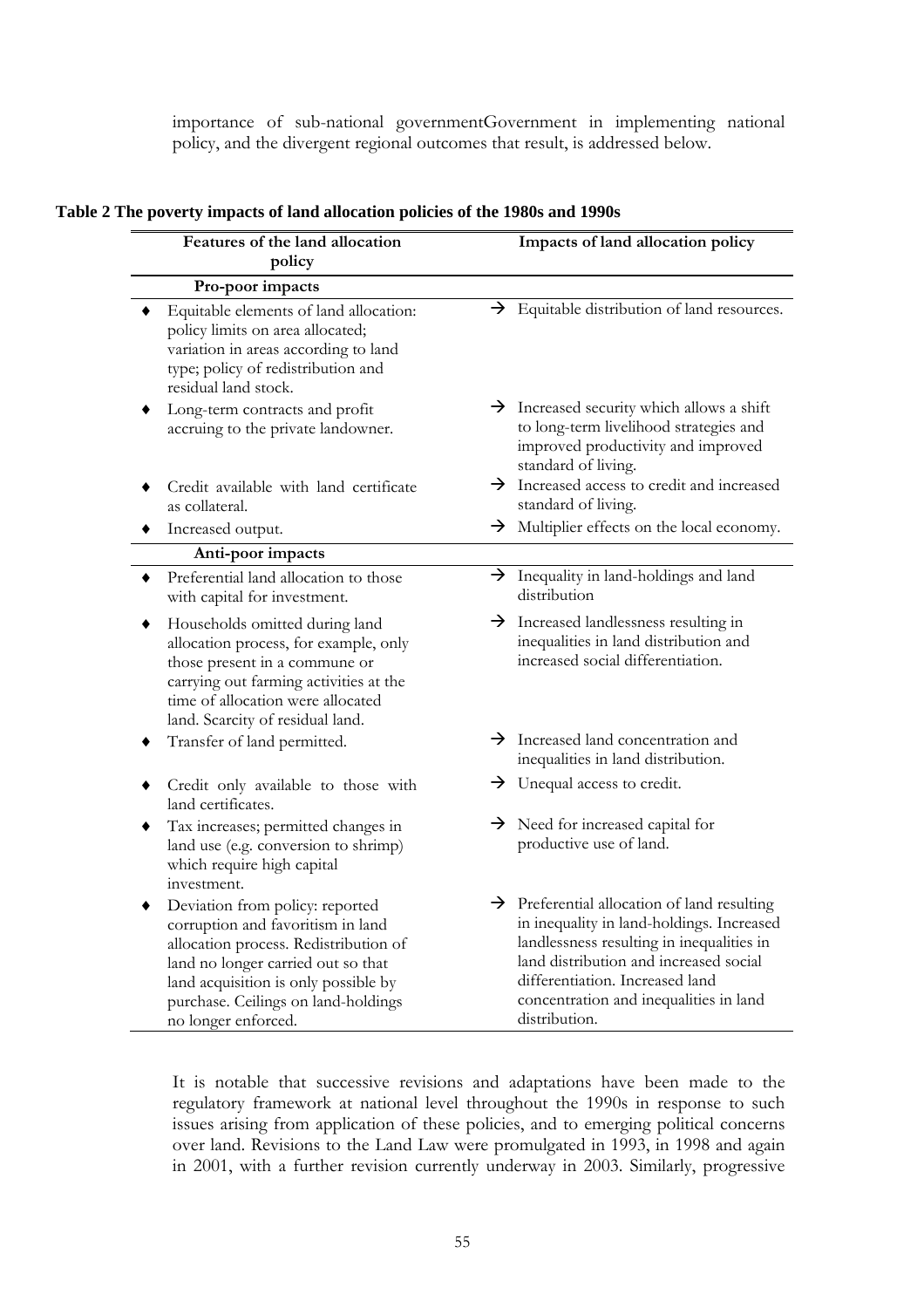adjustments have been made to augment and give detail to sectoral guidelines on land use planning and certification and the institutional arrangements for implementing these guidelines (see Box 9 on urban areas)<sup>55</sup>. Recent policy measures have increasingly concentrated on the commercial us[e](#page-77-0) and leasing of land – reflecting emerging issues surrounding commercialisation, as well as increasing concerns about the consequences of this on the poor in both rural and urban areas. be used to secure

#### **Box 9 Pro-poor land policies in urban areas**

Since the first unified Land Law in 1988, urban land administration has attempted to reconcile urban needs with land legislation that is preoccupied with, and designed for, rural policy. It has attempted to accomplish this in the context of increasing land pressure and muddled ownership rights in cities. Urban land is seen as a good investment by the elite, resulting in a situation ripe for speculation. Land on the edge of Hanoi and Ho Chi Minh City is reaching huge prices. In 2001, CPLAR estimated urban land in prime locations to be worth up to 4000 USD per m<sup>2</sup>. However, much of this market in urban land is informal: 'unlawful land allocation' is deeply entrenched, due to high allotment fees, complex procedures, incomplete cadastral mapping and the fact that few benefits accrue from having land titles.

One set of reforms has sought to rationalise the allocation of powers and responsibilities. Prior to 1994, the Department of Land Administration (DLA) was responsible for issuing land rights for rural land and Ministry of Construction (MoC) for building ownership in urban areas. After 1994 DLA and MoC began to issue joint certificates. Ho Chi Minh City, Hanoi, Haiphong and Danang housing departments have now been amalgamated to facilitate the issue of Building Ownership and Land Use Certificates. Decree No.93 (2001) which gave HCM City management autonomy over socio-economic planning, land administration, infrastructure development and processing land rights as well as power over the level of land prices - set an important policy precedent in giving urban administrations control over decisions.

There have been recent limits on conversion and transfer of land in peri-urban areas of Ho Chi Minh City and Hanoi, including the revocation of the allocation of 'unused' land. Instruction No.12 of the Hanoi Municipal People's Committee, for example, attempted to rein in a speculative boom in agricultural land transfer (e.g. by outlawing the purchase of forestry and cultivated land for other purposes). This was accompanied by attempts to retrieve illegal land. In 2002 an urban housing policy was introduced by the Department of Land and Housing in Hanoi and Ho Chi Minh City. This policy was intended to be propoor and to take control of wayward local Government by charging commercial land users a land use fee, but waiving this for pro-poor housing. However it has been admitted that "the outcome of the first steps of this has been different to our intentions" as ultimately the process has been of benefit to the commercial sectors and urban elite.

(*Source:s: AusAID 2000; CPLAR 2001; World Bank, 2003; Vietnam News Briefs, 2002)*

A particular concern at national level has been the slow pace of land certification, especially in urban and some upland areas. It is estimated that by 1997 around 44% of rural land users had been granted land certificates but only 3% of urban property holders, while by the end of 2000 these figures stood at 90% and 16% respectively

 $\overline{a}$ 

<span id="page-77-0"></span><sup>55</sup> With respect to forest and agriculture land for instance, a series of Government Decrees have been issued on agriculture land allocation in 1992 (Decree No.64), forest land allocation in 1994 (Decree No.02), on forest contracting in 1995 (Decree No.01) and on forest land allocation and leasing in 1999 (Decree No.163) to name just a few.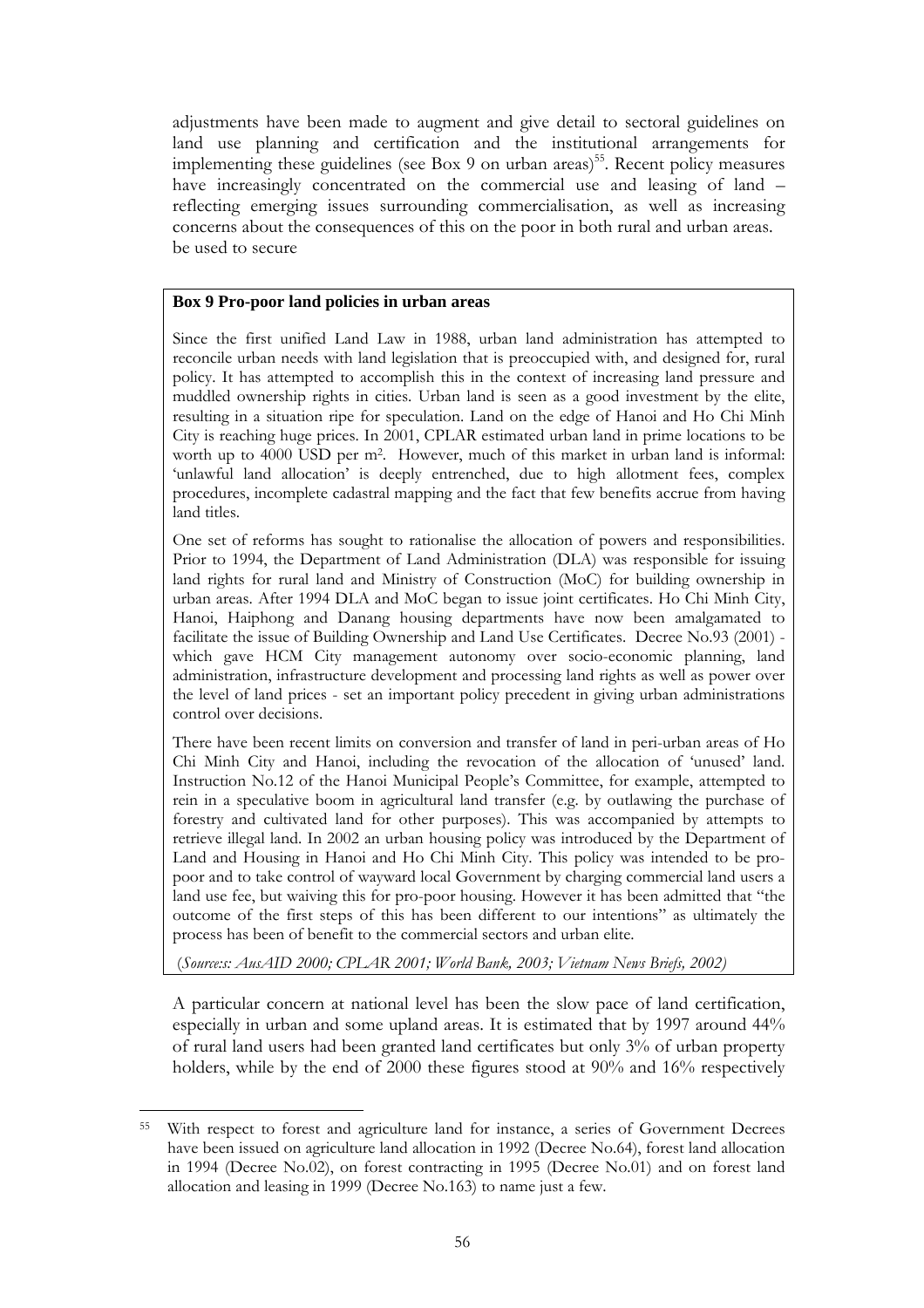(Do and Eyer 2002). With regard to forest land, official figures suggest that by 2001 around 73% of eligible forest land had been allocated, although it is likely that only a limited proportion of this has been taken to formal certification. Repeated interim legi[s](#page-78-0)lation has been made from the highest level to speed up this process<sup>56</sup>.

Urban land management is a special case in regard to land policy and its connections to poverty reduction. The state is keen to extend the principle of 'land management' to all urban areas in order to control illegal construction and transfers. Observers are however divided in their opinions regarding the pro-poor benefits of this policy. Much of the pressure for formalisation and regulation of urban land management appears to come from corporate investors who wish to avoid the risks associated with informal land transfer, and who face problems as only titled land can be used to secure loans. Land management is also in the interest of the Government, as land tax is a dependable revenue source (because it is hard to avoid) and registration and titling would obviously increase the efficiency of this revenue collection. However, land titling may disadvantage many householders and there is little incentive to pay the fees for registration: untitled transfers are untaxed, and generally secure enough to justify large investments. There is a vibrant unofficial land market for untitled residential dwellings, levels of disputes are very low, and land users are entitled to compensation for compulsory purchase. It would thus appear that land titling primarily benefits those outside of the community such as commercial investors.

### Dividing the benefits of forest protection and development

 $\overline{a}$ 

The health and land sectors display many similarities in the way in which a rather muddled process of policy adaptation has taken place in response to the broader economic reforms and emerging poverty issues and outcomes on the ground. Policymaking in the forest sector presents a contrasting picture.

Firstly, there has been a more constant set of "governing principles" underlying both the content of policy and the way in which forest policies are formulated and put into action.

Secondly, there has been both a more limited expression of the linkages between forestry development and poverty reduction in the on-going policy debate, and resistance to implementing certain pro-poor strands of policy on the ground. Highlevel policy documents – for instance, the Forest Sector Development Strategy for the period 2001-2010 - speak about poverty reduction as being an integral part of the mandate of the sector. Yet even in these statements, the poverty reduction agenda is somewhat subsumed in the multiple other functions of the sector<sup>57</sup>.

<span id="page-78-0"></span><sup>56</sup> Aas reflected in the Prime Minister's Instruction No.10 (of 1998) on strengthening the fulfilment of land allocation and providing land use certificates, and Directive No.18 (of 1999) on measures to complete the granting of land use certificates by the year 2000. 57 In the objectives of the Forest Sector Development Strategy it is stated that: "the forestry

<span id="page-78-1"></span>sector has to strengthen forest resource protection, restoration and development, ensure environmental and ecological security for the country's sustainable development; develop advanced processing technology to gradually secure sufficient supply of forest products for domestic demand and export. In the meantime, the sector has to contribute to the socioeconomic development, poverty reduction, ensure political security in mountainous, remote areas, create employment, raise the income of people…" (MARD, 2002).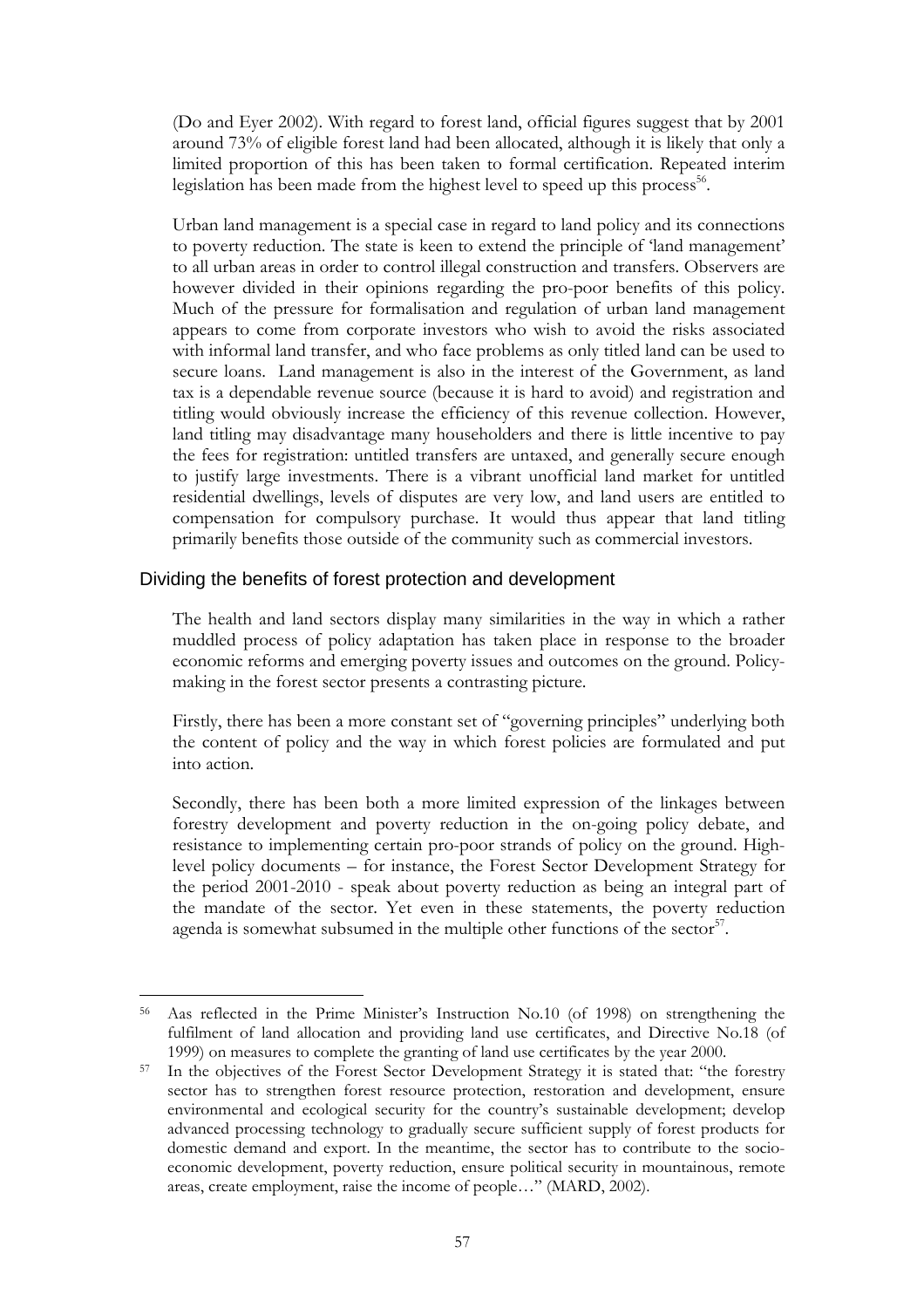This underdevelopment of the policy linkages between forest management and poverty reduction is problematic, as poverty issues are clearly relevant to forestry policy, and vice versa (see Box 10).

#### **Box 10 Forests and poverty in Vietnam**

Rural poverty in Vietnam is concentrated in regions (the Central Highlands and Northern Mountains) with the largest amounts of forest cover and legally designated forest land. Comapping the household poverty incidence, the importance of ethnic minority groups as a proportion of the total population, and the proportion of forest land (or indicators of forest dependency) would reveal extremely close correlation between these factors in these regions. A broadly similar situation exists in the more peripheral parts of the Mekong Delta with extensive mangrove forest. In these areas, forest products and services are an essential source of livelihood support for poor households, and there exist highly complex institutional and management issues relating to people's access to and the use of these land and forest resources *(Sources: Blockhouse et al 2001; Shanks 2002).* 

The differences in forest sector policy-making relative to that in the health and land sectors may be attributed to two main factors. Firstly, the more constant pattern of forest policy implementation may be related to the fact that for many years forest policies have been fashioned primarily through targeted programmes. Secondly, the way in which the resource management and land-holding functions of forest sector policy are structured in Vietnam mean that elements of the state have strong vested interests in the forest sector. Both these are discussed below.

# *5.2 Regional variations in policy implementation and outcomes*

### Explaining regional divergences in application of pro-poor land policy

There has been pronounced regional variation in the outcomes of land policy, as national legislation is interpreted flexibly, resulting in very different trajectories of local institutional and socio-economic change. This theme is reflected in the literature: academic research on land reform in Vietnam has explored the numerous ways in which local authorities and people react to and integrate changes in macro policy to suit local circumstances, while much of the project-oriented literature has been concerned with the practicalities of how to adapt national legislation and guidelines (on land use planning, and on land allocation and certification) to the diverse conditions found in different parts of the country (MARD, 1997).

Partly as a result of very different historical trajectories, the pro-poor features of the land allocation process described above have generally been far less rigorously enforced in the south and central highland regions. In the absence of these features, land allocation has in many instances increased socio-economic differentiation, as manifest in increased land concentration and landlessness in the Mekong Delta. These outcomes have occurred for a variety of reasons: some are the result of a failure or inability to implement the policies effectively, while others are a result of corruption and misapplication of the policy. In areas of rapid economic development (such as in coastal aquaculture and many urban and peri-urban areas) commercial interests obviously vie with equity concerns. In many remote upland areas, by contrast, the sheer magnitude and logistical difficulty of the task of land allocation, combined with overlapping forms of land use in upland farming systems, has meant that certification has progressed slowly.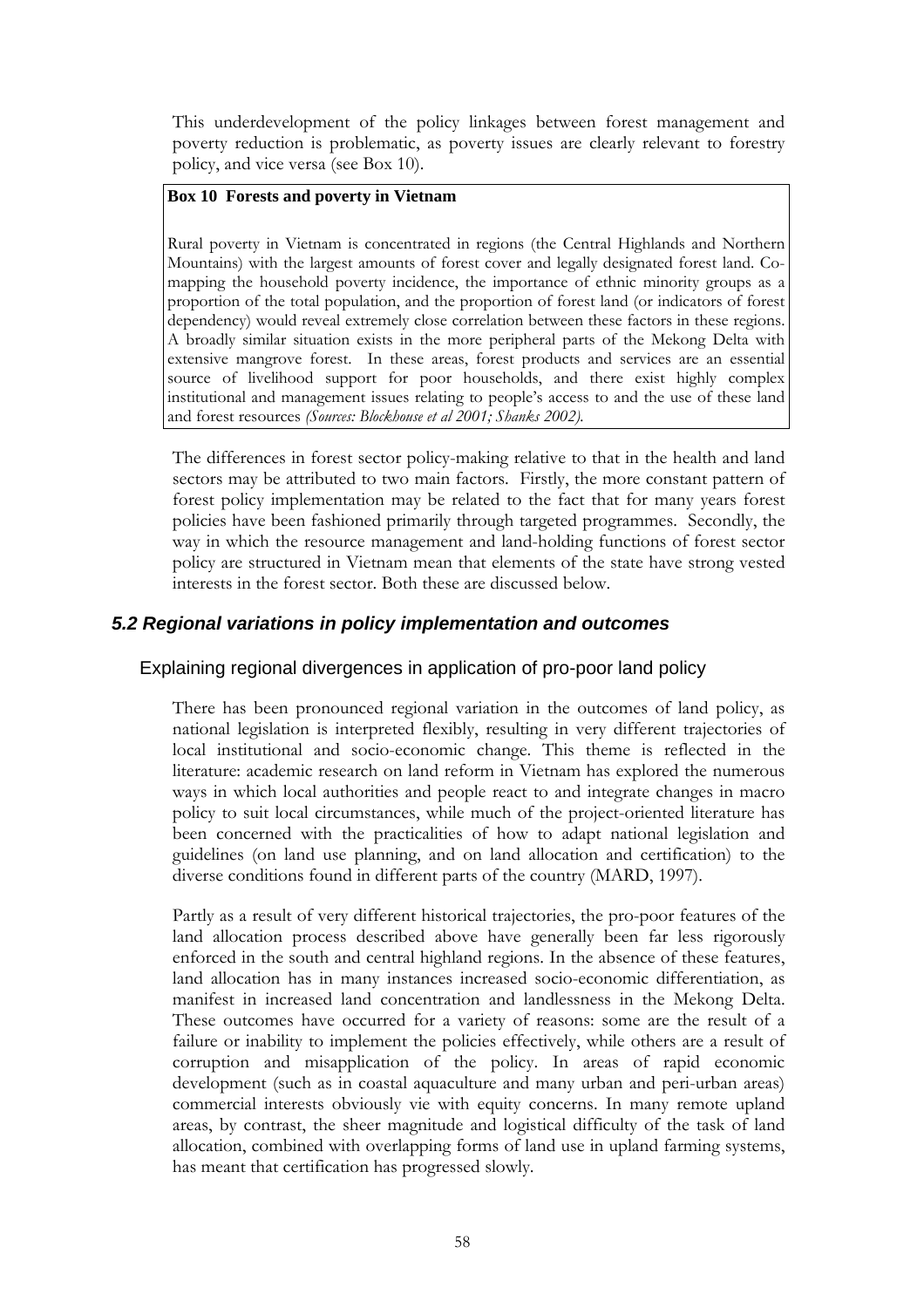The official land ceiling varies between two hectares in the northern and central provinces and three hectares in the south (Marsh and Macaulay, 2002). Often, however, these are not enforced. Farm sizes vary across the country but they are highest in the Mekong Delta. The distribution of land was more equal in the north pre-reform and this may have made it easier to get more efficient assignments of land use rights (Ravallion and de Walle, 2001). Land accumulation started in the Mekong Delta in the mid 1980s with people paying for land and acquiring land over the limit. This has led to a groundswell of pressure and support for 'economic farms' which allow a higher limit on land (Marsh and Macaulay, 2002). In addition, in many communes, redistribution of land has not occurred since the 1993 Land Law revision, and the only attempt to regulate land holding size is through taxation. A local official noted "We did allocate some land to people but in most cases people reclaimed the land themselves. Later we just regulated the tax, for example if someone has more that three hectares he may have to pay a higher tax" (interview with Secretary of a Commune People's Committee, Ca Mau Province, 1999).

In the Mekong Delta land accumulation occurs slowly and differently from other areas. Farmers only use transfer-rights if they have off-farm activities and can see an opportunity for better economic prospects off farm or are forced to do so by poverty and debt (Chung, 2000). In the south there is also less fragmentation of land. Be (2002) suggests this is because people were less concerned with equitable distribution and negotiations and so the district were able to balance the size of the allocations according to the quality and people were given consolidated parcels.

The percentage of landless farmers is increasing most notably in the south (World Bank, 2003; Vietnam News, 1999, de Mauny and Vu, 1998; Lam, 2001). In the Mekong Delta the land allocation process had failed many people and it is estimated that tens of thousands of people have mortgaged their land or have no land to cultivate (Thayer, 1998). In this regard, there are differences between safety net institutions in the north where families will rarely sell land in times of crisis and local authorities try to protect this happening, whereas in the south many families resort to such strategies. Renting and loaning land use rights are also more common in the delta and central Vietnam (Kerkvliet, 2002). This difference is said to be a legacy of the long period of collectivisation in the north (Ravallion and de Walle, 2003). In addition the equitable allocation made it easier for land transactions to be made on efficiency grounds whereas in the south land is more likely to be held as an insurance.

#### Growing regional inequalities in the financing of basic services

Under *doi moi*, growth rates between regions have diverged dramatically. Economic growth has been concentrated in the Mekong and Red River deltas, with the central provinces and the Northern Mountains experiencing much slower growth. This has had important consequences for the equity of social service provision. Wealthy Provinces and Municipalities obtain a much greater proportion of their total revenue, and total health expenditure, from their own taxes: poorer Provinces, by contrast, are only able to raise a modest amount of local revenue, and so are more heavily dependent upon transfers from the central government. As a result, by the late 1990s there were dramatic geographical inequalities in p.c. health spending (ranging in 1998 from a low of VND 20,000 p.c. p.a. in Nghe AnNghi an, to a high of VND 313,000 p.c. p.a. in Da Nang) – effectively mirroring Provincial variations in p.c. GDP (World Bank *et al* 2001: 180; Deolalikar 1999). The upshot is that in terms of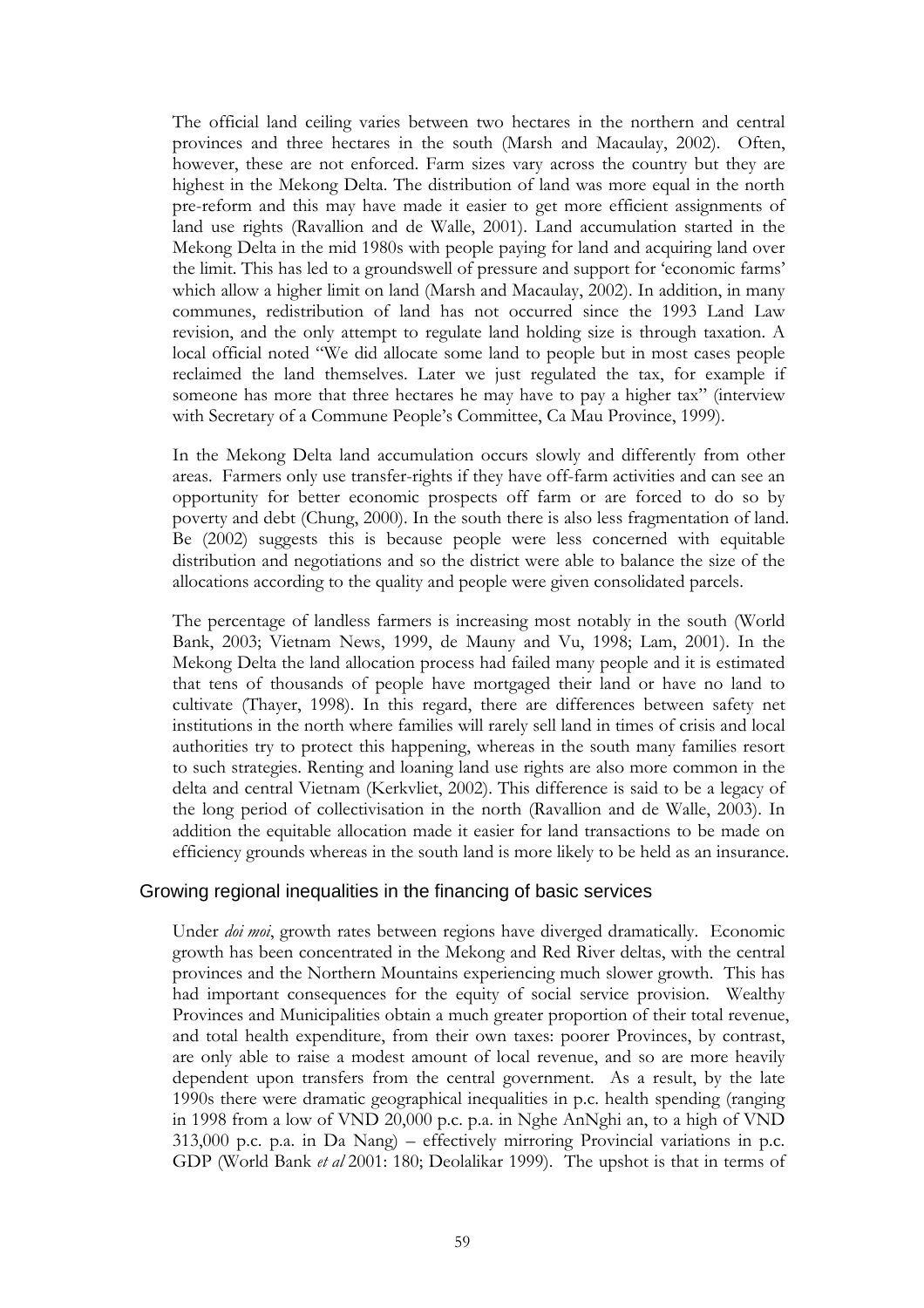public health service provision, it is far better to be poor in a rich Province than it is to be either poor or rich in a poor .Province.

## *5.3 The dynamics of interaction between central and provincial levels*

Apart from being highly iterative, land policies also display a pattern of fairly quick and specific response to emerging issues. One noteworthy aspect of this responsiveness is that, once a problem is regarded as serious by the national Government, the centre is likely to assume responsibility and control over setting the policy direction. Given the sensitivity and political importance of land issues, there is a centralising influence in that key resolutions and directions are set by the higher levels of Government and by the Party. This was clearly seen, for example, in response to disturbances in the Central Highlands in 2001, which were at least partly related to issues around land access, in-migration and the expansion of commercial commodity crop production into ethnic minority land areas. In response to these problems, legislation was introduced through Prime Minister's Decision No.132 in  $2002$  on the allocation of land to ethnic minorities in this region specifically<sup>58</sup> and land – together with ethnic minority and religious issues, were high on the age[nd](#page-81-0)a at the most recent Plenum of the CPV Central Committee (see Box 11).

Decisions such as that which addressed ethnic minority land rights in the Central Highlands can be regarded as interim measures, designed to provide an immediate fix to specific problems while the Land Law revision process seeks to provide more fundamental adjustments to the broader principles and basic provisions. They also clearly demonstrate the willingness of the centre to step in and take the lead on policy-making when it appears that a problem threatens social order and the legitimacy of the Party-state. Yet at the same time, the previous (2001) revision of the Land Law had further increased the powers of local authorities (Marsh and Macaulay 2002) and the influence of the local government administration in magnifying or dampening the effect of reforms at the local level. This remains a key feature of land policy and results in a situation whereby even adjacent provinces can have very different interpretations of the Land Law. The flexibility of national policy allows adaptation to local features and in all cases the Provincial and District People's Committees have a major official role in developing locally adapted land policies. This was heavily stressed in interviews with MONRE (February, 2003) where it was said that: "the role of the central level is only to develop general policy …interpretation of policy is carried out at the local level".

 $\overline{a}$ 

<span id="page-81-0"></span><sup>58</sup> This regulates the need to ensure that production and residential land is allocated to ethnic minority households to stabilize their livelihoods, that households with no residential land shall be assigned such land, that the state may purchase land or reassign State Forest Enterprise land for this purpose, that land allocation to these households will be complete by 2003, as well as applying minimum levels of land to be allocated.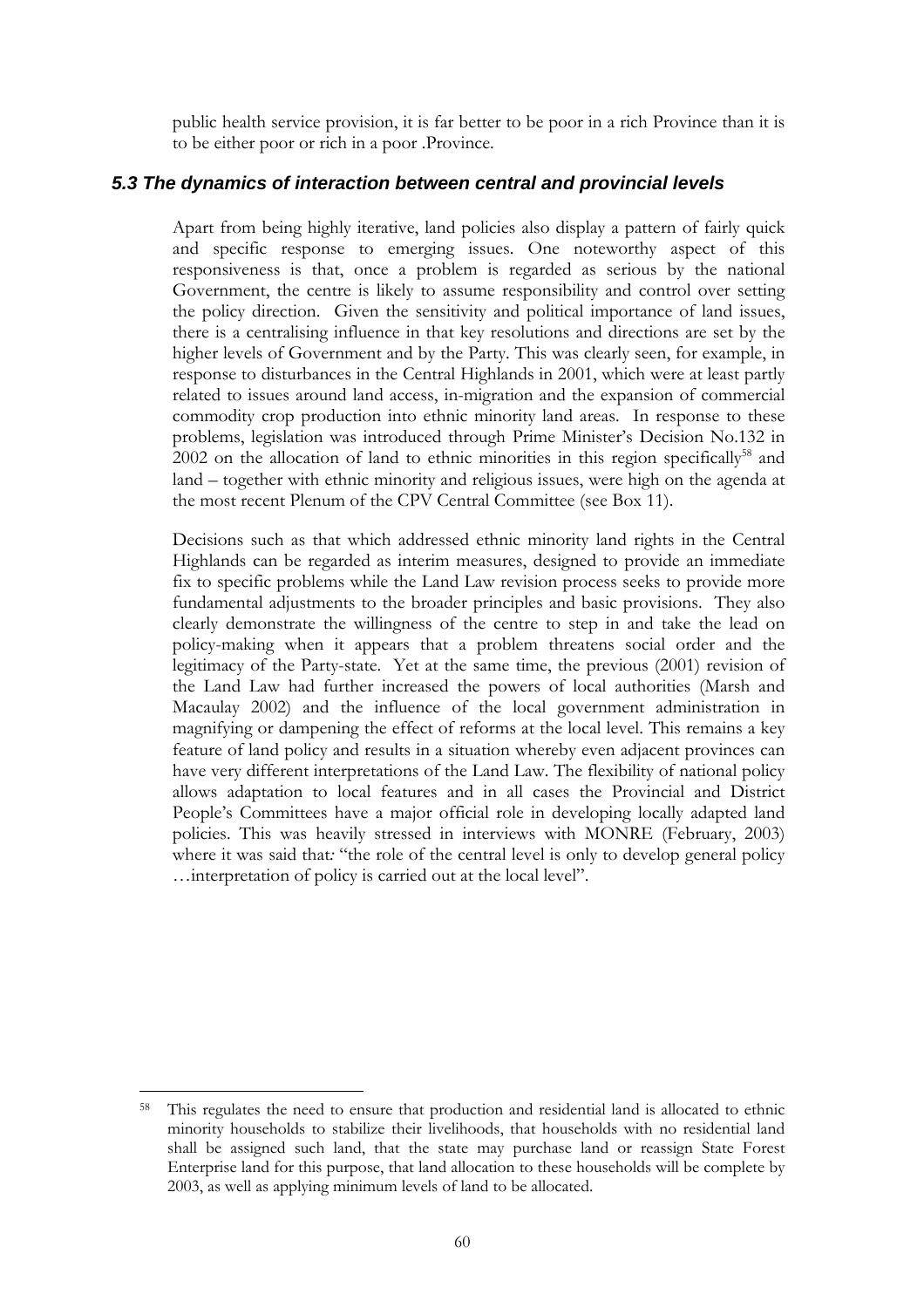#### **Box 11 Asserting central political control over the land agenda**

In the speech at the opening session of the CPV Central Committee in January 2003, the Party General Secretary stated that "…land policy is also an issue of great importance, as it relates to various domains including economic, political, and social aspects. Our party and state as well as the people have always paid serious attention to land policy. Correct land policy is considered a good motivation of resources that can result in successes for the revolutionary undertaking.…The CPV Central Committee is required to make in this plenum a comprehensive evaluation of the policies and regulations on land in both terms of contents and implementation of the policies as well as the real-life activities relating to land that have been going in society in recent years. Plenum delegates need to concentrate on the evaluation of land policies from 1993 until now so that they can confirm the stipulations that remain appropriate on the one hand and point out the issues and problems that need to be redressed on the other. The decision made here will constitute the groundwork on which the National Assembly can prepare necessary adjustments and revision for the new Land Law."

# *5.4 Ideology and interest as influences upon social policy*

## Political discourse, poverty and entitlement

The first section in this chapter emphasises that there is a fundamental orientation towards the needs of the poor which is apparent in all sectors of public policy in Vietnam (albeit stronger in some sectors than others). However, the criterion of poverty is not the only basis for entitlement to state goods and services. Within Vietnamese social policy, some social groups are accorded a privileged status as a reward for past service and sacrifice to the socialist state and the struggle for reunification, rather than for current poverty.

The understanding of what is meant by poverty – its nature, its causes, and its political implications in terms of the obligations of the state and non-poor groups in society to assist the poor – varies widely between and within cultures59. The way poverty is understood by donors overlaps to a significant degree [with](#page-82-0) the way poverty is understood within Vietnam – both within the political system and also to a large degree within society<sup>60</sup>. However, there are points at which the donor discourse of poverty does div[erg](#page-82-1)e from that of the Vietnamese political system, and

<span id="page-82-0"></span> $\overline{a}$ <sup>59</sup> OECD nations have, for several centuries, and continue today to debate about the possibility or morality of distinguishing 'deserving' from the 'undeserving' poor; about the degree to which families, communities or the state are obliged to address poverty; and the degree to which help provided to the poor can be made conditional upon them adopting certain types of behaviour. At an international level, the 1990s witnessed a great deal of intellectual effort invested in developing a consensus understanding of poverty and poverty reduction that was broadly shared amongst multilateral and bilateral donors and INGOs (see for example World Bank 2000; OECD-DAC 2000).

<span id="page-82-1"></span><sup>60</sup> Obviously, there are also considerable differences *within* both donor and Government camps as to what is understood by poverty and its structural (rather than immediate) causes. Equally important is the fact that discourses are not timeless: thus the explanation for poverty in the political discourse of the Government now places less emphasis upon class exploitation, and more upon other factors. The World Bank on the other hand now explains the occurrence of poverty by reference to a broader and more subtle range of factors, whereas in the past they might have relied predominantly on a discourse of over-regulation, public sector rent-seeking and state suppression of markets to explain poverty.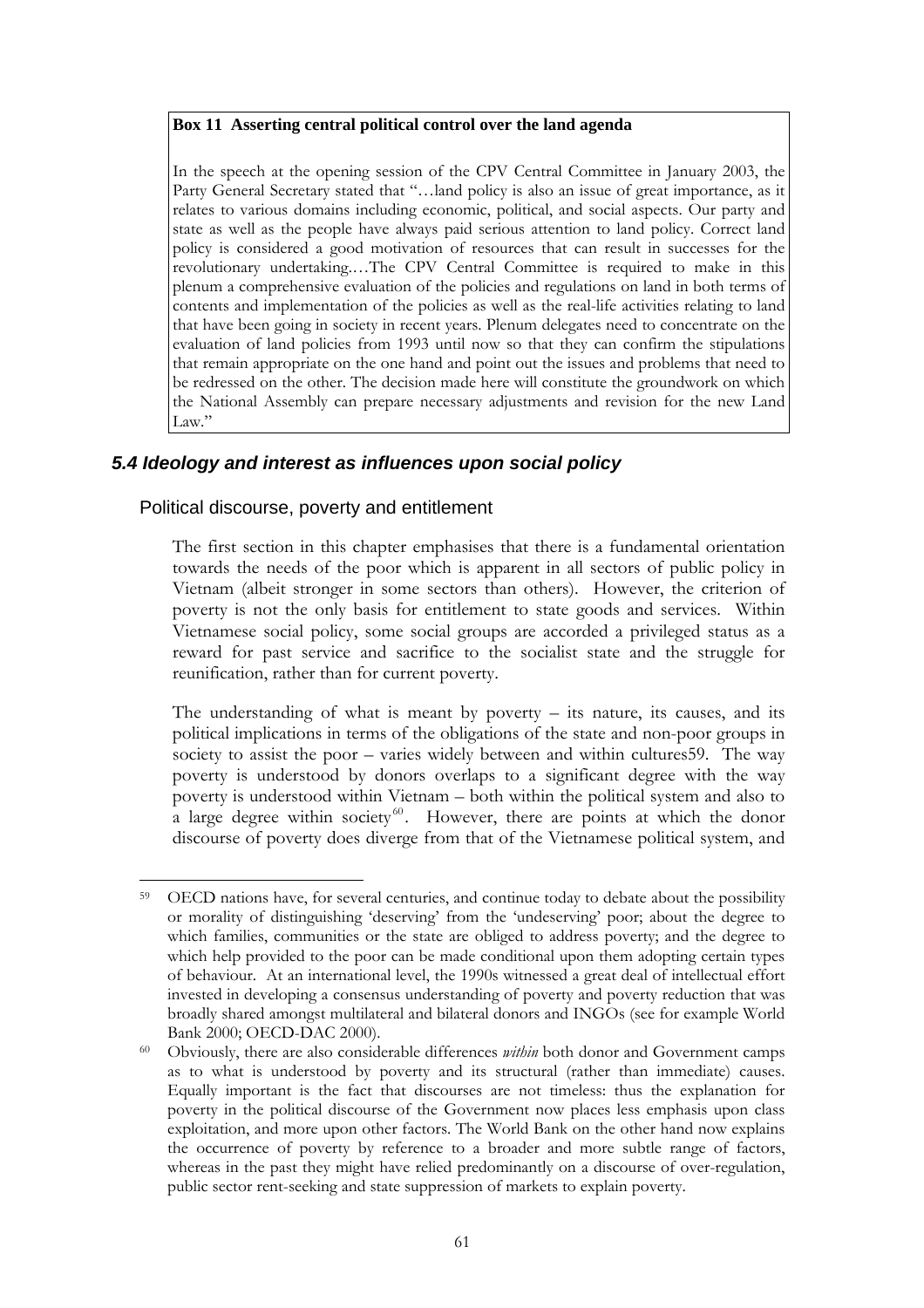it is helpful if all parties involved understand where these differences in perspective are likely to occur and what they imply for policy. This section discusses two instances in which discourse – that is, a combination of a way of seeing things and a set of values – have may have marginalised certain socio-economic minorities: namely, those labelled as being engaged in "social evils" and illegal urban migrants.

In Vietnam, the Party-state ideology that provides a strong underpinning to propoor policy-making in general includes within it a discourse of socialist ethics and morality, which in turn frames some social issues or economic activities – and the specific poor groups involved or otherwise affected – in terms which emphasise their undesirability and illegality. The resulting policy mix thus includes strong imperatives towards surveillance, control and deterrence, as well as need.

The case of HIV/AIDS provides a particularly good example. Because the first case of HIV/AIDS was identified at a time when drug use and prostitution were on the rise, a link between the illness and activities the Government labelled as "social evils" was established and sustained for many years. Particularly amongst the older generation within the Party, and the politically conservative grouping within this generation, there was and is a deep concern that economic liberalisation would expose Vietnam to the social problems associated with capitalist societies. As a result, policies providing for HIV/AIDS preventive health measures were from an early stage subsumed within legislation which aimed (with limited success) at regulating "social evils". This has had direct and indirect effects both upon poor and marginal groups (and society as a whole). Commercial sex workers – typically poor women with limited alternative livelihood options – have received medical assistance under Government policies, but have also been punished. This creates disincentives for such women to seek out state assistance in protecting themselves against contracting the disease, or, having contracted it, from treating its symptoms or preventing its transmission. As long as vulnerability to HIV/AIDS is presented as largely synonymous with prostitution, homosexuality or intravenous drug use, groups (both poor and non-poor) who do not fall into this category are less inclined to see HIV as a problem for them, and thus less likely to take precautionary m[e](#page-83-0)asures against contracting the disease<sup>61</sup>[.](#page-83-0)

It is important to recognise that GoV's policy with regard to HIV/AIDS control amounts to much more than *just* an effort to repress social evils. To its credit, Vietnam has recognised the potential danger of the virus, and has complemented the rather blunt "social evils" campaigns with a range of preventative health, health care and welfare policies. However, the persistent association of HIV/AIDS with social evils – in other words, the framing of a public health problem as a social problem or a problem of public morality - has made the promotion of public health messages regarding the spread of the disease less effective than they might have been, has contributed to stigmatising HIV-positive patients, and in doing so may have made surveillance less accurate. Officials reportedly hope to remove HIV/AIDS from inclusion in discussions of social evils in order to remove the stigma of the disease.

<span id="page-83-0"></span><sup>61</sup> <sup>61</sup> See Joint United Nations Program on HIV/AIDS – Vietnam Office (http://www.unaids.org.vn/\_PRIVATE/E\_PAGE/home\_epage.htm); *San Francisco Chronicle* 24th November 2002. Indirectly, it could be argued that by making prostitution and related activities (such as karaoke bars) illegal, policy on social evils creates additional rent-seeking opportunities for individuals within local Government, with negative effects on the governance qualities.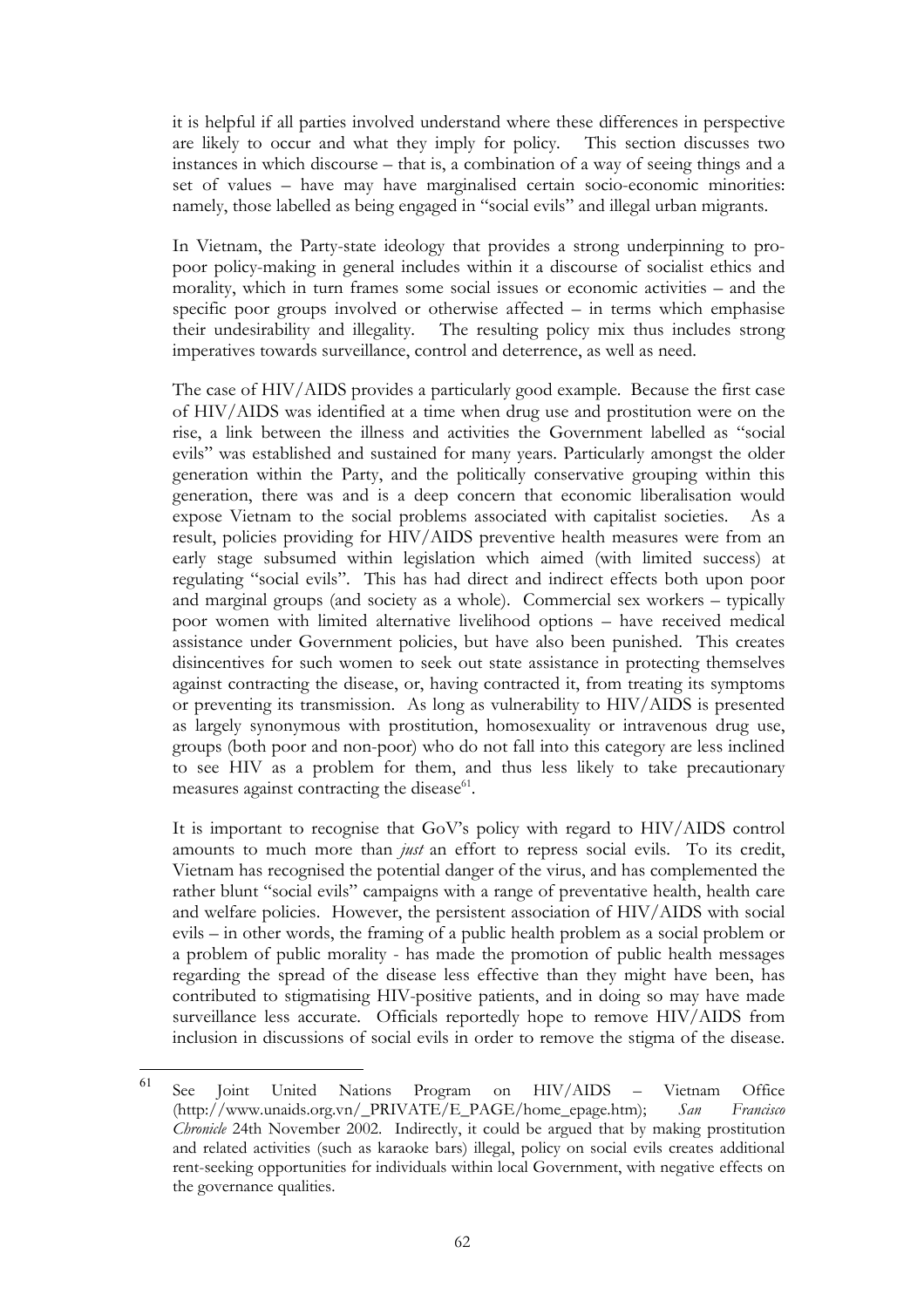However, this has been discussed for some time, and in the past HIV/AIDS control policies were de-linked from policies against social evils for a short period, only for the link to be re-asserted later (see Box 12).

#### **Box 12 Public health, public morals and policy: HIV/AIDS strategy and the suppression of "social evils"**

The first case of HIV/AIDS was detected in Vietnam in 1990. Since HIV/AIDS had been identified in neighbouring countries prior to this, the Government had taken some steps in preparation for its appearance in Vietnam, working with WHO since 1987 to establish a short-term plan for disease surveillance and prevention and, in 1990, create the inter-sectoral National AIDS Committee (NAC). Particularly in the early years, efforts to control HIV/AIDS were closely linked to the Government's "social evils" campaign, an effort to wipe out prostitution and drug use. In 1992 the Government issued a decree requiring all commercial sex workers, IV drug users, homosexuals, prisoners and certain travellers be tested for HIV. The Government also issued Resolutions No.05 and 06 on the prevention and control of prostitution and illegal drugs respectively. In 1994 and 1995 the CPV Central Committee also issued instructions in Directive No.33 on the control of social evils, and Directive No.52 calling on all levels of the Party to strengthen HIV/AIDS control through healthy lifestyles and abstinence from drugs and prostitutes. This directive still links the social evils campaign with HIV/AIDS. Although the Government would soon acknowledge that HIV/AIDS was a national problem, not just linked to certain social groups, in June 2000 the Prime Minister issued Decision No.61, creating the National Committee for the Prevention of AIDS, Drugs and Prostitution (NCADP) which merged "social evil" prevention programs with the National Committee for AIDS Prevention and Control, in large part in order to help the Prime Minister direct and co-ordinate AIDS, drug and prostitution prevention and control.

Although not directly comparable, there are some similarities in outcome between the treatment of groups marginalised by a state (and Party) discourse of immoral behaviour, and those marginalised by discourses that might best be described as "statist". One such example is the position of those who have migrated and settled in new areas without the necessary official permission. The problems of residents in urban areas who are unregistered – and, in formal terms, "illegal" – have received particular attention. These migrants face particular vulnerabilities, as they cannot officially work without a residence permit, and face restricted access to social services – factors brought out as major problems for the urban poor in a number of studies<sup>62</sup>. Policy classifications such as these also create basic problems for the collecti[on](#page-84-0) of policy-relevant poverty data, leaving policy-makers to navigate, if not blindly, then with partial sight $^{63}$ .

Apart from fostering inequalities by creating a social group that is marginalised and made vulnerable by policy classification, there is also an argument that such a system will over time act as a brake on economic growth. The system of household registration was originally introduced under a commandist, war economy, in which it served both to promote internal security and to facilitate the distribution of limited basic goods and services: it is however increasingly incompatible with a mixed

 $\overline{a}$ 

<span id="page-84-0"></span><sup>62</sup> These include the PPA and the grassroots consultations on the draft CPRGS.

<span id="page-84-1"></span><sup>63</sup> The Vietnam Living Standard Survey (VLSS) excluded unregistered urban migrants, resulting in a significant underestimation of urban poverty rates (SCF/UK, PPA from Ho Chi Minh City in Phan Thi Lan, 2001; Poverty Working Group 1999).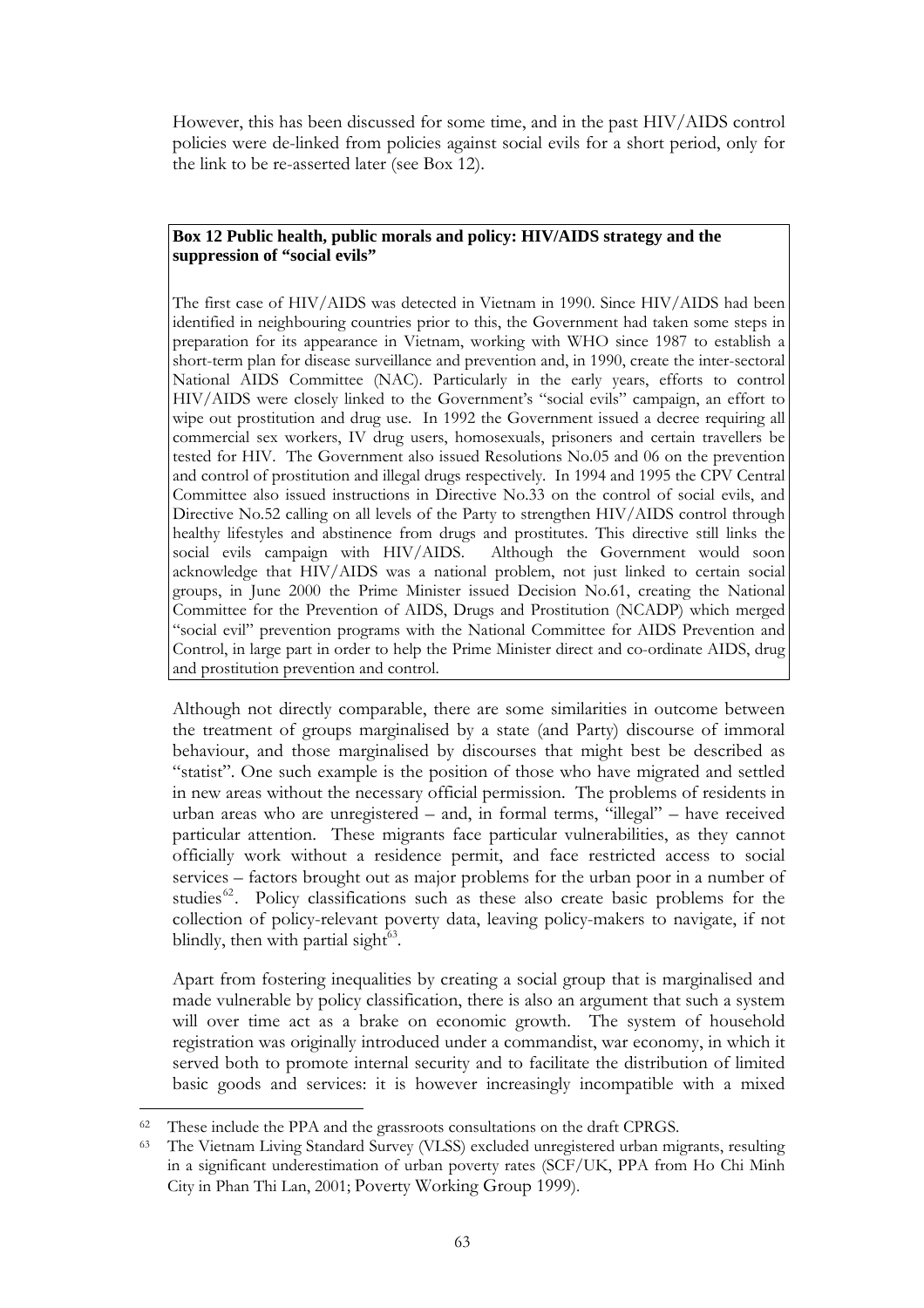economy in which internal mobility is necessary if labour supply is to be responsive to changing market demands. The attraction of the system under the current circumstances is perhaps that it places limits on the requirement for Government – particularly the immediate, Municipal level of Government – to provide services (e.g. schooling, health care) to urban residents. As such it could arguably also be argued to contribute to keeping down the price of labour and thus to sustaining Vietnam's comparative advantage in labour-intensive industry. To the extent that it does provide a disincentive to migrate to the cities, it also acts as a control upon the rate of urbanisation, the social problems associated with such urbanisation, and the need for the Government to invest in expensive urban infrastructure.

However, given that the Government has an explicit pro-urbanisation policy as part of its long-term development strategy (there is a target to increase the urban share of the population to over 40% over the coming decades), the costs of a large population of unregistered urban residents increasingly seem to outweigh the benefits. If an industry- and services-based urban economy is to develop, it is essential that migrants to urban centres are provided with the right to access social services (education, health, and social protection or HEPR entitlements). There are indications that policy on the entitlements of illegal urban migrants has begun to change. In the CPRGS, the Government has announced that it will "create access to basic social services for all urban people, including unregistered migrants [and] develop measures to help poor people find jobs in urban areas". In addition, the Government will "review labour migration policy and household registration policy to make it easy for people to move to better-paying jobs"64. This is an important decision: it will entail an increase in the level of demand f[or](#page-85-0) urban social services, and place a strain on the budgets of urban Governments. It is however necessary, both to provide the mobile and flexible labour market Vietnam needs to develop, and to provide migrants to urban centres with the same rights and securities as other citizens<sup>65</sup>.

By contrast to the two groups described above, some social groups are explicitly favoured by Government policy. Preferential treatment of "policy" households is rooted in legislation such as the Ordinance on the Preferential Treatment of Revolutionaries, Fallen Heroes and their Families, War Activists and People with Meritorious Service to the Revolution, and once again is justified the discourse of socialist morality and related to north-south tensions. These "policy" or *chinh sach*  house-holds are veterans, war invalids or in some way connected to the Communist Party. In research carried out in one SFE in Ca Mau Province (Luttrell, 2001), it emerged that despite the stated pro-poor intentions by SFE officials when describing the criteria for choice of households to receive land, most of the households who received the land were forest enterprise staff, war veterans or Party members. Where such groups predominate, preferential treatment for "policy households" is not much use in allocating scarce resources, but does mean that any

 $\overline{a}$ 

<span id="page-85-0"></span><sup>64</sup> SRV 2002 p. 132

<span id="page-85-1"></span><sup>65</sup> An interesting parallel is China. The PRC has also recently started a (gradual) move from a system of residence permits – which was used to administer social security and manage population movements and labor supply, but which contributed to the vulnerabilities of migrants in the towns and the oversupply of labor in the countryside – to an employment registration system based on social security numbers (Viet Nam News Thursday 30th August 2001).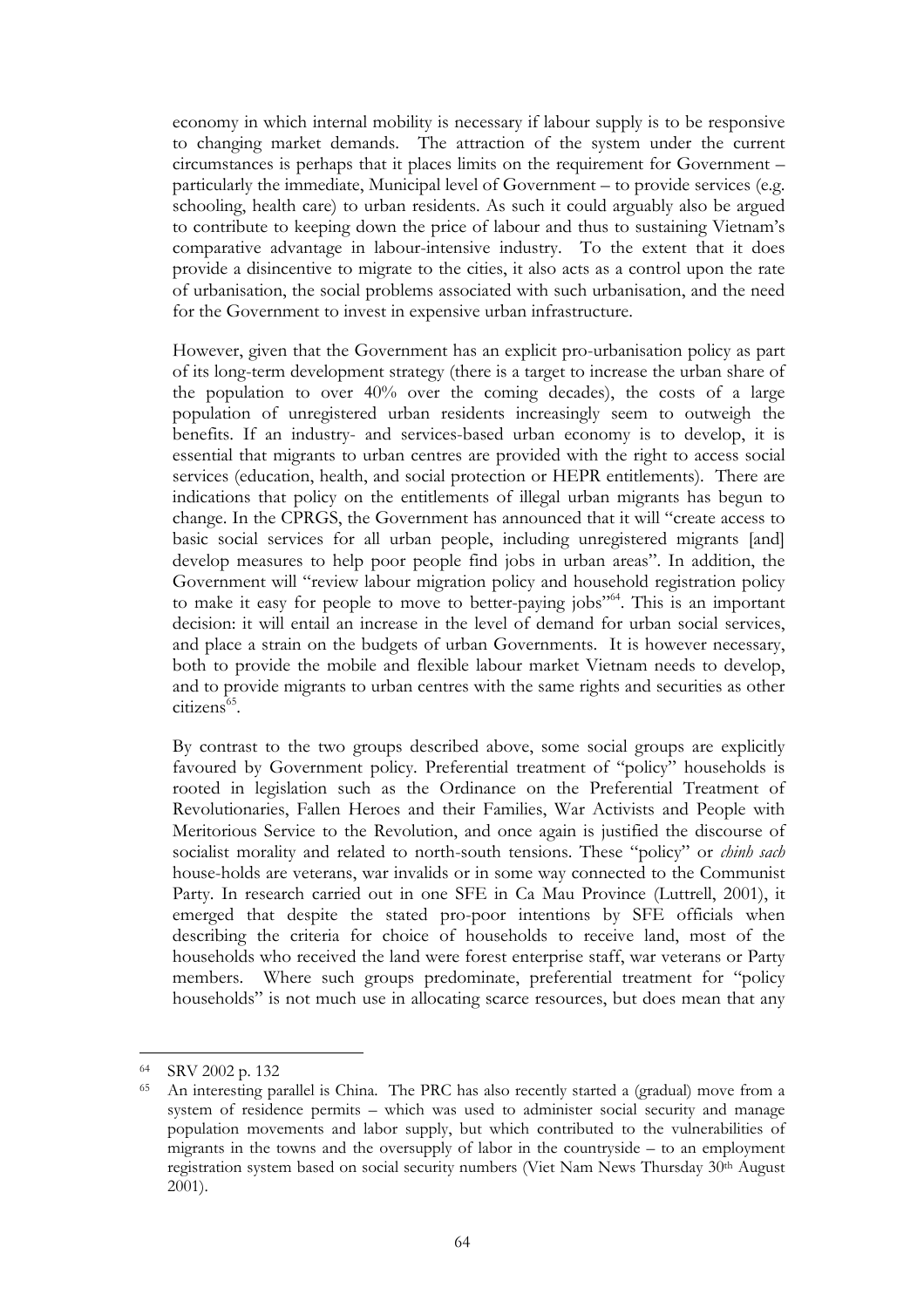poor households that do *not* fall into such groups are extremely unlikely to receive benefits. As one forest farmer noted:

'The first time they allocated the forest in 1986 they allocated the land to staff from the forest enterprise and commune and then to '*chinh sach*' households. We are all veterans, invalids or households who have had someone die in the war. I myself was allocated a lot of land after coming back from [fighting in] Cambodia… All the '*chinh sach*' people in this province applied… There were so many application forms even a boat would not have been enough to carry them all'.

### Institutionalist perspectives on the policy process

In some sectors of the economy, elements of the state are direct stakeholders – that is, they are involved as economic actors in production and exchange. This can inevitably influence policy interpretation and outcomes. This is most obvious with regard to state-owned enterprises (SOEs). In the forest sector, State Forest Enterprises (SFEs) still hold around 40% of forest land (World Bank, 2003) and considerable areas of protection forest are under the jurisdiction of the Forest Protection Branch. In forest-rich provinces, the forestry lobby is therefore an important political constituency, both historically and through the large number of well-educated forestry professionals on the ground. These factors, combined with the local institutional complexity of the sector (such that households, communes, forest enterprises, commercial interests and the forest protection service may all have a stake in forest management within a given area) results in a situation whereby the effective nexus of policy-making in the sector lies in the competing environmental protection, economic and livelihood demands and interests at the local Government level.

### *5.5 Use of targeted programmes*

Targeted programs have been one of the main mechanisms through which the Government has sought to realize policies on poverty reduction and to address the needs of poor areas throughout the 1990s (e.g. through Program 327 in forestry, Program 135 for infrastructure investments in poor communes, and the umbrella Hunger Eradication and Poverty Reduction (HEPR) programme). The frequently stated rationale of the Government for adopting such programmatic approaches is in order to "concentrate and focus policies and resources", to "increase efficiency" in areas where service capacity is low, and to reduce the "points of contact" for local officials and citizens in order improve the outreach and access to services and other forms of assistance. Critically, these target programs also represent one of the main redistributive mechanisms of the Government through fiscal transfers from the national budget.

Apart form a technical rationale, the preference for target programmes also reflects a certain "style" of policy-making. Policy during the socialist period relied heavily upon exhortation and popular mobilisation through a "campaigns" approach to the solution of social and economic problems, and target programmes reflect this legacy.

The target programmes thus remain a very important element of pro-poor policymaking, embedded in an established political tradition and its associated institutions. In effect, these programmes represent one of the main mechanisms by which the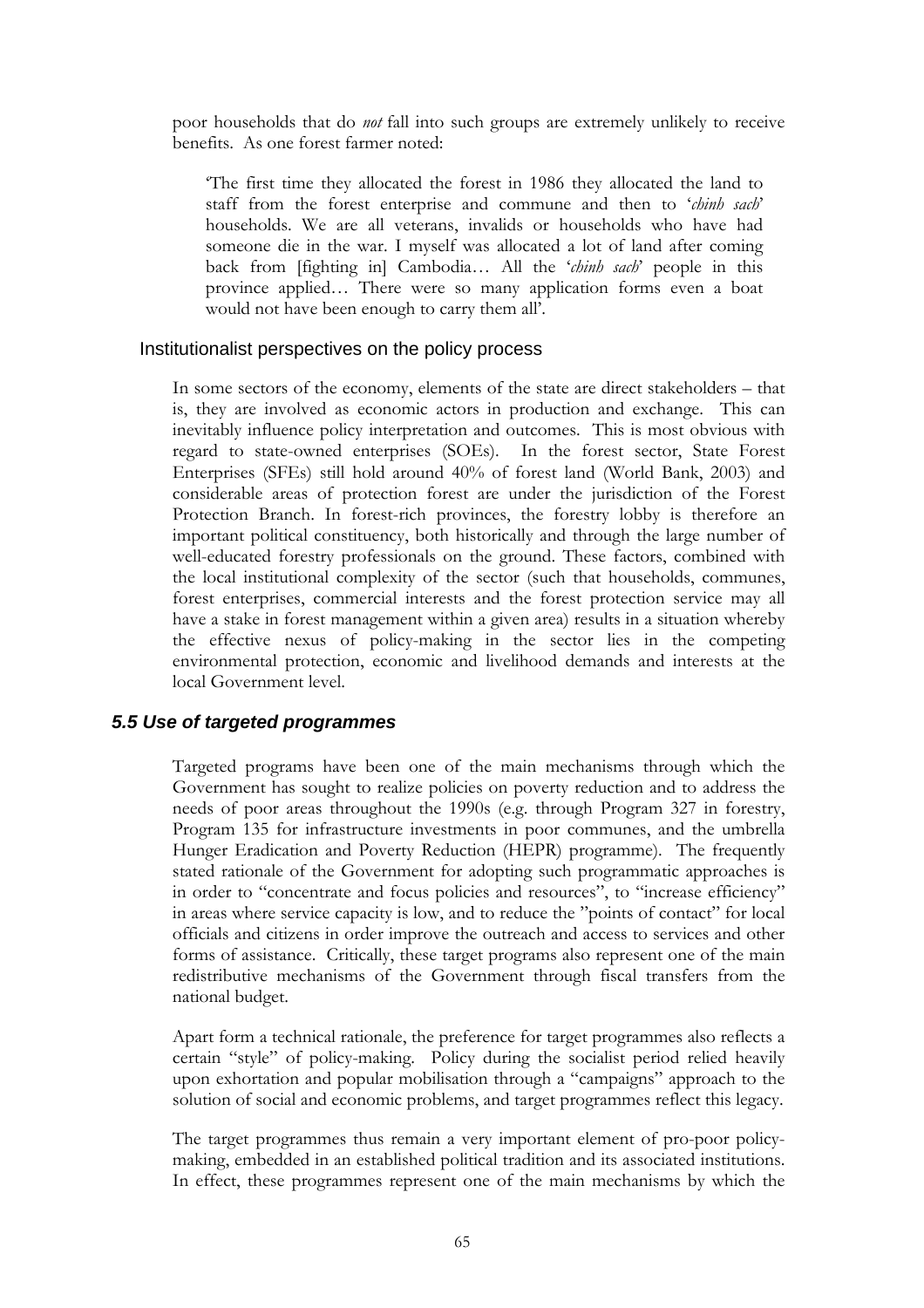Government uses public funds to effect redistribution in favour of the poor. However, there is a growing debate (prompted by some donors) about whether such target programs are necessarily the most effective strategy for tackling the forms of poverty that are emerging in the current economic situation; or whether alternatives - for instance, the revision and strengthening of basic social relief and safety-net policies and systems - would be more appropriate in addressing the needs of the poor within a mixed and (hopefully) expanding economy.

At the same time tensions also arise between the need to put into effect coherent sector specific policies on the one hand, and the need to promote greater complementarity and coordination between sectoral policies and services in order to have a beneficial impact on poverty on the other. The weak coordination, management, supervision and monitoring of the multi-sector national target programs is a recognised cause for concern.

Despite these concerns, it is likely that such target programs will continue to be the mainstay of the Government's approach to implementing pro-poor policies in the foreseeable future. (The review and revision process for Program 135 and the HEPR are already underway in preparation for the next phases, scheduled to begin in 2006). In this context, it is unfortunate that there are generally only weak linkages developed between donor-supported initiatives and structures for the implementation of the main poverty reduction target programs of the Government<sup>66</sup>. Given the volume of public resources channelled through the target programme[s,](#page-87-0)  there is a strong case for donors to engage with them in order to assist the Government in improving their poverty focus and effectiveness. There is also a good case to be made that the geographically-targeted Programme 135 – which is essentially an infrastructure-led area development programme – might provide a good vehicle for the "rolling out" of the national CPRGS to Provincial and sub-Provincial levels. .

The following example of a major intervention in the forest sector illustrates some of the internal dynamics that often play out within these target programmes, and the way that the poverty content of such a programme and its relationship to sectoral goals may shift over time.

### The marginalisation of poverty goals in forestry: Programme 327

One reason for the more uniform implementation of forest sector policies (relative to, for example, health or land sector policies) has been the fact that it has been framed as a "campaign approach" - Ho Chi Minh's edict that *"forests are gold"* still stands prominently on political posters in many province and district towns – and implemented through "targeted programs" aimed at reforestation and forest protection. The major public sector investments in forestry over the last decade have been through two large nationwide target programs (Program 327 between 1993 and 1996 and the 5 Million Hectares Program from 1997 onwards) that have dominated sectoral planning and served as the main instruments for putting policy into practice.

<span id="page-87-0"></span> $\overline{a}$ <sup>66</sup> The health sector is a notable exception: as in many countries, a number of donors have found it highly attractive to work through vertical programmes. This is described in more detail below.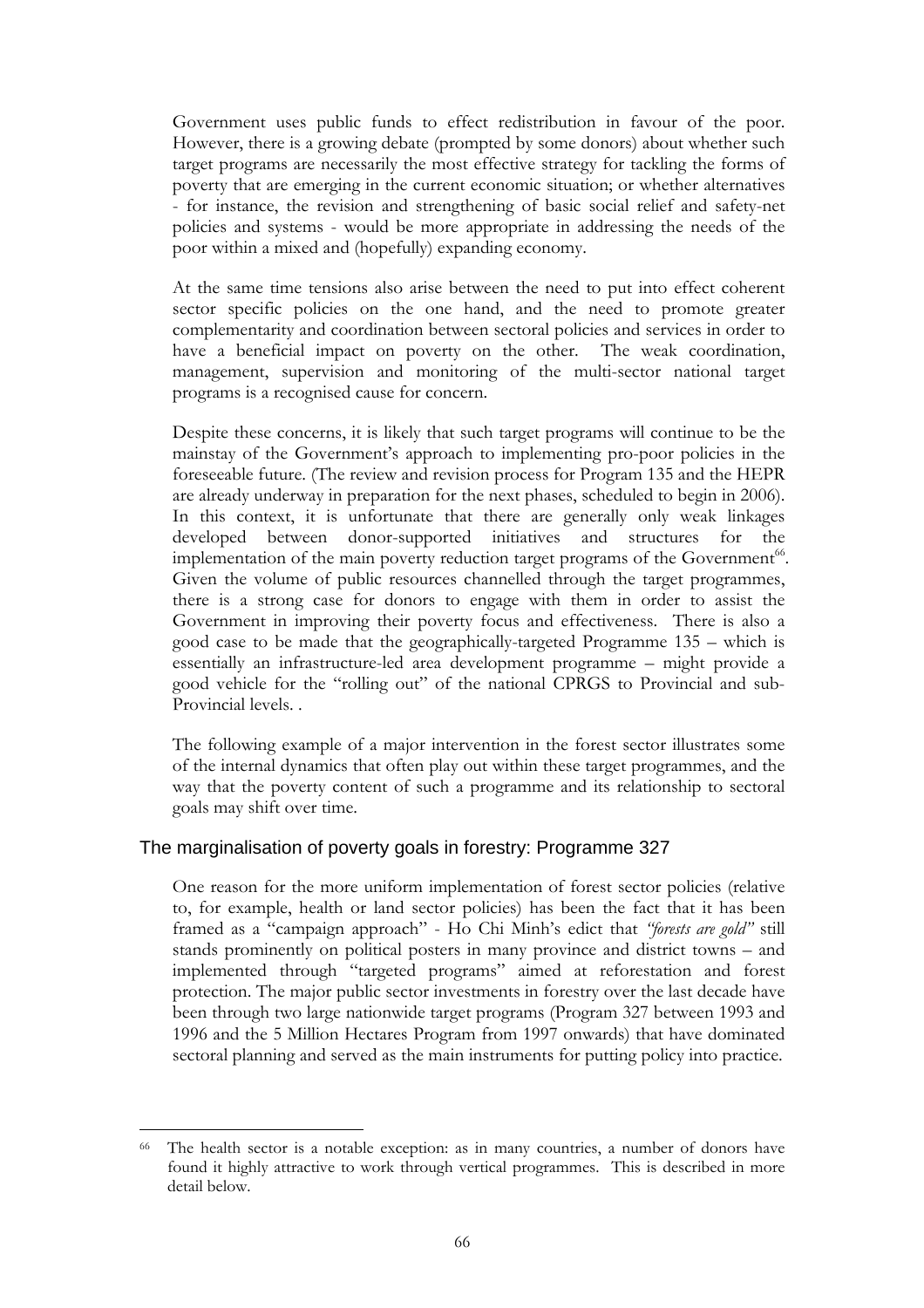The major forestry program in the early 1990s was Program 327. The goals and objectives of this nationwide program were initially broad and ambitious, covering improved land utilisation (in agriculture, forestry, fisheries and agro-forestry), with a strong focus on household economic development. In Government Decree No.327 (from 1992) it was stated that:

" ...all economic sectors...are to participate in the projects on the use of vacant lands, bare hills and mountains, and forests, to set up the projects and make use of all land...to regard households as production units...Establishing a close relationship between households and communities and with other state and collective economic units in the region, in order to strongly develop production, and ensure the benefits for every household."

As originally conceived, therefore, Program 327 was not specifically a forestry program but one aimed at wider socio-economic goals, incorporating intentions to support farm households living in forest-dependent areas. However, from an early stage it became associated primarily with forestry policies.

Program 327 was carried out through a series of around 1200 sub-projects, managed by the province or district authorities, and implemented primarily through the SFEs (as the project owners). Funding came mainly from the national budget and was initially limited (around USD 11.7 million in 1993) but substantially increased to USD 56.4 million in 1995 (ADB, 2000). According to the original policy decision, around 60 % of the funds were intended for infrastructure, forest planting and protection, and project management. This included farmer contracts for forest protection, or for establishment and tending new plantations (with a payment of around 50,000 VND per hectare per year). The remaining 40 % of project funds were intended for households as recoverable loans without interest. In practice, however, these loans usually took the form of 'in-kind' agricultural production inputs subsidized by the project owners.

Following Government Decision No.556 (of 1995), program funds were concentrated more directly on forest establishment and protection, and the proportion of funds allocated to household loans was substantially reduced from 40% to 12% - thus shifting a greater proportion of the funds to cover the SFE operations. Prior to this it had already become apparent that one main constraint in the program was that organisations such as state enterprises were given the role of acting as credit managers without the necessary administrative capacity, skills or legal mandate to do so effectively (MARD, 1996).

Evaluations of Program 327 revealed that while the program achieved considerable success in several provinces in reversing the trend of deforestation, there were critical managerial and technical weaknesses in implementation (Fortec 1998). The major technical success of the program was in natural regeneration of protection forest. As indicated above, farmers were supported with protection contracts to close-off regeneration areas, which led to impressive re-growth in many parts of the country. The success gained in natural regeneration led to an important shift in Government policy to devote greater resources to this form of forest management. However, it also implied a need to reassess the way to achieve economic benefits for farm households (ADB, 2000), since once protected areas are closed-off and regenerating, it becomes essential to actively manage them in order to both enhance the protection function and as well as to maximise the availability of side-products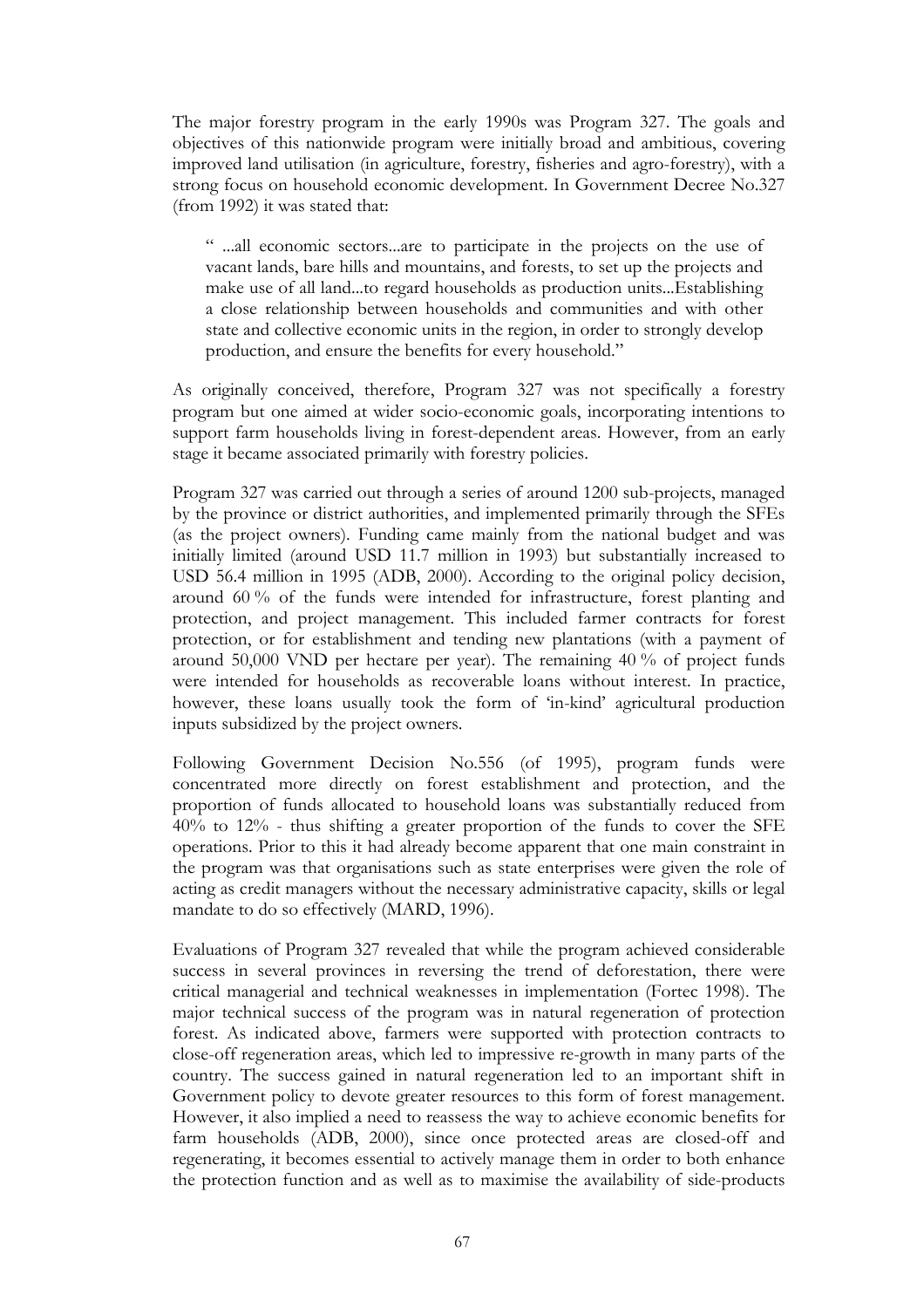for households. This led on to the intensive policy discussions that are currently taking place on benefit-sharing arrangements.

It could be argued that the decision taken in 1995 to narrow the focus of Program 327 onto the preservation and restoration of forest resources represented a 'delinking' of forest sector activities from the poverty reduction agenda. The Forest Development Strategy (2001-2010) reflects that one main advantage of Program 327 was that: *"…households were targeted for investment and the credit scheme…"* and that the *"… benefits of stakeholders were clearly stipulated"* (MARD, 2002). At the same time, it also states that one weakness of the program was that:

"In many provinces the program was considered as a poverty alleviation program, therefore, investment was scattered, the investment rate was set on an average basis, loan disbursement was slow, and the repayment regulation was not clear and strict".

A revealing aspect of this statement is that it highlights a tension between broadbased poverty alleviation efforts in upland and poor rural areas, and the need for concentrated investments on forestry protection and development. Subsequently, the broader socio-economic objective of the Government for these remote rural areas was re-formulated in the National Target Program 135 (the *Program on Socioeconomic Development of Communes Facing Special Difficulties)*. However, while Program 135 focuses on upland communes in which forest land is the major resource, it does not include a forestry component and forestry continues to operate through a separate sector specific program.

#### Vertical programmes in the health sector

A major drive in the development of healthcare services over the reform period has been through the expansion of national preventive healthcare and family planning programs. These programs are operated vertically through the Ministry of Health and have adsorbed a significant proportion of both state budget allocations and donor assistance to the sector. It is estimated that expenditure on health increased from around \$12 p.c. p.a. in 1993 to \$19 p.c. p.a. in 1998, approximately 50% of which was devoted to these national programmes and operation of local health facilities and services (Vietnam Development Report 2000).

In a chicken-and-egg process, the Government's preference for delivering much of its health services by means of vertical programmes has helped to make them attractive to donors. In the period between 1990 and 1998 over 60% of donor funds committed to the sector were also channelled through 10 national programs (ADB 2001). Reasons given for the prevalence of donor funding through these programmatic structures include their clearly defined public health mandate, and the ease of disbursement through the vertically aligned management and delivery systems.

It is recognized that these programs have achieved considerable success in controlling the spread of communicable diseases and expanding the provision of primary healthcare, as reflected in public health indicators for the population as a whole (Do Nguyen Phuong 2000; World Bank *et al* 2001). Effective implementation on the ground has been attributed to the fact that the province health services and Commune Health Centres have benefited from the assured funding through these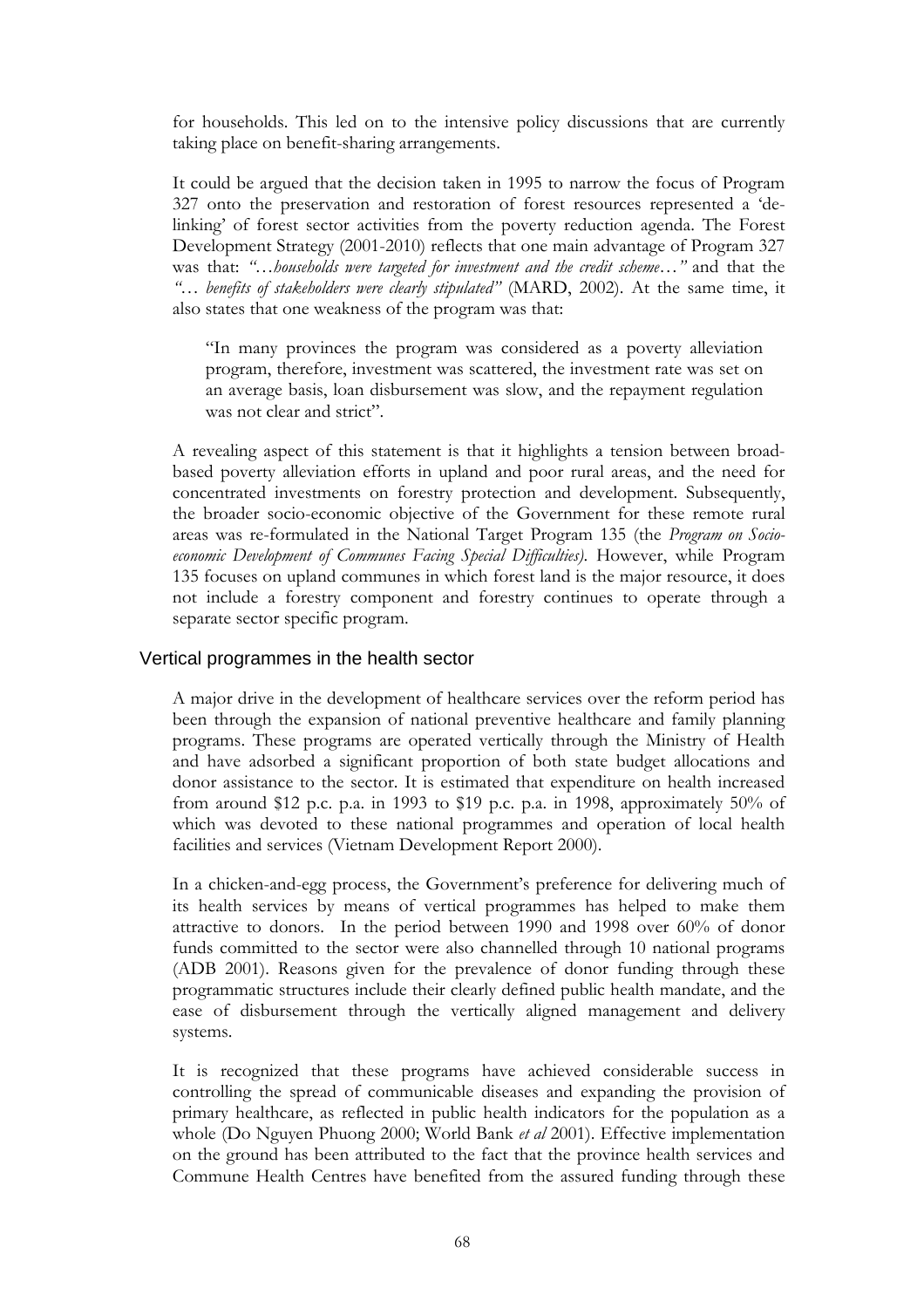programs for equipment, supplies and training, and to the involvement of the mass organisations in raising public awareness around them. Consultations carried out with local communities also reveal that these programs have been generally well received and successful in reaching their intended beneficiaries and poor groups (CECI 2000; Shanks & Turk 2002). However, the domination of the health sector by donor-assisted vertical programmes has made it harder for the central Ministry of Health (which is one of the most under-staffed of the core Ministries) to develop the capacity necessary to establish a strategic policy vision for the health sector, and to adequately address key questions such as the role of the private sector or the funding of Commune-level health care.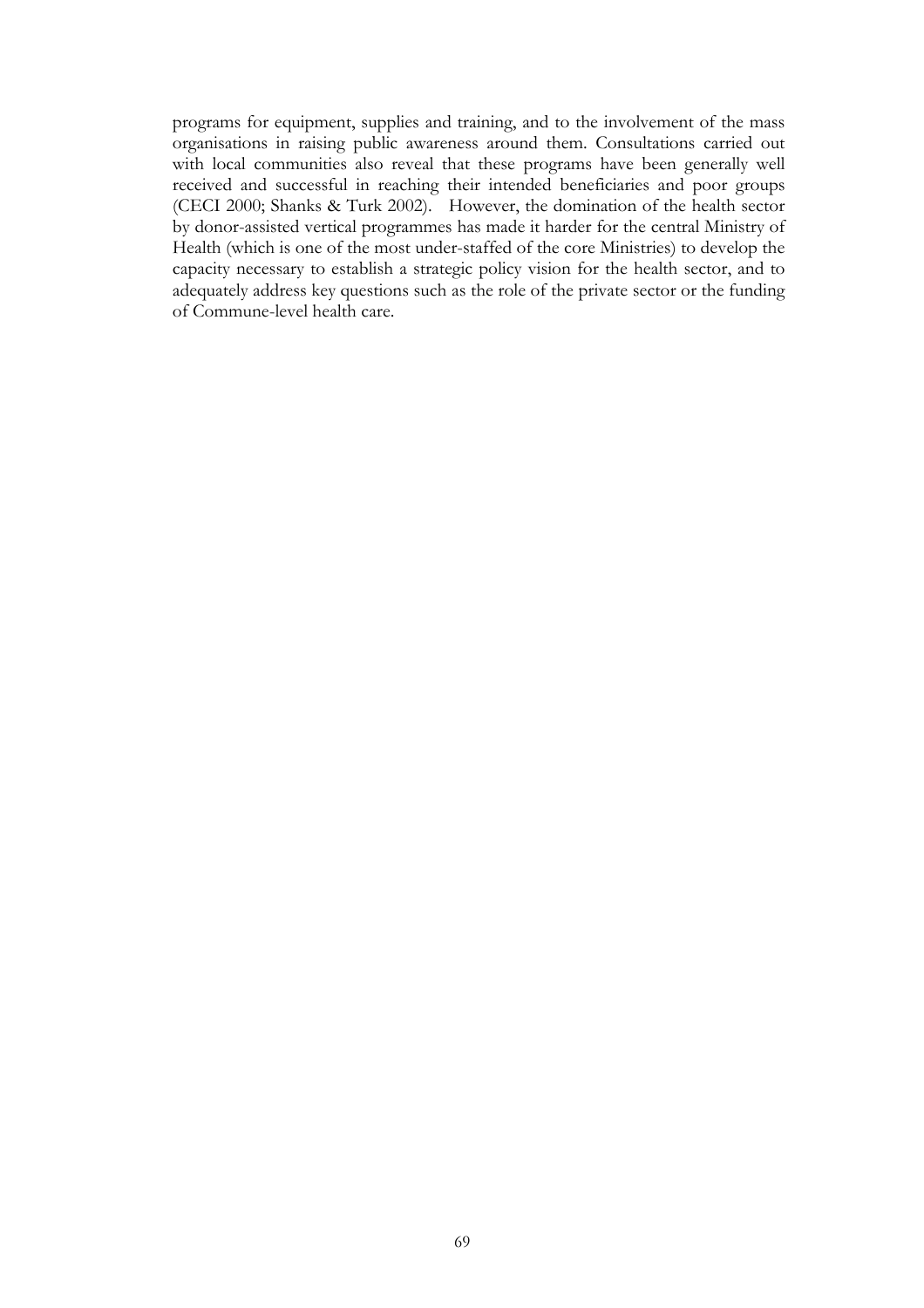# **6 Opportunities and recommendations**

# *6.1 Summary of findings*

Since the mid-1980s, the Government of Vietnam has overseen a remarkable decline in poverty. In policy terms, this has been driven primarily by an unusually broadbased economic growth, a phenomena attributed to the fact that economic liberalisation was played out in a society in which initial assets (notably land but also the human capital created through public education and health) were widely and equitably distributed. It is important also to remember that donors and aid played at best a marginal role in the major policy changes and the dramatic achievements in poverty reduction that occurred in the decade following the introduction of *doi moi* in 1986.

While the achievements of the last fifteen years have been spectacular, there have inevitably been some losers from liberalisation, and these become more numerous as time goes on. A significant number of households (particularly in the south) are now losing land; and the poor are finding it harder to achieve access to public health services which have been struggling financially since the collapse of the collective system. The Government continues to attempt to respond to these problems, with a particularly intensive round of policy-making in the period 1998-2002 (the period leading up to the  $10^{th}$  Party Congress).

# *6.2 Recommendations for donors*

### Consensus-based policy-making necessitates developing a range of contacts

In relating to line Ministry structures, donors need to develop a diversity of channels into policy making-processes. At present, donors typically maintain just one or two points of contact (for instance with the International Cooperation Departments); and donor-supported projects are generally located within a particular department or project management unit. These departments or units do not necessarily have decisive or even significant influence over policy formulation. Especially in the context of the consensus-based model of GoV policy formulation, it is necessary to build and maintain a range of contacts in order to be able to better understand, and possibly influence, the evolution of policy thinking from a variety of mutuallyreinforcing angles. This requires detailed knowledge of the institutional set-up of each sector, as well as investing time to build up these contacts and relationships.

On the same general principle, it is important for donors to cultivate insights into the policy process at different levels. It is concluded in this report that the policy process cannot be accurately described as either generically top-down or bottom-up in nature: both dynamics are at work, with the balance between the two varying over time and between sectors and provinces. In the iterative and frequently protracted period of debate and consultation leading to the production of new legislation and implementing guidelines, certain provinces or municipalities may exercise particularly significant influence, through, for example, *ad hoc* drafting committees. An external partner will be better placed to understand and contribute to policy debate if it is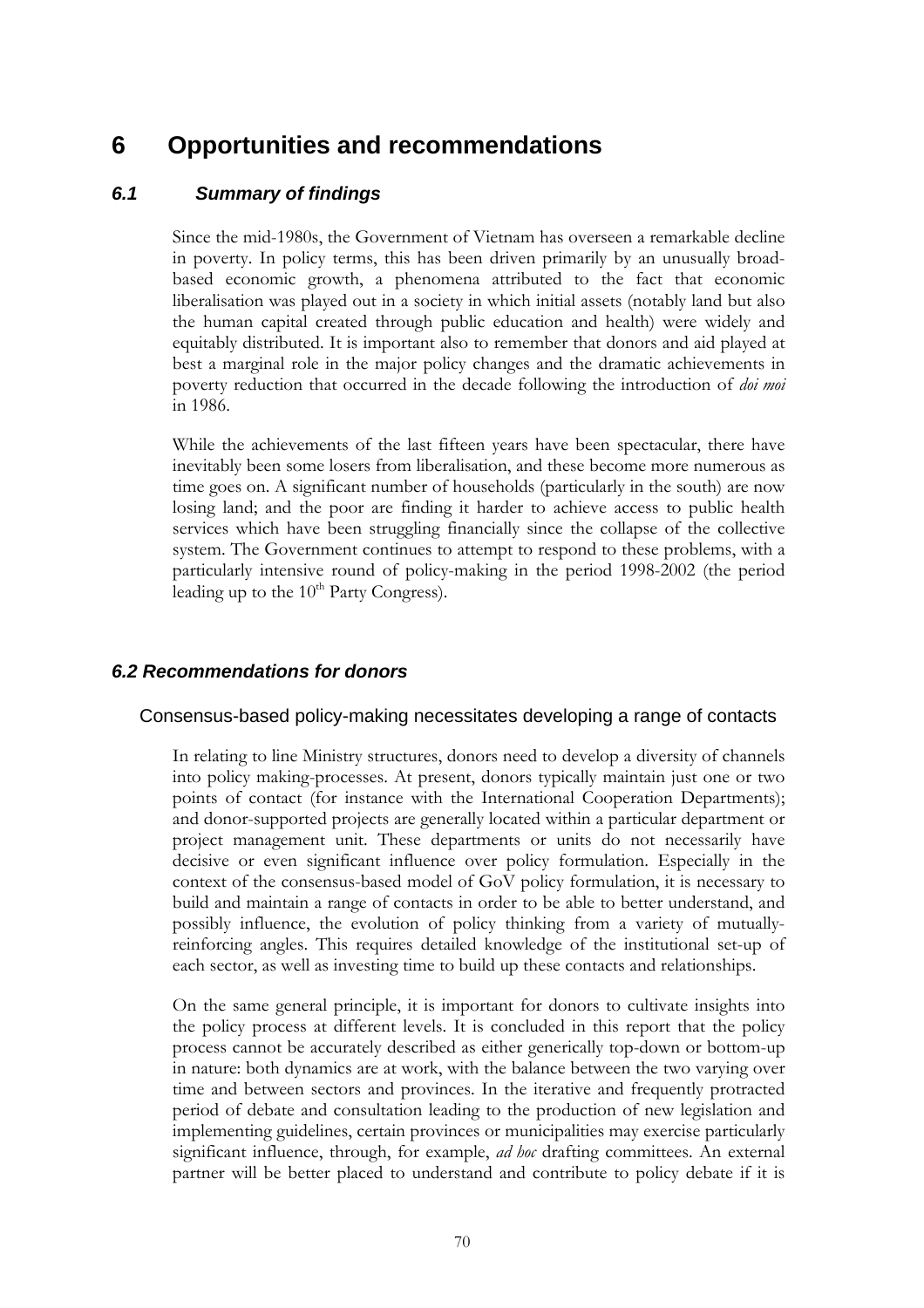aware of and engaged with the perceptions and interests of influential sub-national actors. This is problematic for donors which have, in an effort to act more strategically, consciously withdrawn from the minutiae of sub-national project implementation in a number of sectors. This point is related to, but subtly different from, the concern sometimes raised by NGOs, that donors which focus on national policy might be losing contact with policy outcomes on the ground.

The need to develop a range of contacts raises the issue of the importance of personal relationships, a point raised by Eyben (2003) in her recent work on policy influence in China. One of the strategies that was arguably employed with some success in the CPRGS process involved development partners engaging (largely through the Poverty Task Force) with key individuals in line ministries to champion the cause of medium-term and inter-sectoral anti-poverty policy-making. This suggests that the targeting of individuals may well be effective as an entry point to policy influence. However, there are obvious concerns that the approach (of concentrating efforts on building relationships and dialogue with a few key individuals in each major institution) is ultimately not the best approach - *particularly* in the consensus-based system of Vietnam, in which policy change relies upon a broad base of support. It may be highly unsustainable should the individuals in question move out of power or, as is common in Vietnam, move to or out of a province.

If the strategy of developing close working relationships *is* seen as an effective strategy, donors need to give thought to what kind of human resources are needed. Building and maintaining such contacts calls for increased staffing levels and more long term or national staff. It also requires a sophisticated understanding of policy systems. The opaqueness of much of the Vietnamese policy process highlighted by this study should serve as a warning signal to those planning to embark on influencing based on superficial policy analysis.

# Certain institutions are particularly important in the policy process

Within the broad panoply of actors involved in shaping the formulation and iterative implementation of policy, some stand out as deserving particular attention:

- While the Ministry of Finance is involved in all stages of policy formulation, its role becomes critical during the early stages of interpreting and implementing new policy initiatives. Detailed costing and financing mechanisms and procedures are usually explored and decided upon only *after* a particular policy or program has been approved. This can have a significant impact on how these decisions are implemented at lower levels. Donors need to engage with these issues and institutions at an early stage, particularly when working on the design and introduction of programs that will involve significant changes in the regulatory framework.
- In all sectors, specialized policy, strategic planning and research institutions have an established and important role in policy formulation at the national level. Donor support to such institutions is provided in some cases, but often through third party research and development projects. There is potential for greater and more direct donor engagement and dialogue with these types of institutions on policy matters.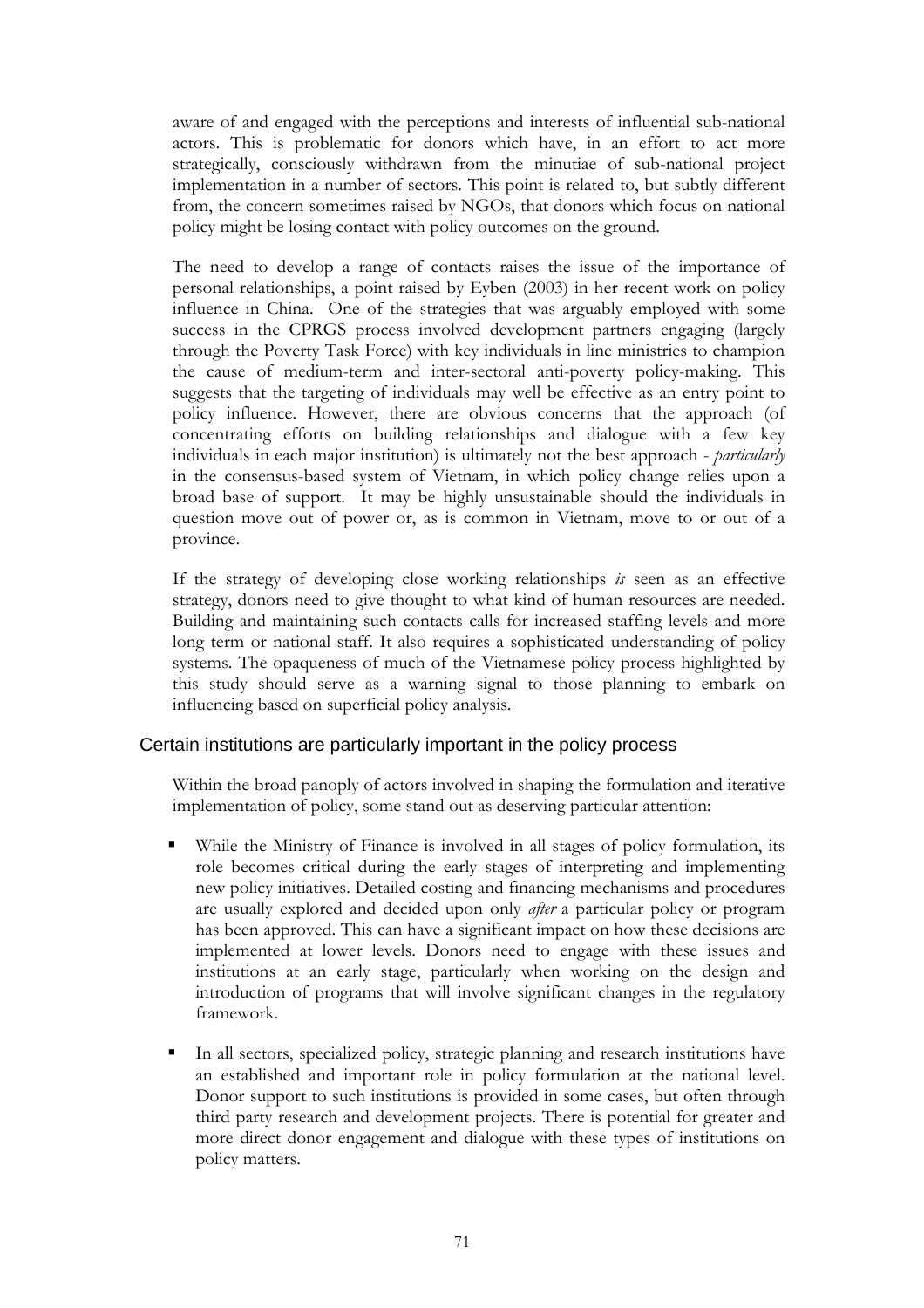A range of intermediary agencies at the interface between the national and province levels – including sectoral research and training institutes - also play an important role in policy interpretation (for instance, through imparting information and guidance on new areas of policy). In the health sector in particular, medical and health service schools have an important role in updating policy knowledge to new and in-service medical staff and health-workers.

## Tracking policy documentation

The policy-making process in Vietnam results in a huge amount of published legislation, and an even larger amount of unpublished guidelines, which are used to keep Government officials abreast of the situation. The real impact of new legislation usually does not lie in the original policy statement, but in the follow-up guidelines and instructions that are developed and issued subsequently. This has a very practical implication for donors, which must allocate adequate resources to monitor and get to grips with this detailed documentation in order to adequately understand policy positions.

In the interests of coordination, donors might want to consider managing this collection and organisation of policy paperwork as a shared resource, either just with other donors or NGOs or, if Government is willing, with the Government. Given the complexity and consultative nature of the Vietnamese policy system, having a comprehensive archive of all public GoV policy documents might even be of benefit to some within Government. If the Government is not interested but a number of donors are, one option would be to review the existing development libraries available to development partners (e.g. the VDIC, the UNDP library, or the shared NGO library which already has the best collection of GoV policy documentation) and use one of these as a nucleus for a co-financed and comprehensive policy library. If individual donors are nervous about their ability to obtain the references they need as and when they need them, the documentation exercise could focus upon the creation of a comprehensive online electronic database of policy documentation: Government partners would be asked to supply electronic copies of circulated policy documents, or hard copies could be scanned in.

### Engaging strategically with targeted programmes

Many donors have strong reservations about the current effectiveness of many of the Government's targeted programmes (e.g. Programme 135). However, the Government continues to regard these programmes as in many respects the centrepiece of its anti-poverty policy: indeed, to a large degree, many Government officials appear to see these essentially compensatory or redistributive targeted programmes as *synonymous with* poverty reduction. This somewhat undercuts a more holistic and strategic policy framework within which direct, inclusive and targeted policy measures are all seen as part of an integrated response to poverty. This, indeed, is the crux of many donors' concerns: that these programmes absorb a large proportion of funds which might be more effectively allocated to different types of poverty-reducing actions; and multi-sectoral interventions do not always integrate as effectively as they could with sector development processes. Given that it is likely that such target programs will continue to be the mainstay of the Government's approach to implementing pro-poor policies in the foreseeable future (with the review and revision process for Program 135 and the HEPR already underway for the next phases to begin in 2006), donors are probably best advised to engage with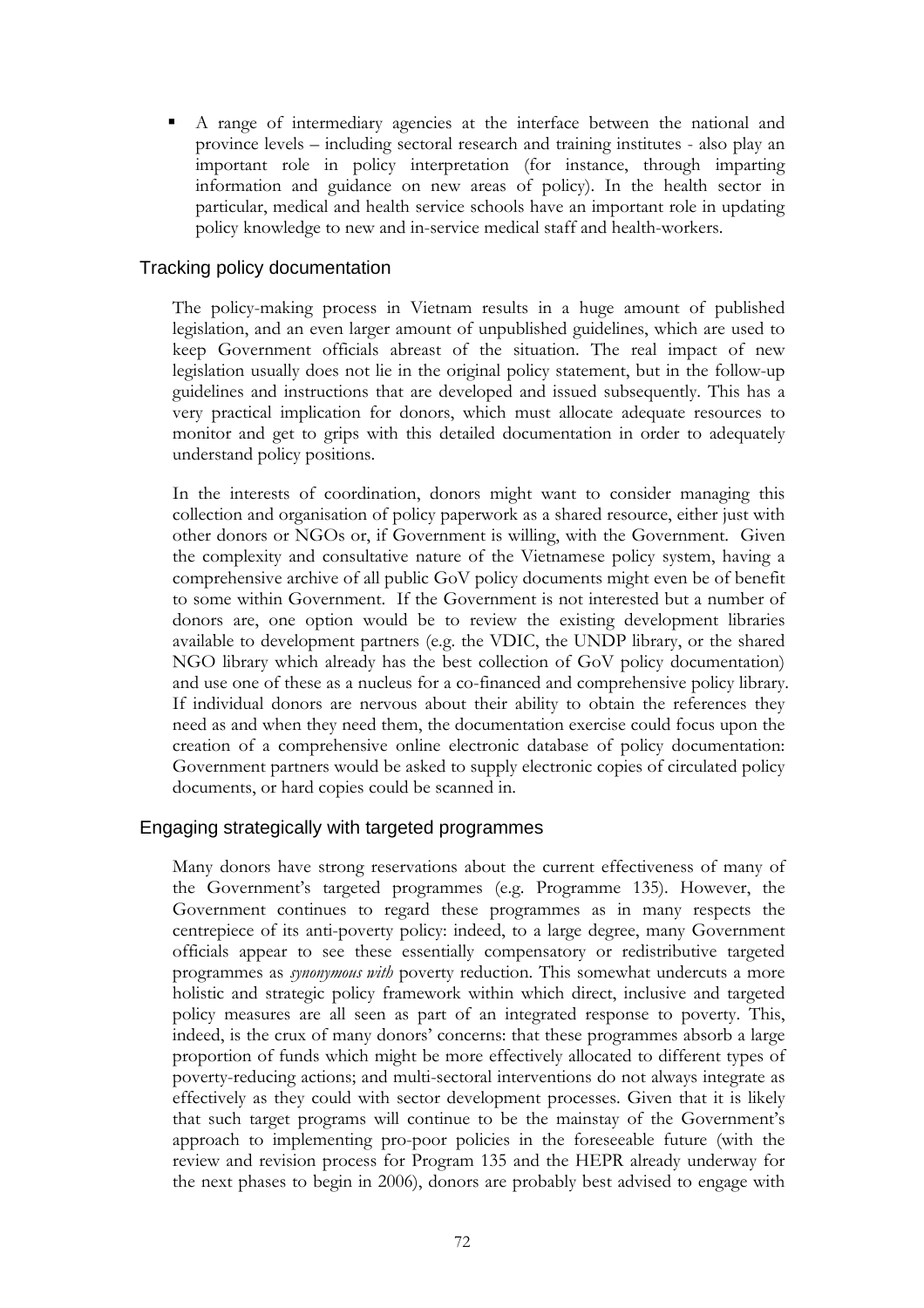these programs in one way or other: without doing so they are unlikely to have much influence on the definition of a large component of Vietnam's 'pro-poor' policy.

In general, there are only weak linkages between donor-supported initiatives and implementation of the main poverty reduction target programs of the Government, and this is clearly an area where there is greater scope to influence the policy-making process<sup>67</sup>. One particular concern here is how interpretation of the CPRGS at provinc[ial](#page-94-0) level is linked to the reformulation of these national target programs in the future. Program 135, for instance, can best be regarded as an area development programme (in that it focuses investments on specified geographical areas and promotes a decentralized planning and implementation approach). As noted by Farrington *et al* (2002), there is a potentially powerful new role for area development programmes in relation to the PRSP process, which is to inform national level planners and donors on equitable and efficient ways of prioritizing and implementing poverty-focused public investment and service delivery at the local level.

One specific possibility is thus that of relating donor engagement with the reformulation of Programme 135 to the CPRGS implementation agenda. An areabased programme such as Programme 135 has a potentially useful contribution to make to the development of modalities for multi-sectoral development planning, efficient channels for targeting central funds and capacity-building inputs to poor areas and groups, and increasing the transparency and accountability of local Government as a development actor. Given the choice, donors might not choose to approach poverty-focussed, geographically targeted development in the way that Programme 135 does: but, given that Programme 135 is likely to continue to be very important to the pro-poor policy framework of Government, it makes sense to engage with it, and to use this engagement as part of the effort to implement the CPRGS.

# Linking policy to practise: the rolling out of the CPRGS

 $\overline{a}$ 

A major area of concern lies in the institutional mechanisms for implementing the pro-poor policy actions set out in the CPRGS. The gap between policy statements and reality on the ground was, for instance, one of the clearest messages and causes for local concern that emerged from the community consultations on the draft CPRGS carried out in 2001 (Shanks and Turk 2002). Efforts are underway to take the CPRGS process down to province level and to link it to local socio-economic development planning processes. However, there is a danger that the CPRGS remains too heavily focused on policy and planning, while paying less attention to the critical institutional and practical difficulties involved in supporting local authorities so as to improve service delivery and the performance of projects and programs on the ground. The argument is not for devoting attention to implementation in preference to policy formulation: obviously, good policies are a necessary precondition for good implementation. However, it would be a mistake to invest a great deal of time in perfecting policies without investing equivalent time in

<span id="page-94-0"></span><sup>67</sup> For instance, the Northern Mountains Poverty Reduction Project and the Central Region Livelihoods Project are both co-financed by DFID (with the World Bank and ADB respectively), and operate side by side in the same geographical areas with the Government Program 135, but with limited coordination. UNDP, however, is currently supporting the Government in the review and revision of Program 135 and HEPR.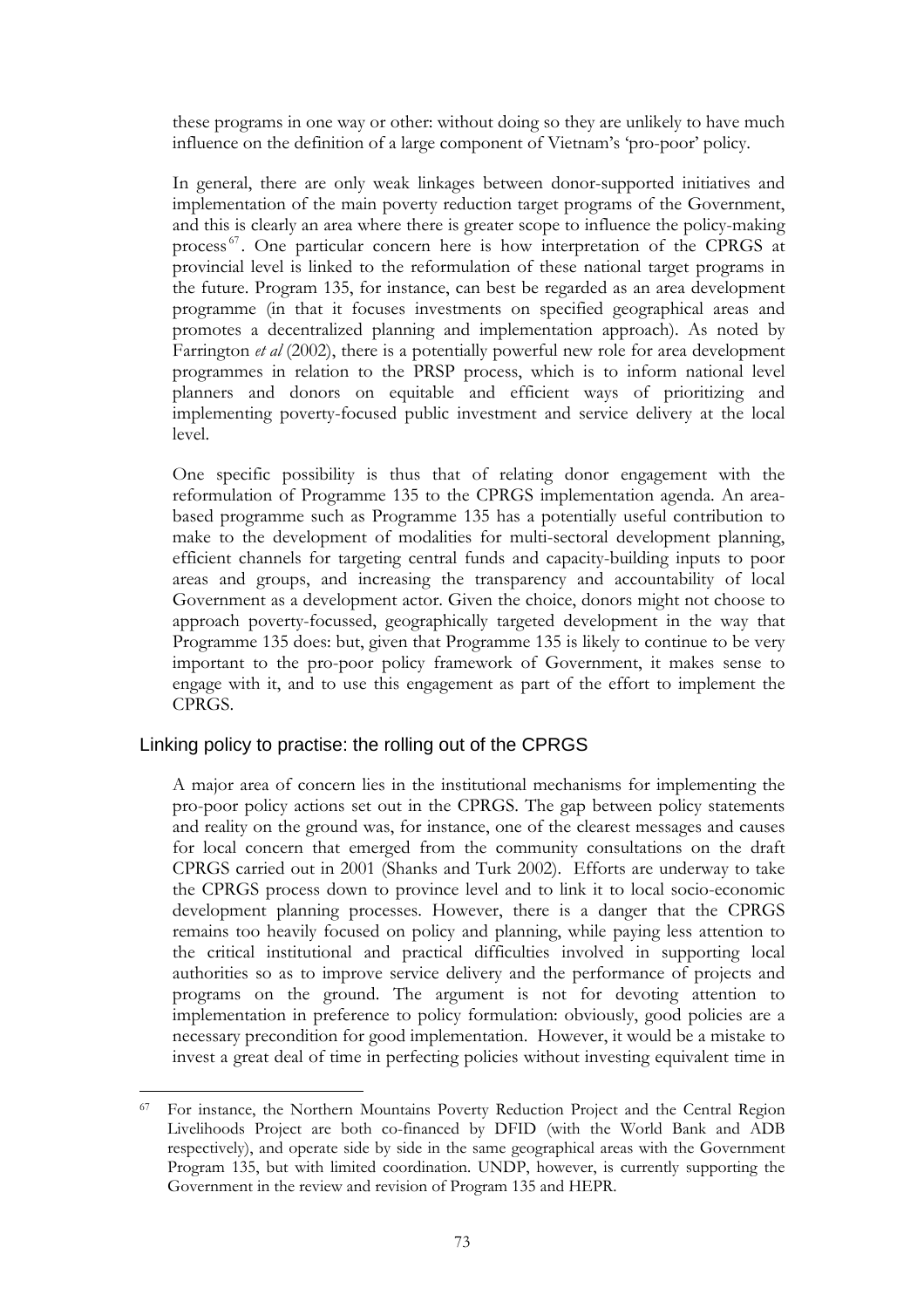identifying - and addressing - capacity constraints and patterns of incentives that militate against implementation.

There is potential for refocusing regional / provincial poverty reduction and development projects by relating them to the CPRGS process. This should certainly be the case with regard to Programme 135 and other national target programmes, as discussed above: but it could, and should, also include poverty-relevant Provincial or Municipal programmes. The roll-out of the CPRGS to Provinces and Municipalities is not something that will necessarily happen easily: it is thus something which donors, especially those which have been closely involved in the national-level CPRGS process, could constructively contribute. For example, there are doubts over capacity of local level to monitor implementation of the CPRGS as well as other policy reforms. Many of the barriers to improved consultation at the local level are rooted in the lack of capacity for facilitating participatory processes. Poor provinces rely on central funding which comes mostly through programs which have little scope for funding consultative functions. In most cases Communes have not been trained in implementation of the GDD (World Bank, 2003: 99) and there are few incentives for its proper implementation.

By testing approaches at the local level and supporting the analysis and dissemination of experience gained during implementation, a donor such as DFID could help to inform national-level planners and other actors (donors, national and international NGOs) of efficient and equitable ways to prioritise and implement poverty-focused public investment and service delivery. To help develop these linkages between policy and practice is an important recommendation for DFID in particular, given its co-financing involvement with large-scale World Bank and ADB financed projects.

### Engaging at the interface between national and sub-national Government

Crucial in terms of influencing policy are issues of implementation. Provincial and municipal levels are a critically important tier in the interpretation and implementation of policies resulting in a high degree of iteration and diversity of outcomes on the ground, and the Public Adminitrative Reform is increasing the importance of these levels. There is a need to involve the Province and the levels below in policy formulation and not just in policy implementation and interpretation as the system currently does, however in many cases capacity is lacking.

Decisions on what constitutes the appropriate level of decentralisation with which to work are complex. Strengthening of Province-level capacity may not lead to propoor outcomes, or at least not directly or in the near future. In many cases Provincial officials maintain a top-down mindset and ingrained attitudes to the poor: lack of capacity at the Commune level is often used as an excuse for the lack of delegation by Provinces and Districts (World Bank, 2003: 99). For example, many of the State Forest Enterprises (SFEs) are directly under the jurisdiction of the Provinces, so decisions made over activities such as forest land allocation or contract allocation in the SFEs often bypass the local District and Commune level structures (and inhabitants) in the decision-making process. In addition, projects with SFEs are often run directly through DARD, without the involvement of the District People's Committee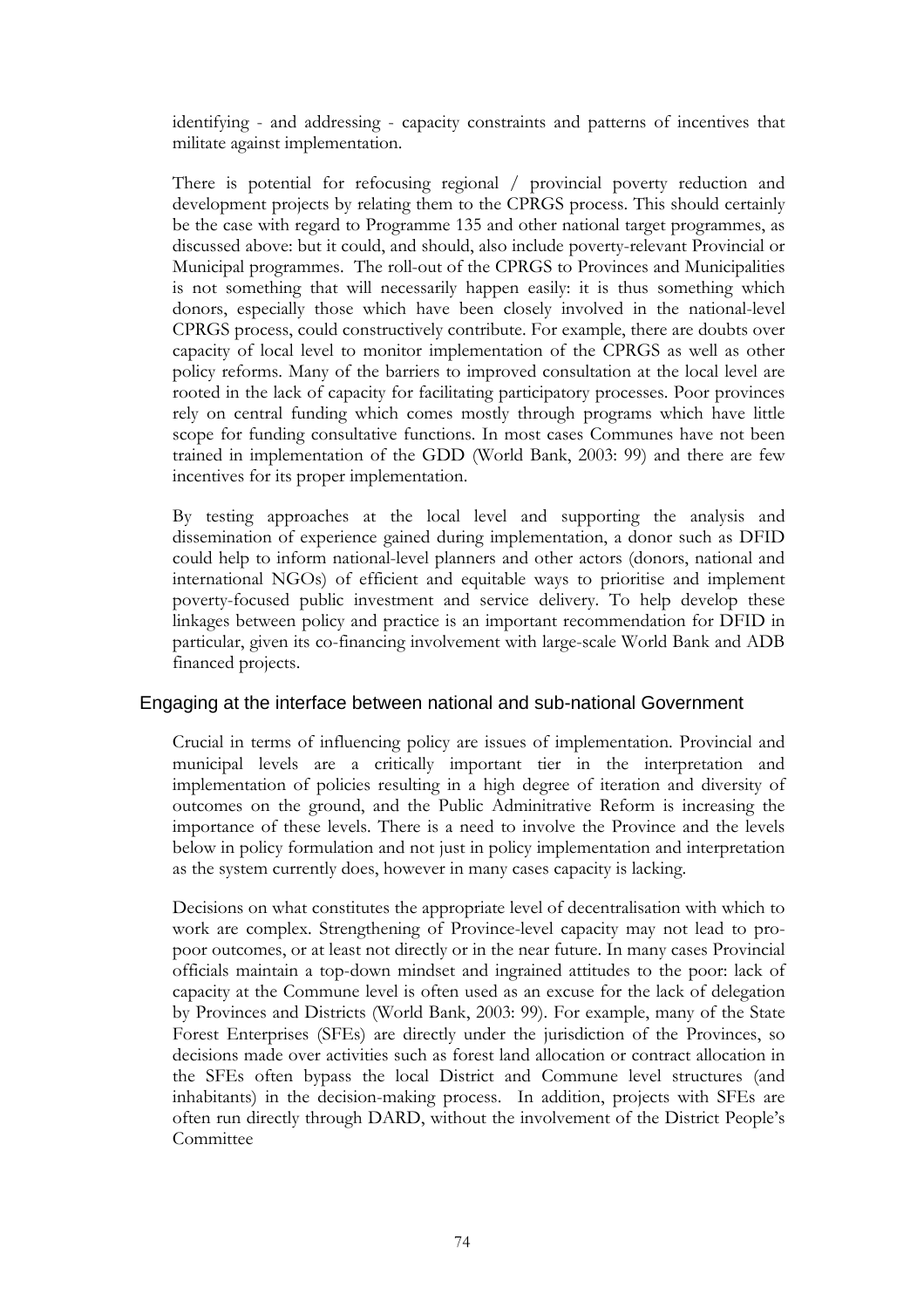An understanding of the way regional variations based on historical and political traditions as well as agro-ecological contexts influence policy outcomes is essential for effective donor engagement at the sub-national level. National level policy is adapted not only by the relatively powerful Provincial administrations but also by informal forms of resistance and influence. The degree of Provincial influence in the national political arena varies. It is also recognised that some Provinces are more progressive in ways that others are not. It is therefore important for donors who are engaging with local authorities on policy matters or programme implementation to appreciate these differences in the style and strength of local leadership, and the way in which this can result in different attitudes and variable outcomes in relation to pro-poor policy $68$ .

The high variation between provincial wealth and capacity, combined with the significance of personal friendships and networks, results in situations in which successful influence is often impossible to replicate from one Province to another. A further question is whether the values and motivation of officials in different positions remains essentially the same - or whether they are changing as officials perceive and pursue new opportunities under the reforms, whether through rentseeking opportunities, or simply through more autonomous but nonetheless public service-oriented province- or sub-province policy priorities. Tackling this question is important for the ways in which donors should strategically approach the support of pro-poor policy shifts in the future.

#### Engaging with multiple elements of civil society

 $\overline{a}$ 

Donor involvement with civil society requires a compromise on the part of the donors: as Pederson (2003) writes, "aggressive agitation for a western notion of civil society can have negative consequences for aid agencies". Donors tend to look for concrete structures when trying to engage with civil society, which in the case of Vietnam is problematic, as most of the influence of Vietnamese civil society is found outside that of formal organisation. Donors continue to tend to equate civil society with NGOs as it is i) easier and ii) less politically sensitive for donors to engage with such organisational structures. Recent years have seen the emergence of (mostly Hanoi-based) research and training centres promoting themselves as NGOs, many of which are non-profit development businesses. They seem to operate autonomously but their existence often depends on personal relations with Party members or state bureaucrats. Such groups often prove invaluable as "translators" between the policy discourses of donors and Government and can act as good intermediaries between donors and local beneficiaries, but they should not be equated with civil society in the sense of organisations based in or even close to the grassroots.

<span id="page-96-0"></span><sup>&</sup>lt;sup>68</sup> These leadership factors combine with a range of other variable that influence the way in which policies are interpreted. These include: (i) the degree of reliance on transfers from the national budget and program financing as opposed to the availability of local tax revenue that can be utilized by the local authorities on a discretionary basis; (ii) attitudes and sanctions taken towards the use of public resources and corruption; (iii) the extent to which local authorities invest in human resource development and promote conducive incentive systems for local Government employees; and (iv) the presence of donor / NGO projects working the area, how effective they have been at developing useful models to work from, and the degree of influence they have had on local decision-makers.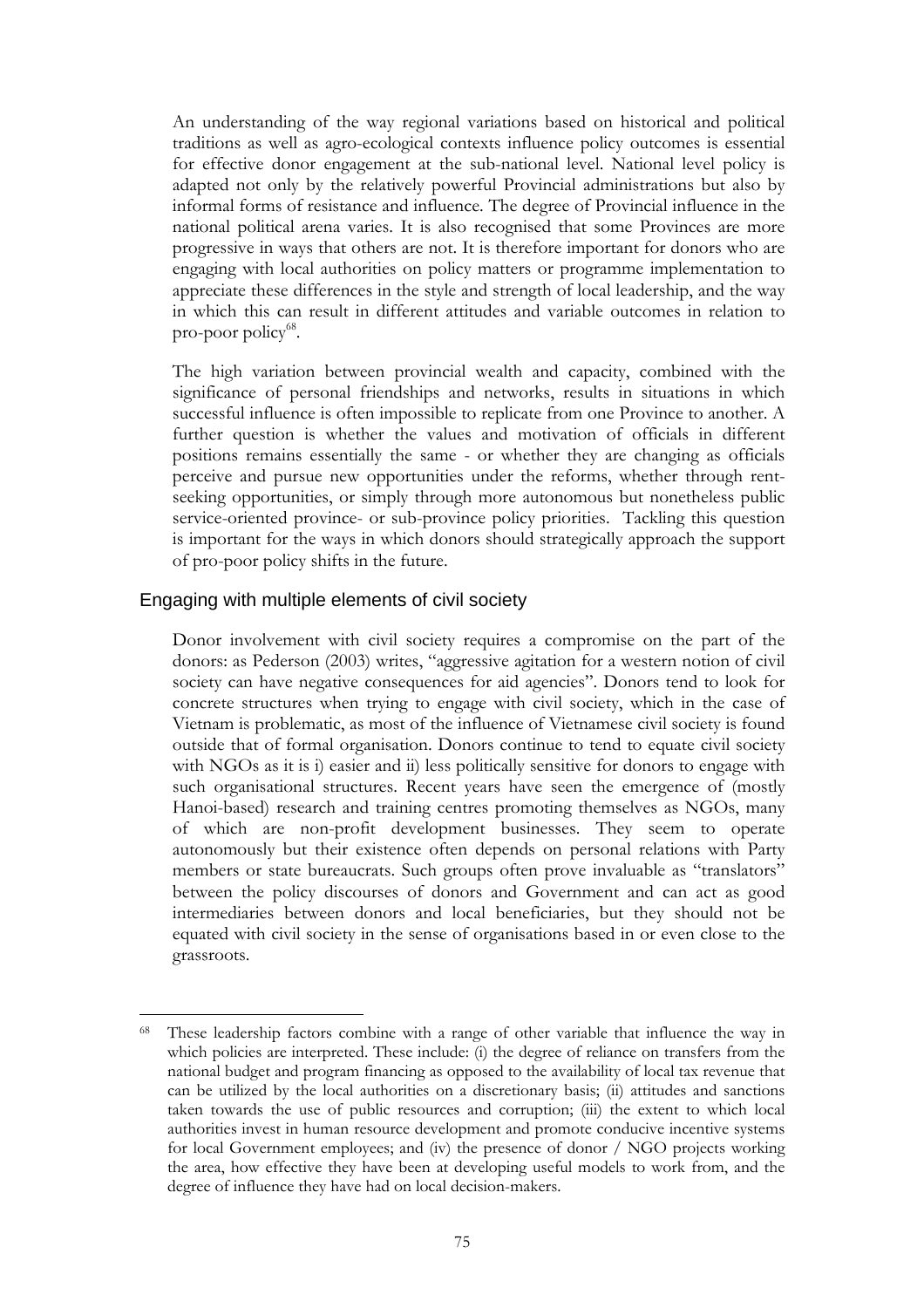An alternative (or complementary) approach is to encourage other forms of nonstate or quasi-autonomous voices in the policy process. This might include, for example, developing the professionalism and expanding the role of the media, or strengthening existing accountability and transparency structures. As a strategy for engaging with non-state voices this is no less problematic, and perhaps no less elitefocussed, than is working with the think tank-type quasi-NGOs: however, it does serve to sustain a *plurality* of semi-autonomous actors, rather than pin all hopes on the research NGOs. Equally, despite the political objectives and top down command orientation of the mass organisations, in many senses they perform propoor functions (such as services delivery, the supply of microfinance and information dissemination) of a kind that in other countries would be associated with independent NGOs and civil society. There may therefore be pro-poor gains in strengthening the existing mass organisations to reach the poorest. This will present questions of principle and practicality for many donors: amongst other things, the mass organisations are after all channels for social mobilisation that serve to buttress the current system of one-party rule, which may give bilateral donors for whom commitment to democratisation some dilemmas.

#### The role of pilots in an iterative and responsive policy-making process

One proposal which runs contrary to current thinking among many donors in Vietnam (and internationally) is to make use of pilot studies in influencing policy. The proliferation of donor-backed pilot studies is, rightly, regarded as a malign trend, and one of the common manifestations of a poorly coordinated national aid modality in which donor project aid undermines the core policy-making capacity of Government ministries.

*However*, in a political system which is characterised by caution and an interactive and responsive policy process, pilots may well create space for experimentation. They may also, perhaps paradoxically, give donors the legitimacy to engage in political issues. UNDP's pilot work on strengthening the People's Councils, to take one example, was the basis for the PAR programme, as lessons from this work were internalized into the strategy document for the national programme. The success of "fence-breaking" strategies and the tolerance of the Vietnam Government for experimentation on a controlled scale - emerges as a recurrent theme widespread in recent policy history (most clearly in the land sector). In many ways such pilots are seen as opportunities for the central Government to evaluate examples of policy experimentation or deviation in terms of both feasibility and impact. The lack of previous involvement in projects by some donors raises the question as to how these donors acquire and maintain knowledge on the changing policy situation and the implementation issues that are likely to be encountered at sub-national levels. It also raises the question of the lack of credibility and legitimacy of these donors to engage in policy issues. For many donors this is the route through which they have gained credibility in such issues. This is not to provide justification for an uncritical return to an unthinking, reflexive use of unsustainable, ring-fenced pilot projects designed, implemented and evaluated in isolation from the sector policy environment in which they must, ultimately, survive. Pilots should always be entered into carefully, with thorough consideration of the policy issues involved, detailed consultation with all other stakeholders and understanding of their incentives and capacities, and a plan (albeit a flexible one capable of adapting to circumstances that arise during the life of the pilot) for how lessons learned from the pilot are eventually to be mainstreamed into policy.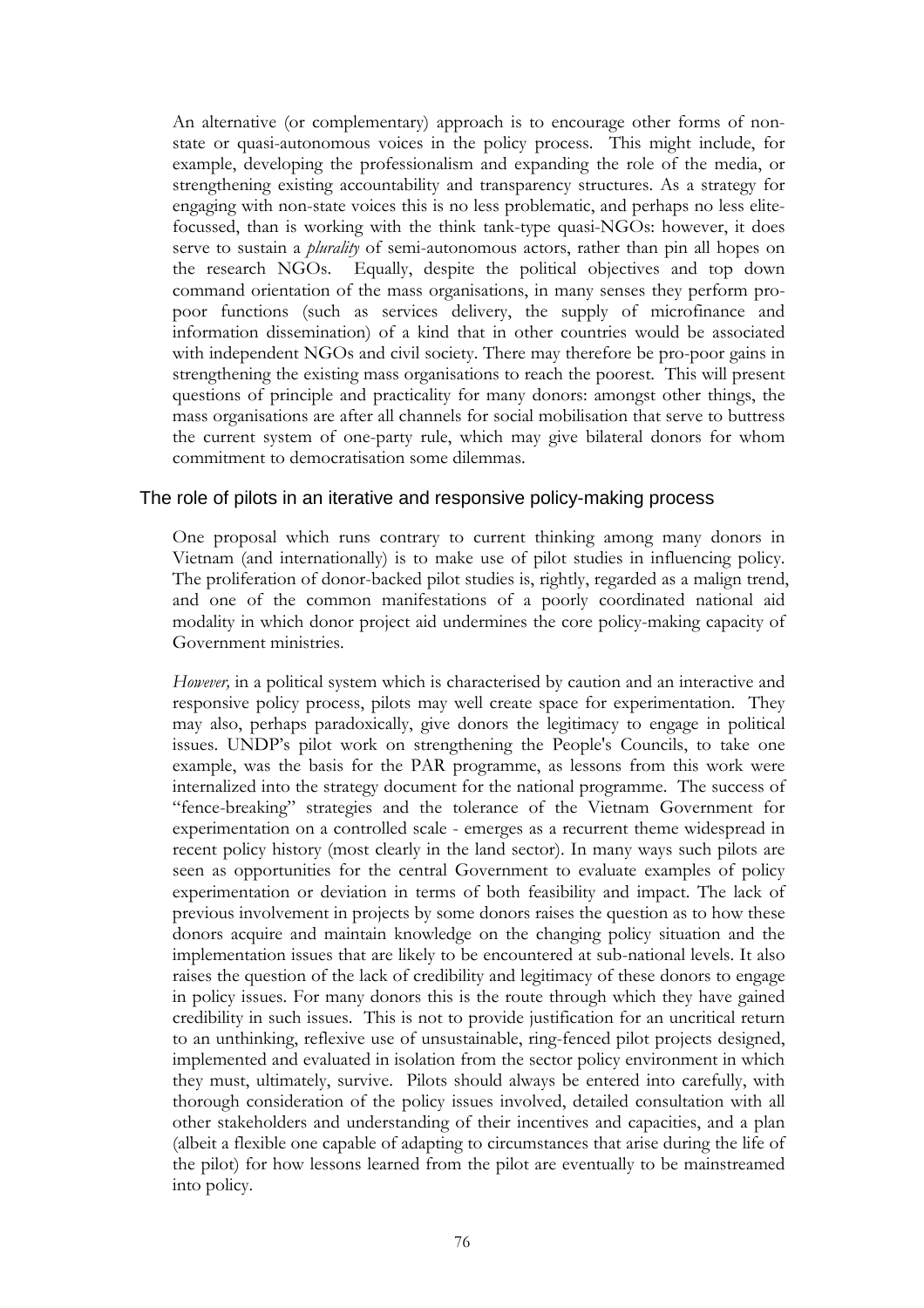# **7. Bibliography**

Abuza, Zachary (2002) "The lessons of Le Kha Phieu: changing rules in Vietnamese politics." pp. 121-145 in *Contemporary Southeast Asia* Vol. 24 No. 1: April 2002.

ADB, (2000), *Study on the Policy and Institutional Framework for Forest Resources*, Draft Final Report prepared for the Asian Development Bank (Project TA 3255-VIE), Hanoi.

ADB (2001), *Better health for poor people – ADB's future role in the health sector in Vietnam*, report by the Asian Development Bank for the consultations on health sector priorities and ADB / WB programs, Hanoi 2001.

Alagappa, M. (1995) "The anatomy of legitimacy." In Alagappa, M. (ed.) *Political legitimacy in south-east Asia: the quest for moral authority.* Stanford University Press, Stanford, California.

Alatas, Syed Farid (1993) "Theoretical perspectives on the role of state elites in southeast Asian development." pp. 368-395 in *Contemporary Southeast Asia* Vol. 14 No. 4.

Arthurs, C. (2002) 'Hanoi admits role in hill tribes crisis' BBC, June  $12<sup>th</sup>$  2002, 16:35 GMT. http://news.bbc.co.uk/1/hi/world/asia-pacific/2041062.stm

AusAID, 2000. Vietnam: Land administration, Working Paper 4, Commonwealth of Australia, Australian Agency for International Development, Canberra.

Barrington Moore, (1966) Social origins of dictatorship and democracy; lord and peasant in the making of the modern world.

Beresford, M. (1990) Vietnam: socialist agriculture in transition. *Journal of Contemporary Asia* Vol. 20, 466-486.

Block, P. and Osterberg, T. (1989), *Land tensure and land allocation situation and policy in Vietnam*, report prepared for Interforest and the Swedish International Development Agency.

Blockhus, J., Dubois, O., Dang Kim Son, Pham Thi Ngoc Linh and Phan Si Hieu (2001), *The role of forestry in poverty alleviation in Vietnam*, Country profile for the forum on forestry and poverty alleviation facilitated by the Food and Agriculture Organization.

Bratton, M. and N. de Walle (1997) Democratic experiments in Africa..

Canadian Centre for International Studies and Cooperation and Rural Development Services Centre (2001) *Perspectives of the poor on health and education in Vietnam: a participatory poverty assessment.* Labour and Social Affairs Publishing House, Hanoi.

CECI (2000), *Health and education in Vietnam – a participatory poverty assessment*, report for the Asian Development Bank and the Ministry of Labour, Invalids and Social Affairs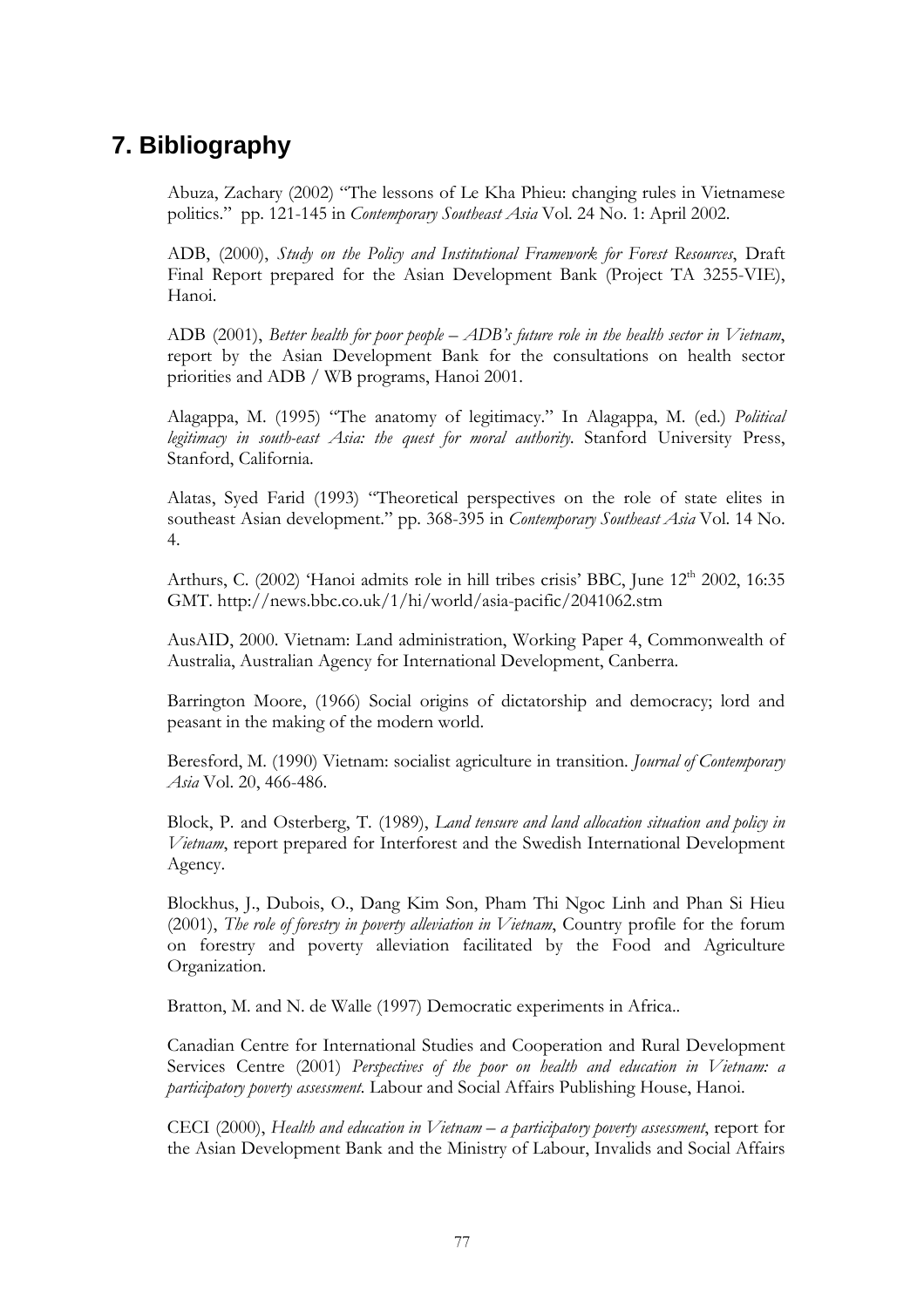by the Canadian Centre for International Studies and Cooperation / Rural Development Services Centre.

Center for Rural Progress and Action Aid (2000) Globalisation and its impact on poverty: case studies. Volume 3: A case study of rural households in Dak Lak Province of Central Highlands. Center for Rural Progress and Action Aid, Hanoi.

Centre for International Economics (2002) *Vietnam poverty analysis*. Report prepared for the AusAID.

Colburn, Forrest D. (1989) "Foot-dragging and other peasant responses to the Nicaraguan revolution." pp. 175-197 in Forrest D. Colburn (ed.) (1989) *Everyday forms of peasant resistance.* M.E. Sharpe: Armonk, London.

Crone, Donald K. (1993) "States, elites, and social welfare in southeast Asia." Pp. 55- 66 in *World Development* Vol. 21 No. 1.

Dang Phong and Beresford, M. (1998) *Authority Relations and Economic Decision-making in Vietnam: a Historical Perspective.* Nordic Institute of Asian Studies, Denmark.

de Vylder, S. (1993) *State and market in Vietnam: some issues for an economy in transition.*  Macroeconomic Studies 38/93. Department of International Economics and Geography, Stockholm School of Economics, Stockholm.

Do Kim Chung, 2000. 'Agricultural land market in Vietnam: current situation and policy recommendations', Nghien Cuu Kinh Te (Economic Studies) No 1 (260), January 2000.

Do Nguyen Phuong (2000), "Issues of equity and effectiveness in healthcare in Vietnam" pp. 15-26 in Pham Manh Hung et al (eds.), *Efficient, equity-oriented strategies for health (International perspectives – focus on Vietnam)*. Centre for International Mental Health, Melbourne / McKellar Renown Press.

Doan Diem, D.H. Thanh, Rab Nawaz (2003), *Community contributions in rural infrastructure: a case study of four provinces*, report for the Focul Point on Rural Development, Ministry of Planning and Investment *with assistance of* VIE/01/023 (UNDP)

Duiker, W.J. (1976) *The Rise of Nationalism in Vietnam: 1990-1941.* Cornell University Press, Ithaca, New York.

Ensor T. and Pham Bich San (1996), "Access and payment for health care: the poor of norrthern Vietnam" in *International Journal of Health Planning and Management* 11: 69- 83.

Farrington *et al* (2002)

Fforde, Adam (1988) Specific aspects of the collectivisation of wet-rice cultivation: Vietnamese experience. In Brada, J.C. and Wadekin, K.E. (ed.) *Socialist Agriculture in Transition.* Westview, Boulder, Colorado.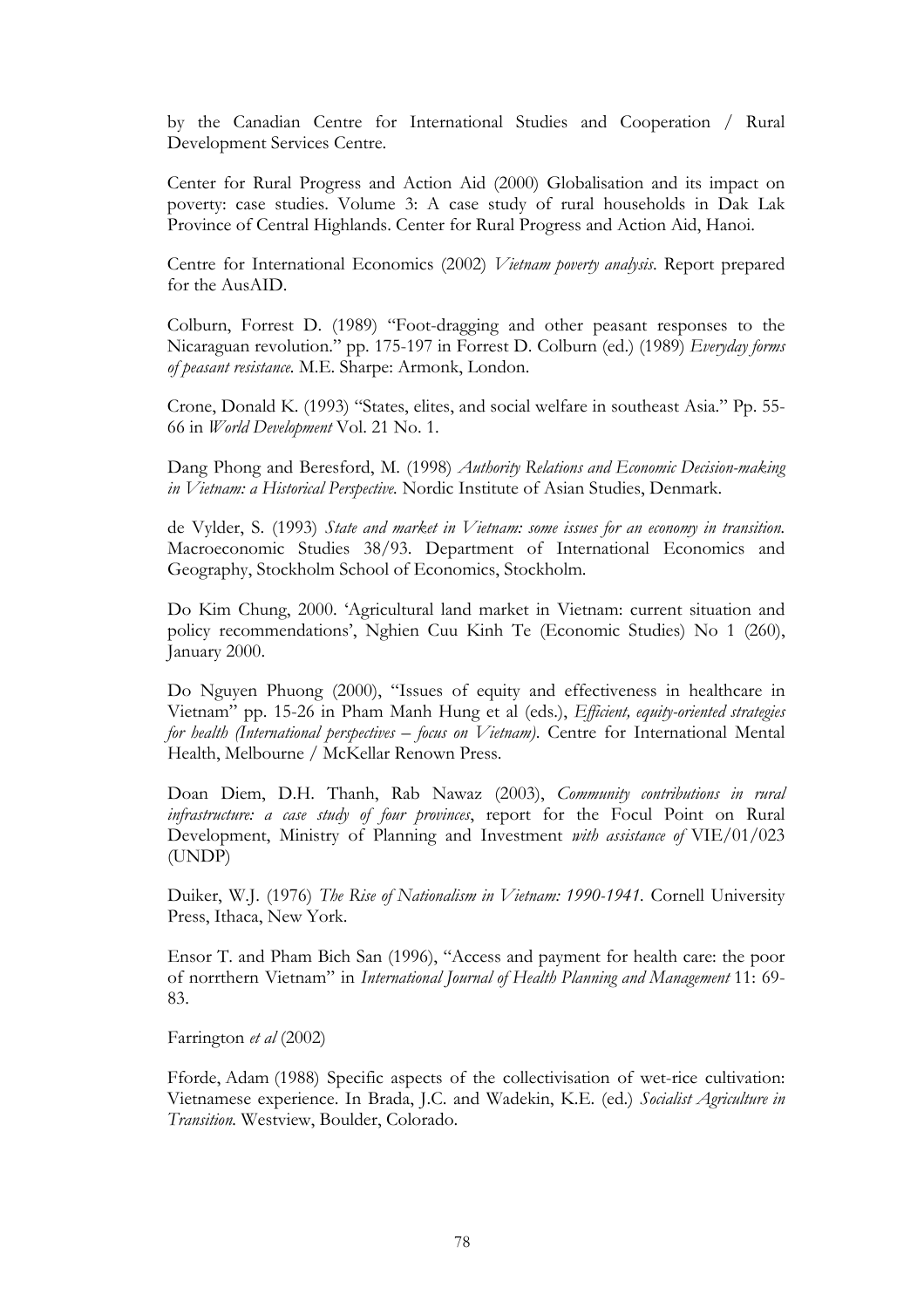Fforde, Adam (1990) Vietnamese agriculture: changing property rights in a mature collectivised agriculture. In Wadekin, K.E. (ed.) *Communist Agriculture: Farming in the Far East and Cuba.* Routledge, London.

Fforde, Adam (1993) The political economy of 'reform' in Vietnam - some reflections. In Ljunggren, B. (ed.) *The Challenge of Reform in Indochina.* Harvard Institute for International Development, pp. 293-325

Fitzgerald, Frances (2002, first published 1972) *Fire in the lake: the Vietnamese and the Americans in Vietnam.* Back Bay Books.

Fortech (1998) *Program 327: Review for the Vietnam Rural Development Strategy*, prepared for the World Bank. Canberra: Fortech. May 1998.

Foucault, M. (1980) Power/knowledge: selected interviews and other writings 1972- 77 edited by Chris Gordan. Harvester Wheatsheaf, New York.

Fox, Jonathon (1997) "Transparency for accountability: civil-society monitoring of multilateral development banks' anti-poverty projects." pp. 167-72 in *Development in Practice* Vol. 7 No. 2.

Fritzen, S. (2002). The 'foundation of public administration'? Decentralisation and its discontents in transitional Vietnam. Paper presented to *Asia Conference on Governance in Asia: Culture, Ethics, Institutional Reform and Policy Change.* City Univeristy of Hong Kong, December 5-7, 2002.

Gayfer, J and Shanks, E. (1991), *Farmers, Collectives and the Rehabilitation of Recently Reallocated Hill Land in Viet Nam*, Social Forestry Network Paper 12a, Overseas Development Institute, London.

Giddens, A. (1979) Central problems in social theory: action, structure and contradiction in Social Analysis. Macmillan, London.

Government of Vietnam (2001) *Master Programme on PAR for the period 2001-2010* (Attachment to the PM's Approval Decision No. 136 on 17/9/2001.

Government of Vietnam and the Donor Working Group on Public Expenditure Review (2000) *Vietnam: managing public resources better. Public Expenditure Review, 2000.*Vietnam Development Information Centre, Hanoi.

Gray, Michael L. (1999) "Creating civil society? The emergence of NGOs in Vietnam." pp. 693-713 in *Development and Change* Vol. 30.

Grindle, Merilee 1997 Getting good Government: capacity\*y-building in the public sectors of developing countries. Harvard University Press.

Hardy, Andrew (2001) "Rules and resources: negotiating the household registration system in Vietnam under reform." pp. 187-212 in *Sojourn* Vol. 16 No. 2.

Hart, Gillian, Andrew Turton and Benjamin White with Brian Fegan and Lim Teck Ghee (eds.) 1989 *Agrarian transformations: local processes and the state in southeat Asia.*  University of California Press: Berkeley, Los Angeles, Oxford.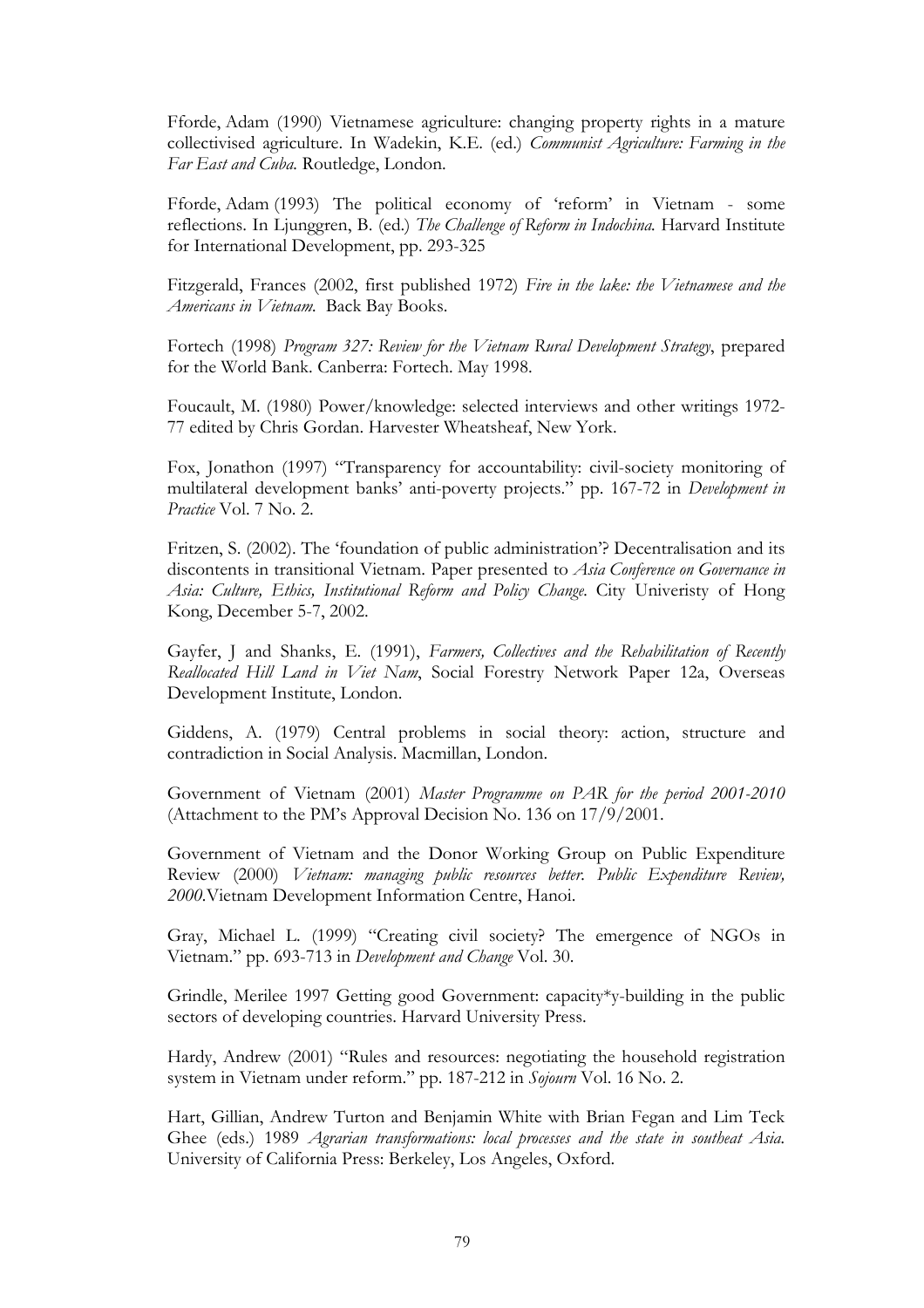Hassan, Mohamed Jawhar (1996) "The nexus between democracy and stability: the case of southeast Asia." Pp. 163-174 in *Contemporary Southeast Asia* Vol. 18 No. 2.

Haughton, D., Haughton, J. and Nguyen Phong (2001) *Living standards during an economic boom.* Statistical Publishing House, Hanoi..

Haughton, D., Haughton, J., Bales, S., Truong Thi Kim Chuyen and Nguyen Nguyet Nga (1999) *Health and wealth in Vietnam: an analysis of household living standards.* Institute of Southeast Asian Studies.

Heng, R.H.K. (2001) "Media negotiating the state: in the name of the law in anticipation" *SOJOURN* Vol.16 No.2 pp.213-237.

Hill, M. (1997) *The policy process: a reader*. Prentice Hall, London.

Hobsbawm, Eric (1983) "Introduction: Inventing Traditions," in Hobsbawm and Terence Ranger eds. *The Invention of Tradition,* (Cambridge: CUP, 1983), 1-2

Hossain, Naomi 1999 *How do Bangladeshi elites understand poverty?*IDS Working Paper No. 83: Brighton: http://www.ids.ac.uk/ids/bookshop/wp/wp83.pdf

Hossain, Naomi and Mick Moore 2002 *Arguing for the poor: elites and povetry in developing countries.* IDS Working Paper No. 148: Brighton: January 2002: http://www.ids.ac.uk/ids/bookshop/wp/wp148.pdf

Hy Van Luong (1992) Revolution in the village: tradition and transformation in North Vietnam 1925-1988. University of Hawaii Press, Honolulu.

Irvin, G. (1995) "Vietnam: assessing the achievements of Doi Moi." *Journal of Development Studies* Vol. 31 No. 5 pp. 725-750.

Jenkins, Rob and Anne Marie Goetz (1999a) "Accounts and accountability: theoretical implications of the right-to-information movement in India." pp. 603-622 in *Third World Quarterly* Vol. 20 No. 3.

Jenkins, Rob and Anne Marie Goetz (1999b) "Constraints on civil society's capacity to curb corruption: lessons from the Indian experience." pp. 39-49 in *IDS Bulletin* Vol. 30 No. 4.

Jeong, Yeonsil (1997) "The rise of state corporatism in Vietnam." pp. 152-171 in *Contemporary Southeast Asia* Vol. 19 No 2.

Joint United Nations Program on HIV/AIDS – Vietnam Office: http://www.unaids.org.vn/\_PRIVATE/E\_PAGE/home\_epage.htm

Kerkvliet, B.J. (1993) *State-Village Relations in Vietnam*. Working Paper, Centre for Southeast Asia Studies, Monash University, Clayton, Australia.

Kerkvliet, B.J. (1995) Village-state relations in Vietnam: "The effect of everyday politics on decollectivisation." *Journal of Asian Studies* Vol. 54 No. 2, 396-418.

Kerkvliet, B.J. and Selden, M. (1998) "Agrarian transformations in China and Vietnam." *The China Journal* Vol. 40, 37-58.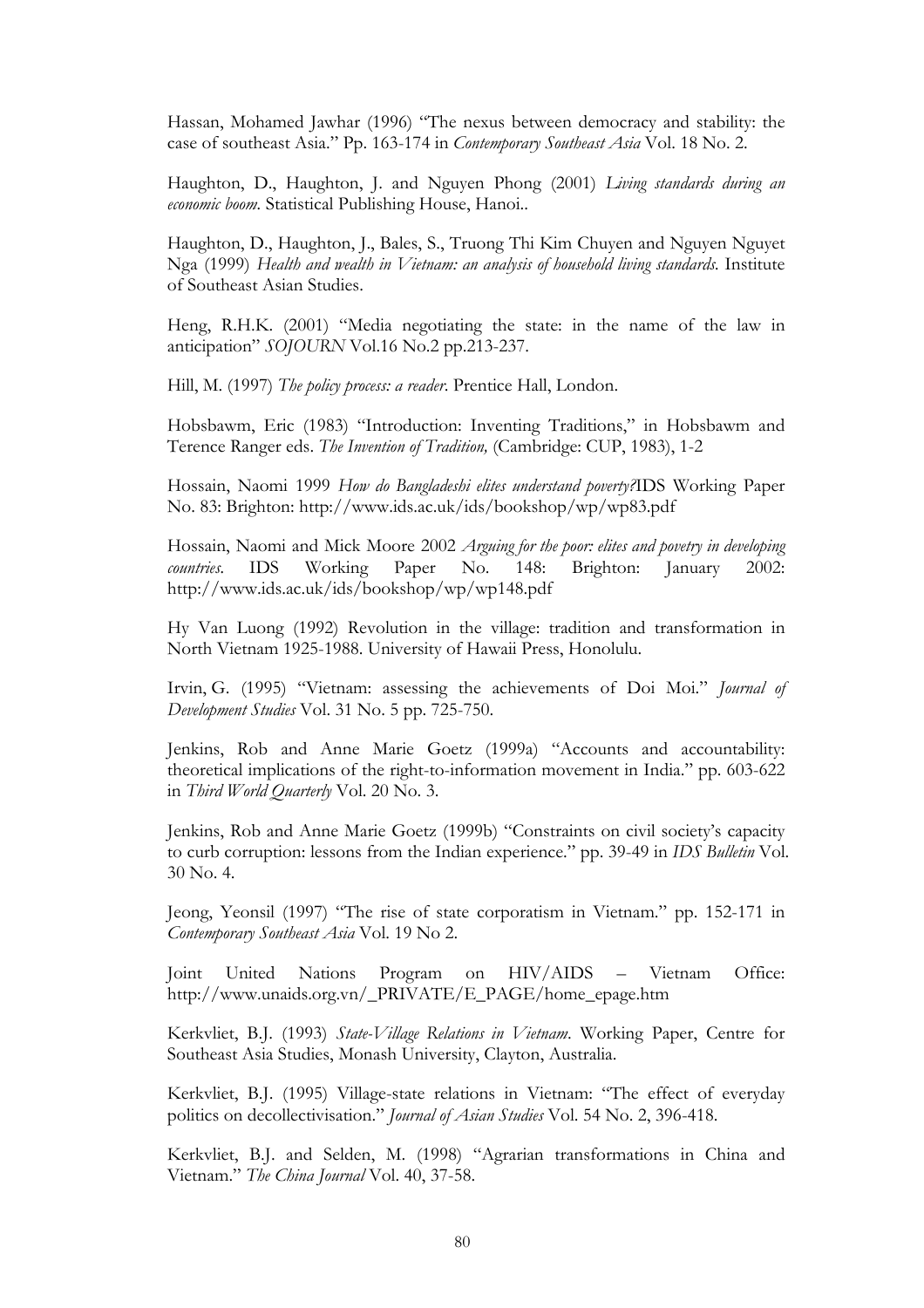Kerkvliet, B.J., Chan, A. and Unger, J. (1998) "Comparing the Vietnamese and Chinese reforms: an introduction." *The China Journal* Vol. 40, 1-7.

Kerkvliet, B.J. (2001a) "Introduction: analyzing the society in Vietnam" *Sojourn* Vol. 16 No. 2, 179-186.

Kerkvliet, B.J. (2001b) "An approach for analyzing state-society: relations in Vietnam" *Sojourn* Vol. 16 No. 2, 238-278.

Khng, Russell Heng Hiang (1992) "The 1992 Revised Constitution of Vietnam: background and scope of changes." pp. 221-230 in *Contemporary Southeast Asia* Vol. 14 No. 3.

Khng, Russell Heng Hiang (1993) "Leadership in Vietnam: pressures for reform and their limits." pp. 98-110 in *Contemporary Southeast Asia* Vol. 15 No. 1.

Kleinen, J. (1999) Facing the future, reviving the past: a study of social change in a Northern Vietnamese village. Institute of South East Asian Studies, Singapore.

Koh, David (2001a) "The politics of a divided Party and Parkinson's State in Vietnam." pp. 533-51 in *Contemporary Southeast Asia* Vol. 23 No. 3.

Koh, David (2001b) "Negotiating the socialist state in Vietnam through local administrators: the case of *karaoke* shops." pp. 279-305 in *Sojourn* Vol. 16 No. 2.

Kolko, G. (1997) *Vietnam: anatomy of peace*. Routledge, London.

Liljestrom, R., Lindskog, E., Nguyen Van Anh and Vuong Xuan Tinh (1998) *Profit* and poverty in rural Vietnam: winners and losers of a dismantled revolution. Curzon, London.

Lindblom, C.E. 1980 (second edition) *The policy-making process.* Englewood Cliffs, NJ: Prentice Hall.

Lipsky, M. (1980) Street-level bureaucracy: dilemmas of the individual in public services. Russell Sage Foundation, New York.

Malarney, S.K. (1997) Culture, virtue and political transformation in contemporary Vietnam. *Journal of Asian Studies* **56** (4), 899-920.

Malhorta K. (2000), Basic health services for vulnerable families in Vietnam – should user fees be the way forward? UNICEF / Save the Children.

MARD, (1996), *Government Credit Policies and Programs for the Mountainous Rural Areas of Viet Nam*, Renovation of Strategies for Forestry Development Project, Ministry of Agriculture and Rural Development, Hanoi.

MARD, (1997), Proceedings of the National Workshop on Participatory Land Use Planning and Forest Land Allocation, Ministry of Agriculture and Rural evelopment, Hanoi, December 1997.

MARD (2002), Forest Development Strategy – Period 2001 to 1020 (unofficial translation), Ministry of Agriculture and Rural Development, Hanoi.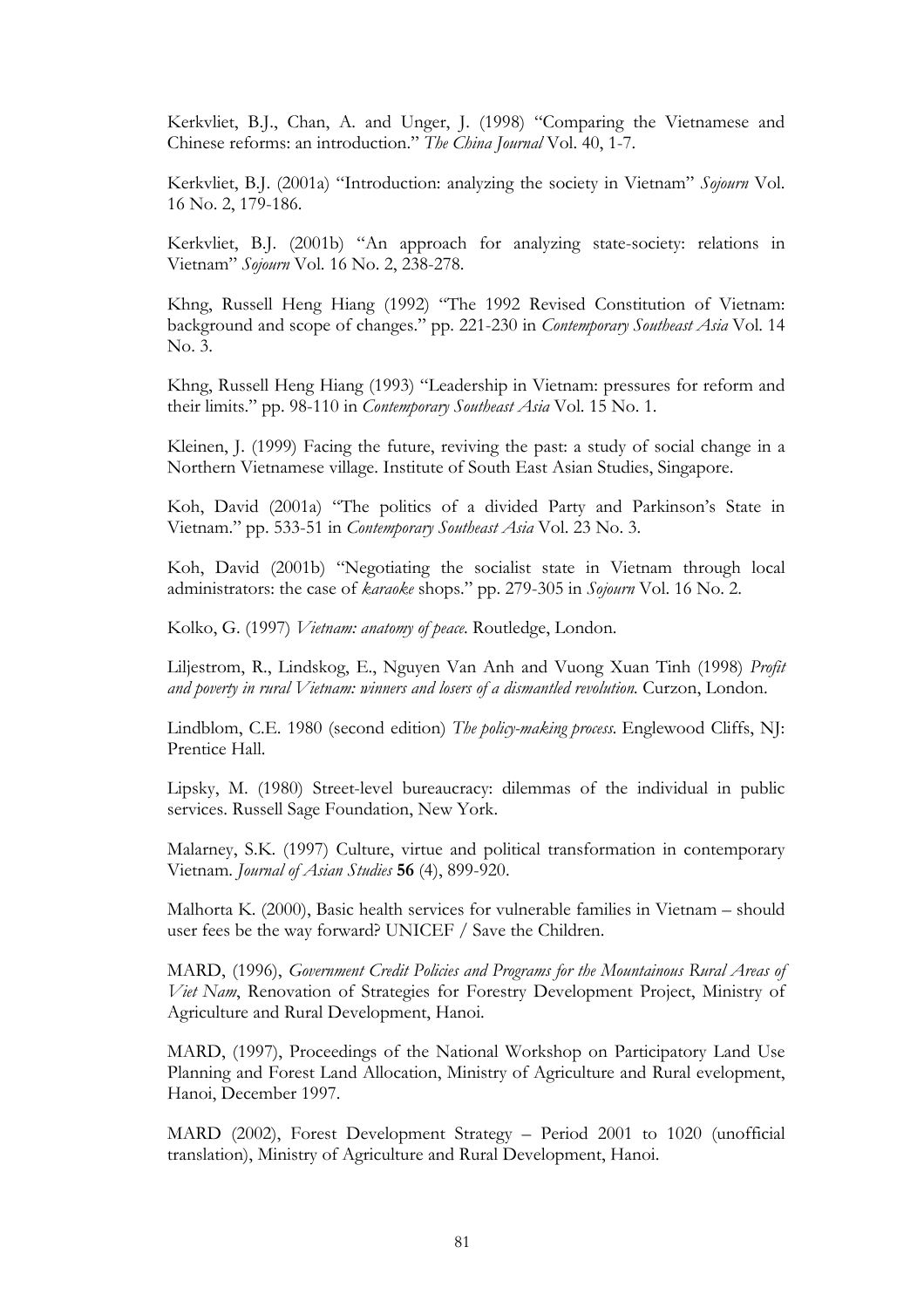Marsh, S.P. and Macaulay, T.G. (2002) Land reform and the development of commercial agriculture in Vietnam: policy and issues. *Agribusiness Review*, Volume 10.

McAlister, J.T. and Mus, P. (1970) *The Vietnamese and their revolution.* Harper and Row, New York.

McCargo, Ducan and Robert H. Taylor 1996 "Politics." pp. 209-223 in Halib, Mohammed and Tim Huxley (eds.) *An introduction to southeast Asian studies.* Tauris Academic Studies / I.B. Publishers: London, New York.

McCarty, A. (2001) "Governance institutions and incentive structures in Vietnam." Paper presented to the conference *Building Institutional Capacity in Asia.*, 12<sup>th</sup> March, 2001, Jakarta.

McCarty, A. (2002) *The policy-making process in Vietnam.* Public Administration Reform Study: Hanoi: Mekong Economics Group for ADB: June 2002..

McCourt, Tessa (2002?) The significance of understanding political capacity for reducing poverty. DFID: London: 3<sup>rd</sup> July.

Moore, M. and Putzel, J. (1999) *Thinking strategically about politics and poverty.* IDS Working Paper 101.

Moore, M. (2001) *Types of political systems: a practical framework for DFID staff.* Report to DFID staff. (Version 2). October 2001

Newman, R. S. (1979) Brahmin and mandarin: a comparison of the Cambodian and Vietnamese revolutions (Parts 1 and II). *Asia Quarterly* Vol. 2: 1979: pp 149-64 and Vol. 3: 1979: pp 203-214.

Nguyen Khac Hung (1999), *The organisation of Government in Vietnam*, report prepared for the Government Committee on Organization and Personnel and the Asian Development Bank.

Nguyen Khac Vien (1972) *Traditional Vietnam: some historical stages.* Vietnamese Studies No. 21. Foreign Languages Publishing House, Hanoi.

Nguyen Van Sau and Ho Van Thong (2001), *Commune and village community in Vietnam today*, Ho Chi Minh National Political Academy, National Political Publishing House, Hanoi

Nguyen Van Thuong et al (2000), "Changes in the health sector during the renovation in Vietnam" pp. 103-120 in Pham Manh Hung et al (eds.), *Efficient, equityoriented strategies for health (International perspectives – focus on Vietnam)*. Centre for International Mental Health, Melbourne / McKellar Renown Press.

Norlund, Irene, Tran Ngoc Ca and Nguyen Dinh Tuyen (2003) *Poverty reduction and interacting with the transnational donors: consequences of the PRSP process in Vietnam.* Political dimensions of the Comprehensive Poverty Reduction and Growth Strategy. Draft: Hanoi: May 2002.

North, Douglass C. (1995) "The New Institutional Economics and Third World development." Pp. 17-48 in John Harriss, Janet Hunter and Colin M. Lewis (1995)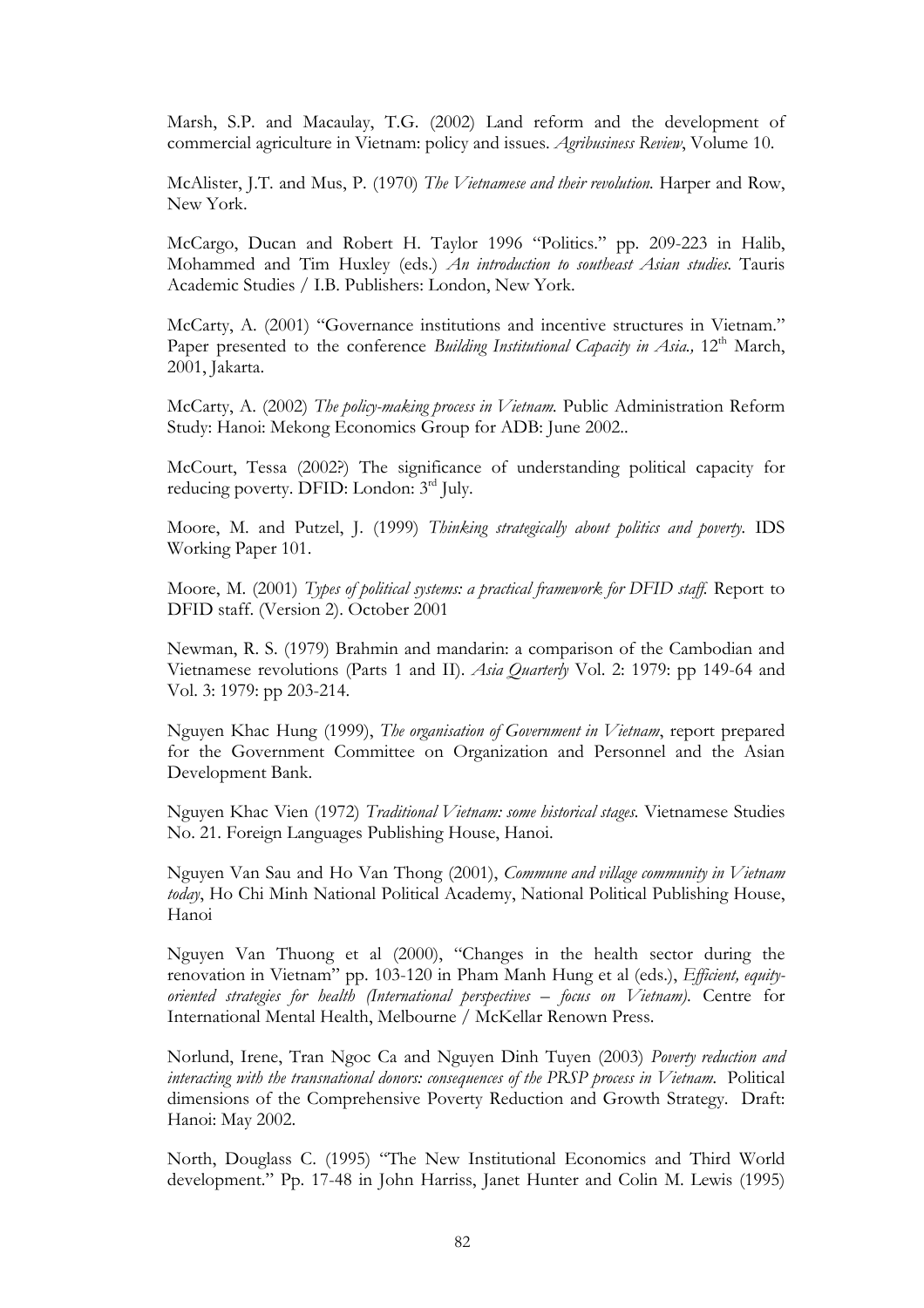*The New Institutional Economics and Third World development.* Routledge: London and New York.

Norton, Andy 2002 *Politics and PRSPs: issues for long-term sustainability.* Draft concept paper: ODI: London: August 2002.

O'Donnell, G. (1996) "Illusions about consolidation." *Journal of Democracy.*

Oxfam GB *et al* (2002) Contribution to the CG meeting.

Painter, Martin (2002) *Constructing the public administration state: the case of Vietnam in transition.* City University of Hong Kong: Hong Kong: mimeo.

Peluso, N. (1992) *Rich forests, poor people: resource control and resistance in Java.* University of California Press, Berkeley, California.

Pham Hoang Mai (1996) "The role of Government in the utilization of Official Development Assistance in Vietnam." pp. 81-99 in *Contemporary Southeast Asia* Vol. 18 No. 1.

Piron, Laure-Hélène (2002?) *Building political capacity for poverty reduction.* DFID Governance Department: London: August 20<sup>th</sup>.

Porter, Gareth (1990) "The transformation of Vietnam's worldview: from two camps to interdependence." pp. 1-19 in *Contemporary Southeast Asia* Vol. 12 No. 1.

Poverty Working Group (1999), *Vietnam – voices of the poor: synthesis of participatory poverty assessments*, the World Bank and DFID in partnership with ActionAid, Oxfam GB, Save the Children (UK) and the Vietnam Sweden Mountain Rural Development Program.

Poverty Working Group (2000) *Vietnam – attacking poverty (Vietnam Development Report 2000)* Joint report of the Government of Vietnam – Donor – NGO Poverty Working Group prepared for the Consultative Group Meeting, December 1999

Quan Doi Nhan Dan (2002) 'Giai quyet dat san xuat va dat o cho dong bao dan toc thieu so tai cho o Tay Ngueyn' October,  $10^{th}$  2002:1-2.

Quan Xuan Dinh (2000) "The political economy of Vietnam's transformation process." pp. 360-388 in *Contemporary Southeast Asia* Vol. 22 No 2.

Quang Truong (1987) Agricultural collectivization and rural development in Vietnam: A North-South Study 1955-1985. Vrije Universiteit te Amsterdam, Amsterdam.

Ravallion, M. and de Walle, D. (2003) *Land allocation in Vietnam's agrarian transition.*  World Bank Policy Research Working Paper 2951. January 2003.

Rigg, John (1997) Southeast Asia: the human landscape of modernization and development. Routledge, London and New York.

Robbins, P. (2000) The rotten institution: corruption in natural resource management. *Political Geography* Vol. 19, 423-443.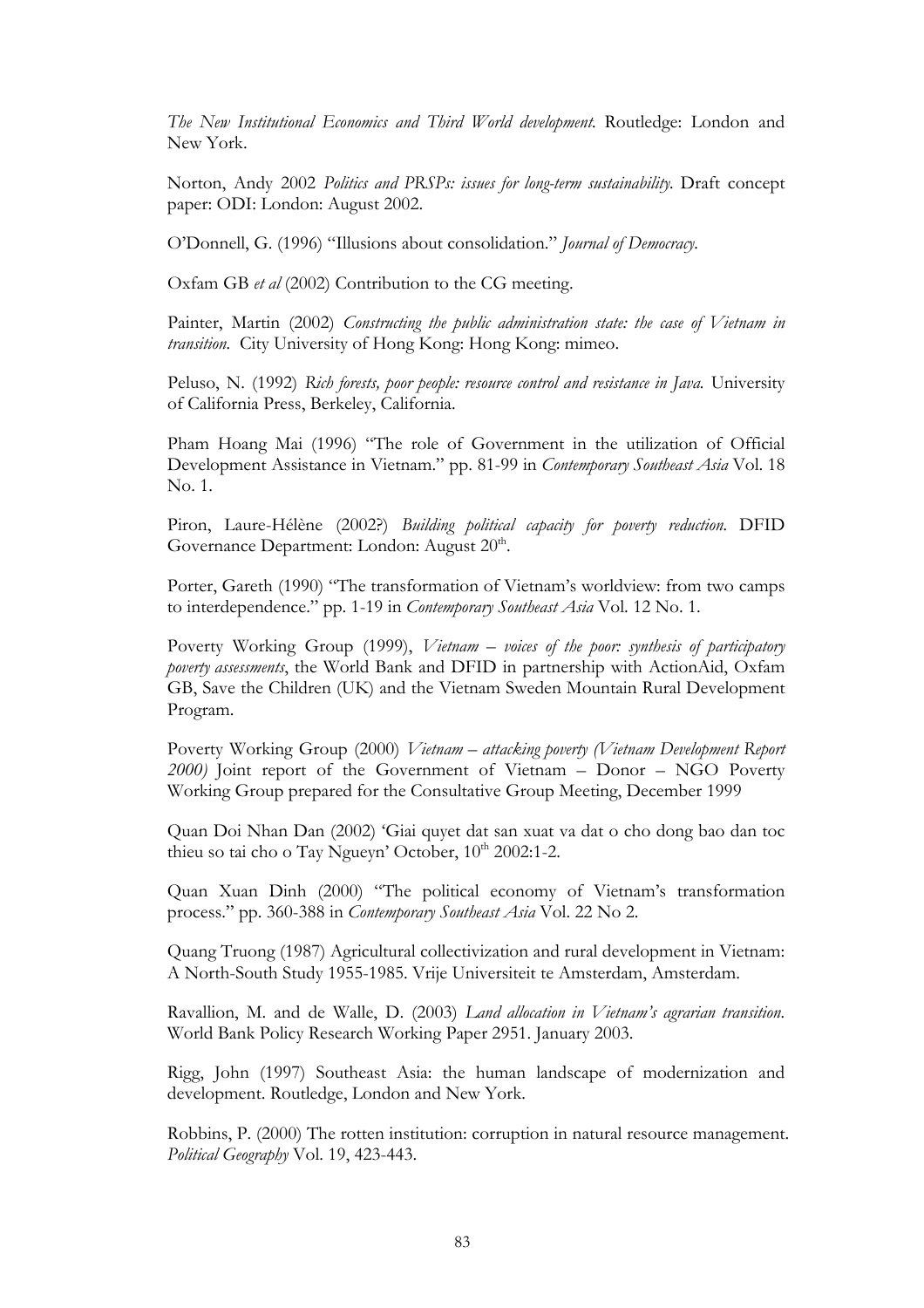Rudolph, Lloyd I. and Susanne Hoeber Rudolph 1987 *In pursuit of Lakshmi: the political economy of the Indian state.* The University of Chicago Press: Chicago.

Sanyal, Bishwapriya (1991) "Antagonistic co-operation: a case study of nonGovernmental organizations, Government and donors' relationships in incomegenerating projects in Bangladesh." pp. 1367-1379 in *World Development* Vol. 19 No. 10.

Schellhorn, Kai M. (1992) "Political and economic reforms in Vietnam." pp. 231-243 in *Contemporary Southeast Asia* Vol. 14 No. 3.

Scott, J.C. (1972) "The Erosion of Patron-Client Bonds and Social Change in Rural Southeast Asia." *Journal of Asian Studies* Vol. 32 No. 8.

Scott, J.C. (1985) Weapons of the weak; everyday forms of peasant resistance. Yale University Press, New Haven.

Scott, J.C. and Kerkvliet, B.J. (1979) How traditional patrons lose legitimacy: a theory with special reference to south-east Asia. In Schmidt et al (eds) *Friends, followers and factions: a reader in political clientalism*. University of California Press, Berkeley and London pp 439-458.

Scott, S. (2000) Gendered institutions and entitlements to land: an analysis of vulnerability in Vietnamese decollectivisation. In Hainsworth, G.B. ed. *Globalisation and the Asian Economic Crisi: indigenous responses, coping strategies, and governance reform.* Centre for Southeast Asian Research, Vancouver.

Segall, M. M. et al (2000), *Healthcare seeking by the poor intansitional economies; the case of Vietnam,* IDS Research Report, Institute of Development Studies, UK.

Shanks, E (2002), Agriculture and Forestry Extension, Poverty Reduction and Sustainable Livelihoods in the Uplands, an issues paper prepared for the Swiss Agency for Development and Cooperation.

Shanks, E. (2002) Vietnam: major institutional and policy developments in the forest land use sector (1988 to 2002). Report prepared for LTS: December 2002.

Shanks, E. and Turk, C. (2001), Policy Recommendations from the Poor, Vietnam Local Consultations on the Draft Comprehensive Poverty Reduction and Growth Strategy (Volume II: Synthesis of results and findings), World Bank together with SCUK, ActionAid, CRS, Plan in Vietnam and Oxfam GB for the Poverty Task Force, Hanoi.

Shanks, E. and Turk, C (2002) Community views on the draft poverty reduction strategy: findings from six sites in Vietnam. Summary.

Shivakumar, M.S. (1996) "Political parties, development policies and pragmatism in a changing world: lessons from Vietnam." pp. 3255-3264 in *Economic and Political Weekly* December  $14<sup>th</sup>$  1996.

Sikor, Thomas (2001) "Agrarian differentiation in post-socialist societies: evidence from three upland villages in north-western Vietnam." pp. 923-949 in *Development and Change* Vol. 32.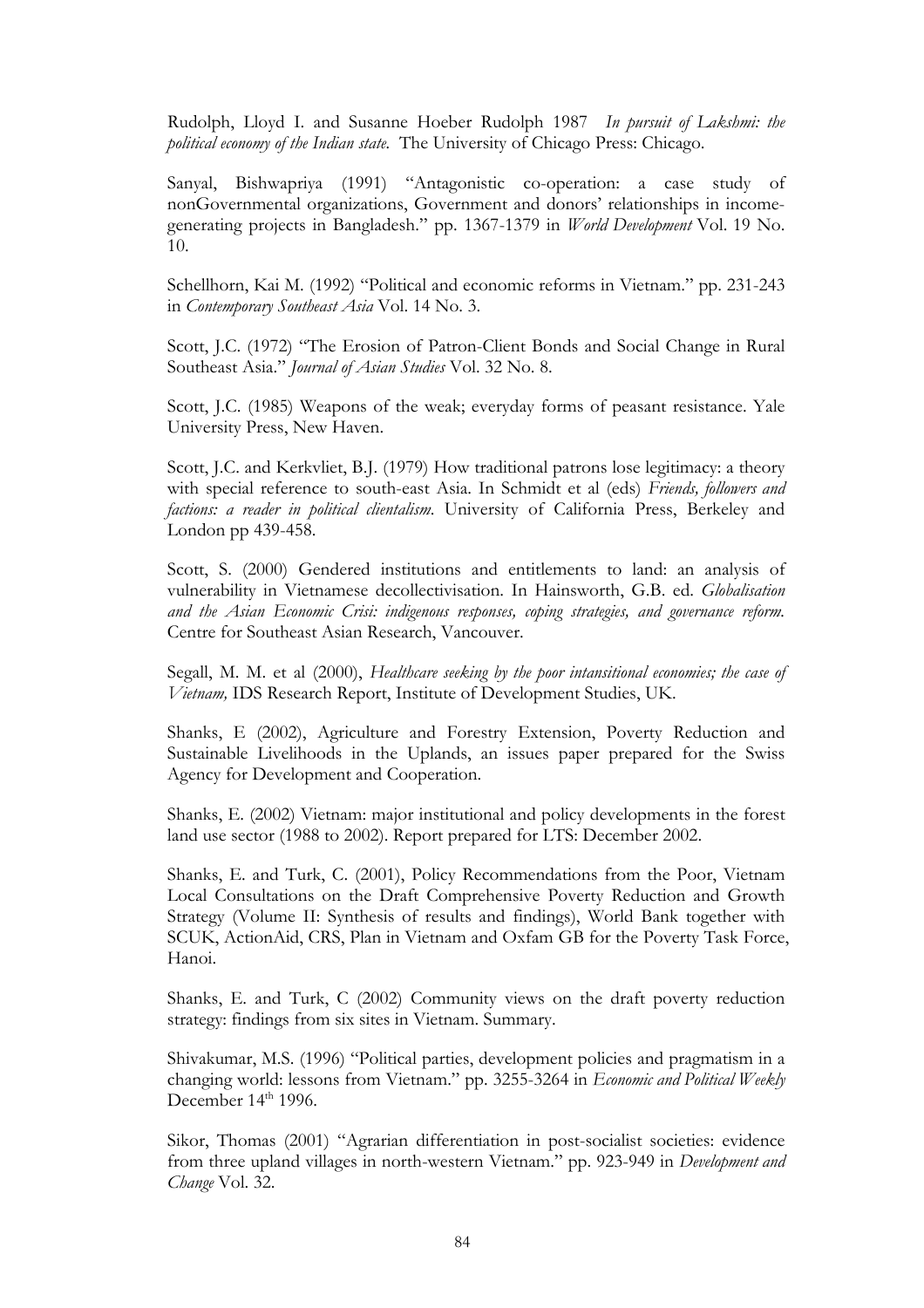Skocpol, Theda (1979) States and social revolutions: a comprehensive analysis of France, Russia and China. Cambridge: Cambridge University Press.

Socialist Republic of Vietnam (2002) The comprehensive poverty reduction and growth strategy. Hanoi, May, 2002.

SRV (1987), Sixth National Congress of the Communist Party of Vietnam documents, Foreign Languages Publishing House, Hanoi.

Stromseth, J.R. (1998) 'Reform and response in Vietnam: State-society relations and the changing political economy' PhD dissertation. Columbia University, NYC.

Sutton, R. (1999) The policy process: an overview. ODI Working Paper 118.

Templar, Robert (1999) Shadows and wind: A view of modern Vietnam. Penguin: London.

Tendler, Judith 1997 *Good Government in the tropics.* Johns Hopkins University Press: Baltimore and London.

Thayer, C. A (2002) Recent Political Developments: Vietnam in 2002

Thomas, M. (2001) "Public spaces / public disgraces: crowds and the state in contemporary Vietnam." *Sojourn* Vol. 16 No. 2.

Tilly, Charles (1986) *The contentious French.* Harvard University Press.

Tipping, G. et al (1994), Quality of public health services and household healthcare decisions in rural communes in Vietnam, IDS Research Reporet No.27, Institute of Development Studies, UK.

Tran Thi Thu Trang (2002) Politics in rural Vietnam: local democracy or local autocracy. Paper presented at the conference *Local Government and Authority in Vietnam*. November, 2002.

Unsworth, Sue (2002) *Understanding pro-poor change: a discussion paper.* DFID: London:  $20<sup>th</sup>$  April 2001.

Unsworth, Sue (2002) Understanding incentives and capacity for poverty reduction: what should donors do differently? DFID: London: 23<sup>rd</sup> April 2002.

Van Arkadie, B. (1993) "Managing the renewal process: the case of Vietnam." *Public Administration and Development* Vol. 13, 435-451.

Vasavakul, T. (1995) Vietnam: the changing models of legitimation. In Alagappa, M. (ed.) *Political legitimacy in south-east Asia: the quest for moral authority.* Stanford University Press, Stanford, California.

Vasavakul, T. (1997) "Vietnam: The Third Wave of State Building" *Southeast Asian Affairs* 1997.

Vietnam News Agency (2002) 'Party official calls for 'proper controls' on internet usage' VNational Assembly, September 19th, 2002.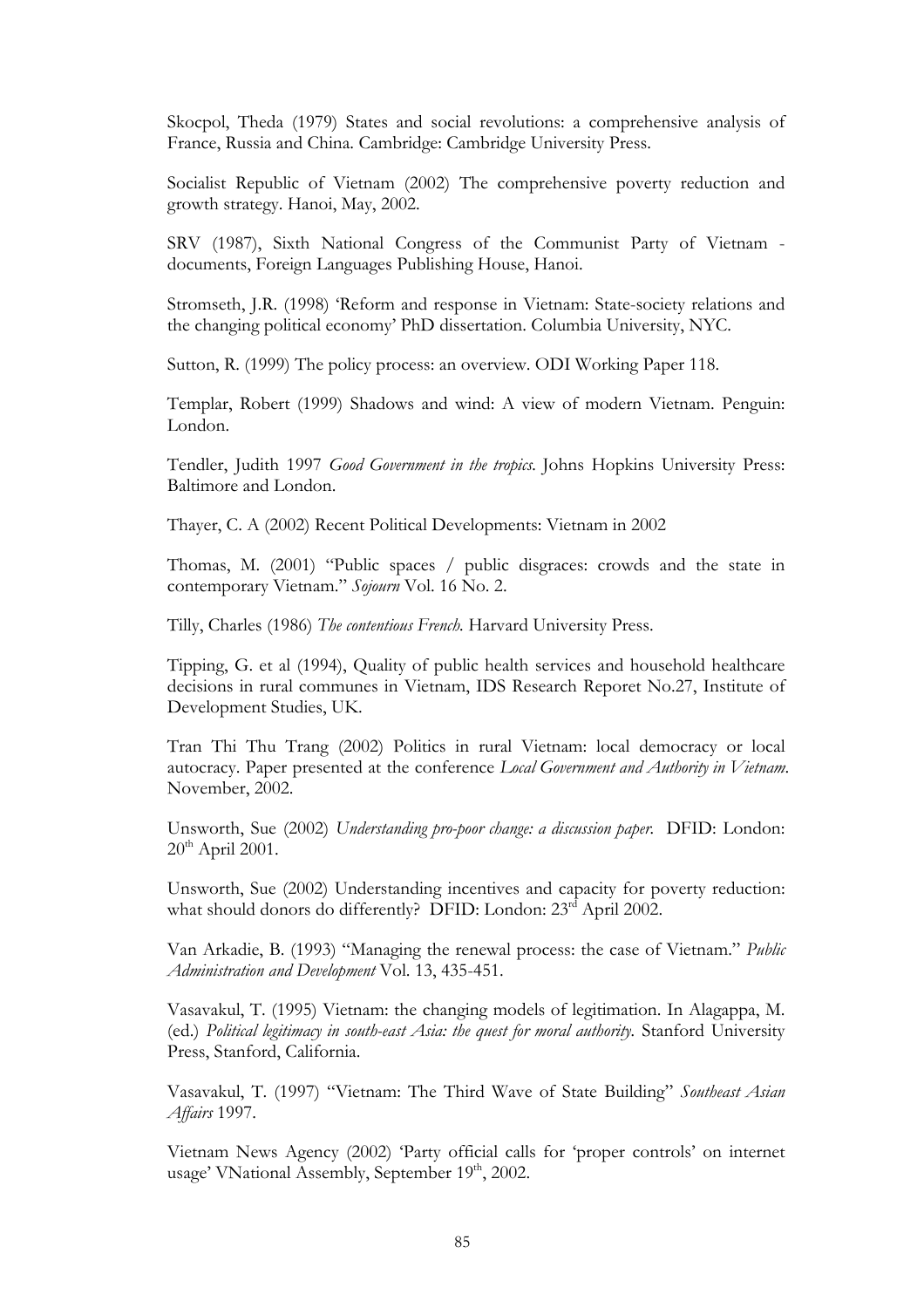Vietnam News Briefs (2002) Infrastructure: Hanoi tightens control over land.15<sup>th</sup> April 2002.

Wagstaff, A. and van Doonslaer (2001) *Paying for health care: quantifying fairness , catastrophe and impoverishment with applications to Vietnam, 1993-1998*. Paper presented at the International Health Economics Association Conference, July, 2001.

Watts, M. (1998) "Recombinant capitalism: state decollectivisation and the agrarian question in Vietnam." In Smith, A. and Pickells, J. *Theorizing Transition: the Political Economy of Post-communist Transformations.* Routledge, London, pp. 450-505.

White, C.P. (1986) "Everyday resistance, socialist revolution and rural development: the Vietnamese case." *Journal of Peasant Studies* Vol. 13 (2), 49-63.

WHO and ADB (2001), *Localizing IDTs for poverty reduction in Vietnam: improving health status and reducing inequalities*, report prepared by the World Health Organbization and the Asian Development Bank for the Poverty Working Group, Hanoi.

World Bank et al (2001), *Vietnam – growing healthy: a review of Vietnam's health sector,*  World Bank, Sida, AusAID and the Royal Netherlands Embassy in cooperation with the Ministry of Health, Hanoi.

World Bank, Sida, AusAID and the Royal Netherlands Embassy in cooperation with the Ministry of Health, Vietnam (2001) *Growing healthy: a review of Vietnam's health sector.* Vietnam Development Information Center, Hanoi.

World Bank (2003) *Vietnam delivering on its promise*. Vietnam Development Report, 2003.

World Bank, (*forthcoming*), *Community Driven Development in Vietnam – a review and discussion platform paper*, report for the World Bank and the Partnership to Assist the Poorest Communes.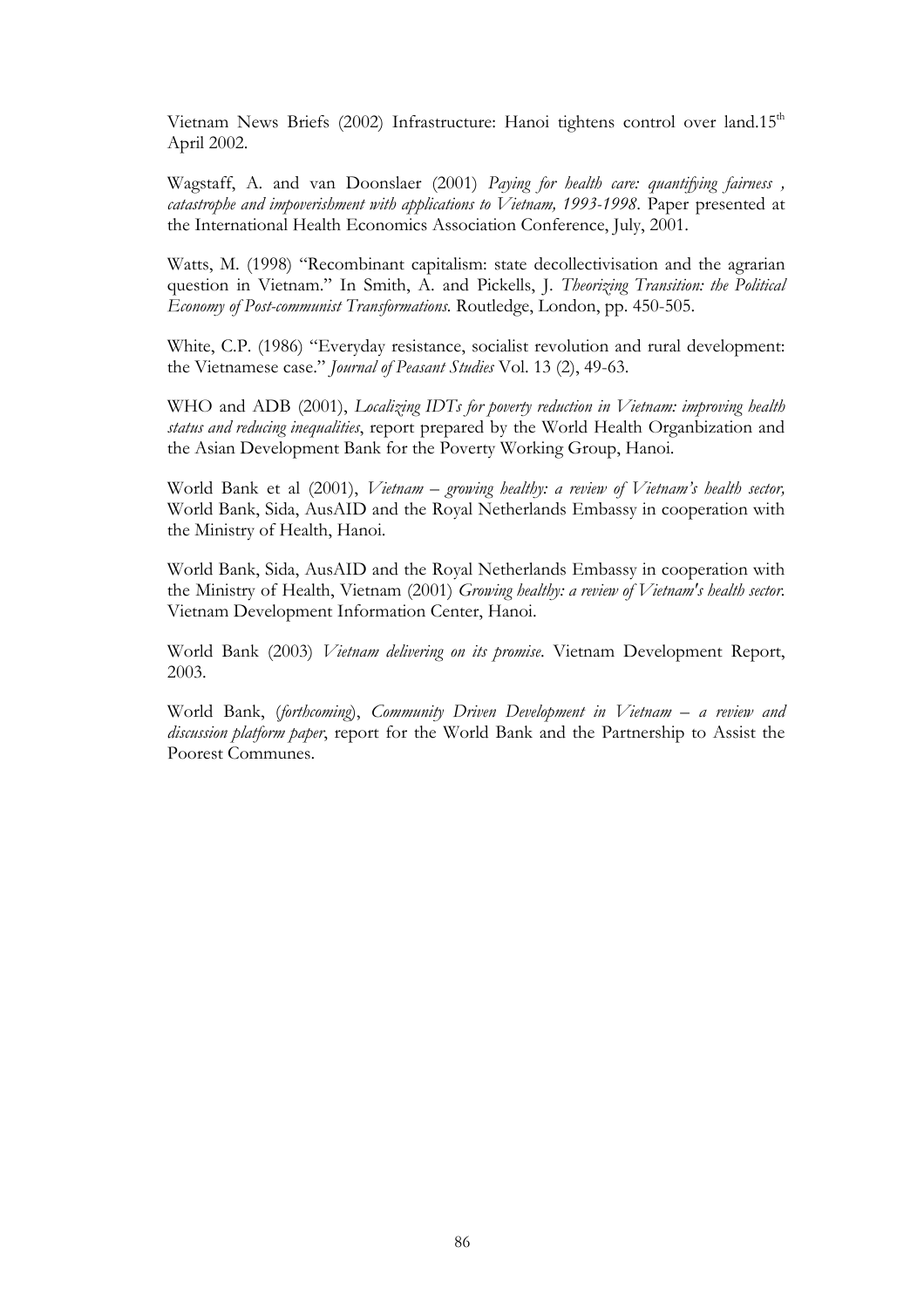# **Appendices**

# *Appendix 1: Terms of Reference*

## **Pro-poor development and change**

# **The policy-making process: how the poor influence policy and make claims on public services**

## **1 Introduction and background**

- 1.1 DFID is aware that is knowledge and understanding of underlying political systems and the mechanics of pro-poor change are weak. A recent internal DFID paper for Asia Regional Policy Department (ASREP) emphasised that in order to determine the potential for propoor change in a particular country context, DFID should better understand the nature of power relations and the patterning of political accountability. Studies for Governance Department have indicated the need to understand not only the formal structures ad historical context of political change, but also the way in which citizen voice is reflected – or not reflected – in the wider political process. This would help to identify the structures, interest groups and processes to which politicians respond, and the degree to which they are likely to be accountable to the poor. I short, itsuggested that by understanding the particular incentives to which the holders of power respond, DFID might be able to better influence them in favour of the poor.
- 1.2 The core of the research is to assess the formal and informal decision-making process, political-bureaucratic relations, patterns of access to, and the role of patron-client relations in, the political process.
- 1.3 In the proposal, "policy" is understood in a broad sense as not only the espoused priorities of "the Government", but also the processes by which such priorities are implemented.
- 1.4 There are two contracts to be let: one for India and Indonesia, and one for Vietnam and Cambodia. Two contracts are required in order that alternative approaches may be compared, and, given the importance of the local context, to maximise country-specific knowledge. The successful bidders will, however, be expected to work closely together to ensure the comparability of the results.
- *1.5 This document therefore invites bids from consultants for two pieces of work, but each having the same ToRs. One contract will be for the study in India and Indonesia, and the second will be for the work inn Cambodia and Vietnam. Bidders should specify which country contract they are bidding for. While bidders are free to bid for both contracts, DFID consider that only in exceptional circumstances would one institution have the necessary knowledge and expertise in all four countries.*
- 1.6 The successful consultants must therefore have demonstrable team leadership, management and technical skills, relevant country and sector knowledge, and local contacts for much of the detailed work.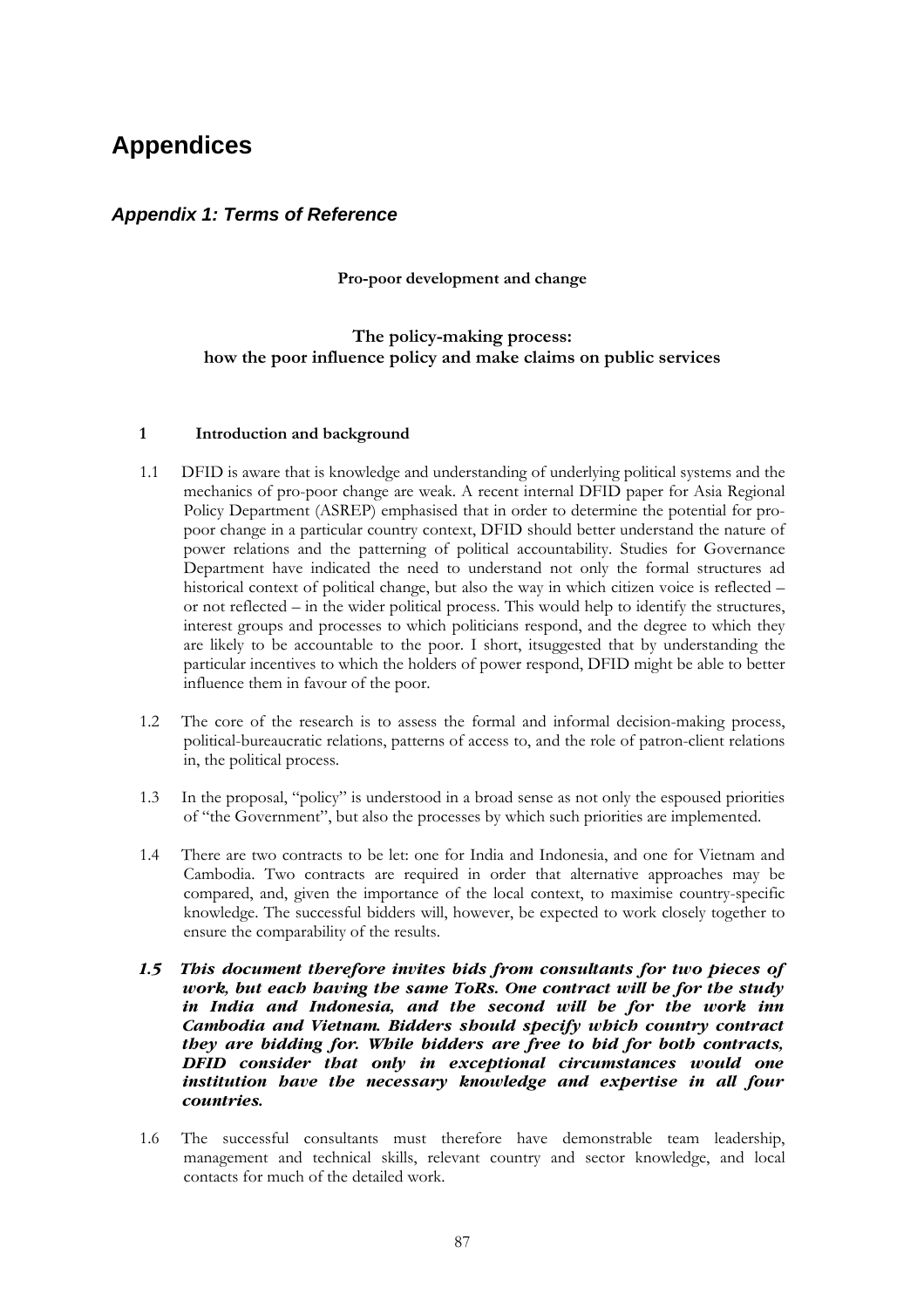# **2 Background**

- 2.1 Mainstream political science has argued for a long time that the gap between the role of the formal institutions of the state and the more informal political structures with which they are inextricably linked needs to be more clearly understood. In developing the concept of the "structuration" of the state, political scientists have advocated analyses that recognise the constantly changing sets of opportunities and constraints that affect the possibilities for action on the part of the different political actors.
- 2.2 Other recent work contains insights into the methods of including citizen voice in political processes. Such studies are concerned in particular, with the influence that individual men and women, and groups of citizens, can bring to bear on the design, delivery and assessment of service delivery by the state and the extent to which that is dependent, at least in part, on the nature of the political system – as demonstrated by the depth of procedural and substantive democracy, the configuration of executive/ legislative and judicial power, and the level of political participation.
- 2.3 What is crucial is an understanding of political agendas and political patronage systems such as will determine strategies for voices of women and men to be heard. The nature of the policy-making process – who makes policy – is central. One conclusion of recent thinking is that too many initiatives are taken by donors with an insufficient understanding of the underlying political environment in which reforms are expected. In particular, there is a failure to understand party-based patronage in the distribution of resources.
- 2.4 As part of the resulting work programme for ASREP, DFID proposes to indertake a study of the policy-making process in four Asian countries; one state in India (Madya Pradesh), Indonesia, Cambodia and Vietnam. The purpose is to analyse in more depth the incentives, social groups and forces to which policy-makers are responding, and which are constraining the state in providing the conditions for poverty reduction.
- 2.5 Each study will focus on the policy-making process and on policy implementation, and the dynamics of how to achieve higher priority in the political agenda for pro-poor interventions in public policy.

## **3 Specific tasks**

3.1 In each sector in each country study, the paper should focus on the following questions:

- Who makes public "policy"?
- To whose interests do Government policy and delivery respond?
- What are the policy networks that exist?
- To what extent do the poor have any influence over the policy-making and delivery processes and through which types of formal and informal mechanisms?
- What is the impact of the "party" or "political parties" in terms of making and implementing policy?
- What is the balance of power between the central and the local state?
- To what extent is the local state the agent of the central state?
- How much freedom of policy movements does "local Government" have?
- What can the nature of policy-making and delivery tell us about power relations between the state and society (e.g. state / private sector, elite / non-elite, agrarian / industrial, central / local, inter-ethnic group) that will have been structured by various economic, historical, social, external and fiscal processes over time?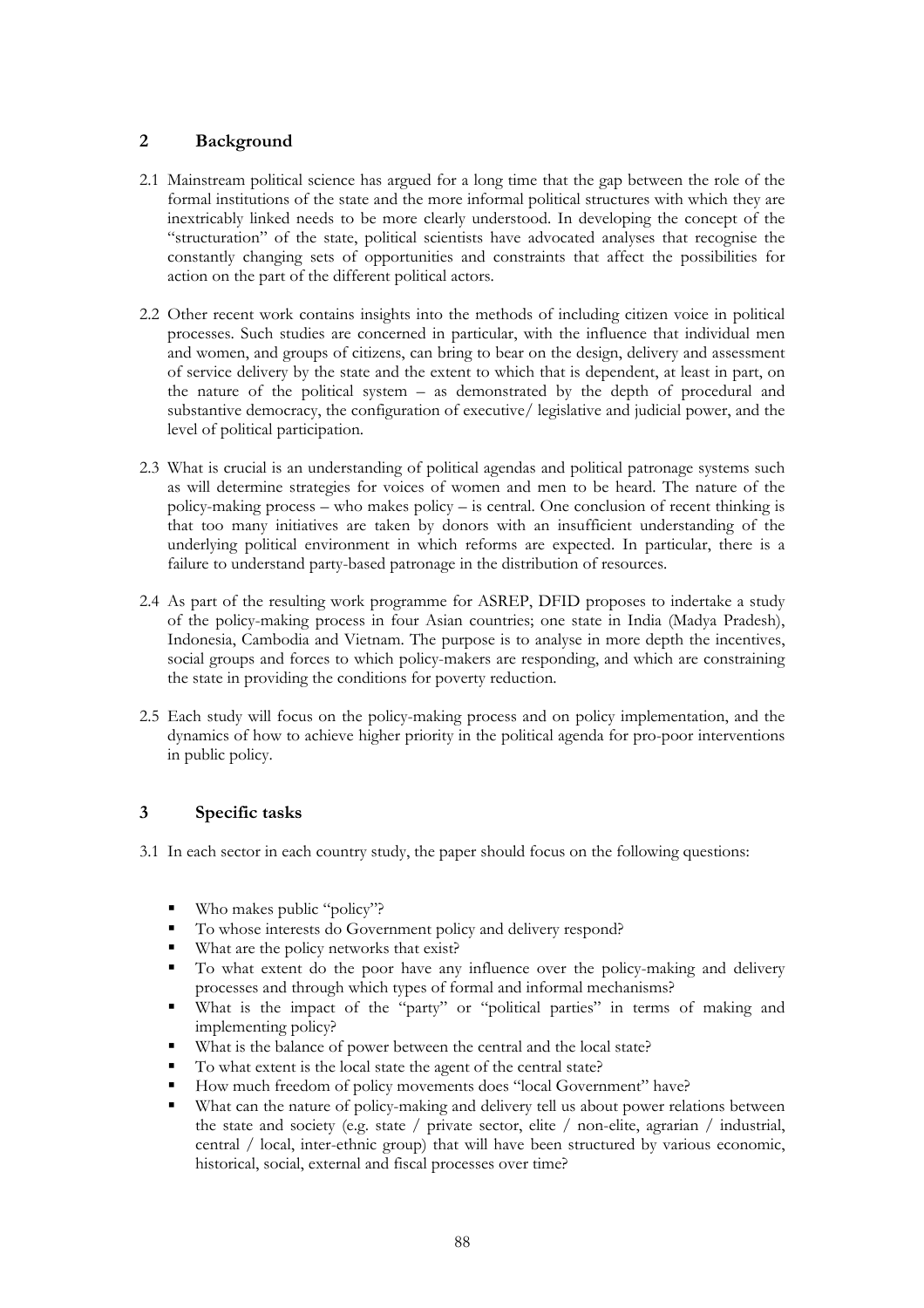- Where is the common ground for poverty reduction among elites and other groups with power to promote or block change (for example, joining up with key concerns such as nation-building, conflict reduction, decentralisation, self-determination, etc.)
- The operation of political processes, in both current and historical perspectives, including the scope for participation by women and men in elections as voters and nominated candidates, and in policy-making;
- Accessibility of individuals to political structures at all levels of society;
- The incentive framework within which political actors operate, and the underlying values and perceptions which support it;
- The interaction of politicians with parties, bureaucrats, civil society organisations, lobbying groups (including advocates on the rights of women and other minority issues), and individual women and men at the central and sub-national levels;
- The interaction of politicians with the private sector, particularly through chambers of commerce, female and male business leaders, and other members of the business community; and
- Key relationships between politicians (political) and bureaucrats (administration) and others in the context of clientalism at the central and sub-national levels.
- 3.2 In asking these questions the operational objective for DFID is: how can we (and other development agencies) best seek to engage more effectively with partners in the light of the findings of the study?
- 3.3 The paper will be strongly empirical but situated within a coherent political science framework. For example, the degree of "policy institutionalisation" is likely to have a major impact on the extent to which interest groups can have an impact on "policy".
- 3.4 The study will analyse Government policy-making in each country, as well as reviewing policy history, using a medium-term framework spanning the past five to ten years. Each study will review the same three policy "areas" over past years in order to identify which particular interest groups have benefited. Monotirng and evaluation material, and interviews with key stakeholders, will support the key findings. The objective of this specific task is to support the oral evidence about the interests served by the policy-making process with some written evidence of policy-making processes that have occurred.
- 3.5 The three policy areas to be studied will be forestry (all aspects including land use, conservation and commercial exploitation); land tenure, ownership and redistribution; and the provision and funding of primary health care.
- 3.6 Issues of bias and objectivity should be explicitly recognised within the paper. Different stakeholders are likely to express diverging views about the incentives to which politicians respond.
- 3.7 When making reference to particular social groups e.g. the poor, elites, and private sector – the paper should, wherever possible, attempt to disaggregate and define them, giving consideration to inter-group differences, for example on the basis of caste, ethnicity, age and gender.
- 3.8 Where possible, the consultants will make note of general trends, for example providing information on whether the poor are exerting more or less influence over policy than five years ago, and if so, as a result of what changes in power relations (e.g. PRSP / institutional reforms / decentralisation)?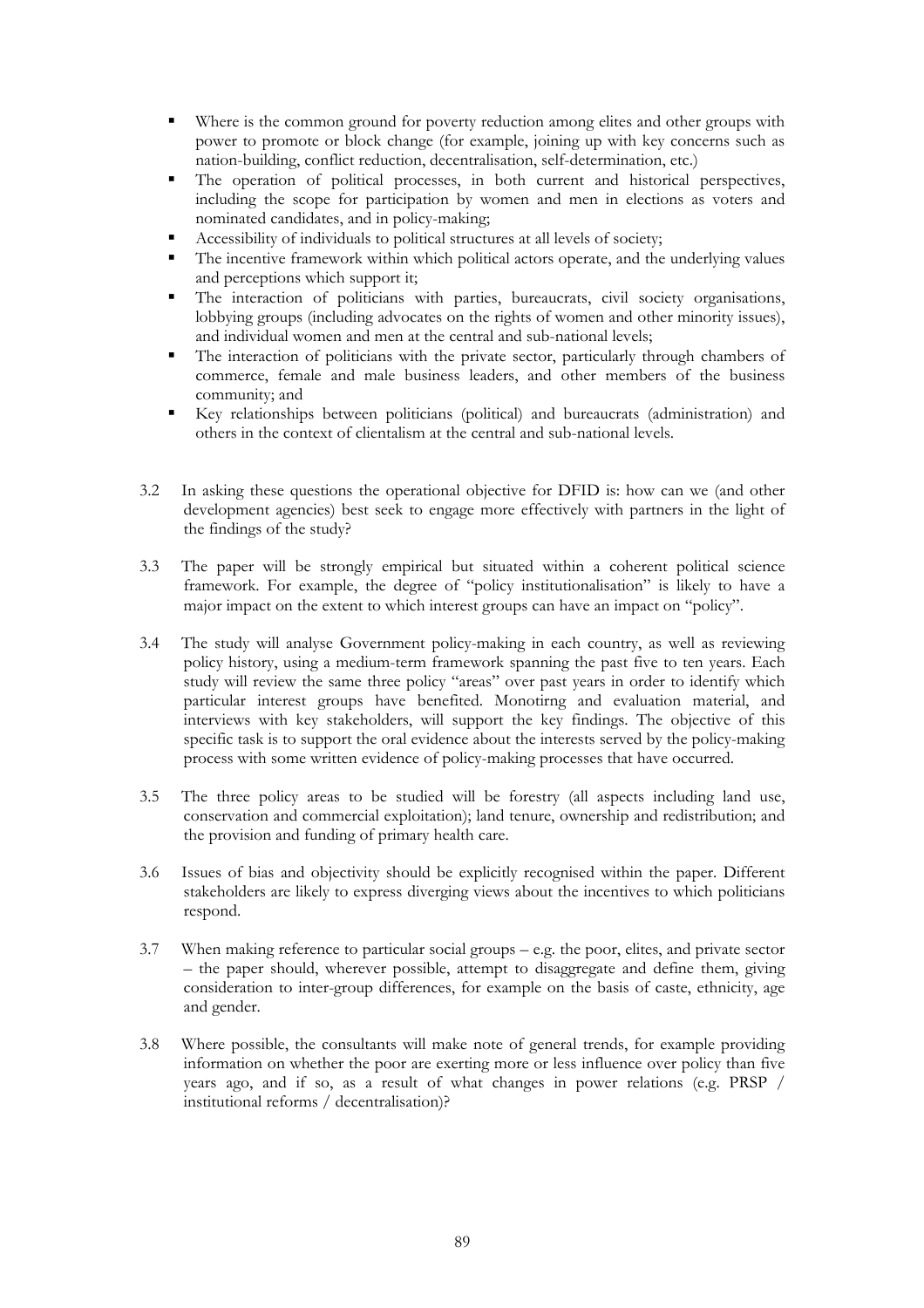## **4 Process**

- 4.1 Consultants bidding for the work will be asked to submit comments in the ToRs, as well as their proposed work plan, conceptual and methodological approach and budget. ASREP may wish to discuss these with the successful consultants.
- 4.2 Each study will involve a desk-based literature survey of policy-making and implementation in the country in question. Country visits will be required to discuss with a wide range of stakeholders regarding the nature of the policy-making process and policy networks. Discussions will draw on a range of stakeholders within and outside the state, including DFID offices, pro-poor advocacy groups where possible, and PRSP stakeholders where relevant. It will also make use of secondary material. In order to prevent "reinventing the wheel", the consultant should make use of any records of past consultations with poor or pro-poor advocacy groups that have focussed on their views of Government policy processes and outputs, e.g. CWIQs, PPAs, "Voices of the poor", PRSP workshops.
- 4.3 Bids from consortia (UK-local especially) will be welcome.
- 4.4 The successful consultants must be able to demonstrate that they have both the countryspecific knowledge and the sector-specific expertise to undertake the work. Each bid must identify the individual who will be responsible for managing the work, coordinating the work of the country research team, and delivering the outputs to DFID.

## **5 Inputs**

- 5.1 Each country study will require ten days of desk-based research and literature review and preparation, 40 days of in-country work plus five days for write-up. Two days will be set aside for a presentation of findings to key DFID staff including the pro-poor change team and ASREP. Thus for each *contract* there are 20 person-days of desk work, 80 person-days of fieldwork, ten person-days of write-up and four person-days for presentations. It is expected that the resources for in-country inputs should be made available to in-country partners.
- 5.2 It is envisaged that once the two contracts are completed, a further contract will be let to write a synthesis study report, which will be the responsibility of the two team leaders. No bids are required for this work at this stage.
- 5.3 It is envisaged that each contact team leader will be UK-based, managing a team of international and national staff. It is up to each bidder to specify how the days would be allocated among the team.

## **6 Outputs**

- 6.1 There will be a number of outputs:
	- An inception report, submitted within three weeks of the contract being let, would detail the work plan, allocate responsibilities, specify timelines and indicate reporting requirements;
	- A first draft of country papers, each approximately 30 pages long, excluding appendices, will be ready for submission to DFID by the end of March 2003. There will be a short period of consultation before the final drafting, which should be completed by the end of April 2003; and
	- Presentations to DFID staff to be agreed.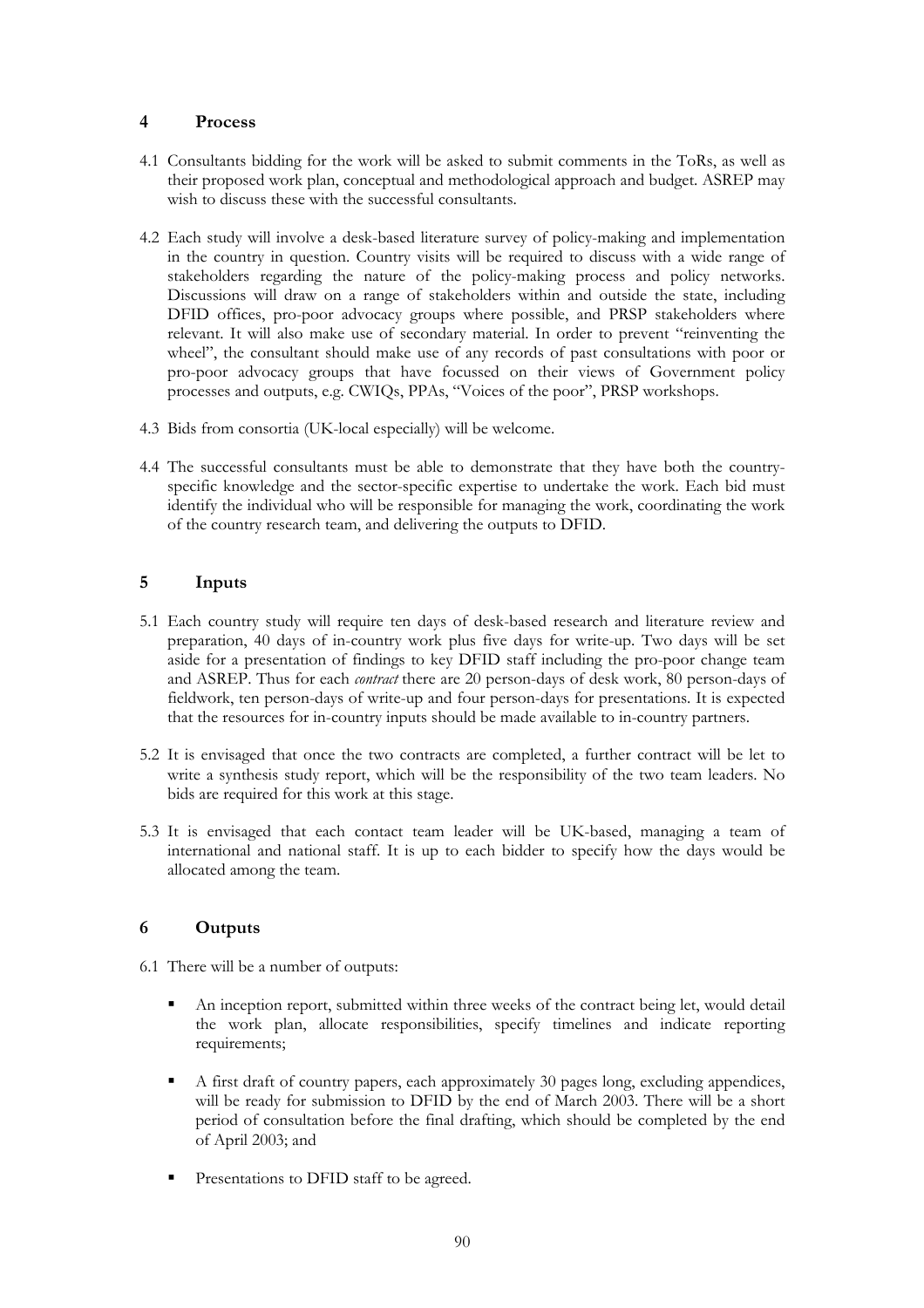ASREP / Governance Department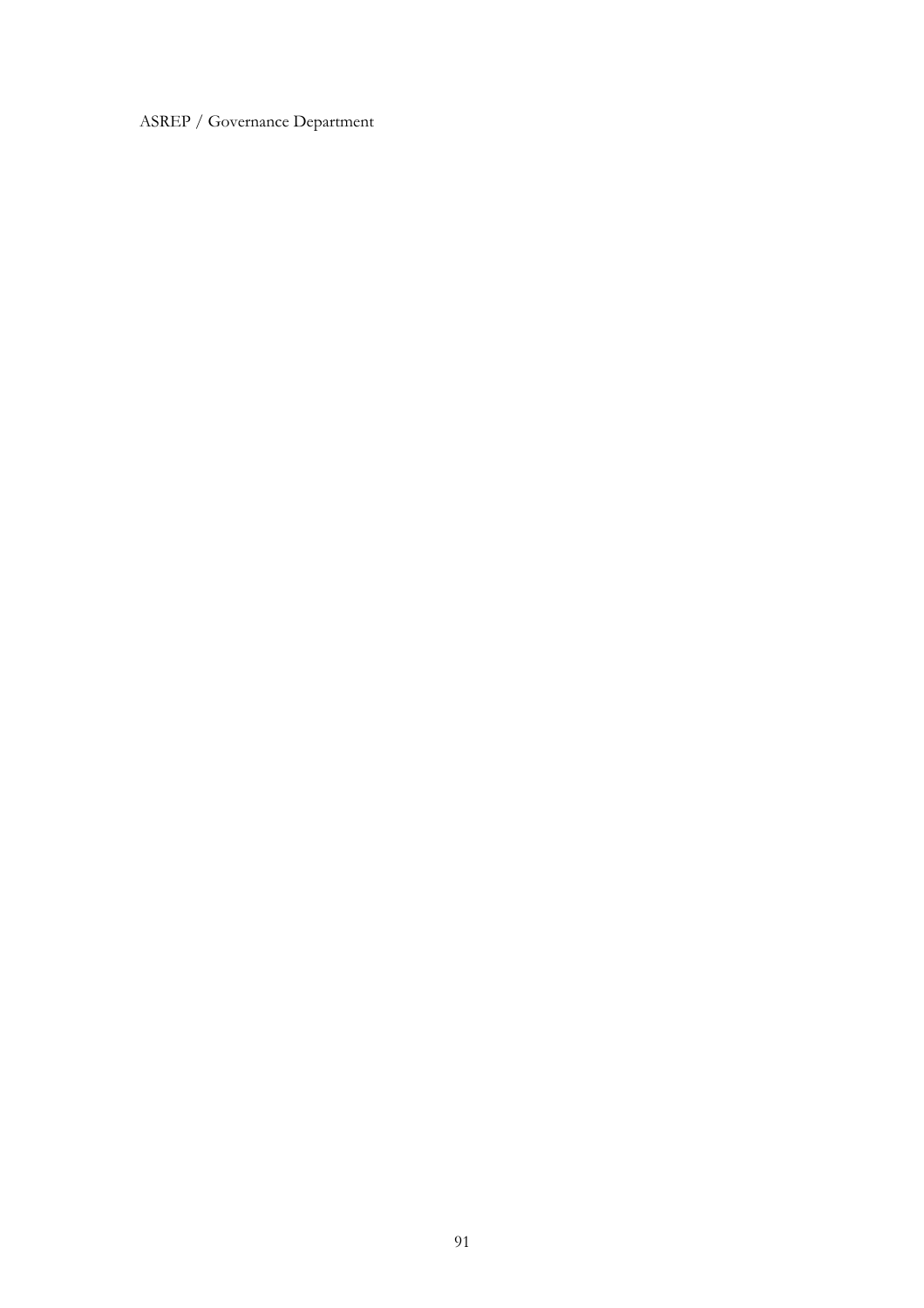# *Annex 2. Research Questions*

- A) The influence of the broader social and political system and the trajectory of sector policymaking over time
	- 1. How have broader political factors and social concerns (public policies) and the socio-economic reform process influenced the trajectory of sector policy-making over time?
	- 2. What are the main characteristics of the overall policy-making process (e.g. how linear or interative it is) and how does this influence the direction and content of sector policies and how pro-poor they are?
	- 3. What are the main poverty-related policy areas and issues in each sector that higherlevel policy-making and decision-making bodies have influenced in the recent past (e.g. as reflected in NA or CPV resolutions)?

## Sector policy-making processes and mechanisms at national and sub-national level

- 4. What are the key characteristics of the sector (regarding its mandate, institutional structure and functions) that impact on the policy-making process?
- 5. Which are the main institutions and actors involved and mechanisms used in policy formulation at national level, and to what extent to these vary between sectors?
- 6. How important is the role of the Province / City authorities (Peoples Committees and Peoples Councils) in policy-making in the sector, and what influence does the balance of power between central and provincial authorities have on the process?
- 7. How does the institutional structure of the sector at province (and sub-province level) impact upon policy interpretation and applications?
- 8. How strong and important are inter-sectoral issues and linkages at national and subnational levels?
- 9. How strong and important are intra-sectoral issues and linkages at national and subnational levels?
- 10. What are the main mechanisms for establishing financing regimes and what impact can this have on the content and direction of sector policies?
- 11. What is the balance between central financing, financing from revenues generated at the Provincial or sub-provincial levels, and finances generated through cost recovery / revenue collection of various forms and how does this influence policy-making within the sector?
- 12. What is the nature of legislative / executive / judicial interaction at different levels in relation to the sector?
- 13. What are the specific implications of the public administration reform program on the sector at national and sub-national levels (changes over time)?